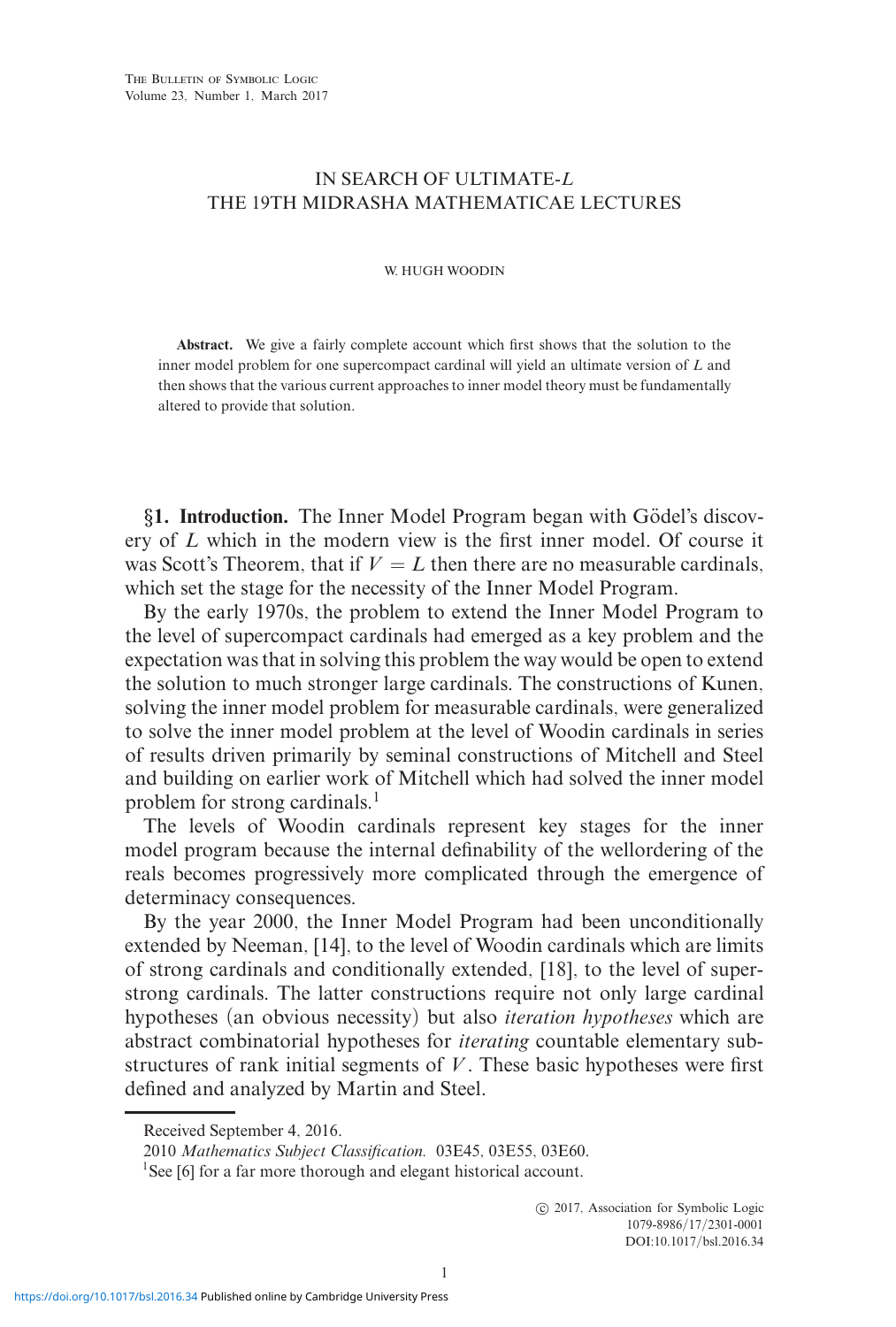### 2 W. HUGH WOODIN

The next advance was the extension of the Inner Model Program to the finite levels of supercompact cardinals, [24], again assuming the (same) Iteration Hypothesis that the earlier constructions were conditioned on.

About the same time in a decadal sense, there was a rather unexpected discovery. This was that if one could extend the Inner Model Program to the level of *one* supercompact cardinal then subject to a very general condition on the relationship of the supercompact cardinal of the inner model constructed and supercompact cardinals in *V* , the inner model constructed must be an *ultimate* version of *L*. In particular, the Scott Effect would no longer apply.

This changed the entire framework for the Inner Model Program; from a program of the incremental understanding of large cardinals through the constructions of generalizations of *L* with *V* forever hopelessly out of reach because of Scott's Theorem and its descendents, into a program for perhaps understanding *V* itself.

The point here is that if there is an ultimate version of *L* which is compatible with *all* large cardinals and which must always exist in a version that is very close to  $V$ , then perhaps there is some version of an axiom that  $V$  is an ultimate version of *L* which is arguably true.

In fact a candidate for exactly such an axiom has been isolated, this is the axiom  $V =$  Ultimate-*L*, implicit in [20] and formally defined in [24].

This axiom strongly couples the *width* of the universe of sets to its *height* since in the context of the axiom  $V =$  Ultimate-*L*, one cannot change the width using Cohen's method of forcing without then changing the height. In particular, the axiom  $V =$  Ultimate-*L* renders Cohen's method of forcing completely useless as a method for establishing independence from the resulting conception of the universe sets.

Coincident with these developments was another unexpected theorem. This is the HOD Dichotomy Theorem of [20] which is presented here in a more elegant form as Theorem 3.39. This theorem is arguably just an abstract generalization of Jensen's covering lemma. For this one simply recasts the covering lemma as the *Jensen Dichotomy Theorem* which shows that *V* must either be very *close* to *L* or very *far* from *L*.

The HOD Dichotomy Theorem generalizes this to HOD, showing that if there is an extendible cardinal then *V* must be either very close to HOD or very far from HOD. The existence of Ultimate-*L* would provide the explanation showing that in fact, unlike the Jensen Dichotomy Theorem, the HOD Dichotomy Theorem is not a dichotomy theorem since HOD must be close to *V* or equivalently that the "far" option is vacuous.

Of course HOD is not *canonical* in the way that *L* is since one can easily alter HOD by forcing. But that is not really relevant. The HOD Dichotomy Theorem, which is not a difficult theorem to prove, establishes an unexpected and deep connection between *V* and definability.

To illustrate, one curious corollary of the HOD Dichotomy Theorem is that if  $\delta$  is an extendible cardinal then  $\delta$  *must* be a measurable cardinal in HOD, see Theorem 3.40. Without the hypothesis that  $\delta$  is an extendible cardinal, this conclusion need not hold even if  $\delta$  is assumed to be a supercompact cardinal.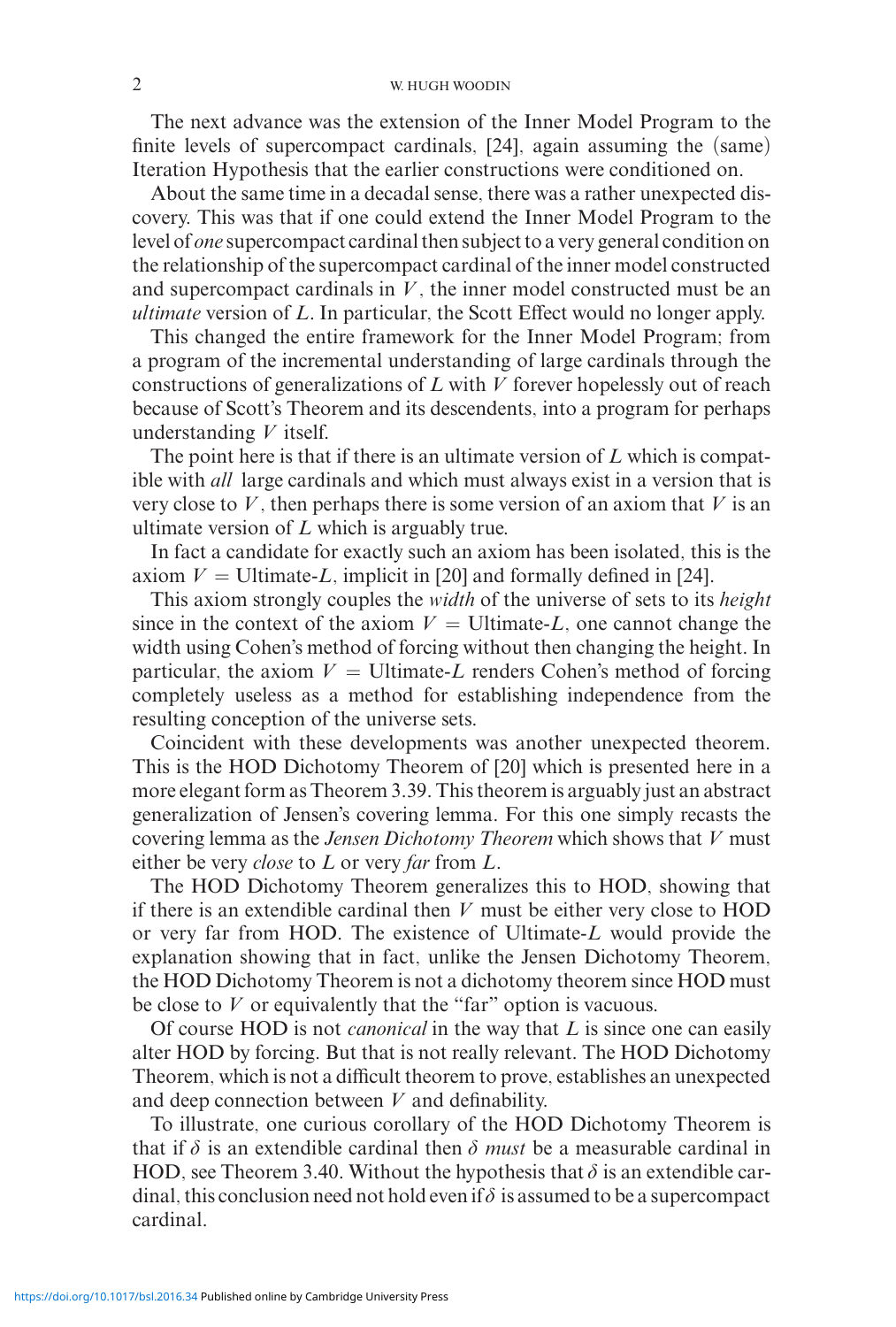But maybe this is all just evidence that the inner model program *cannot* be extended to supercompact cardinals and moreover that there is an *anti-inner model theorem*.

Reinforcing this latter speculation are two points. First, the Jensen Dichotomy Theorem is a true dichotomy theorem since the existence of Silver's  $0^{\#}$ , which is implied by the existence of a measurable cardinal, *implies V* is very far from *L*. So perhaps the HOD Dichotomy Theorem is also a true dichotomy theorem and we simply have not yet discovered what plays the role of  $0^{\#}$ .

Now if the HOD Dichotomy Theorem is not a dichotomy theorem then one obtains a new generation of *inconsistency results* for the large cardinal hierarchy in the setting where the Axiom of Choice fails. This includes a mild strengthening of Reinhardt cardinals and it includes Berkeley cardinals.

Further one also obtains, but now in the context of the Axiom of Choice, that what seem like natural generalizations of axioms of *definable determinacy* are also false if sufficient large cardinals are assumed to exist.

Thus, and this is the second point, one could argue that it is quite reasonable to expect that there *are* axioms which play the role of  $0^{\#}$  but in the context of the HOD Dichotomy.

In Section 2 we give a more detailed overview of this presentation and this brings me to a rather important underlying point. This point concerns the status of the Ultimate-*L* Project which is the program to prove the Ultimate-*L* Conjecture.

The Ultimate-*L* Conjecture, as defined in a slightly weaker form on page 108 in comparison to the original version implicit in [20] and defined in [24], is in essence three interrelated conjectures: first that there is no anti-inner model theorem, second that the HOD Dichotomy Theorem is not a genuine dichotomy theorem, and third that (assuming sufficient large cardinals) Ultimate-*L* exists in close proximity to *V* .

The reference [25] is a manuscript in preparation with the goal of showing that if  $\kappa$  is a huge cardinal then the Ultimate-*L* Conjecture holds in  $V_{\kappa+1}$  in a very slightly weakened form.<sup>2</sup>

The issue of course is that until the manuscript is in final form, it is just a work in progress, no matter how confident one is of the eventual outcome.

Given the series of unexpected events to date on this subject, an abundance of caution seems prudent here. The approach in [25] is discussed in a bit more detail at the end of Section 2 and then again on page 93, in the context of the obstructions identified in this account.

Why then write this account now, before these issues are resolved? At the very least, something noteworthy has happened. The collective impact of all the obstructions which are the focus of this account, is that there are really very few mathematical options now for the form that any proof of the Ultimate-*L* Conjecture must take. This was not the case before and with hindsight that was a part of the whole problem.

<sup>&</sup>lt;sup>2</sup>Where the condition of weak  $\Sigma_2$ -definability is dropped.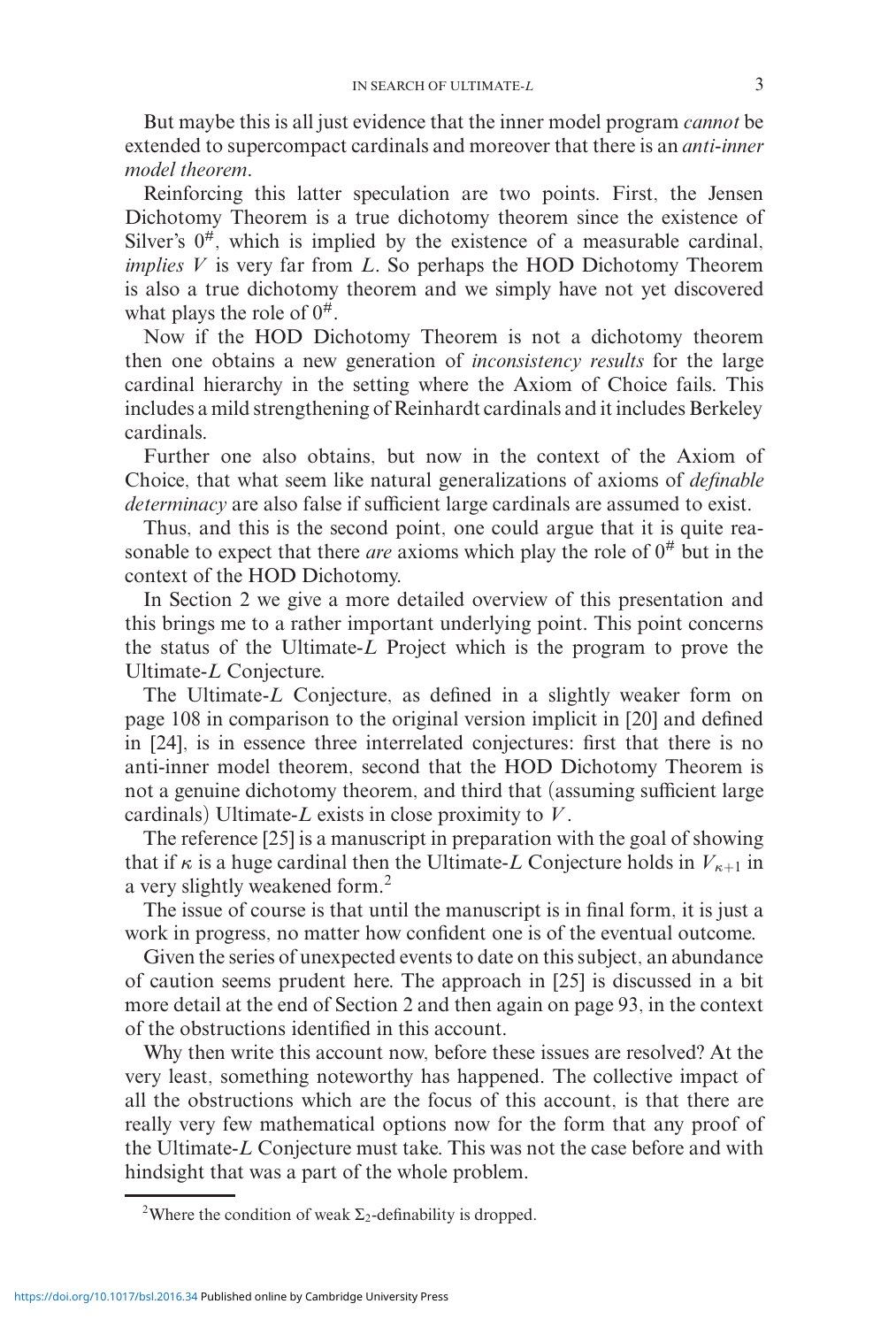#### 4 W. HUGH WOODIN

Thus even if there are more surprises to come, this account presents a current snapshot of what is surely a critical and interesting point in the final story.

*§***2. Overview.** This is an expanded version of the material presented first in a tutorial series of four lectures at the 19th Midrasha Mathematicae Meeting held at the Hebrew University and hosted by the Institute for Advanced Studies. I would like to thank the organizers and the IAS for their efforts in arranging the meeting and providing me the opportunity to give this lecture series. Also I wish to thank the participants for their close attention during the lectures.

Part of this material was given a second time in a week long tutorial series in the Summer School in Mathematical Logic held in Singapore in June, 2016, and hosted by the Institute for Mathematical Sciences (IMS) of the National University of Singapore. Here again I owe a considerable debt to the participants.

The purpose of this article, which was also the goal of the lectures, is to provide a fairly direct and complete account which first shows that the solution to the inner model problem for one supercompact cardinal will yield an ultimate version of *L* and then shows that the various current approaches to inner model theory must be fundamentally altered to provide that solution.

We examine the current approaches in a progression starting with the natural generalizations of *L*[*U*] and ending with the modern framework based on partial extender models. This involves introducing many of the central notions of inner model theory.

The material from Sections 3 and 4 is essentially all from [20] though the presentation is simplified quite a bit and some of the theorems have been strengthened. The material from Sections 5 and 6 is new and combined with the material of Section 4 sets the stage for [25].

In fact, there are several changes here from the material given in the Midrasha Mathematicae lectures, particularly in Section 5. This was primarily driven by the goal to produce a version of Theorem 5.35 which could be used in [25].

A substantial portion of the final section is also new and deals with various possible formulations of the axiom,  $V =$  Ultimate-*L*. This revision of the material from the Midrasha Mathematicae lectures reflects more recent results from [25] and highlights how the  $AD^+$ -theory of determinacy enters the story by making possible a formulation of the axiom  $V =$  Ultimate-L which does *not* involve the detailed level-by-level construction of the actual model, or even the definitions of those levels.

It is interesting to note that for many of the standard generalizations of *L* which have been identified and studied, for example the partial extender models of Mitchell-Steel, the internal axiomatic characterization is not in general known once the models pass the level of having Woodin cardinals.

There are many reasons for this and not the least of these is the surprising fact that for the Mitchell-Steel models, most of the models *are* nontrivially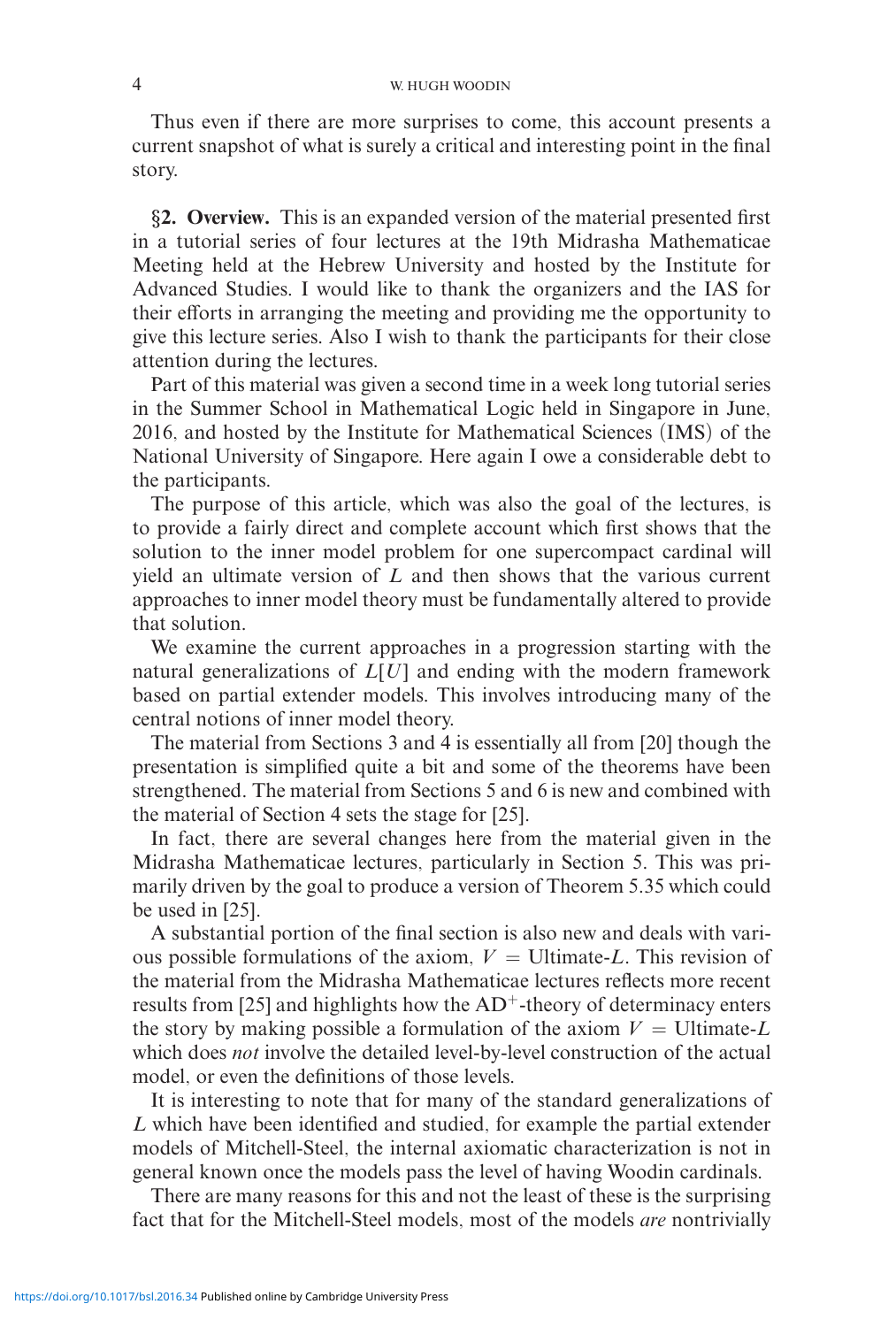the generic extension of another such model (if these models are simply assumed to be iterable), one just needs that within the models there is at least one Woodin cardinal, [24].

The three sections, Sections 4, 5, and 6, indicate critical constraints which must be met and this turns out to provide sufficient information to convincingly predict what must happen and how. Part of this is what was expected but a significant part was completely unexpected and this concerns the issue of whether a construction of a fine-structural hierarchy based only on a general iteration hypothesis for *V* , could ever be vacuous. In fact what we predict happens is much more extreme.

First, assuming the existence of a huge cardinal, the Weak  $(\omega_1 + 1)$ -Iteration Hypothesis is consistently false and moreover the Weak Unique Branch Hypothesis is outright false.

These iteration hypotheses are defined in Section 4.1 and are weak versions of what have become the standard iteration hypotheses used when outright constructions (based on just large cardinal hypotheses) are not known.

More surprising is the reason. This happens because otherwise one can prove the existence of fine-structural models and contradict the fundamental obstruction identified in Section 5.

The models constructed for this purpose are extender models and they are in the hierarchy of *nonstrategic-extender* models since no additional predicate for iterability is added. In particular, even though the models are iterable, the iteration strategy is not added to the model. This is the traditional form of the fine-structural generalizations of *L*.

Thus I predict that a backgrounded construction of fine-structural models which succeeds based on what seems to be a natural iteration hypothesis can be *vacuous*.

The second prediction emerging in [25] is that the essential core of the Ultimate-*L* Conjecture *holds* in  $V_{\kappa+1}$  if  $\kappa$  is a huge cardinal. More precisely, if  $\kappa$  is a huge cardinal then there exists a transitive set M such that

- $(1)$   $M \models V =$  "Ultimate-L",
- (2) Ord<sup>*M*</sup> =  $\kappa$  and *M* ⊂ HOD<sup>*V<sub>κ</sub>*</sup>,
- (3) For some  $\delta < \kappa$ ,  $(V_{\kappa}, M) \models "M$  is a weak extender model, for  $\delta$  is supercompact."

So in summary, I believe all the obstacles, along with their resolutions, have been finally identified and as a result it is now possible to prove that the core elements of Ultimate-*L* Conjecture, as specified above, hold in  $V_{\kappa+1}$  if  $\kappa$  is a huge cardinal.

The methodology is to build the necessary witnesses for this through the construction of extender models in the hierarchy of *strategic-extender* models. This is the hierarchy of (iterable) extender models where each model is constructed from *two* predicates, one for the extender sequence and one for the iteration strategy.

The immediate question that this raises is how the construction of the strategic-extender models necessary to witness that the (strictly speaking, "weak") Ultimate-*L* Conjecture holds in  $V_{\kappa+1}$  can possibly succeed when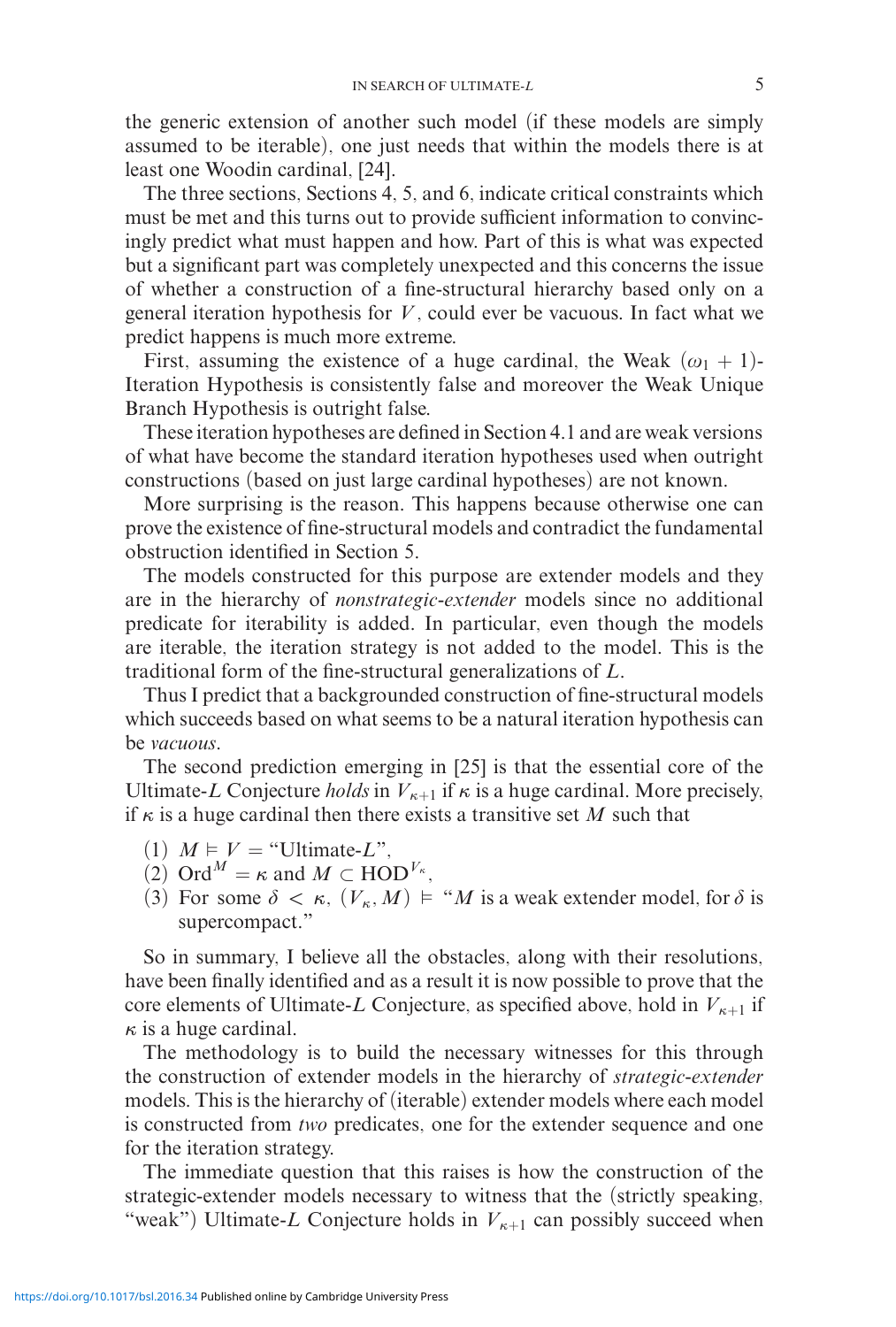the construction of the *simpler* nonstrategic-extender models must fail since it is the construction of the latter which leads to the indicated contradiction.

The answer lies again in the problem of iterability. The construction of the strategic-extender models succeeds because one can prove that the models are iterable which one cannot do in the nonstrategic case. This is enabled by connecting with the general theory of  $AD^+$ -models and that connection does not exist in the nonstrategic case. This connection is through the HOD's as computed within the  $AD^+$ -models which in the relevant cases one verifies is a strategic-extender model as part of the induction.

The main obstacle to proving the Ultimate-L Conjecture in light of the obstructions identified here, is finding the technical reason why the hierarchy must transition from the non-strategic extender hierarchy to the strategic extender hierarchy.

This is compounded by the methodology which the obstructions indicate must be used, specifically the one-sided comparison of structures against backgrounded structures.

But this is only a mystery if one accepts that no vacuous construction is possible *because* the iteration hypotheses one naturally uses must be *provable*.

It is after surrendering on this point that the picture becomes what seems now so obvious: there is no obstacle here since the iteration hypotheses are *false* and this is because there *are* vacuous constructions.

Perhaps in the ideal world, this article would have been written a year from now after [25] was completely finished, thoroughly checked, and circulated. Of course then it would probably be a very different article and in any case, that is not this world and making the predictions detailed above seems really the only option, short of saying nothing.

### *§***3. Weak extender models, universality, and the** HOD **Dichotomy.**

**3.1. Supercompactness.** We begin by reviewing the basic notions related to supercompact cardinals. Further details and the history of the development can be found in [6].

DEFINITION 3.1. Suppose that *κ* is a regular cardinal and that  $κ < λ$ .

- (1)  $\mathcal{P}_{\kappa}(\lambda) = {\sigma \subset \lambda | |\sigma| < \kappa}.$
- (2) Suppose that  $U \subseteq \mathcal{P}(\mathcal{P}_{\kappa}(\lambda))$  is an ultrafilter.
	- a) *U* is *fine* if for each  $\alpha < \lambda$ ,

$$
\{\sigma\in\mathcal{P}_{\kappa}(\lambda)\,|\,\alpha\in\sigma\}\in U.
$$

b) *U* is *normal* if for each function

$$
f:\mathcal{P}_{\kappa}(\lambda)\to\lambda
$$

such that

$$
\{\sigma\in\mathcal{P}_{\kappa}(\lambda)\,|\,f(\sigma)\in\sigma\}\in U,
$$

there exists  $\alpha < \lambda$  such that

$$
\{\sigma\in\mathcal{P}_{\kappa}(\lambda)\,|\,f(\sigma)=\alpha\}\in U.
$$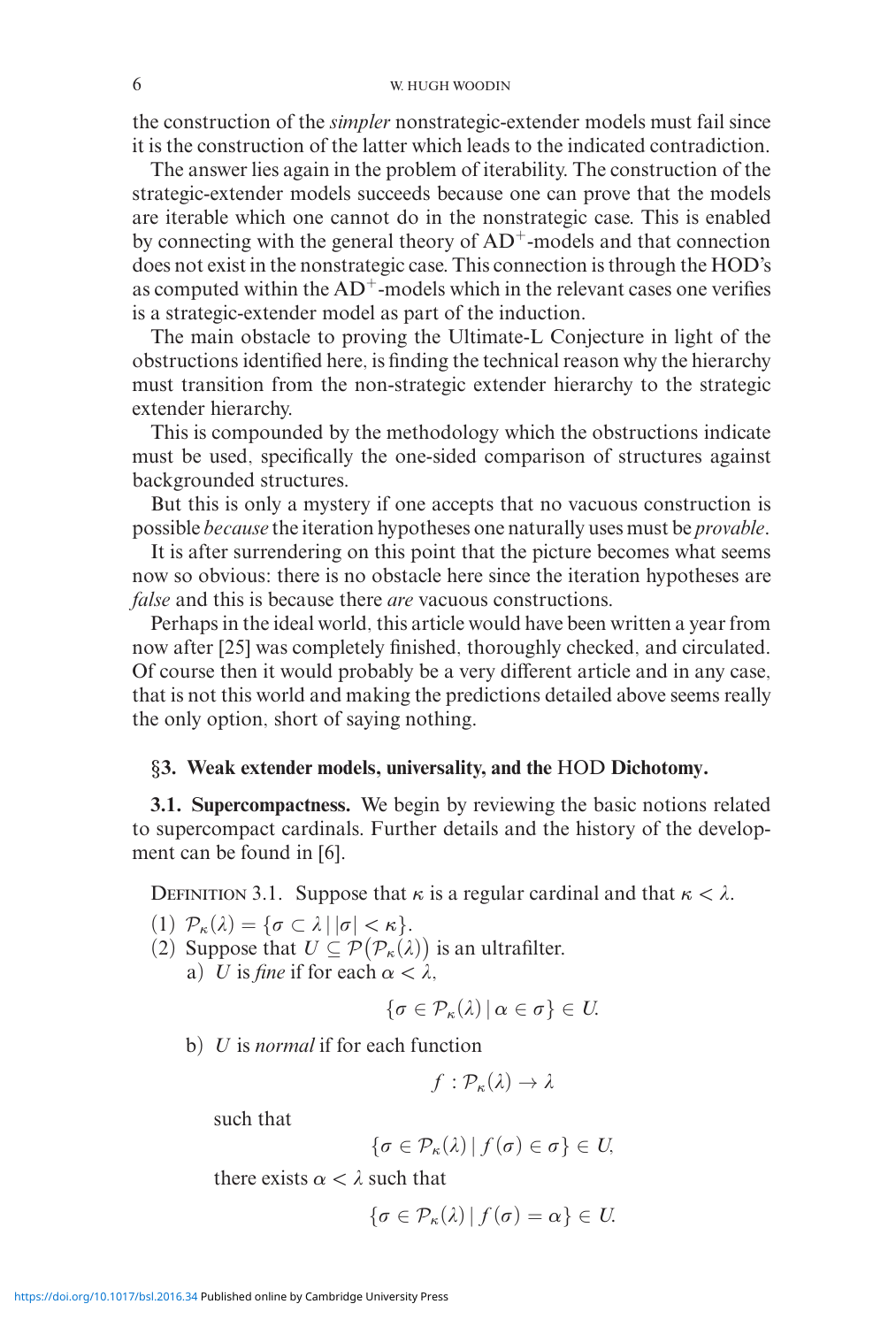DEFINITION 3.2. Suppose that  $\kappa$  is an uncountable regular cardinal. Then *κ* is a *supercompact cardinal* if for each  $\lambda > \kappa$  there exists an ultrafilter *U* on  $P_{\kappa}(\lambda)$  such that

- (1) *U* is  $\kappa$ -complete,
- (2) *U* is a normal fine ultrafilter.

The following basic lemma gives the connection between the two common formulations of supercompactness. One can require that the transitive class *M* and the embedding *j* each be  $\Sigma_2$ -definable in *V* from parameters.

Lemma 3.3. *Suppose κ is an uncountable regular cardinal. Then the following are equivalent.*

- (1) *κ is a supercompact cardinal.*
- (2) *For each >κ, there exists an elementary embedding*

$$
j:V\to M
$$

*such that*  $CRT(j) = \kappa$ ,  $j(\kappa) > \lambda$ , and such that  $M^{\lambda} \subset M$ .

Proof. Suppose  $\kappa$  is supercompact and  $\lambda > \kappa$ . Let *U* be a  $\kappa$ -complete normal fine ultrafilter on  $P_{\kappa}(\lambda)$ . Let

$$
j: V \to M \cong \text{Ult}(V, U)
$$

be the ultrapower embedding. Thus

 $(1.1)$   $j[\lambda] \in M$  and  $j[\lambda] \in j(\mathcal{P}_{\kappa}(\lambda)),$  $(1.2)$  *M* = { $j(f)(j[\lambda]) | f \in V$  }.

Suppose  $h : \lambda \to M$ . For each  $\alpha < \lambda$ , let

$$
f_{\alpha} : \mathcal{P}_{\kappa}(\lambda) \to V
$$

be a function such that  $h(\alpha) = j(f_\alpha)(j[\lambda])$ . The function  $f_\alpha$  exists by (1.1) and (1.2).

For each  $\sigma \in \mathcal{P}_{\kappa}(\lambda)$  let

$$
g_\sigma:\sigma\to V
$$

be the function defined by  $g_{\sigma}(\alpha) = f_{\alpha}(\sigma)$ . Finally define

$$
f:\mathcal{P}_{\kappa}(\lambda)\to V
$$

by  $f(\sigma) = g_{\sigma}$ . Thus

$$
j(f)(j[\lambda]):j[\lambda]\to M
$$

and

$$
j(f)(j[\lambda]) \circ j|\lambda = h.
$$

Therefore *h* is definable in *M* from  $j(f)(j[\lambda])$  and so  $h \in M$ .

This proves that (1) implies (2). Now suppose that  $\lambda > \kappa$  and that

$$
j:V\to M
$$

is an elementary embedding such that  $CRT(j) = \kappa$ ,  $j(\kappa) > \lambda$ , and such that  $M^{\lambda} \subset M$ . Thus

$$
j[\lambda] \in j(\mathcal{P}_{\kappa}(\lambda)).
$$
  
Let *U* be the set of all  $A \subset \mathcal{P}_{\kappa}(\lambda)$  such that

$$
j[\lambda] \in j(A).
$$

Then *U* is a *κ*-complete normal fine ultrafilter on  $P_{\kappa}(\lambda)$ .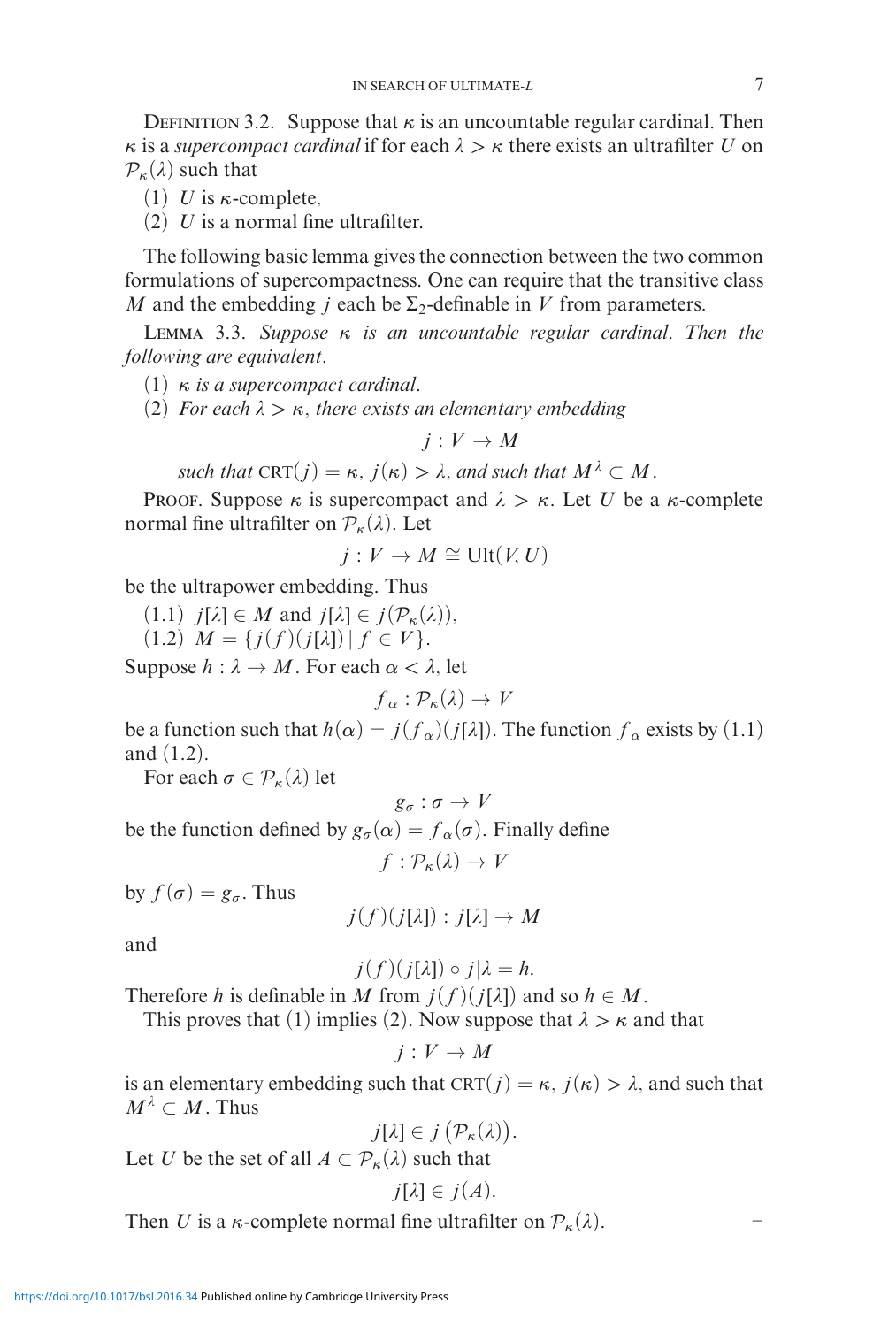We shall need a specific variation of Solovay's Lemma on sets of measure one for normal fine *κ*-complete ultrafilters on  $P_k(\lambda)$  where  $\lambda > \kappa$  is a regular cardinal.

LEMMA 3.4 (Solovay's Lemma). *Suppose that*  $\kappa < \lambda$  *are regular cardinals and*  $\lt$  *is a wellordering of*  $H(\lambda^+)$ *. Then there exists a set*  $X \subset \mathcal{P}_{\kappa}(\lambda)$  *such that the following hold.*

- (1) *Suppose U is a κ-complete, normal, fine, ultrafilter on*  $\mathcal{P}_{\kappa}(\lambda)$ *. Then*  $X \in U$ .
- (2) *Suppose*  $\sigma, \tau \in X$  *and*  $\sup(\sigma) = \sup(\tau)$ *. Then*  $\sigma = \tau$ *.*
- (3) *X is uniformly definable in*  $(H(\lambda^+), <)$  *from*  $\kappa$ *.*

Proof. Let  $S = \{\alpha < \lambda \mid \text{cof}(\alpha) = \omega\}$  and let

$$
\langle S_\alpha : \alpha < \lambda \rangle
$$

be the  $\lt$ -least partition of *S* into  $\lambda$  many stationary sets. Finally let *X* be the set of all  $\sigma \in \mathcal{P}_{\kappa}(\lambda)$  such that

- $(1.1)$   $\omega < \text{cof}(\text{sup}(\sigma)) < \kappa$ ,
- (1.2)  $\sigma$  is the set of  $\alpha < \sup(\sigma)$  such that  $S_\alpha \cap C \neq \emptyset$  for all closed cofinal subsets of  $\sup(\sigma)$ .

Then using the ultrapower embedding

$$
j: V \to M \cong \text{Ult}(V, U)
$$

given by *U*, it follows that  $j[\lambda] \in j(X)$  and so *X* witnesses the lemma.  $\exists$ 

**3.2. Weak extender models.** The Inner Model Problem for supercompact cardinals has been a fundamental open problem for 40 years. Given the first solution of the inner model problem for measurable cardinals, this is the inner model *L*[*U*] defined and analyzed in seminal work of Kunen, [7], and then Silver, a natural requirement for the solution at the level of a supercompact cardinal is that it should yield, or at least be compatible with, a *weak extender model* as defined below.

The original motivation here was to develop the theory of such weak extender models in order to either discover the relevant clues as to how to construct the fine-structural versions of such inner models, or conversely to conclude that the program cannot in general succeed. The latter would be an *anti-inner model theorem*.

DEFINITION 3.5. A transitive class  $N \models$  ZFC is a *weak extender model, for*  $\delta$  *is supercompact* if for every  $\gamma > \delta$  there exists a δ-complete normal fine measure *U* on  $\mathcal{P}_{\delta}(\gamma)$  such that

- $(1)$   $N \cap \mathcal{P}_{\delta}(\gamma) \in U$ ,
- (2)  $U \cap N \in N$ .

Analyzing *covering properties* between transitive models of ZFC has long been a fruitful subject of study. Such notions arise naturally between *V* and its generic extensions, and between  $V$  and canonical inner models of  $V$ , such as *L*.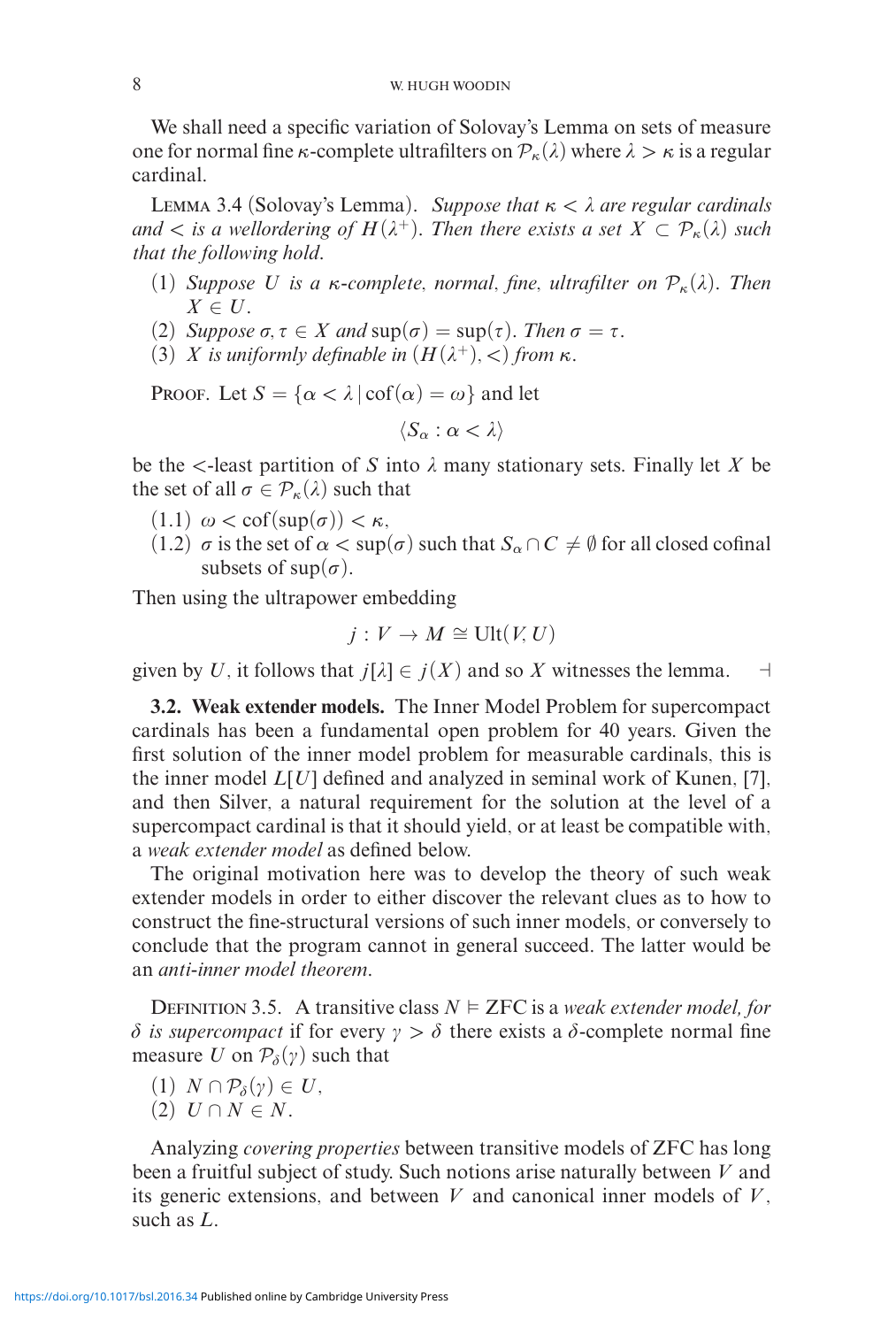DEFINITION 3.6 (Hamkins [3]). Suppose *N* is a transitive class and that  $\delta$ is a regular cardinal. Then *N* has the  $\delta$ -*covering property* if for each  $\sigma \subset N$ such that  $|\sigma| < \delta$ , there exists  $\tau \in N$  such that

- (1)  $\sigma \subset \tau$ .
- $(2)$   $|\tau| < \delta$ .

REMARK 3.7. *V* has the  $\delta$ -covering property in  $V[G]$  whenever *G* is *V*-generic for a partial order  $\mathbb P$  which is  $( $\delta$ )$ -cc in *V*.

LEMMA 3.8. Suppose that  $N$  is a weak extender model, for  $\delta$  is supercom*pact. Then N has the --covering property.*

PROOF. Let  $\sigma \subset N$  be a set with  $|\sigma| < \delta$ . Since

$$
N \vDash \textsf{ZFC},
$$

we can reduce to the case that  $\sigma \subset \text{Ord.}$  Let  $\lambda > \delta$  be such that  $\sigma \subset \lambda$ . Let *U* be a  $\delta$ -complete normal fine ultrafilter on  $\mathcal{P}_{\delta}(\lambda)$  such that

$$
N\cap\mathcal{P}_{\delta}(\lambda)\in U
$$

Thus since U is fine and  $\delta$ -complete,

$$
\{\tau\in\mathcal{P}_{\delta}(\lambda)\,|\,\sigma\subset\tau\}\in U
$$

and so there must exist

$$
\tau\in\mathcal{P}_{\delta}(\lambda)\cap N
$$

such that  $\sigma \subset \tau$ .

LEMMA 3.9. Suppose that N is a weak extender model, for  $\delta$  is supercompact and that  $\gamma > \delta$  is a regular cardinal in N. Then  $(\operatorname{cof}(\gamma))^V = |\gamma|^V$ .

Proof. Let *U* be a  $\delta$ -complete normal fine ultrafilter on  $\mathcal{P}_{\delta}(\gamma)$  such that

- $(1.1)$   $N \cap \mathcal{P}_{\delta}(\gamma) \in U$ ,
- $(1.2) U \cap N \in N$ .

By Solovay's Lemma applied within *N*, there exists a set

$$
X \in N \cap U
$$

such that  $\pi$  is 1-to-1 on *X* where  $\pi(\sigma) = \sup(\sigma)$ .

Let  $C \subset \gamma$  be a closed cofinal set of ordertype  $(\text{cof}(\gamma))^V$ .

Let

$$
j: V \to M
$$

be the ultrapower embedding given by U. Thus  $j[y]$  is the unique element  $\sigma$ of  $j(X)$  such that

 $\sup(\sigma) = \sup(j[\gamma]).$ 

But *C* is closed cofinal in  $\gamma$  and so

$$
\sup(j[\gamma]) \in j(C).
$$

Therefore

$$
\{\sigma \in X \mid \sup(\sigma) \in C\} \in U.
$$

Further, since *U* is fine,

$$
\bigcup \{\sigma \in X \mid \sup(\sigma) \in C\} = \gamma.
$$
  
Therefore  $|\gamma|^V = |C|^V \cdot \delta = (\text{cof}(\gamma))^V \cdot \delta.$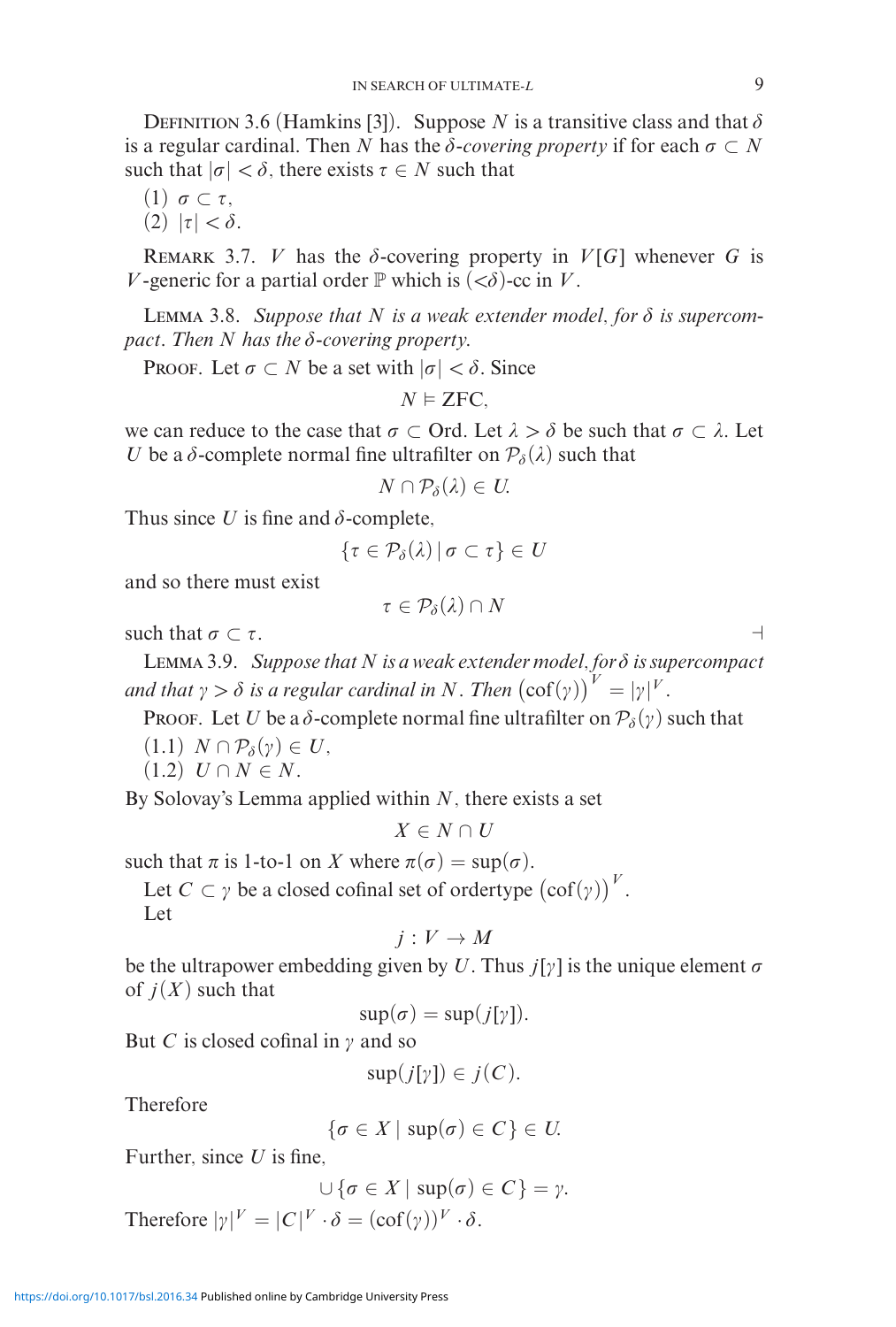Finally  $\gamma$  is a regular cardinal in N and N has the  $\delta$ -covering property and so

$$
(\operatorname{cof}(\gamma))^V \ge \delta.
$$
  
of( $\gamma$ ) $V \cdot \delta = (\operatorname{cof}(\gamma))^V$ 

Thus  $|\gamma|^V = |C|^V \cdot \delta = (\operatorname{cof}(\gamma))^V \cdot \delta = (\operatorname{cof}(\gamma))^V$ .

THEOREM 3.10. Suppose that  $N$  is a weak extender model, for  $\delta$  is super*compact and that*  $\gamma > \delta$  *is a singular cardinal. Then*  $\gamma$  *is a singular cardinal in N and*

$$
(\gamma^+)^N = \gamma^+.
$$

**PROOF.** If  $\gamma$  is a regular cardinal in N then by Lemma 3.9,  $\text{cof}(\gamma) = |\gamma|$ which contradicts that  $\gamma$  is singular.

Let  $\lambda = (\gamma^+)^N$ . Then  $\lambda$  is a regular cardinal in *N* and so again by Lemma 3.9,  $\cot(\lambda) = |\lambda| > \gamma$ . But  $\cot(\lambda)$  is a regular cardinal and so  $\cot(\lambda) > \gamma$ . This implies that  $\lambda = \gamma^+$ .

**3.3. Extendible cardinals and Magidor's Lemma.** A natural strengthening of the notion of a supercompact cardinal is given by the notion of an extendible cardinal. Again [6] is an excellent reference for further details, both historical and mathematical.

DEFINITION 3.11. Suppose that  $\delta$  is a cardinal. Then  $\delta$  is an *extendible cardinal* if for each  $\lambda > \delta$  there exists an elementary embedding

$$
\pi: V_{\lambda+1} \to V_{\pi(\lambda)+1}
$$

such that  $CRT(\pi) = \delta$  and  $\pi(\delta) > \lambda$ .

LEMMA 3.12 (Magidor, [9]). Suppose that  $\delta$  is a regular cardinal. Then the *following are equivalent.*

- $(1)$   $\delta$  *is supercompact.*
- (2) For each  $\lambda > \delta$  there exist  $\overline{\delta} < \overline{\lambda} < \delta$  and an elementary embedding

$$
\pi: V_{\bar{\lambda}+1} \to V_{\lambda+1}
$$

 $\textit{such that} \ \textsc{CRT}(\pi) = \bar{\delta} \ \textit{and such that} \ \pi(\bar{\delta}) = \delta.$ 

LEMMA 3.13. Suppose that  $N$  is a weak extender model, for  $\delta$  is supercom $pact.$  *Then for each*  $\hat{\lambda} > \delta$  *and for each*  $a \in V_{\lambda}$ *, there exist*  $\vec{\delta} < \bar{\lambda} < \delta$  *,*  $\vec{a} \in V_{\bar{\lambda}}$ *, and an elementary embedding*

$$
\pi: V_{\bar{\lambda}+1} \to V_{\lambda+1}
$$

*such that the following hold.*

- (1)  $CRT(\pi) = \overline{\delta}, \pi(\overline{\delta}) = \delta, \text{ and } \pi(\overline{\alpha}) = a.$
- $(2)$   $\pi(N \cap V_{\bar{\lambda}}) = N \cap V_{\lambda}$ .
- $(3)$   $\pi | (N \cap V_{\bar{\lambda}}) \in N$ .

Proof. By increasing  $\lambda$  and replacing a by the pair  $(a, \lambda)$  if necessary, we can reduce to the case that

 $\lambda = |V_{\lambda}|$ and that  $\text{cof}(\lambda) = \omega$ . Thus  $|N \cap V_{\lambda}|^{N} = \lambda$ . Fix a bijection

$$
\rho: \lambda \to N \cap V_\lambda
$$

such that  $\rho \in N$ .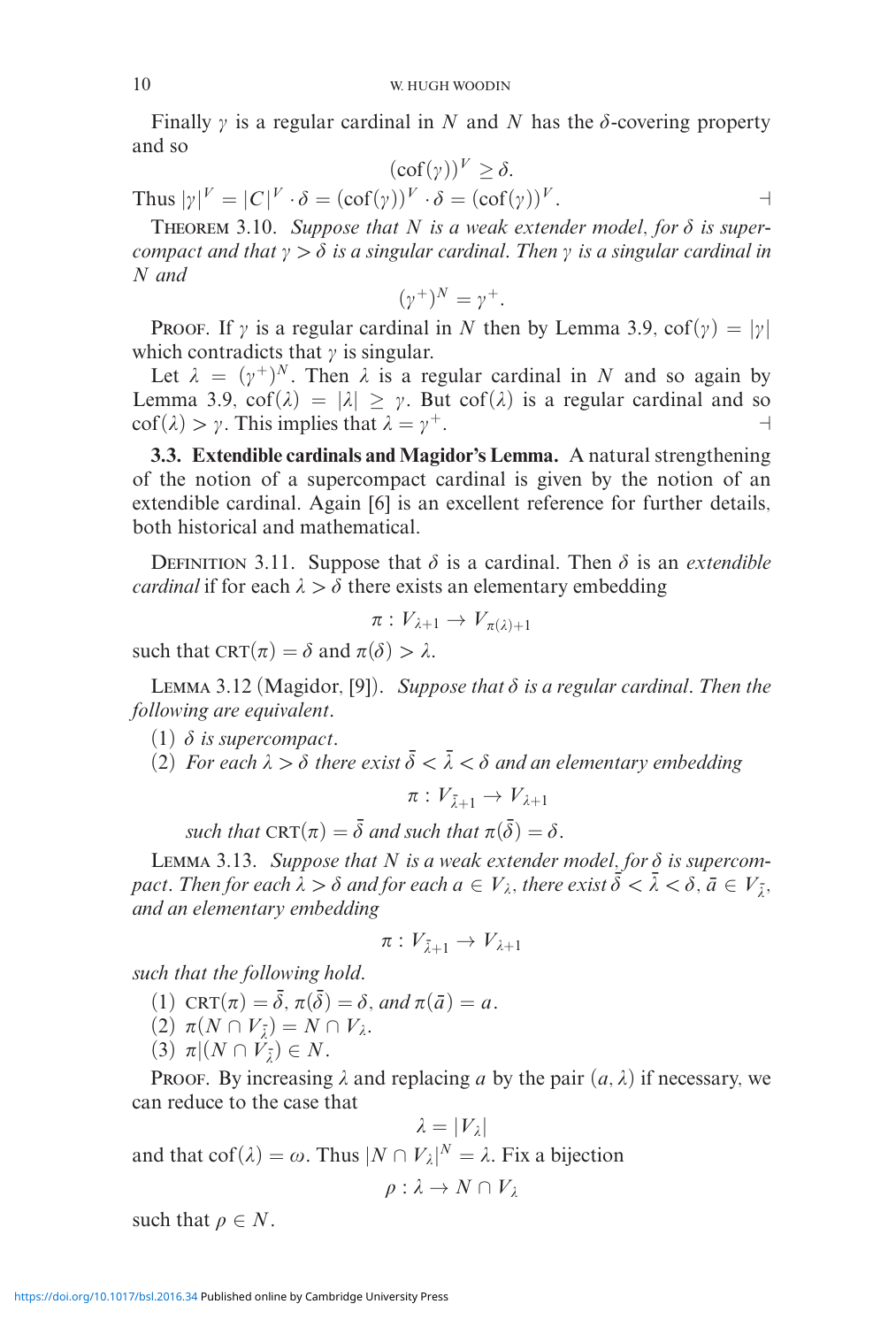Let *U* be a  $\delta$ -complete normal fine ultrafilter on  $\mathcal{P}_{\delta}(\lambda)$  such that

 $(1.1)$   $N \cap \mathcal{P}_{\delta}(\lambda) \in U$ ,

 $(1.2) U \cap N \in N$ .

For each  $\sigma \in \mathcal{P}_{\delta}(\lambda)$ , let

$$
X_{\sigma} = \{ \rho(\alpha) \, | \, \alpha \in \sigma \} \, .
$$

Let *Z* be the set of all  $\sigma \in \mathcal{P}_{\delta}(\lambda)$  such that

 $X_{\sigma} \prec N \cap V_{\sigma}$ .

Thus  $Z \in U$ . For each  $\sigma \in Z$ , let  $M_{\sigma}$  be the transitive collapse of  $X_{\sigma}$ . The key claim is as follows:

 $(2.1) \{ \sigma \in Z \mid M_{\sigma} = N \cap V_{\alpha} \text{ where } \alpha \text{ is the order type of } \sigma \} \in U.$ 

This follows easily by working in *N* and considering the ultrapower embedding,

$$
j_W: N \to M_W \cong \text{Ult}(N,W),
$$

where  $W = U \cap N$ . The relevant points are as follows:

 $(3.1)$   $j_W[\lambda] \in M_W$ ,  $(3.2)$   $W = \{A \subset \mathcal{P}_{\kappa}(\lambda) \cap N \mid A \in N \text{ and } j_{W}[\lambda] \in j_{W}(A)\}.$ Now let

 $j_U: V \to M_U \cong \text{Ult}(V, U)$ 

be the ultrapower embedding (now computed in *V*). Thus since  $|V_\lambda| = \lambda$ and since  $\text{cof}(\lambda) = \omega$ .

$$
(M_U)^{V_{\lambda+1}}\subset M_U
$$

and so  $j_U | V_{\lambda+1} \in M_U$ . Further by (2.1),

$$
j_U(N \cap V_\lambda) \cap V_\lambda = N \cap V_\lambda.
$$

Thus the following hold where as usual  $j_U(N)$  denotes that class

 $j_U = \cup \{j_U(N \cap V_\alpha) | \alpha \in \text{Ord}\}.$ 

- $(4.1)$   $j_U|(N \cap V_\lambda) \in j_U(N)$ .
- $(4.2)$   $(\text{cof}(\lambda))^N < \delta$ .
- $(4.3)$   $j_U | (N \cap V_{\lambda+1}) \in j_U(N)$  (since  $j_U[\lambda] \in j_U(N)$ ).

$$
(4.4) j_U(N) \cap V_{\lambda} = N \cap V_{\lambda}.
$$

Note that  $(4.1)$ – $(4.4)$  imply that the conclusion of the lemma holds for  $(j_U(a), j_U(\lambda))$  in  $M_U$  for  $j_U(N)$ . Therefore the conclusion of the lemma holds in *V* for  $(a, \lambda)$  relative to *N*.

**3.4. Elementary embeddings of weak extender models.** We now prove that if  $\delta$  is an extendible cardinal and N is a weak extender model, for  $\delta$  is supercompact, then *N* has a remarkable closure property relative to elementary embeddings of N with critical point of at least  $\delta$ .

This theorem is in a natural sense a strong generalization of the following corollary of a theorem of Dodd and Jensen. By a recent result of Jensen and Steel, the analogous theorem holds for essentially all large cardinal notions below the level of a Woodin cardinal. Here we focus on singular cardinals in *V* and *N* simply because of the conclusion of Theorem 3.10.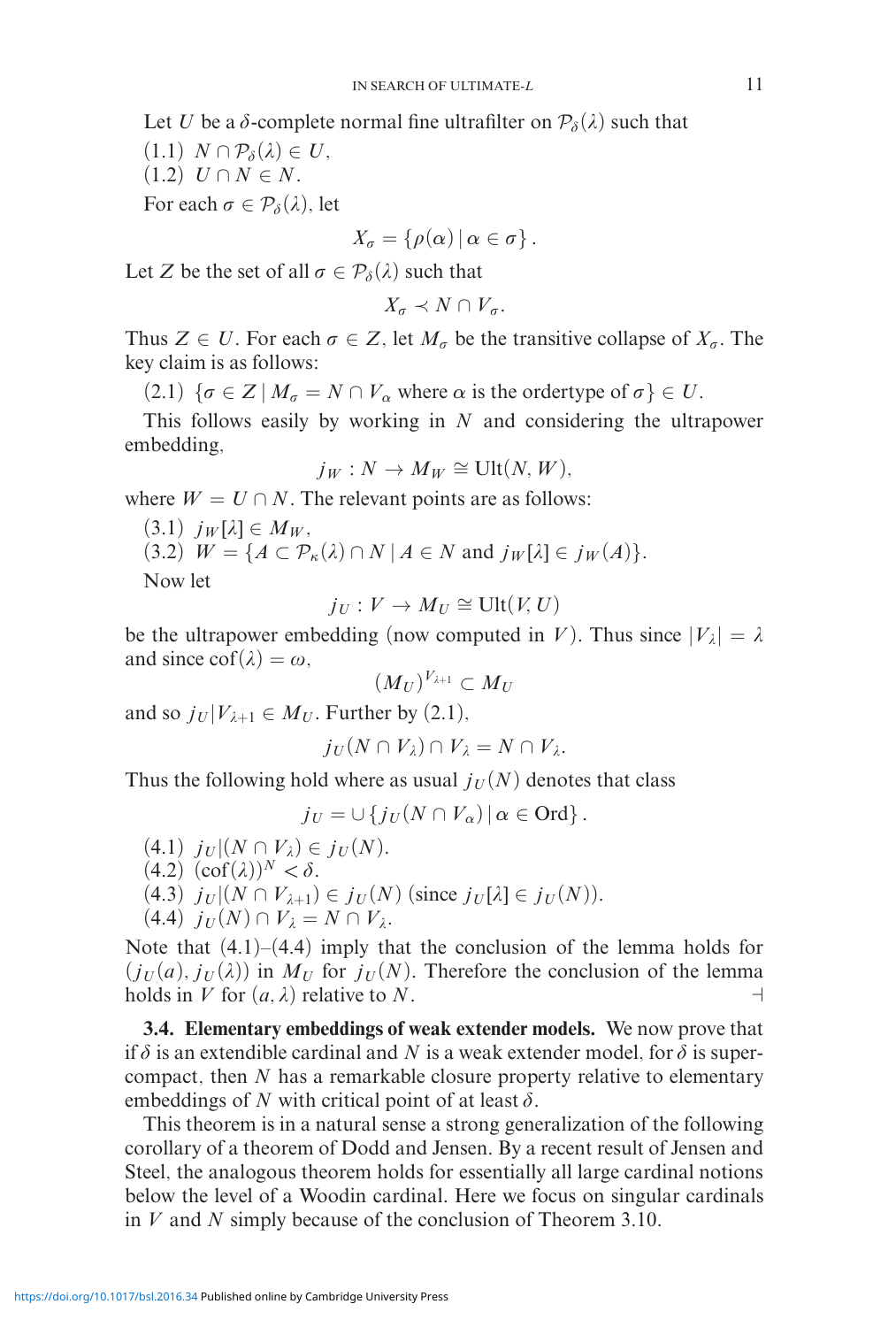THEOREM 3.14 (after Dodd–Jensen). Suppose that  $N \models$  ZFC is an inner *model such that*

$$
\gamma^+ = (\gamma^+)^N
$$

*for a proper class of singular cardinals which are singular in N. Suppose in V there is a measurable cardinal. Then in N, there is an inner model with a measurable cardinal.*

Theorem 3.14 is just one of a series of theorems which show that if  $N \models$  ZFC is an inner model such that

 $\gamma^{+} = (\gamma^{+})^{N}$ 

for a proper class of singular cardinals which are singular in *N*, then *N* has inner models for various large cardinal hypotheses that hold in *V* . For such inner models *N* which are constructed as *enlargements* of *L*, the large cardinal hypotheses which can hold in *V* cannot exceed the level of large cardinal hypotheses which *hold* in *N*. At levels beyond that of a Woodin cardinal, the precise generalizations involve some version of *correctness* or *iterability*.

By Theorem 3.10, if *N* is a weak extender model for the supercompactness of  $\delta$ , then

$$
\gamma^+ = (\gamma^+)^N
$$

and  $\gamma$  is singular in *N*, for *all* singular cardinals  $\gamma > \delta$ .

Therefore, Theorem 3.14 and its generalizations suggest that *N* should contain inner models of any large cardinal hypothesis which holds in *V* and moreover if *N* is actually an enlargement of *L* then these large cardinal hypotheses should hold in *N*.

In fact we obtain much more and we shall prove two versions of this, Theorem 3.15 and the more general Theorem 3.26 which is formulated in terms of *extenders*.

THEOREM 3.15. Suppose that  $N$  is a weak extender model, for  $\delta$  is supercompact and  $\gamma > \delta$  is a cardinal in N. Suppose that

$$
j: H(\gamma^+)^N \to H(j(\gamma)^+)^N
$$

*is an elementary embedding such that*  $\delta \leq \text{CRT}(j)$ *. Then*  $j \in N$ *.* 

Proof. Fix  $\lambda > j(\gamma)$  such that  $\lambda = |V_{\lambda}|$ . Letting  $a = j$ , by Lemma 3.13, there exist  $\bar{\delta} < \bar{\lambda} < \delta$ ,  $\bar{a} \in V_{\bar{\lambda}}$ , and an elementary embedding

$$
\pi: V_{\bar{\lambda}+1} \to V_{\lambda+1}
$$

such that the following hold.

- $(1.1) \operatorname{CRT}(\pi) = \overline{\delta}, \pi(\overline{\delta}) = \delta, \text{ and } \pi(\overline{\alpha}) = a.$
- $(1.2) \pi(N \cap V_{\bar{\lambda}}) = N \cap V_{\lambda}.$
- $(1.3)$   $\pi | (N \cap V_{\bar{\lambda}}) \in N$ .

Thus  $\bar{a} = \bar{j}$  where

$$
\bar{j}: H(\bar{\gamma}^+)^N \to H(\bar{j}(\bar{\gamma})^+)^N.
$$

It suffices to prove the following:

 $(2.1)$   $\bar{j} \in N$ ; since  $\pi(j) = j$  and since  $\pi | (N \cap V_{\bar{\lambda}}) \in N$ .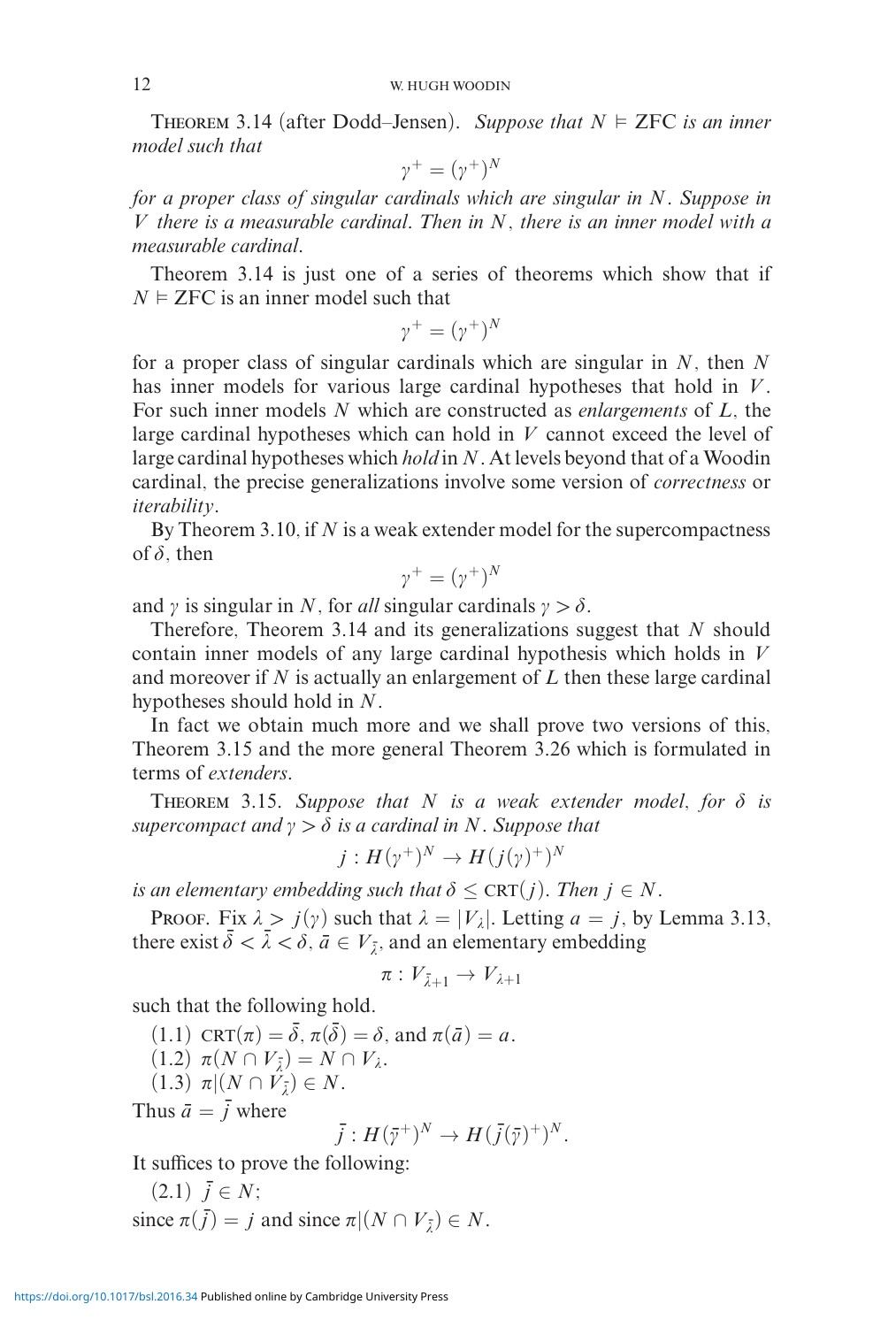Let

$$
E = \left\{ (A, \xi) \, | \, A \in \mathcal{P}(\overline{\gamma}) \cap N, \xi < \overline{j}(\overline{\gamma}), \text{ and } \xi \in \overline{j}(A) \right\}.
$$

We prove that  $E \in N$ . This implies that

$$
\bar{j}|\left(\mathcal{P}(\bar{\gamma})\cap N\right)\in N,
$$

which implies that  $\bar{j} \in N$ .

The key point is as follows:

$$
(3.1) \ \pi \vert \left( H(\bar{\gamma}^+) \right)^N \in \left( H(\gamma^+) \right)^N.
$$

This is because  $\pi |(N \cap V_{\bar{\lambda}})| \in N$  noting that  $(H(\gamma^+))^N$  is closed under -sequences in *N*.

Let

$$
\pi^* = \pi \vert \left( H(\bar{\gamma}^+) \right)^N \in \left( H(\gamma^+) \right)^N.
$$

Thus  $\pi^* \in (H(\gamma^+))^N$  and so  $\pi^* \in \text{dom}(j)$ . Now fix  $A \in \mathcal{P}(\overline{\gamma}) \cap N$  and  $\xi < \overline{j}(\overline{\gamma})$ . Thus

$$
\xi \in \bar{j}(A) \iff \pi(\xi) \in \pi(\bar{j})(\pi(A))
$$
  
\n
$$
\iff \pi(\xi) \in j(\pi(A))
$$
  
\n
$$
\iff \pi(\xi) \in j(\pi^*(A))
$$
  
\n
$$
\iff \pi(\xi) \in j(\pi^*)(j(A)) = j(\pi^*)(A).
$$

Thus *E* can be computed from  $\pi$   $|\bar{j}(\bar{y})$  and  $j(\pi^*)$ . Both these functions are in *N* and so  $E \in N$ .

We recall the large cardinal hypothesis that  $\kappa$  is *n*-huge.

DEFINITION 3.16. Suppose  $n < \omega$ . Then  $\kappa$  is *n*-*huge* if there exists an elementary embedding

 $j: V \to M$ 

such that CRT( $j$ ) =  $\kappa$  and such that  $M^{\kappa_n} \subset M$  where

 $\langle \kappa_i : i < \omega \rangle$ 

is the sequence where  $\kappa_0 = \kappa = \text{CRT}(i)$  and for all  $i < \omega, \kappa_{i+1} = j(\kappa_i)$ .

Note that  $\kappa$  is 0-huge if and only if  $\kappa$  is a measurable cardinal. However if  $\kappa$  is 1-huge then in  $V_{\kappa}$  there are extendible cardinals and much more.

The following typical corollary of Theorem 3.15 illustrates the universality, for large cardinal hypotheses, of weak extender models for supercompactness.

THEOREM 3.17. Suppose that  $N$  is a weak extender model, for  $\delta$  is supercom*pact. Suppose that for each*  $n < \omega$ , there is a proper class of *n*-huge cardinals. *Then in*  $N$ *, for each*  $n < \omega$ *, there is a proper class of n-huge cardinals.* 

Theorem 3.18 (Kunen, [8]). *Suppose that is a cardinal. Then there is no nontrivial elementary embedding*

$$
j:V_{\lambda+2}\to V_{\lambda+2}.
$$

Proof. Let *j* be given. Note that  $V_{\lambda+2}$  is logically equivalent to  $H(|V_{\lambda+1}|^+)$ and so *j* yields an elementary embedding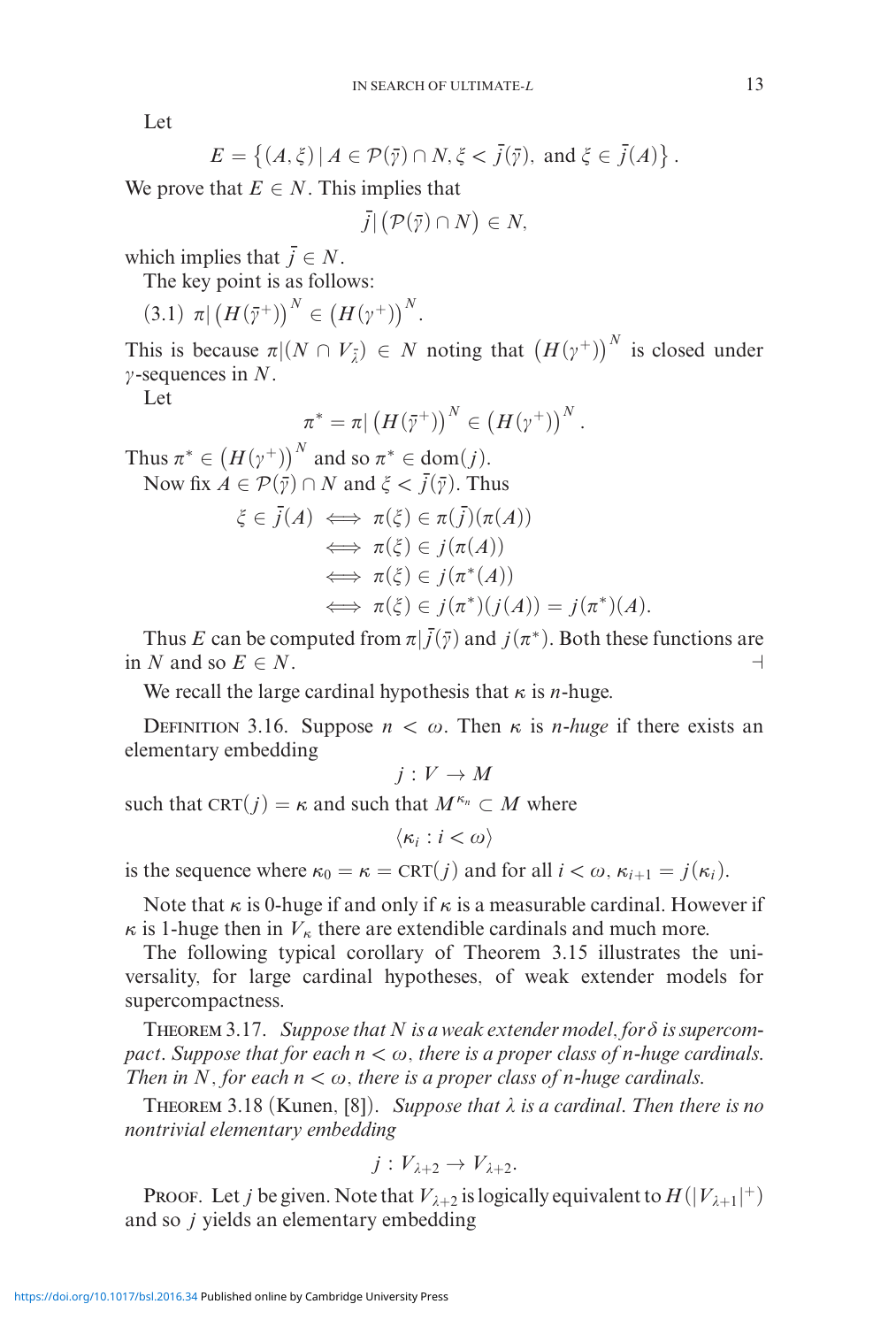$$
\pi: H(\lambda^{++})\to H(\lambda^{++}).
$$

Note that  $\pi(\lambda) = \lambda$  and  $\pi(\lambda^+) = \lambda^+$ .

Let  $S = {\alpha < \lambda^+ | \operatorname{cof}(\alpha) = \omega}$  and let  $\langle S_\alpha : \alpha < \lambda^+ \rangle$  be a partition of S into stationary sets. Let

$$
\langle T_{\alpha} : \alpha < \lambda^+ \rangle = \pi(\langle S_{\alpha} : \alpha < \lambda^+ \rangle).
$$

Let  $C = \{ \alpha \in S \mid \pi(\alpha) = \alpha \}.$  Thus *C* is  $\omega$ -closed and cofinal in  $\lambda^+$ . By the elementarity of  $\pi$ , for each  $\alpha < \lambda^+$ ,  $T_\alpha$  is a stationary subset of *S* and so for each  $\alpha < \lambda^+$ ,

$$
C\cap T_{\alpha}\neq\emptyset.
$$

Let  $\kappa = \text{CRT}(\pi)$  and choose

 $\xi \in C \cap T_{\kappa}$ .

Finally choose  $\beta < \lambda^+$  such that  $\xi \in S_\beta$ . Then

$$
\xi = \pi(\xi) \in \pi(S_\beta) = T_{\pi(\beta)}.
$$

This implies  $\pi(\beta) = \kappa$  which contradicts that  $\kappa = \text{CRT}(\pi)$  $\Box$ 

THEOREM 3.19. Let  $N$  be a weak extender model, for  $\delta$  is supercompact. *Then there is no nontrivial elementary embedding*  $j : N \rightarrow N$  *such that*  $\delta \leq \text{CRT}(j)$ .

Proof. By Theorem 3.15, for each  $\kappa > \delta$ ,  $j|(N \cap V_{\kappa+1}) \in N$ . Thus *j* is amenable to N and in particular there must exist a cardinal  $\lambda$  of N such that CRT( $j$ )  $< \lambda$ ,  $j(\lambda) = \lambda$ , and such that

$$
j|(V_{\lambda+2}\cap N)\in N.
$$

This contradicts Kunen's Theorem.

**3.5. Extenders.** For our purposes, the theory ZF\Powerset is formulated with the Collection Axiom in place of the Replacement Axiom. Over this base theory, the various formulations of the Axiom of Choice are *not* all equivalent, and the Wellordering Principle is the strongest among the usual variations. Thus we define ZFC\Powerset to be the theory ZF\Powerset (with the Collection Axiom) together with the Wellordering Principle.

The issue which arises from which formulation of the Axiom of Choice to use is the following. Suppose that *M* and *N* are transitive models of ZFC\Powerset and that

$$
\pi:M\to N
$$

is an elementary embedding which is cofinal in the sense that  $N =$  $\cup \{\pi(a) \mid a \in M\}$ . Suppose  $\pi$  is the identity on the ordinals. Must  $\pi$  be the identity?

If one uses the Wellordering Principle, then the answer is yes,  $\pi$  must be the identity. If however one uses the usual formulation of the Axiom of Choice then the answer is no,  $\pi$  need not be the identity. We give an example.

Let  $L[G]$  be a generic extension of  $L$  for adding  $\omega_2^L$  many Cohen reals and let  $L[G][g]$  be a generic extension of  $L[G]$  for adding  $\omega_2^L$ -many Cohen reals.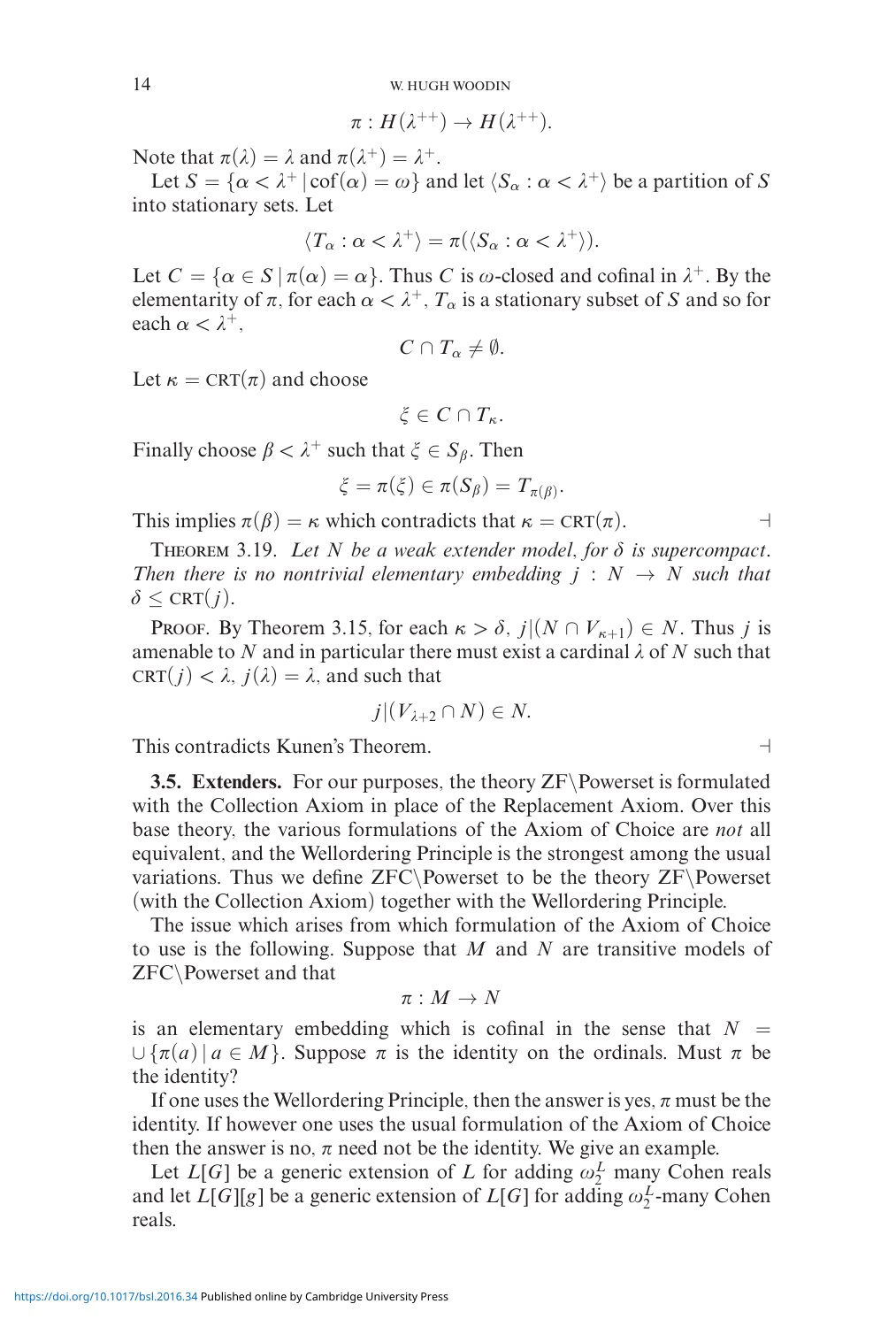Now define

$$
M=L_{\omega_2^L}(\mathbb{R}^{L[G]})[G]
$$

and define

$$
N = L_{\omega_2^L}(\mathbb{R}^{L[G][g]})[G][g],
$$

where each is viewed as a transitive set. Thus in each case we are constructing over the reals from an additional predicate. Note that  $\mathcal{P}(\omega)$  exists in both *M* and *N* but for example,  $\mathcal{P}(\omega_1)$  does not exist in either *M* or *N*.

It follows by the homogeneity of Cohen forcing that both *M* and *N* are models ZFC\Powerset with the usual formulation of the Axiom of Choice and that the natural map

$$
\pi: M \to N,
$$

where  $\pi(\mathbb{R}^M) = \mathbb{R}^N$  is an elementary embedding.

Finally for purposes of constructing inner models, one is really only interested transitive models of ZFC\Powerset which are of the form  $L_{\alpha}[P]$ , and in this situation the various possible formulations of ZFC\Powerset discussed above, are all equivalent.

Definition 3.20. Suppose that *M* and *N* are transitive models of ZFC\Powerset and that

$$
\pi:M\to N
$$

is an elementary embedding. Then  is *cofinal* if

$$
N=\cup \{\pi(a)\,|\,a\in M\}\,.
$$

DEFINITION 3.21. Suppose that *M* and *N* are transitive models of ZFC\Powerset and that

$$
\pi:M\to N
$$

is a cofinal elementary embedding which is not the identity.

Let  $\kappa = \text{CRT}(\pi)$  and suppose that  $\eta \in \text{Ord}^N$ . Let  $\hat{\eta}$  be least such that

$$
\eta \leq \pi(\hat{\eta}).
$$

For each  $a \in [\eta]^{<\omega}$ , let

$$
E_a = \left\{ A \in N \cap \mathcal{P} \left( [\hat{\eta}]^{|a|} \right) \mid a \in \pi(A) \right\}.
$$

Let  $E = \langle E_a : a \in [\eta]^{<\omega} \rangle$ . Then

- (1) *E* is an *M*-*extender*.
- (2)  $\eta$  is the *length* of *E*.
- (3) *κ* is the *critical point* of *E*.

DEFINITION 3.22. Suppose that *M* is a transitive model of ZFC\Powerset and that

$$
E = \langle E_a : a \in [\eta]^{<\omega} \rangle
$$

is an *M*-extender. Then

$$
\text{Ult}_0(M,E)=\lim_{a\in[\eta]^{<\omega}}\text{Ult}_0(M,E_a).
$$

REMARK 3.23. Following the conventions in inner model theory we use the notation  $Ult_0(M, E)$  instead of  $Ult(M, E)$ . The reason is that in the general case where  $M$  is not assumed to be a model of  $ZFC\$ Powerset there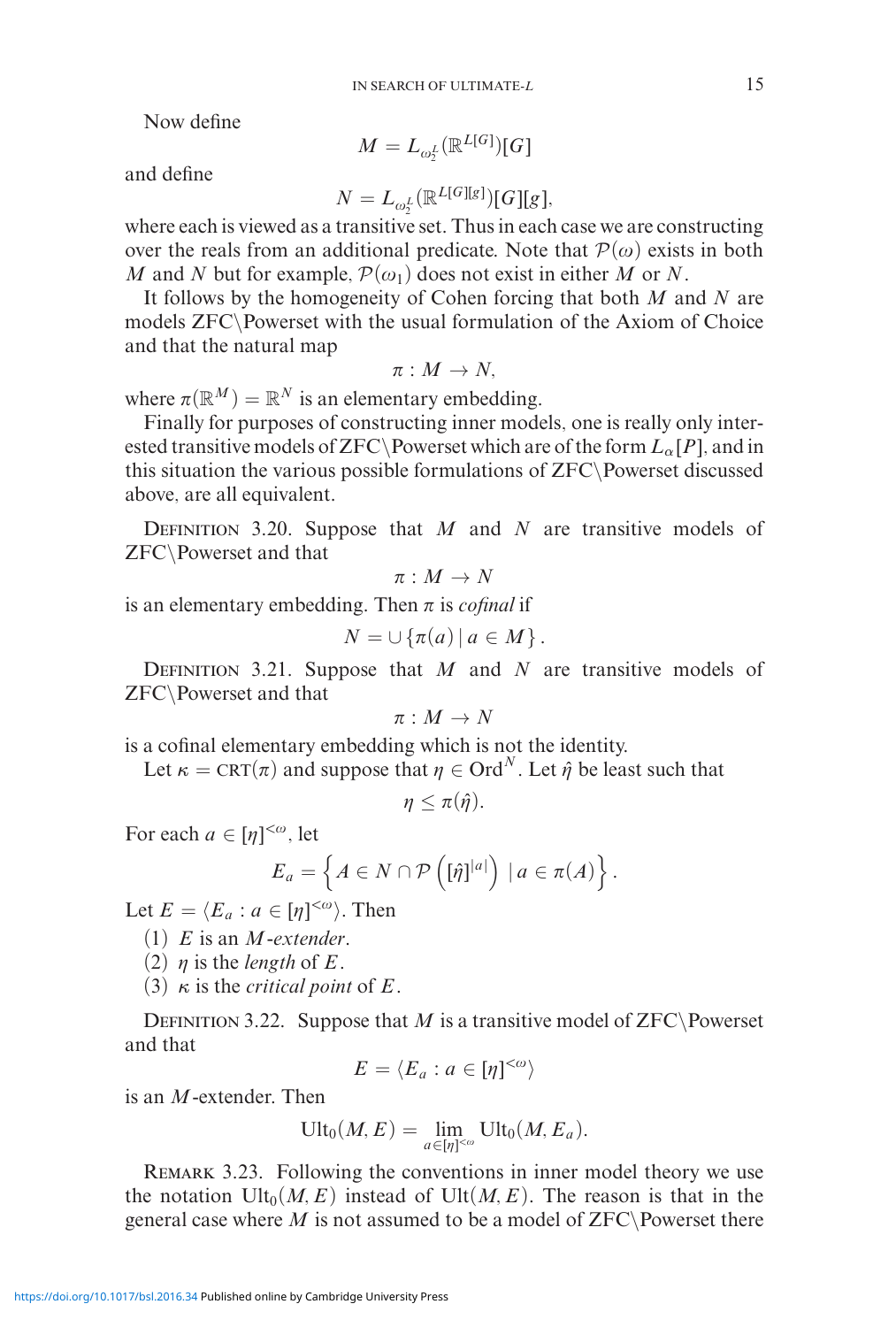can exist more complicated ultrapowers which one can define, these include the *fine-structural* ultrapowers  $Ult_n(M, E)$ .

Lemma 3.24. *Suppose that M is a transitive model of* ZFC\Powerset *and that*

$$
E = \langle E_a : a \in [\eta]^{<\omega} \rangle
$$

*is an M-extender. Then*

(1)  $Ult_0(M, E)$  *is wellfounded.* 

(2) Let  $M_F$  be the transitive collapse of  $Ult_0(M, E)$  and let

$$
\pi_E:M\to M_E
$$

*be the ultrapower embedding. Then*

(a)  $\pi_E$  *is a cofinal elementary embedding.* 

(b) CRT $(\pi_E) < \eta <$  Ord<sup> $M_E$ </sup>.

(c) Let *F* be the *M*-extender of length  $\eta$  given by  $\pi_E$ . Then  $F = E$ .

The following theorem, which is the Universality Theorem for weak extender models, is the general version of Theorem 3.15 and this is formulated simply in terms of *N*-extenders with no assumptions whatsoever on the *strength* of the extenders.

This version of universality is optimal in that it characterizes when an *N*-extender (which has large enough critical point) must belong to *N* in the simplest possible terms.

Remark 3.25. We note that Theorem 3.26 implies Theorem 3.15. The only issue is that given

$$
j:H(\gamma^+)^N\to H(j(\gamma)^+)^N
$$

as in the hypothesis of Theorem 3.15 and letting *E* be the  $H(\gamma^+)^N$ -extender of length  $j(y)$  given by *j*, one must verify  $Ult_0(N, E)$  is wellfounded so that *E* is also an *N*-extender.

The point here is that if

$$
\pi_E : N \to M_E \cong \text{Ult}_0(N,E)
$$

is the ultrapower embedding then

$$
\pi_E|H(\gamma^+)^N=j,
$$

and so for each  $A \in \mathcal{P}(\gamma) \cap N$ ,  $\pi_E(A) \in N$ .

The wellfoundedness of  $Ult_0(N, E)$  follows by using *j* and appealing to the  $\delta$ -covering property of N.

Theorem 3.26 (The Universality Theorem). *Suppose that N is a weak*  $e$ xtender model, for  $\delta$  is supercompact and that  $E$  is an N-extender of length *n* with critical point  $\kappa_E \geq \delta$  . Let

$$
\pi_E : N \to M_E \cong \text{Ult}_0(N,E)
$$

*be the ultrapower embedding. Then the following are equivalent.*

- (1) *For each*  $A \subset \eta$ ,  $\pi_E(A) \cap \eta \in N$ .
- $(2)$   $E \in N$ .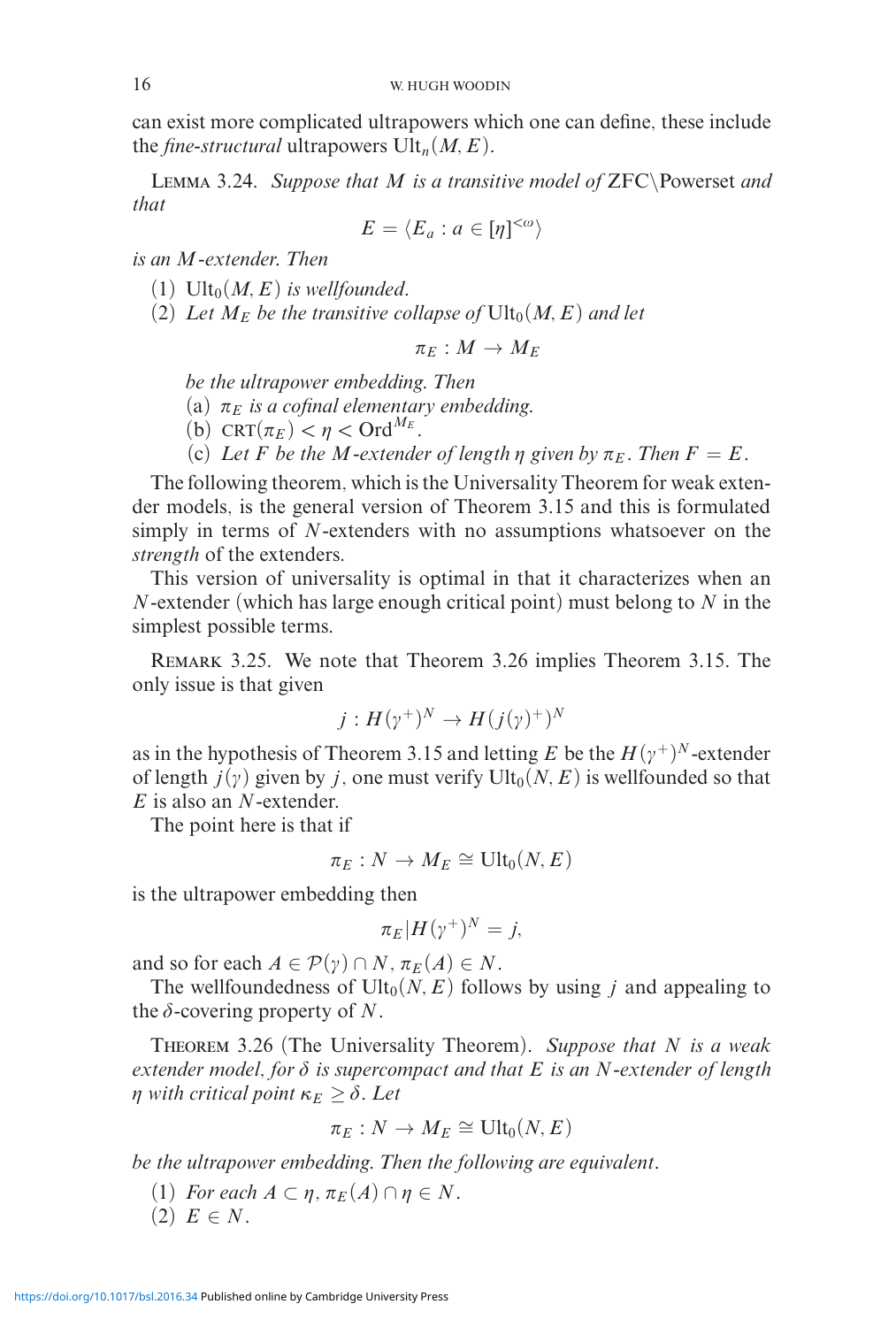**PROOF.** Trivially  $(2)$  implies  $(1)$  and so it suffices to prove  $(1)$  implies  $(2)$ . The proof that (1) implies (2) is just a reworking of the proof of Theorem 3.15.

Let *i* be least such that  $\pi_E(i) \geq \eta$ . Thus *i* is a cardinal of *N*. Fix  $\lambda > \eta$ such that  $\lambda = |V_{\lambda}|$  and such that cof( $\lambda$ ) > *i*. Thus

$$
\pi_E(\lambda)=\lambda.
$$

By Lemma 3.13, there exist  $\bar{\delta} < \bar{\lambda} < \delta$ ,  $\bar{E} \in V_{\bar{\lambda}}$ , and an elementary embedding

$$
\pi: V_{\bar{\lambda}+1} \to V_{\lambda+1}
$$

such that the following hold.

- $(1.1) \operatorname{CRT}(\pi) = \overline{\delta}, \pi(\overline{\delta}) = \delta, \text{ and } \pi(\overline{E}) = E.$
- $(1.2) \pi(N \cap V_{\bar{\lambda}}) = N \cap V_{\lambda}.$
- $(1.3)$   $\pi | (N \cap V_{\bar{\lambda}}) \in N$ .

Thus  $\overline{E}$  is an *N*-extender. Let  $\overline{\eta}$  be the length of  $\overline{E}$ , let

$$
\pi_{\bar{E}}: N \to \text{Ult}_0(N,\bar{E})
$$

be the ultrapower embedding, and let  $\bar{\iota}$  be least such that  $\pi_{\bar{E}}(\bar{\iota}) \geq \bar{\eta}$ . Thus

(2.1) 
$$
\pi(\bar{t}) = t
$$
,  
(2.2)  $\pi(\pi_{\bar{E}} \cap V_{\bar{\lambda}}) = \pi_E \cap V_{\lambda}$ .  
Let

$$
P_{\bar{E}} = \{(A,\xi) | A \in \mathcal{P}(\bar{\imath}) \cap N, \xi < \bar{\eta} \text{ and } \xi \in \pi_{\bar{E}}(A)\}.
$$

We prove that  $P_{\bar{E}} \in N$ . This implies  $\bar{E} \in N$  and so  $E \in N$  since  $\pi(\bar{E}) = E$ .

Now fix  $A \in \mathcal{P}(\overline{\imath}) \cap N$  and  $\xi < \overline{\eta}$ . We have that  $\pi | (N \cap V_{\lambda}) \in N$  and so letting

$$
\pi^* = \pi | (N \cap V_\lambda),
$$

we have

$$
\xi \in \pi_{\bar{E}}(A) \iff \pi(\xi) \in \pi(\pi_{\bar{E}} \cap V_{\bar{\lambda}})(\pi(A))
$$
  
\n
$$
\iff \pi(\xi) \in \pi_{E}(\pi(A))
$$
  
\n
$$
\iff \pi(\xi) \in \pi_{E}(\pi^{*}(A))
$$
  
\n
$$
\iff \pi(\xi) \in \pi_{E}(\pi^{*})(\pi_{E}(A)) = \pi_{E}(\pi^{*})(A).
$$

Thus  $P_{\bar{E}}$  can be computed from  $\pi|\bar{\eta}$  and  $\pi_E(\pi^*)$ . We have  $\pi|\bar{\eta} \in N$  but only that

$$
\pi_E(\pi^*) \in M_E \cong \text{Ult}_0(N,E).
$$

However we only need

$$
\{(A,\pi_E(\pi^*)(A)\cap\eta)\,|\,A\in\mathcal{P}(\overline{\iota})\cap N\}\in N
$$

in order to show that  $P_{\bar{E}} \in N$ .

Working in *N* and since we have both that  $\pi^* \in N$  and that  $\bar{i} < \delta$ , we can choose  $Z \subset i$  such that

(3.1) 
$$
Z \in N
$$
,  
(3.2) For all  $\delta \le \theta \le \iota$ ,  
 $\{(A, \pi^*(A) \cap \theta) | A \in \mathcal{P}(\overline{\iota}) \cap N\} \in L[Z \cap \theta].$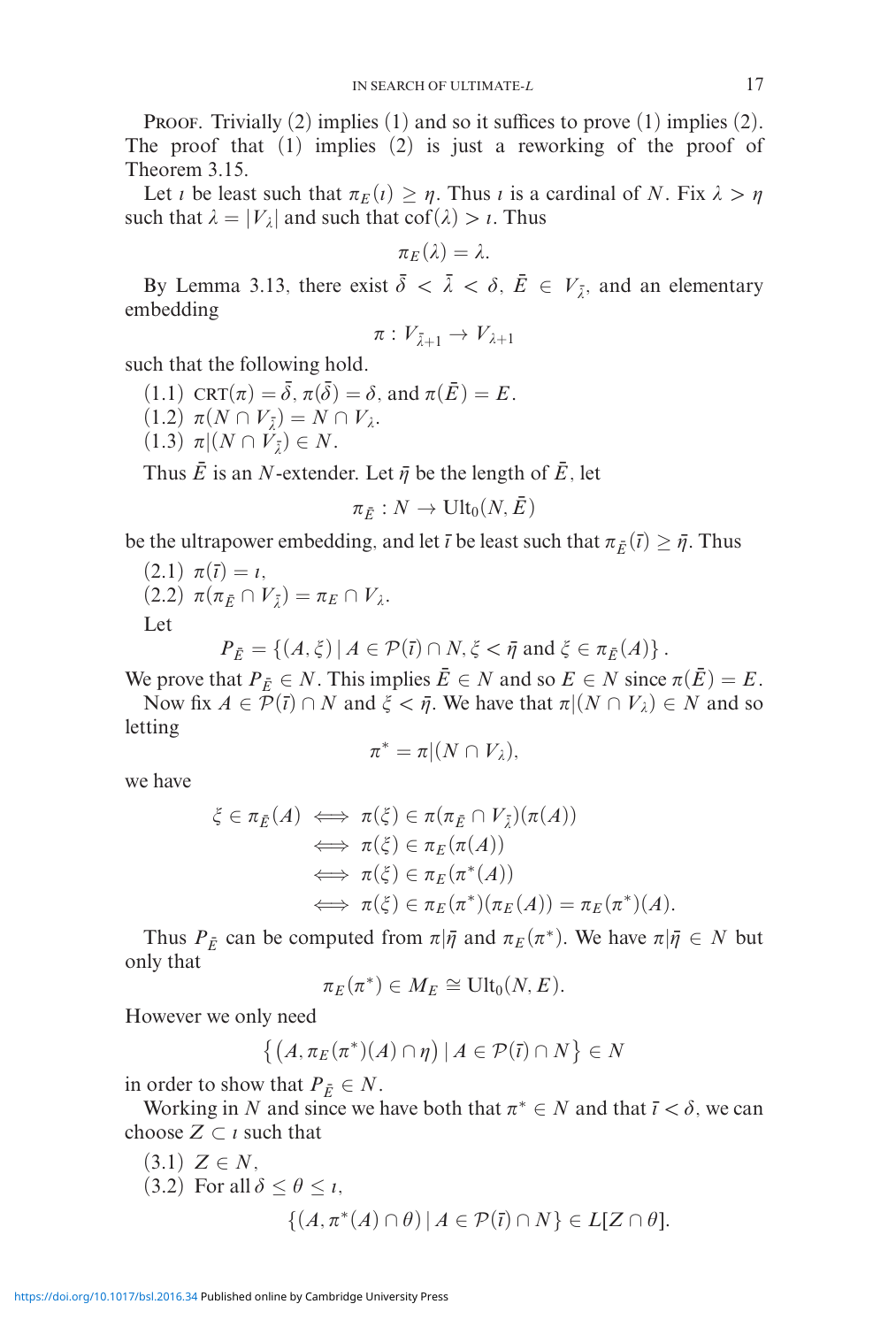But then  $\pi_E(Z) \cap \eta \in N$  and so by the elementarity of  $\pi_E$ ,

$$
\{(A,\pi_E(\pi^*)(A)\cap\eta)\,|\,A\in\mathcal{P}(\overline{\iota})\cap N\}\in L[\pi_E(Z)\cap\eta]\subset N.
$$

This proves  $\overline{E} \in N$  and so  $E \in N$ .

REMARK 3.27. Suppose that *E* is an *L*-extender of length  $\eta$ . Then

$$
L \cong \text{Ult}_0(L,E),
$$

and so  $\pi_E(A) \in L$  for all  $A \in L$ .

As a corollary of Theorem 3.26, we obtain the direct transference of Woodin cardinals to weak extender models for supercompactness. This easily generalizes to the appropriate versions of essentially any current large cardinal hypothesis.

THEOREM 3.28. Suppose that  $N$  is a weak extender model, for  $\delta$  is super*compact and that*  $\theta > \delta$  *is a Woodin cardinal. Then*  $\theta$  *is a Woodin cardinal in N.*

PROOF. By the definition of a Woodin cardinal,  $\theta$  is a Woodin cardinal if for all  $A \subset V_\theta$ , there exists  $\delta < \kappa < \theta$  such that for all  $\kappa < \lambda < \theta$  with  $|V_{\lambda}| = \lambda$ , there is a *V*-extender *E* such that

 $(1.1)$  CRT $(j_E) = \kappa$ , LTH $(E) = \lambda$ , and  $j_E(\kappa) > \lambda$ ,

$$
(1.2) V_{\lambda} \subset M_E \text{ and } j_E(A \cap V_{\kappa}) \cap V_{\lambda} = A \cap V_{\lambda},
$$

where

$$
j_E: V \to M_E \cong \text{Ult}_0(V,E)
$$

is the ultrapower embedding.

But then for all  $A \in \mathcal{P}(V_{\theta}) \cap N$ , there exists  $\delta < \kappa < \theta$  such that for all  $\kappa < \lambda < \theta$  with  $|V_{\lambda}| = \lambda$ , there is an *N*-extender *E* such that

 $(2.1)$  CRT $(j_E) = \kappa$ , LTH $(E) = \lambda$ , and  $j_E(\kappa) > \lambda$ ,

 $(2.2)$  *j<sub>E</sub>*(*N* ∩ *V<sub>κ</sub>*) ∩ *V<sub>λ</sub>* = *N* ∩ *V<sub>λ</sub>*,

(2.3)  $V_{\lambda} \cap N \subset M_E$  and  $j_E(A \cap V_{\kappa}) \cap V_{\lambda} = A \cap V_{\lambda}$ ,

where

$$
j_E: N \to M_E \cong \text{Ult}_0(N,E)
$$

is the ultrapower embedding.

By Lemma 3.26 and with *E* as above,  $(E|\eta)|N \in N$  for all  $\eta < \lambda$  (since  $\kappa_E = \kappa > \delta$  and so since  $\lambda$  can be chosen cofinally large in  $\theta$ ,  $\theta$  is a Woodin cardinal in *N*.

DEFINITION 3.29. (1) *E* is an *extender* if *E* is a *V*-extender.

 $\frac{1}{2}$   $\frac{1}{2}$   $\frac{1}{2}$   $\frac{1}{2}$ 

(2) An extender, *E*, of length  $\eta$  is  $\lambda$ -*complete* if

$$
\eta^{\lambda} \subseteq M,
$$

where  $M = \text{Ult}_0(V, E)$ .

Suppose that *E* is an extender with critical point  $\kappa$ ,  $\mathbb{P} \in V_{\kappa}$ , and  $G \subseteq \mathbb{P}$  is *V* -generic. Then *E* naturally defines an extender in *V* [*G*] and

$$
(j_E)^{V[G]}|V = (j_E)^V.
$$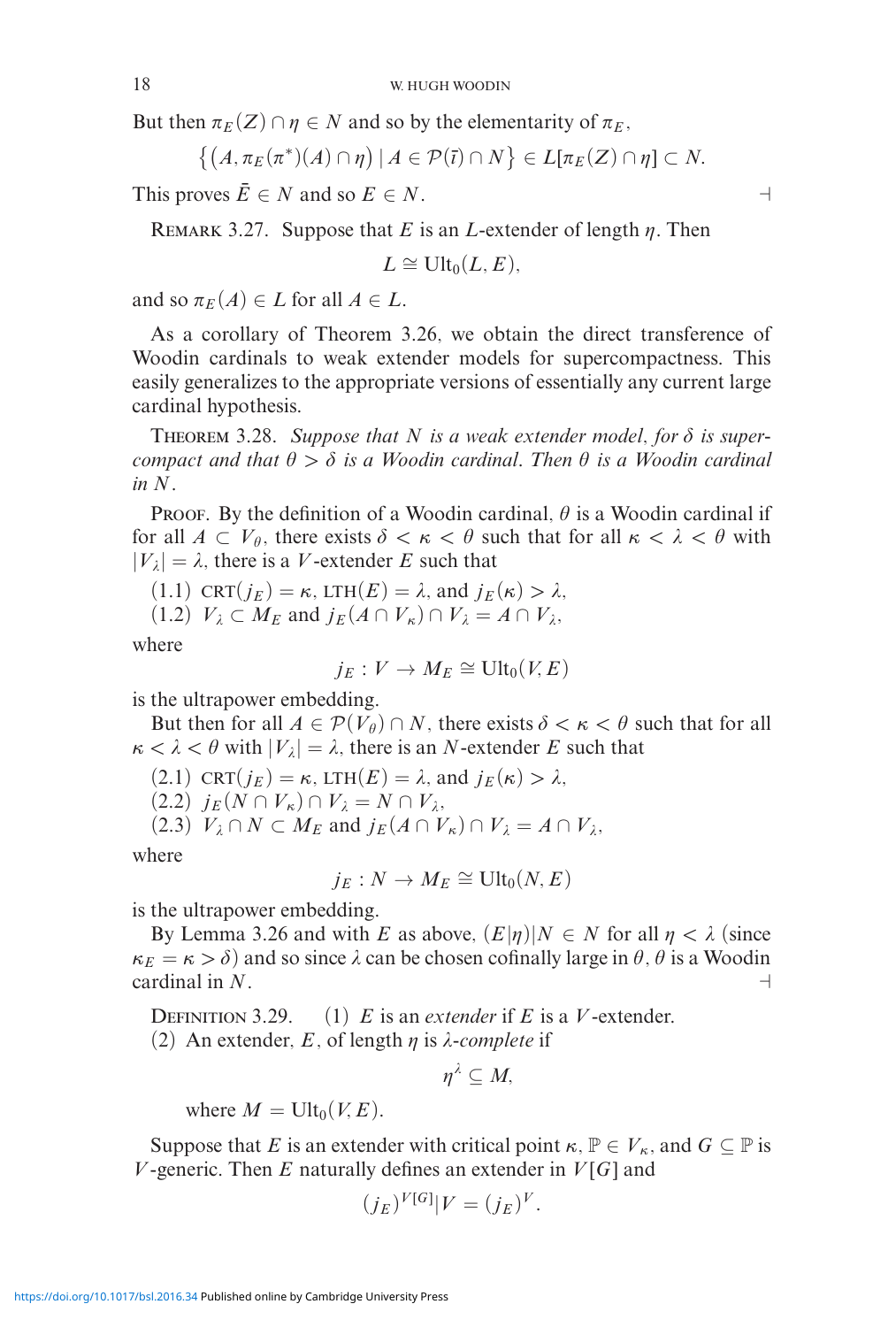LEMMA 3.30. *Suppose that*  $\delta < \kappa$ , *E is an extender which is*  $\delta$ -complete *with critical point κ, and that*

$$
j: V \to M \subseteq V[G]
$$

*is a generic elementary embedding such that*

 $(i)$   $M = \{j(f)(\alpha) | \alpha < \delta \text{ and } f \in V\},\$ 

(ii) *G* is *V*-generic for some partial order  $\mathbb{P} \in V$  such that  $|\mathbb{P}| \leq \delta$  in *V*. *Then*  $(j_E)^{V[G]} | M = (j_F)^M$  *where*  $F = j(E)$ *.* 

PROOF. By (i),  $M = \text{Ult}_0(V, H)$  where *H* is a *V*-extender of length  $\delta$ . Let  $\eta = LTH(E)$  and for each  $a \in [\eta]^{\delta}$  let  $E_a$  be the ultrafilter,

$$
E_a = \left\{ A \subseteq [\hat{\eta}]^{\delta} \, | \, a \in j_E(A) \right\},\
$$

where  $\hat{\eta} = \min \{ \gamma \mid \eta \leq j_E(\gamma) \}.$ 

Since *E* is  $\delta$ -complete for each  $a \in [\eta]^{\delta}$ ,  $a \in \text{Ult}_0(V, E)$  and so  $E_a$  is defined.

Suppose that  $a \subseteq b$  and  $b \in [\eta]^{\delta}$ . Then there is a natural elementary embedding,

$$
j_{a,b}:\text{Ult}_0(V,E_a)\to\text{Ult}_0(V,E_b).
$$

This defines a directed system indexed by the directed set,  $([\eta]^{\delta}, \subseteq)$  with limit,  $Ult_0(V, E)$ .

This is just the usual analysis of  $Ult_0(V, E)$  as the limit of a directed system of ultrapowers except here the underlying directed set is  $([η]$ <sup> $\delta$ </sup>,  $\subseteq$ ) instead of the directed set,  $([\eta]^{<\omega}, \subseteq)$ .

Let  $X = [\hat{\eta}]^{\delta}$ . For each  $a \in [\eta]^{\delta}$ ,  $E_a \subseteq \mathcal{P}(X)$  and  $E_a$  is an ultrafilter on *X*. Fix  $a \in [\eta]^{\delta}$ .

We first show the following. Suppose that

 $f: X \to M$ 

is a function in  $V[G]$ . Then there exists a function

$$
f^*: j(X) \to M
$$

such that  $f^* \in M$  and such that

$$
\{y \in X \,|\, f(y) = f^*(j(y))\} \in (E_a)_G,
$$

where  $(E_a)_G$  is the ultrafilter in  $V[G]$  generated by  $E_a$ .

Fix *f* and work in *V*[*G*]. For each  $y \in X$  there exists a pair  $(g_y, \alpha_y)$ such that

 $(1.1) \alpha_y < \delta,$  $(1.2)$   $g_y \in V$ , (1.3)  $f(y) = j(g_y)(\alpha_y)$ .

This defines a function

$$
F:X\to V,
$$

where for all  $y \in X$ ,  $F(y) = (g_y, \alpha_y)$ .

Since  $E_a$  is  $\kappa$ -complete and since  $|\mathbb{P}|^V \leq \delta < \kappa$ , it follows that there exists  $Z \in E_a$  and there exists  $\alpha < \delta$  such that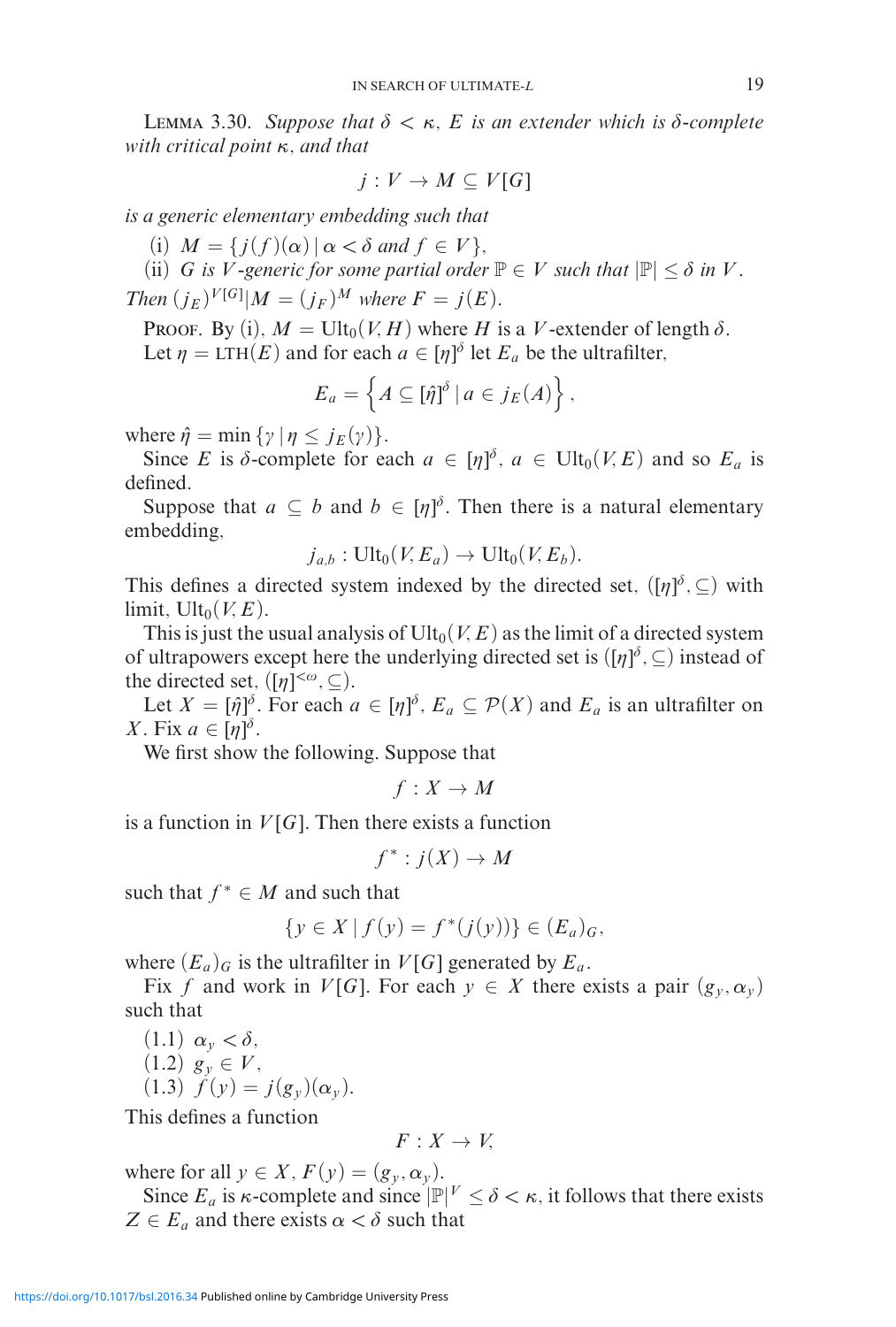$(2.1)$   $F|Z \in V$ , (2.2)  $\alpha_v = \alpha$  for all  $v \in Z$ . Define

$$
f^* : j(X) \to M
$$
  
by  $f^*(t) = 0$  if  $t \notin j(Z)$  and if  $t \in j(Z)$  then  

$$
f^*(t) = j(F)_t(\alpha),
$$

where for each  $y \in X$ ,  $F_y = g_y$ .

Thus for each  $y \in Z$ ,

$$
f^*(j(y)) = j(F)_{j(y)}(\alpha) = (j(F_y))(\alpha) = (j(g_y))(\alpha) = (j(g_y))(\alpha_y) = f(y),
$$
  
and so  $f^*$  is as required.

What we have done is show that for each  $a \in [\eta]^{\delta}$  the lemma holds with *E* replaced by *Ea*. This special case is due to Steel.

Now we use the hypothesis that *E* is  $\delta$ -complete. Suppose  $b \in j([\eta]^{\delta})$ . Then there exists  $\alpha < \delta$  and a function

$$
g:\delta\to[\eta]^\delta
$$

such that  $j(g)(\alpha) = b$  noting that  $\delta \leq j(\delta)$ . Let  $a = \cup \{g(\beta) | \beta < \delta\}$ . Thus  $a \in [\eta]^{\delta}, a \in V \text{ and } b \subseteq j(a).$ 

Thus

$$
\left\{ j(a) \, | \, a \in [\eta]^{\delta} \right\}
$$

is cofinal in the directed set,

$$
\left\{a \mid a \in j([\eta]^{\delta})\right\},\
$$

and so  $Ult_0(M, j(E))$  is the limit of  $Ult_0(M, j(E_a))$  over the directed set  $([\eta]^\delta, \subseteq)^V$  and the lemma follows by the correspondence of functions established above.

There is a useful corollary of Lemma 3.30 which allows one to generate a variety of weak extender models for the supercompactness of some cardinal  $\delta$ , and which have various other properties.

The main motivation for this is to show that weak extender models for supercompactness need not be so close to *V* as to render the notion useless as a requirement for inner model theory at the level of supercompactness. The latter is a natural speculation given for example the Universality Theorem, Theorem 3.26.

The generic elementary embeddings given by the *Stationary Tower* at Woodin cardinals  $\delta < \kappa$  give many examples of *j* which satisfy the conditions of Lemma 3.31 and with any given uncountable regular cardinal below *κ* as the critical point.

However, we shall only use Lemma 3.31 (with the partial order  $\mathbb P$  trivial so that  $V = V[G]$  to obtain Lemma 3.32 which shows that Lemma 3.19 is optimal.

LEMMA 3.31. *Suppose that*  $\delta < \kappa$ ,  $\kappa$  *is supercompact, and that* 

$$
j: V \to M \subseteq V[G]
$$

*is a generic elementary embedding such that*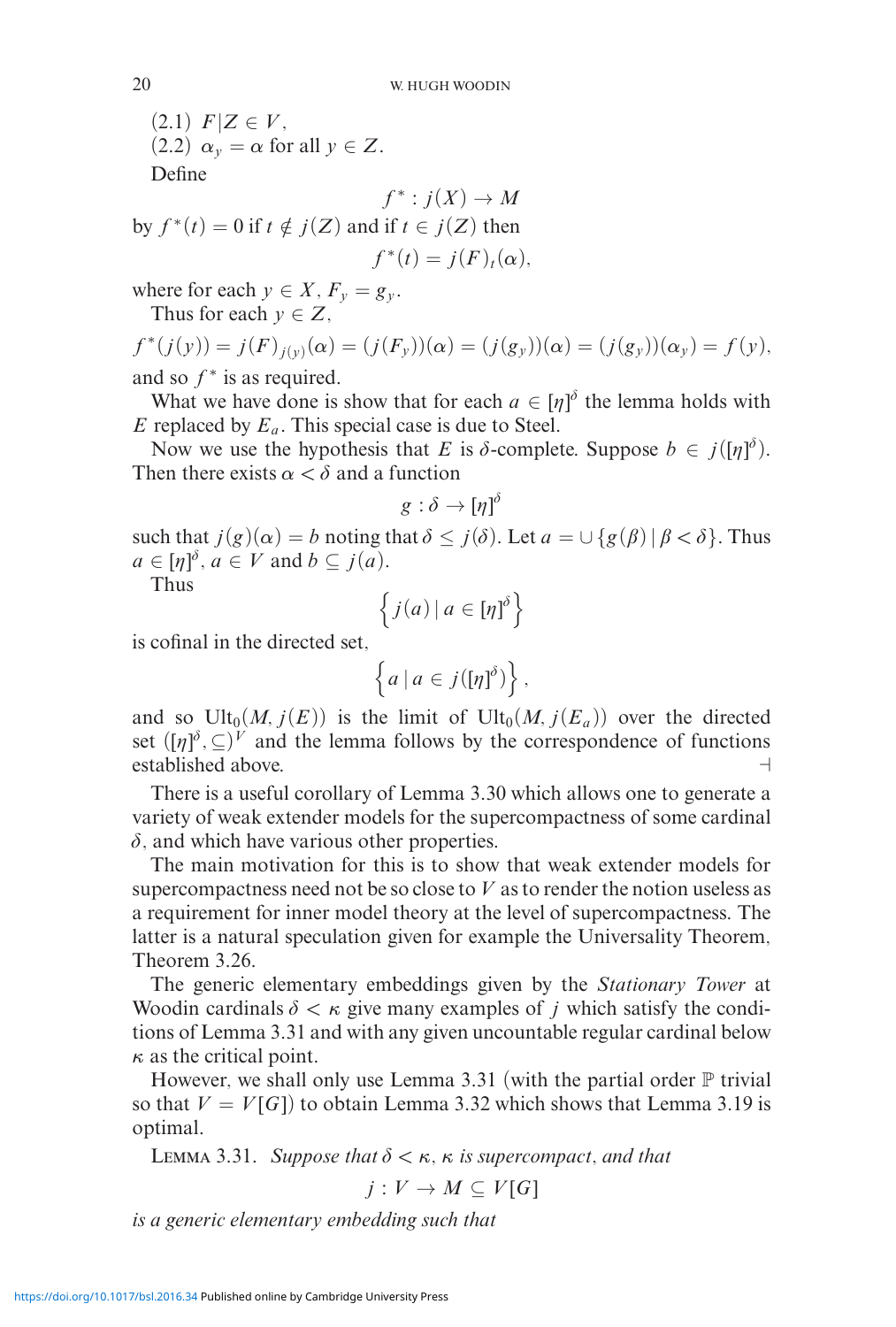- $(i)$   $M = \{j(f)(\alpha) | \alpha < \delta \text{ and } f \in V\},\$
- (ii) *G is V*-generic for some partial order  $\mathbb{P} \in V$  *such that*  $|\mathbb{P}| \leq \delta$  *in V*.

*Then in*  $V[G]$ *, M is a weak extender model, for*  $\kappa$  *is supercompact.* 

**PROOF.** By Lemma 3.30, for each extender  $E \in V$ , if (in *V*),

- $(1.1)$   $\mathbb{P} \in V_{\text{CRT}(E)}$ ,
- $(1.2) \rho(E) = LTH(E),$
- $(1.3) \operatorname{cof}(\operatorname{LTH}(E)) > \delta,$

then in  $V[G], E_G \cap M \in M$  where  $E_G$  is the extender in  $V[G]$  generated by *E*. The point is that *E* is  $\delta$ -complete and so by Lemma 3.30,

$$
j(E)=E_G\cap M.
$$

Since  $\kappa$  is supercompact in V, the class of all such extenders,  $E_G$ , witnesses that  $\kappa$  is supercompact in  $V[G]$ . The corollary follows.

Lemma 3.32 shows that the restriction on critical points in Theorem 3.19 is necessary and in addition, combined with Theorem 3.45 shows that the case where  $N = \text{HOD}$  is quite different.

LEMMA 3.32. Suppose that  $\delta$  is a supercompact cardinal. Then there is a weak extender model, N, for  $\delta$  is supercompact such that for each  $\lambda$  there is a *nontrivial elementary embedding*

$$
j:N\to N
$$

*with*  $CRT(j) < \delta$  *such that*  $j(\lambda) = \lambda$ .

Proof. Let  $\kappa < \delta$  be a measurable cardinal and let *U* be a normal *κ*-complete uniform ultrafilter on *κ*. Let  $\langle (M_n, U_n, j_{n,n+1}) : n < \omega \rangle$  be the iteration of  $(V, U)$  of length  $\omega$ . Thus

- $(1.1)$   $(M_0, U_0) = (V, U).$
- $(1.2)$   $M_{n+1} = \text{Ult}_0(M_n, U_n)$  and  $j_{n,n+1} : M_n \to M_{n+1}$  is the ultrapower embedding.
- $(1.3)$   $U_{n+1} = j_{n,n+1}(U_n).$

Let

$$
M_{\omega}=\lim_{n<\omega}M_n
$$

be the direct limit under the composition of the elementary embeddings,

$$
\langle j_{n,n+1} : n < \omega \rangle.
$$

Thus  $M_{\omega}$  is wellfounded and so for each  $\lambda \in \text{Ord}$ ,

$$
j_{n,n+1}(\lambda)=\lambda
$$

for all sufficiently large  $n < \omega$ .

Define  $N = M_{\omega}$  and let

$$
j_{0,\omega}:V\to N
$$

be the associated elementary embedding.

Let  $\eta = j_{0,\omega}(\kappa)$ . Then  $\eta < (2^{\kappa})^+ < \delta$  and

$$
N = \text{Ult}_0(V,E),
$$

where *E* is the extender of length  $\eta$  given by  $j_{0,\omega}$ .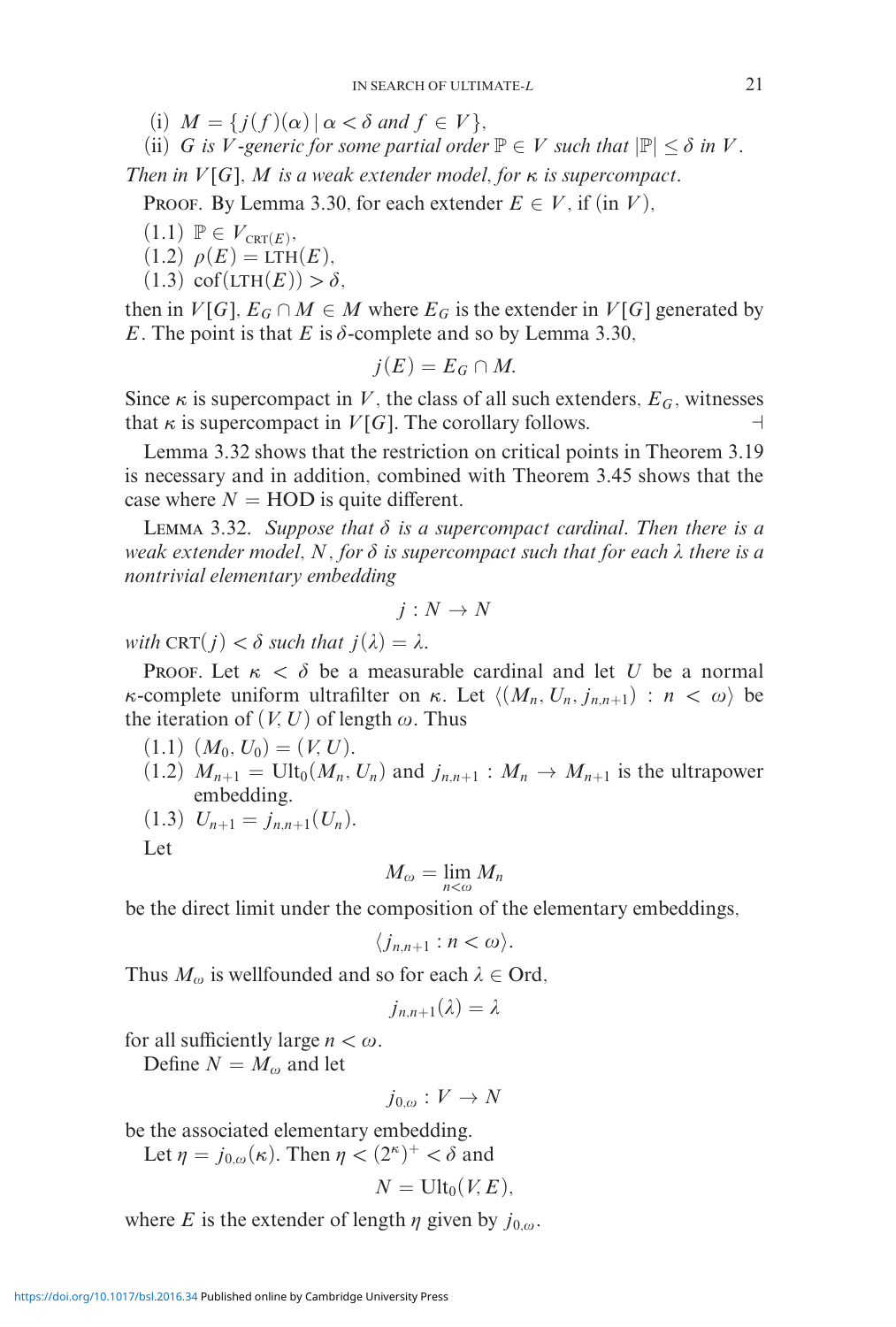Thus *N* is a weak extender model, for  $\delta$  is supercompact by Lemma 3.31 (with  $\mathbb P$  trivial so that  $V = V[G]$ ).

Finally for all  $n < \omega$ ,  $j_{n,n+1}(N) = N$  and so for all  $\lambda \in$  Ord, for all sufficiently large  $n < \omega$ ,  $j_{n,n+1}|N$  yields an elementary embedding

$$
j:N\to N
$$

such that  $j(\lambda) = \lambda$ , and this proves the lemma.

**3.6. The HOD Dichotomy Theorem.** Jensen's Covering Lemma is naturally formulated as a dichotomy theorem:

Theorem 3.33 (Jensen). *One of the following holds.*

- (1) *Suppose*  $\gamma$  *is a singular cardinal. Then*  $\gamma$  *is singular in*  $L$  *and*  $\gamma^+ = (\gamma^+)^L$ *.*
- (2) *Every uncountable cardinal is inaccessible in L.*

The following theorem is arguably an abstract generalization of the Jensen Covering Lemma when stated as above in the form of a dichotomy theorem. We shall prove a strong version of Theorem 3.34 as the HOD Dichotomy Theorem, Theorem 3.39 below.

THEOREM 3.34. Assume that  $\delta$  is an extendible cardinal. Then one of the *following holds.*

- (1) For every singular cardinal  $\gamma > \delta$ ,  $\gamma$  is singular in HOD and  $(\gamma^+)^{\text{HOD}} = \gamma^+$ .
- (2) *Every regular cardinal*  $\gamma \geq \delta$  *is a measurable cardinal in* HOD.

DEFINITION 3.35. Let  $\lambda$  be an uncountable regular cardinal. Then  $\lambda$  is  $ω\text{-}strongly measurable in HOD if there exists  $κ < λ$  such that$ 

- (1)  $(2^{\kappa})^{\text{HOD}} < \lambda$ .
- (2) There is no partition  $\langle S_\alpha | \alpha \langle \kappa \rangle$  of cof $(\omega) \cap \lambda$  into stationary sets such that  $\langle S_\alpha | \alpha \langle \kappa \rangle \in \text{HOD}.$

Lemma 3.36. *Suppose that is an uncountable regular cardinal and that* F *is a -complete uniform filter on . Let*

$$
\mathbb{B}=\mathcal{P}(\lambda)/I,
$$

*where I* is the ideal dual to F. Suppose that  $\mathbb B$  is  $\gamma$ -cc for some  $\gamma$  such that  $2^{\gamma} < \lambda$ . Then  $|\mathbb{B}| \leq 2^{\gamma}$  and  $\mathbb{B}$  *is atomic.* 

PROOF. It suffices to prove that  $\mathbb B$  is atomic. Equivalently, it suffices to show that if  $A \subseteq \lambda$  and  $A \notin I$  then there exists  $B \subseteq A$  such that  $B \notin I$  and such that *B* cannot be split into 2 sets each of which is *I* -positive.

This in turn reduces to simply proving that  $\mathbb B$  has an atom since if  $\mathbb B$  is not atomic then we can replace *I* by the ideal generated by  $I \cup \{A\}$  where  $A/I$ is the join in  $\mathbb B$  of all the atoms of  $\mathbb B$ .

Therefore we assume toward a contradiction that  $\mathbb B$  has no atoms. Let

$$
\langle (P_\alpha, Z_\alpha) : \alpha < \Theta \rangle
$$

be a maximal sequence such that  $\Theta \leq \gamma + 1$  and such that for all  $\alpha < \beta$ ,

- $(1.1)$   $2^{|\beta|} < \lambda$ , (1.2)  $Z_{\beta} \in \mathcal{F}$  and  $Z_{\beta} \subseteq Z_{\alpha}$ ,
- 
- (1.3)  $P_{\alpha}$  is a partition of  $Z_{\beta}$  into *I*-positive sets,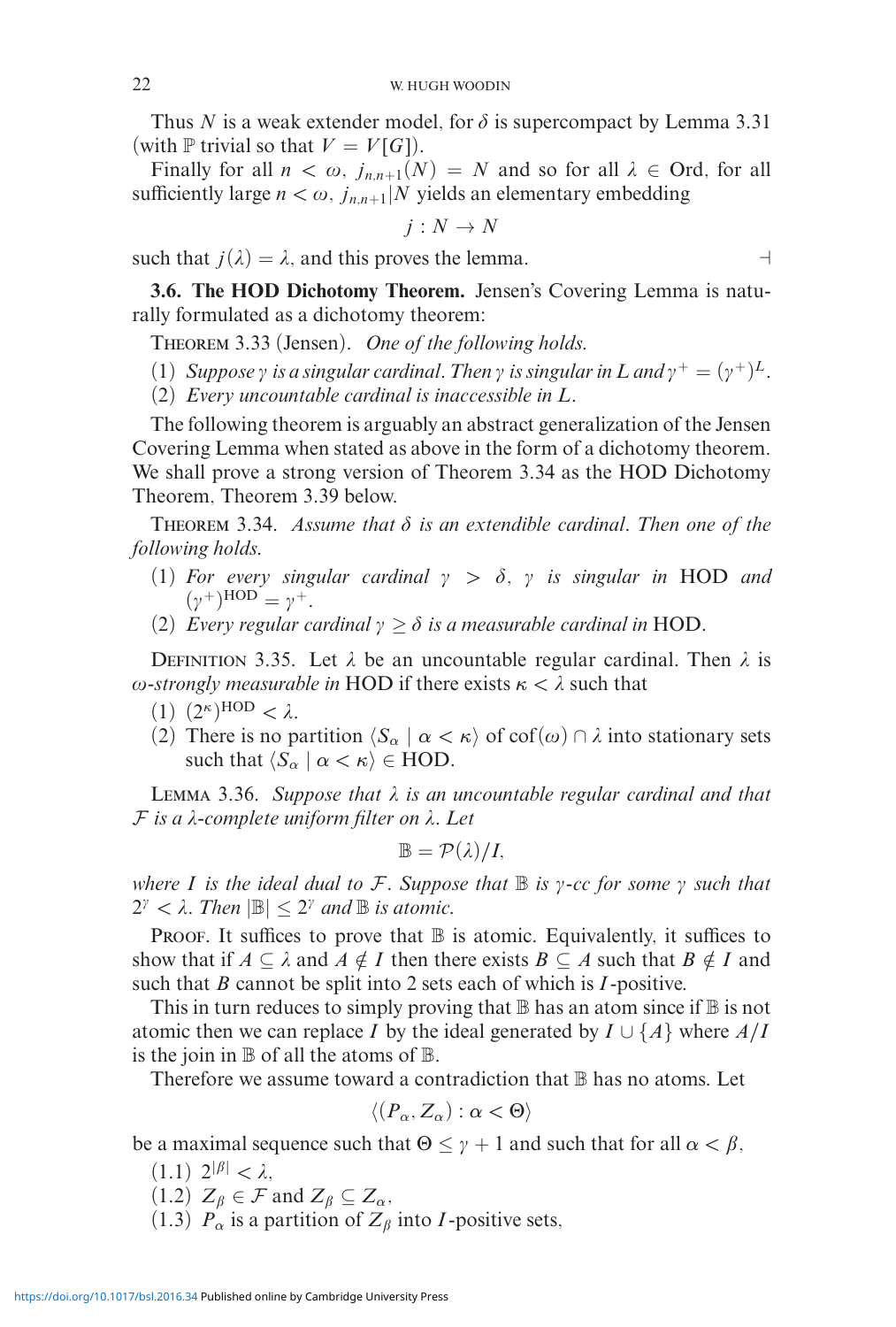(1.4)  $P_\beta$  refines  $P_\alpha$ ,

(1.5) for each  $B \in P_\alpha$ , there exist distinct *X*,  $Y \in P_\beta$  such that  $X \cup Y \subset B$ . For each  $\alpha < \Theta$ ,  $|P_{\alpha}| < \gamma$  since B is  $\gamma$ -cc. We prove  $(2.1)$   $2^{|\Theta|} > λ$ .

Assume toward a contradiction that  $2^{|\Theta|} < \lambda$ . Thus  $\Theta < \kappa$  and so  $Z \in \mathcal{F}$ where

$$
Z=\cap\left\{ Z_{\alpha}\,|\,\alpha<\Theta\right\} .
$$

Define an equivalence relation  $\sim$  on *Z* by  $\xi_1 \sim \xi_2$  if for all *α* < Θ, for all  $A \in P_\alpha$ ,  $\xi_1 \in A$  if and only if  $x_2 \in A$ .

We have the following:

(3.1)  $2^{|\Theta|} < \lambda$  and  $2^{\gamma} < \lambda$ ,

(3.2) for each  $\alpha < \lambda$ ,  $|P_{\alpha}| < \gamma$ .

Therefore  $|Z/\sim| < \kappa$ . But then  $Z_{\Theta} \in \mathcal{F}$  where

$$
Z_{\Theta} = \cup \{ [\xi]_{\sim} \mid \xi \in Z \text{ and } [\xi]_{\sim} \notin I \}
$$

and where for each  $\xi \in Z$ ,  $\lfloor \xi \rfloor_{\sim}$  is the ∼-equivalence class of  $\xi$ .

Define  $P_{\Theta} = \{ [\xi]_{\sim} | \xi \in Z_{\Theta} \}$ . This contradicts the maximality of the sequence

$$
\langle (P_\alpha, Z_\alpha) : \alpha < \Theta \rangle.
$$

This proves that  $2^{|0|} \geq \lambda$ . But this implies that  $\Theta > \gamma$ . Fix  $\xi \in Z_{\gamma}$ . For each  $\alpha < \gamma$ , let  $X_{\alpha} \in P_{\alpha}$  be such that  $\xi \in X_{\alpha}$ . Thus

 $\langle X_\alpha : \alpha < \gamma \rangle$ 

is a decreasing sequence of *I*-positive sets and for each  $\alpha < \gamma$ ,  $X_{\alpha+1}\setminus X_\alpha$  is *I* -positive. This yields an antichain in  $\mathbb B$  is cardinality  $\gamma$  which contradicts that  $\mathbb B$  is  $\gamma$ -cc.

LEMMA 3.37. *Assume*  $λ$  *is*  $ω$ -strongly measurable in HOD. Then

 $HOD \models \lambda$  is a measurable cardinal.

PROOF. Let  $S = \{ \alpha < \lambda \mid (\operatorname{cof}(\alpha))^V = \omega \}$  and let

 $\mathcal{F} = \{A \in \mathcal{P}(\lambda) \cap \text{HOD} \mid S \setminus A \text{ is not a stationary subset of } \lambda \text{ in } V\}.$ 

Thus  $\mathcal{F} \in \text{HOD}$  and in HOD,  $\mathcal{F}$  is a  $\lambda$ -complete uniform filter on  $\lambda$ . Since  $\lambda$ is  $\omega$ -strongly measurable in HOD, there exists  $\gamma < \kappa$  such that in HOD:

 $(1.1)$   $2^{\gamma} < \lambda$ ,

 $(1.2)$   $\mathcal{P}(\lambda)/I$  is *y*-cc where *I* is the ideal dual to *F*.

Therefore by Lemma 3.36, the Boolean algebra

$$
(\mathcal{P}(\lambda) \cap \text{HOD})/I
$$

is atomic.  $\Box$ 

THEOREM 3.38. Suppose that  $\delta$  is an extendible cardinal. Then the following *are equivalent.*

- $(1)$  HOD *is a weak extender model, for*  $\delta$  *is supercompact.*
- (2) *There exists a regular cardinal*  $\lambda \geq \delta$  *which is not*  $\omega$ -strongly measurable *in* HOD*.*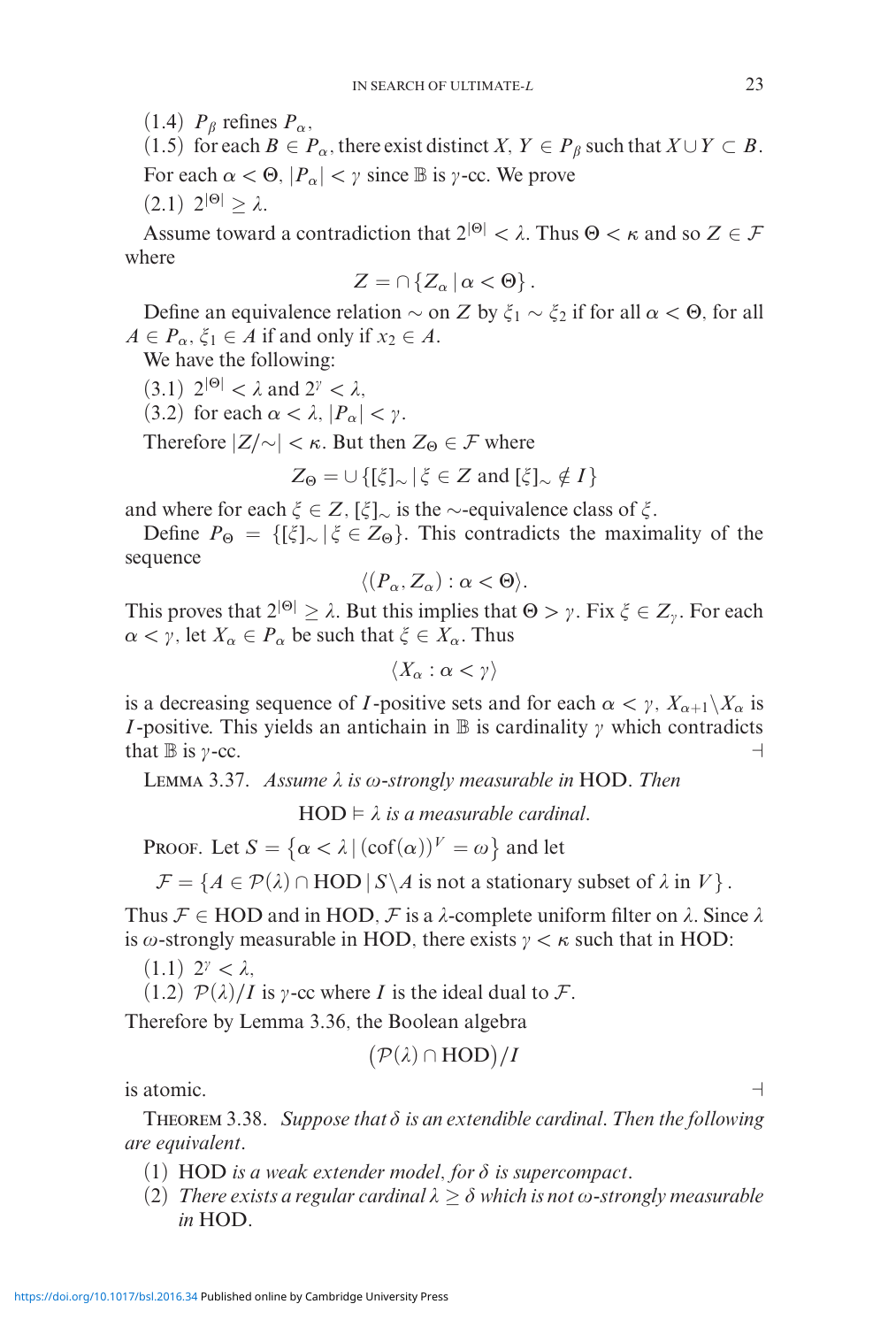PROOF. By Theorem 3.10, (1) implies that for every singular cardinal  $\gamma > \delta$ ,

$$
\gamma^+ = (\gamma^+)^{\text{HOD}}
$$

and by Lemma 3.37, this implies (2).

Thus it suffices to show that (2) implies (1). We first prove the following:

(1.1) For each  $\alpha > \delta$  there exists a regular cardinal  $\lambda > \alpha$  such that  $\lambda$  is not  $\omega$ -strongly measurable in HOD.

Fix a regular cardinal  $\lambda_0 \ge \delta$  such that  $\lambda_0$  is not  $\omega$ -strongly measurable in HOD. Let  $\kappa > \lambda_0$  be such that  $\kappa > \alpha$  and

*V<sub>κ</sub>*  $\prec_{\Sigma}$ , *V*.

Thus

 $V_{\kappa} \models$  " $\lambda_0$  is not  $\omega$ -strongly measurable in HOD."

Since  $\delta$  is extendible, there exists an elementary embedding

$$
\pi: V_{\kappa+1} \to V_{\pi(\kappa)+1}
$$

such that  $CRT(\pi) = \delta$  and  $\pi(\delta) > \kappa > \alpha$ . Thus

 $V_{\pi(\kappa)} \models$  " $\pi(\lambda_0)$  is not  $\omega$ -strongly measurable in HOD."

But

$$
(\text{HOD})^{V_{\pi(\kappa)}} \subset \text{HOD}
$$

and so  $\pi(\lambda_0)$  is not  $\omega$ -strongly measurable in HOD. This proves (1.1).

Fix  $\kappa_0 > \delta$  and let  $\kappa > \kappa_0$  be such that  $|V_\kappa| = \kappa$ . Let  $\lambda_0 > 2^\kappa$  be a regular cardinal which is not  $\omega$ -strongly measurable in HOD and let  $\lambda > \lambda_0$  be such that

$$
V_{\lambda} \prec_{\Sigma_2} V.
$$

Thus  $\lambda = |V_{\lambda}|$  and HOD  $\cap$   $V_{\lambda} = (HOD)^{V_{\lambda}}$ . Let  $S = \{\alpha < \lambda_0 | \text{cof}(\alpha) = \omega\}$ . Thus there exists a partition

$$
\langle S_\alpha : \alpha < \kappa \rangle \in \text{HOD}
$$

of *S* into stationary subsets of *S*.

Let

$$
\pi: V_{\lambda+1} \to V_{\pi(\lambda)+1}
$$

be an elementary embedding such that  $CRT(\pi) = \delta$  and  $\pi(\delta) > \lambda$ .

Let  $T = \pi(S)$  and let

$$
\langle T_{\alpha} : \alpha < \pi(\kappa) \rangle = \pi(\langle S_{\alpha} : \alpha < \kappa \rangle).
$$

Thus,

 $(2.1)$   $\pi(\lambda_0)$  is a regular cardinal.  $(2.2)$   $T = {\alpha < \pi(\lambda_0) | \operatorname{cof}(\alpha) = \omega}.$ (2.3)  $\langle T_\alpha : \alpha < \pi(\kappa) \rangle$  is a partition of *T* into stationary sets.  $(2.4)$   $\langle T_\alpha : \alpha < \pi(\kappa) \rangle \in (HOD)^{V_{\pi(\lambda)}}$ . Let

$$
\Theta = \sup \{ \pi(\xi) \, | \, \xi < \lambda_0 \} \, .
$$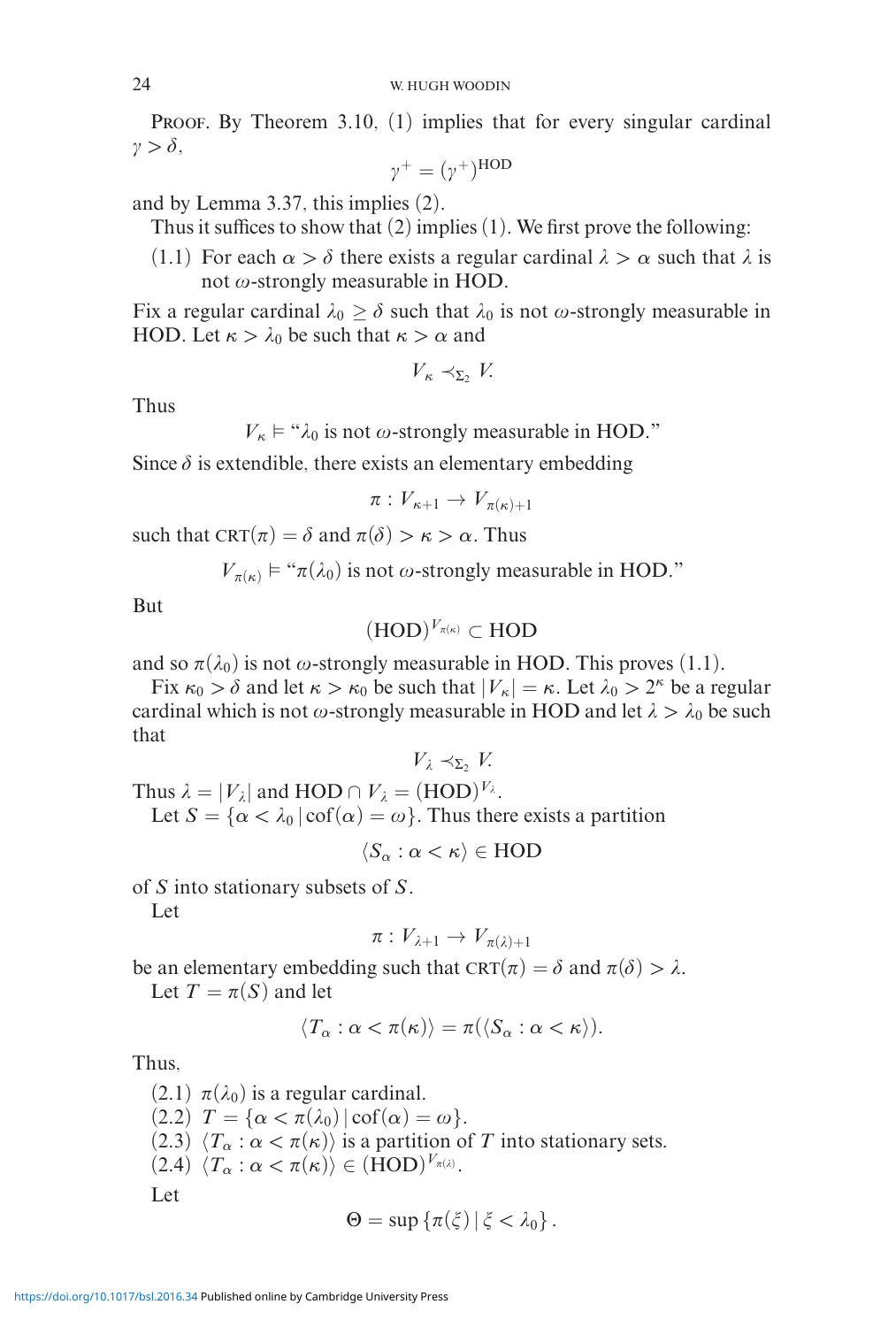Thus  $\Theta < \pi(\lambda_0)$ . Let  $\sigma$  be the set of all  $\alpha < \pi(\kappa)$  such that

 $T_{\alpha} \cap C \neq \emptyset$ 

for all closed cofinal subsets *C* ⊆ Θ. Therefore

 $\sigma = \{\pi(\alpha) \,|\, \alpha < \kappa\}$  .

But  $\sigma \in (HOD)^{V_{\pi(\lambda)}}$  since

$$
\langle T_{\alpha} : \alpha < \pi(\kappa) \rangle \in (\text{HOD})^{V_{\pi(\lambda)}}.
$$

This proves that

$$
\pi|\kappa\in(\mathrm{HOD})^{V_{\pi(\lambda)}}.
$$

But there is a bijection

$$
\rho : \kappa \to \text{HOD} \cap V_{\kappa}
$$

such that  $\rho \in (HOD)^{V_{\lambda}}$  and so

$$
\pi|(\mathrm{HOD}\cap V_{\kappa})\in (\mathrm{HOD})^{V_{\pi(\lambda)}}.
$$

Let  $U_0$  be the normal fine ultrafilter on  $\mathcal{P}_{\delta}(\kappa_0)$  given by  $\pi$ . Thus

 $(3.1)$   $\mathcal{P}_{\delta}(\kappa_0) \cap \text{HOD} \in U_0$ ,

 $(3.2)$   $U_0 \cap \text{HOD} \in (\text{HOD})^{V_{\pi(\lambda)}} \subset \text{HOD}.$ 

This proves that HOD is a weak extender model, for  $\delta$  is supercompact.  $\exists$ 

We now come to the HOD Dichotomy Theorem. There are various equivalent versions but the following is sufficient for our purposes.

THEOREM 3.39 (HOD Dichotomy Theorem). Suppose that  $\delta$  is an *extendible cardinal. Then one of the following holds.*

- (1) *Every regular cardinal*  $\kappa \geq \delta$  *is*  $\omega$ *-strongly measurable in* HOD. *Further,*
	- (a) HOD *is not a weak extender for the supercompactness of any*  $\lambda$ .
	- (b) *There is no weak extender model N for the supercompactness of some*  $\lambda$  *such that*  $N \subseteq \text{HOD}$ *.*
- $(2)$  *No regular cardinal*  $κ ≥ δ$  *is*  $ω$ -strongly measurable in HOD. Further,
	- (a) HOD is a weak extender model for the supercompactness of  $\delta$ .
	- (b) *Every singular cardinal*  $\gamma > \delta$  *is singular in* HOD *and*

$$
\gamma^+ = (\gamma^+)^{\text{HOD}}.
$$

Proof. Assume toward a contradiction that  $\kappa$  and  $\gamma$  are regular cardinals, each greater than or equal to  $\delta$ , such that  $\kappa$  is not  $\omega$ -strongly measurable in HOD and that  $\gamma$  is  $\omega$ -strongly measurable in HOD.

Since  $\gamma$  is  $\omega$ -strongly measurable in HOD, there exists a stationary set

$$
S \subset \{\alpha < \gamma \mid \operatorname{cof}(\alpha) = \omega\}
$$

such that

 $(1.1)$  *S*  $\in$  HOD,

(1.2)  $\mathcal{F} \cap (\text{HOD} \cap \mathcal{P}(\gamma))$  is an ultrafilter;

where  $\mathcal F$  is the club filter (of  $V$ ) restricted to  $S$ .

Let

$$
U = \mathcal{F} \cap (\text{HOD} \cap \mathcal{P}(\gamma)).
$$

Thus in HOD, *U* is a  $\gamma$ -complete, normal, uniform ultrafilter on  $\gamma$ .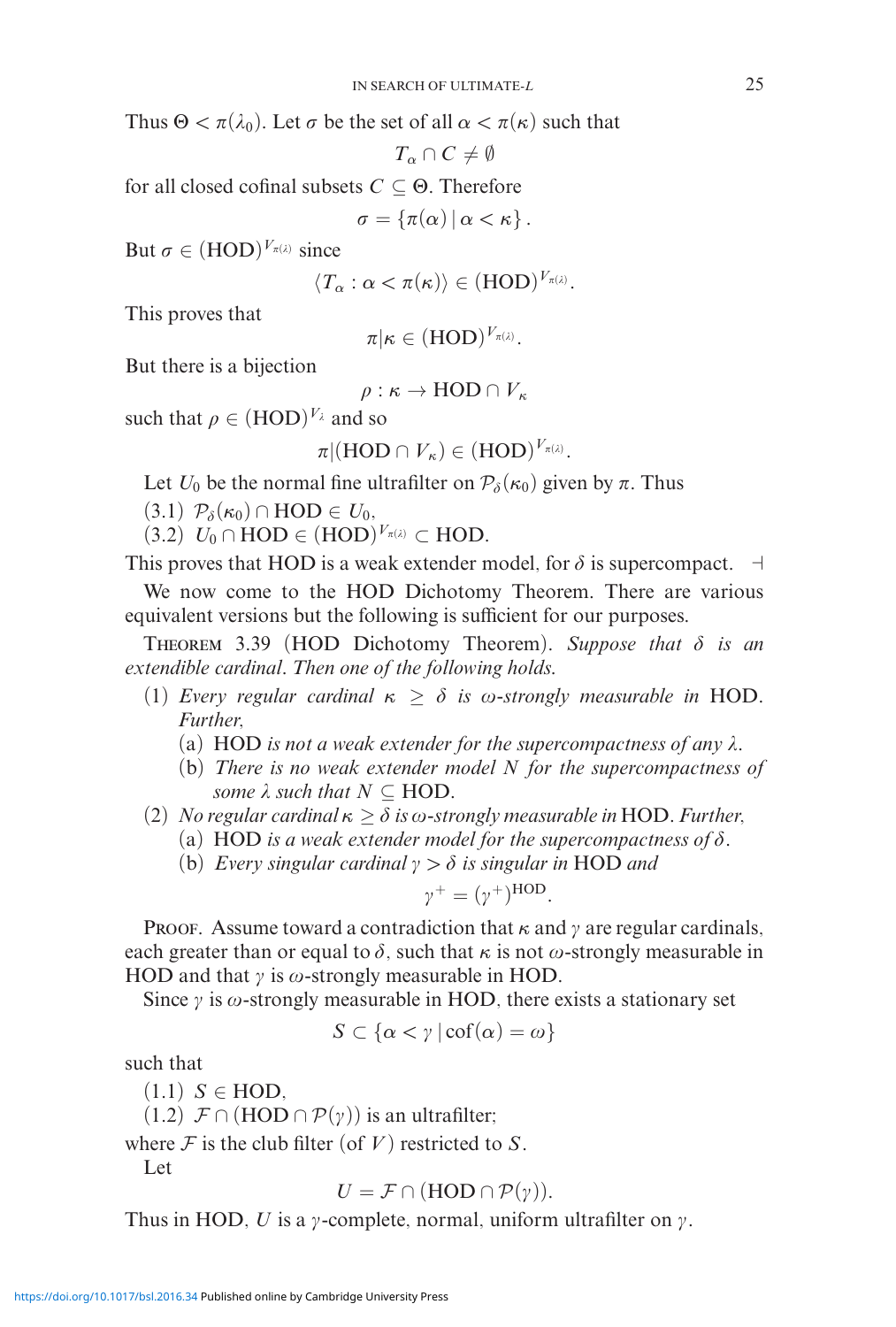By Theorem 3.38, HOD is a weak extender model, for  $\delta$  is supercompact. Therefore by Lemma 3.8, HOD has the  $\delta$ -covering property and so for each  $\xi \in S$ ,

$$
(\mathrm{cof}(\xi))^{\mathrm{HOD}} < \delta.
$$

Thus

$$
\{\xi < \gamma \mid (\operatorname{cof}(\xi))^{\operatorname{HOD}} < \xi\} \in U.
$$

This contradicts that in HOD,  $U$  is a  $\gamma$ -complete, normal, uniform ultrafilter on  $\gamma$ .

The HOD Dichotomy Theorem has an interesting corollary and a much stronger version is given by Theorem 5.28.

THEOREM 3.40. Suppose that  $\delta$  is an extendible cardinal. Then  $\delta$  is a *measurable cardinal in* HOD*.*

Proof. By Lemma 3.37, we can reduce to the case that  $\delta$  is not  $\omega$ -strongly measurable in HOD. But then by Theorem 3.39, HOD is a weak extender model, for  $\delta$  is supercompact and so  $\delta$  is a supercompact cardinal in HOD.  $\dashv$ 

One can by a more careful argument generalize the previous theorem and obtain the following variation.

Theorem 3.41. *Suppose there exists an elementary embedding*

$$
j: V_{\kappa+\omega} \to V_{j(\kappa)+\omega}
$$

*with*  $CRT(j) = \kappa$ . Then there is a measurable cardinal in HOD.

## **3.7. The** HOD **Hypothesis.**

DEFINITION 3.42 (The HOD Hypothesis). There exists a proper class of regular cardinals  $\lambda$  which are not  $\omega$ -strongly measurable in HOD.

REMARK 3.43.  $(1)$  It is not known if there can exist 4 regular cardinals which *are*  $\omega$ -strongly measurable in HOD.

(2) Suppose  $\gamma$  is a singular strong limit cardinal of uncountable cofinality. It is not known if  $\gamma^+$  can ever be  $\omega$ -strongly measurable in HOD.

The following theorem is an immediate corollary of the HOD Dichotomy Theorem.

THEOREM 3.44 (HOD Hypothesis). Suppose that  $\delta$  is an extendible *cardinal. Then* HOD *is a weak extender model, for*  $\delta$  *is supercompact.* 

Comparing the next theorem with Lemma 3.32 shows that the case of HOD being a weak extender model for the supercompactness of some  $\delta$ , is quite different than the case of an arbitrary transitive class *N*.

Theorem 3.45 (HOD Hypothesis). *Suppose that there is an extendible cardinal. Then there is an ordinal*  $\lambda$  *such that for all*  $\gamma > \lambda$ *, if* 

 $j: \text{HOD} \cap V_{\nu+1} \to \text{HOD} \cap V_{i(\nu)+1}$ 

*is an elementary embedding with*  $j(\lambda) = \lambda$  *then*  $j \in HOD$ .

Proof. Let  $\delta$  be an extendible cardinal and let  $\lambda_0 = \delta^{+\omega}$  be the  $\omega$ -th cardinal above  $\delta$ . Clearly  $(\text{cof}(\lambda_0))^{\text{HOD}} = \omega$ . Further by Theorems 3.10 and 3.44,

$$
(\lambda_0^+)^{\text{HOD}} = \lambda_0^+.
$$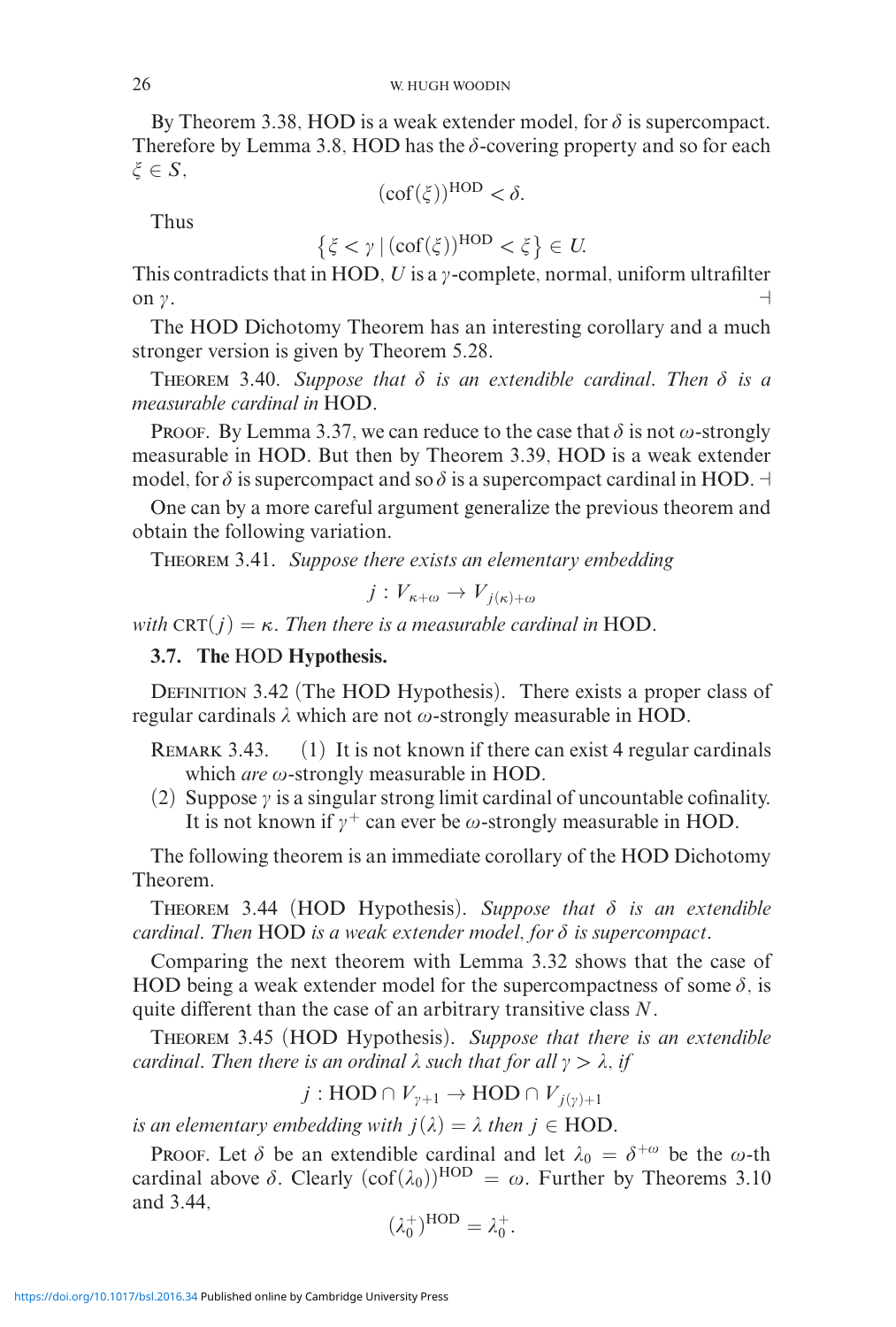Therefore if  $\eta < \lambda_0^+$  then  $(\text{cof}(\eta))^\text{HOD} < \lambda_0$ . Let  $\kappa_0$  be least such that

$$
\{\eta < \lambda_0^+ \,|\, cof(\eta) = \omega \text{ and } (cof(\eta))^{\text{HOD}} = \kappa_0\}
$$

is stationary in  $\lambda_0^+$ .

Define  $\lambda = \lambda_0 + \kappa_0$ . We show that  $\lambda$  is as required. Suppose  $\gamma > \lambda$  and

$$
j: \text{HOD} \cap V_{\gamma+1} \to \text{HOD} \cap V_{j(\gamma)+1}
$$

is an elementary embedding such that  $j(\lambda) = \lambda$ . By Theorem 3.44, if  $j|\delta$  is the identity then  $j \in \text{HOD}$ . Therefore we have only to prove that  $j | \delta$  is the identity. Since  $\kappa_0 < \lambda_0$  and since  $j(\lambda) = \lambda$ ,  $j(\lambda_0) = \lambda_0$  and  $j(\kappa_0) = \kappa_0$ .

Clearly *j* induces canonically an elementary embedding

$$
j^*: (H(\lambda_0^{++}))^{\text{HOD}} \to (H(\lambda_0^{++}))^{\text{HOD}}
$$

with the property that  $j|\lambda_0 = j^*|\lambda_0$ .

Let

$$
S = \{ \eta < \lambda_0^+ \, | \, \text{cof}(\eta) = \omega \text{ and } (\text{cof}(\eta))^\text{HOD} = \kappa_0 \} \, .
$$

Thus since *S* is stationary in  $\lambda_0^+$  and since

$$
(\lambda_0^+)^{\text{HOD}} = \lambda_0^+,
$$

there is a partition

$$
\langle S_\alpha : \alpha < \lambda_0^+ \rangle \in \text{HOD}
$$

of *S* into stationary sets. Let

$$
\langle T_{\beta} : \beta < \lambda_0^+ \rangle = j^* (\langle S_{\alpha} : \alpha < \lambda_0^+ \rangle).
$$

Note that if  $\eta \in S$  and if  $\eta$  is closed under  $j^*$  then  $j^*(\eta) = \eta$ . This is because  $(\text{cof}(\eta))^\text{HOD} = \kappa_0$  and because  $j^*(\kappa_0) = \kappa_0$ .

Therefore for all  $\beta < \lambda_0^+$ ,  $T_\beta \cap S$  is stationary in  $\lambda_0^+$  if and only if  $\beta = j^*(\alpha)$ for some  $\alpha < \lambda_0^+$ . This implies that

$$
\left\{j^*(\alpha) \, | \, \alpha < \lambda_0^+\right\} \in \text{HOD}
$$

since  $\{ \beta < \lambda_0^+ \mid T_\beta \cap S \text{ is stationary in } \lambda_0^+ \} \in \text{HOD.}$  But by the elementarity of *j*<sup>\*</sup> and since  $j^*(S) = S$ , for all  $\beta < \lambda_0^+$ ,

$$
HOD \vDash "T_{\beta} \cap S \text{ is stationary in } \lambda_0^+,"
$$

which implies (since  $\{j^*(\alpha) | \alpha < \lambda_0^+\} \in \text{HOD}$ ) that  $j^*|\lambda_0^+$  is the identity. Thus

$$
\text{CRT}(j) > \delta
$$

and so by Theorems 3.15 and 3.44,  $j \in HOD$ .

Theorem 3.46 (HOD Hypothesis). *Suppose that there exists an extendible cardinal. Then there is no sequence of nontrivial elementary embeddings,*

$$
j_i:\text{HOD}\to\text{HOD}
$$

*such that the direct limit,*

$$
\lim_{i<\omega} j_i \circ \cdots \circ j_0(\text{HOD}),
$$

*is wellfounded.*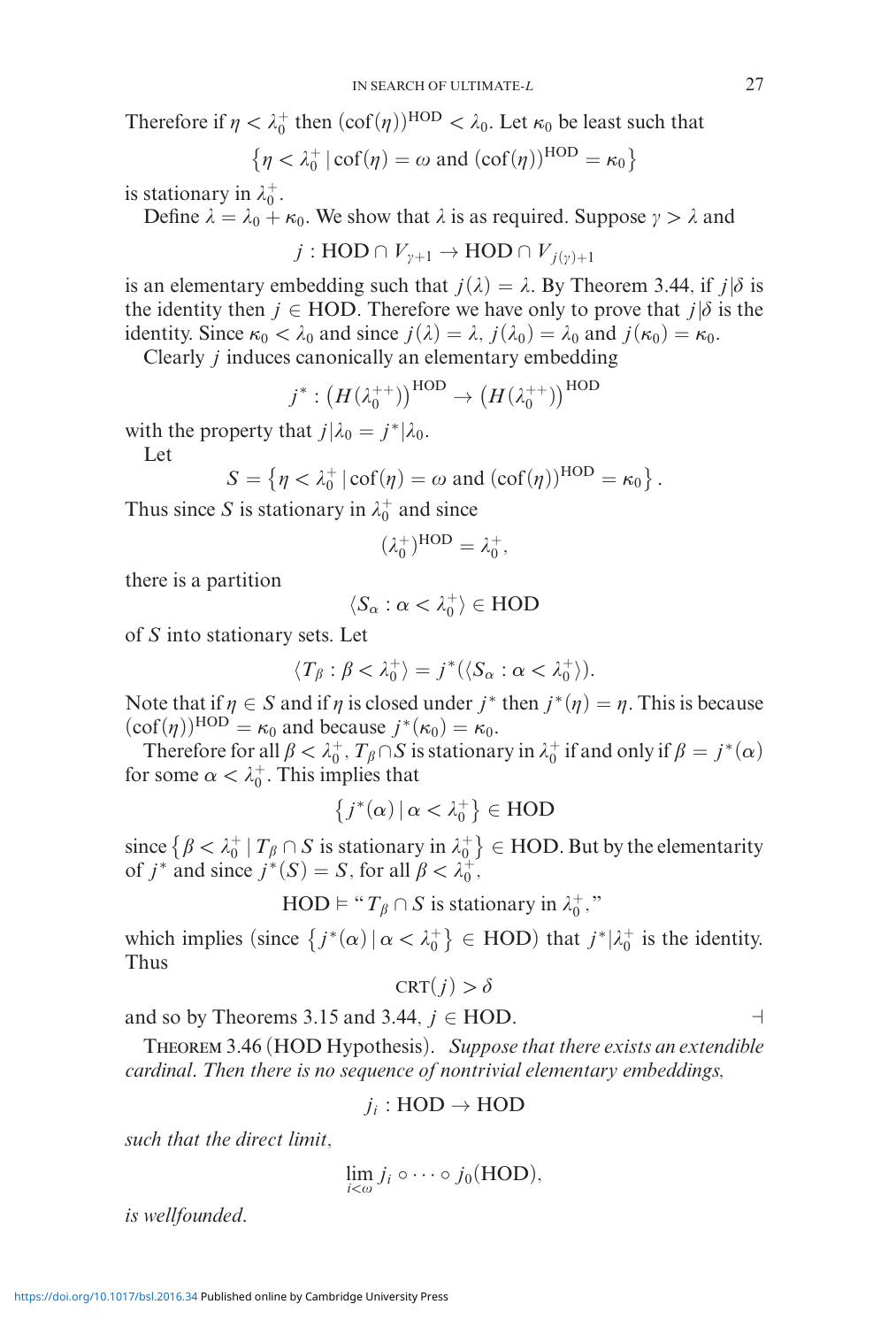PROOF. Assume toward a contradiction that the direct limit is wellfounded. Then for every ordinal  $\lambda$ ,

$$
j_i(\lambda)=\lambda
$$

for all sufficiently large  $i < \omega$ . Therefore by Theorem 3.45,  $j_i$  must be the identity for all sufficiently large  $i < \omega$ .

Theorem 3.47 (HOD Hypothesis). *Suppose that there exists an extendible cardinal. Let T be the*  $\Sigma$ <sub>2</sub>-theory of *V* with ordinal parameters. Then there is *no nontrivial elementary embedding,*

 $j: (HOD, T) \rightarrow (HOD, T)$ .

**PROOF.** By Theorem 3.45, there exists  $\lambda \in \text{Ord}$  such that for all  $\gamma > \lambda$ , if

*k* : HOD ∩  $V_{\gamma+1}$  → HOD ∩  $V_{k(\gamma)+1}$ 

is an elementary embedding with  $k(\lambda) = \lambda$ , then  $k \in \text{HOD}$ . Let  $\lambda_0$  be the least such  $\lambda$ . Clearly  $\lambda_0$  is definable in *V* and so  $\lambda_0$  is definable in (HOD, *T*).

Suppose toward a contradiction that

 $j : (HOD, T) \rightarrow (HOD, T)$ 

is a nontrivial elementary embedding. Therefore  $j(\lambda_0) = \lambda_0$  and so for all  $\gamma > \lambda_0$ ,

$$
j
$$
 HOD  $\cap$   $V_{\gamma+1} \in$  HOD,

which is a contradiction.  $\Box$ 

**3.8. The HOD Conjecture.** The HOD Dichotomy Theorem together with the speculation that there is an extension of inner model theory to the level of supercompact cardinals suggests the following conjecture. Of course one could modify the conjecture by replacing the theory

 $ZFC + "There is a supercompact cardinal"$ 

with the theory

 $ZFC + "There is an extendible cardinal"$ 

or even by a still stronger theory, but at this stage its seems rather unlikely that this is actually necessary. However, the weaker conjecture obtained from the stronger theory given by some (reasonable) large cardinal hypothesis might be easier to prove.

DEFINITION 3.48 (HOD Conjecture). The theory

 $ZFC + "There is a supercompact cardinal"$ 

proves the HOD Hypothesis.

We end this section by listing several consequences of the HOD Conjecture. These are in the context of just ZF and suggest there may be rather surprising approximations to the Axiom of Choice which simply follow from the existence of large cardinals (such as extendible cardinals). Details can be found in [20]. There is a much stronger version of Theorem 3.49 in [25] but for the purposes of this account that version is not really relevant. The stronger version simply reduces the rank of the parameter *a* to nearly the least supercompact cardinal (where supercompactness is as defined in [20]).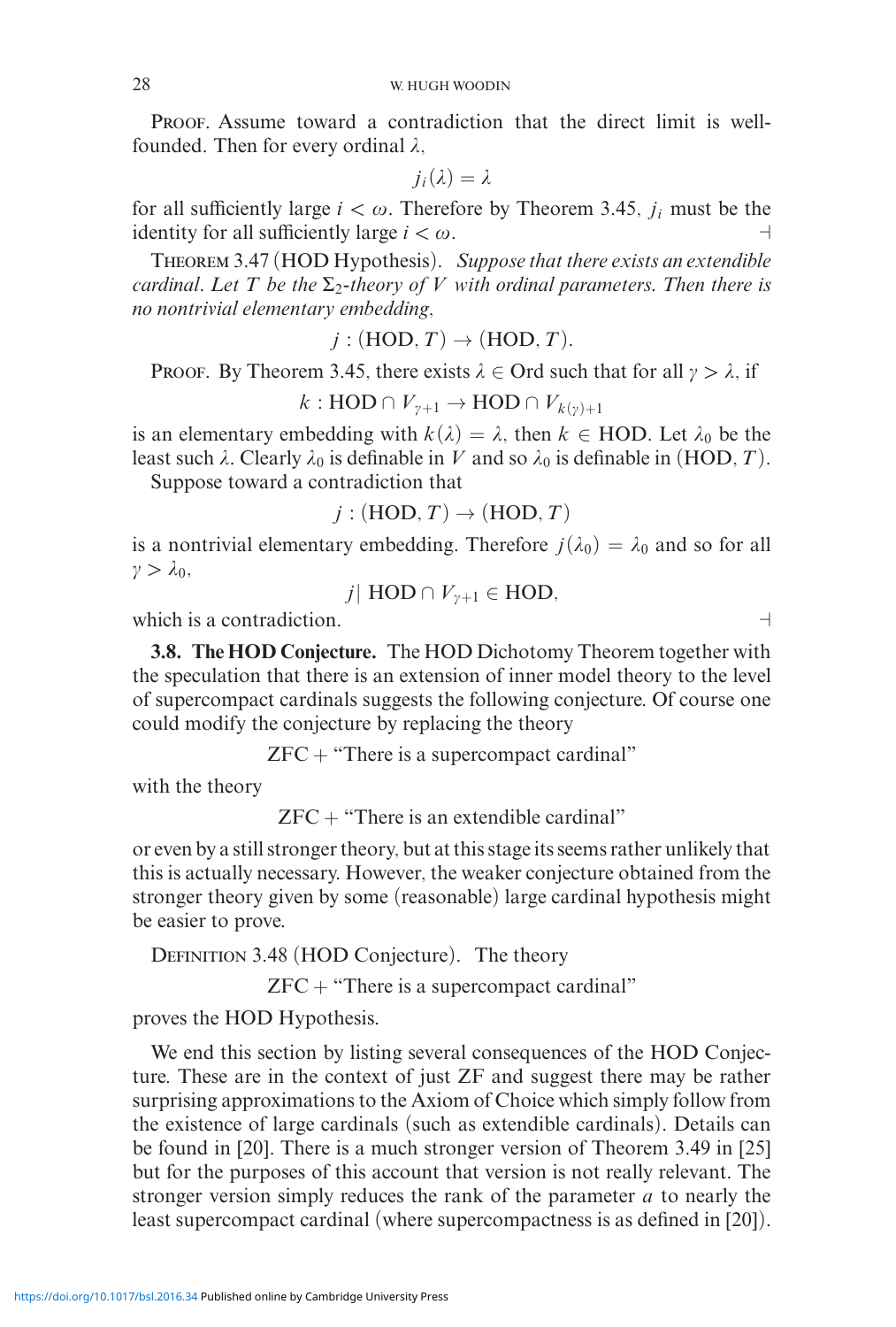THEOREM 3.49 (ZF). Assume the HOD Conjecture. Suppose  $\delta$  is an *extendible cardinal. Then there is a transitive class*  $M \subseteq V$  *such that* 

 $(1)$  *M*  $\models$  **ZFC**.

(2) *M* is  $\Sigma_2(a)$ -definable for some  $a \in V_\delta$ .

(3) *Every set of ordinals is generic over M for some partial order*  $\mathbb{P} \in V_{\delta}$ *.* 

 $(4)$   $M \models$  " $\delta$  *is an extendible cardinal."* 

THEOREM 3.50 (ZF). Assume the HOD Conjecture. Suppose  $\delta$  is an *extendible cardinal. Then for all >- there is no nontrivial elementary embedding*  $j: V_{\lambda+2} \to V_{\lambda+2}$ *.* 

Theorem 3.49 suggests the following conjecture which if provable would show an extraordinary connection between the existence of extendible cardinals and the Axiom of Choice.

DEFINITION 3.51 (Axiom of Choice Conjecture  $(ZF)$ ). Suppose that  $\delta$  is an extendible cardinal and that  $G \subset Coll(\omega, V_{\delta})$  is *V*-generic. Then the Axiom of Choice holds in *V* [*G*].

For the statement of the following theorem  $L(\mathcal{P}(\text{Ord}))$  denotes the transitive class given by the union:

$$
\cup \{L(\mathcal{P}(\alpha)) \, | \, \alpha \in \text{Ord}\} \, .
$$

This is the smallest inner model of ZF which contains all sets of ordinals.

THEOREM 3.52  $(ZF)$ . Assume the HOD Conjecture. Suppose that  $\delta$  is an *extendible cardinal. Then the following hold in*  $L(\mathcal{P}(\text{Ord}))$ *.* 

 $(1)$   $\delta$  *is an extendible cardinal.* 

(2) *The Axiom of Choice Conjecture.*

We make a final comment. Assuming ZF, the Axiom of Choice holds if and only if

 $L(P(Ord)) \models$  Axiom of Choice.

Thus while proving the Axiom of Choice Conjecture would argue for the Axiom of Choice just from the existence of an extendible cardinal, by Theorem 3.52, just proving the HOD Conjecture would also suffice for this purpose.

*§***4. The coding obstruction.** If one can prove the following conjecture then one verifies a minor weakening of the HOD Conjecture.

CONJECTURE 4.1. Suppose  $\delta$  is an extendible cardinal. Then there exists a *weak extender model N, for - is supercompact such that*

$$
N\subseteq \text{HOD}.
$$

Defining a weak extender model for  $\delta$  is a measurable cardinal in the natural fashion, Kunen's theory of *L*[*U*] yields:

THEOREM 4.2 (after Kunen). Suppose that  $\delta$  is a measurable cardinal. Then *there exists a weak extender model N for - is measurable such that*

$$
N\subseteq \text{HOD}.
$$

Thus one just needs to generalize Kunen's construction of *L*[*U*] to the level of supercompact cardinals. The purpose of this section is to show that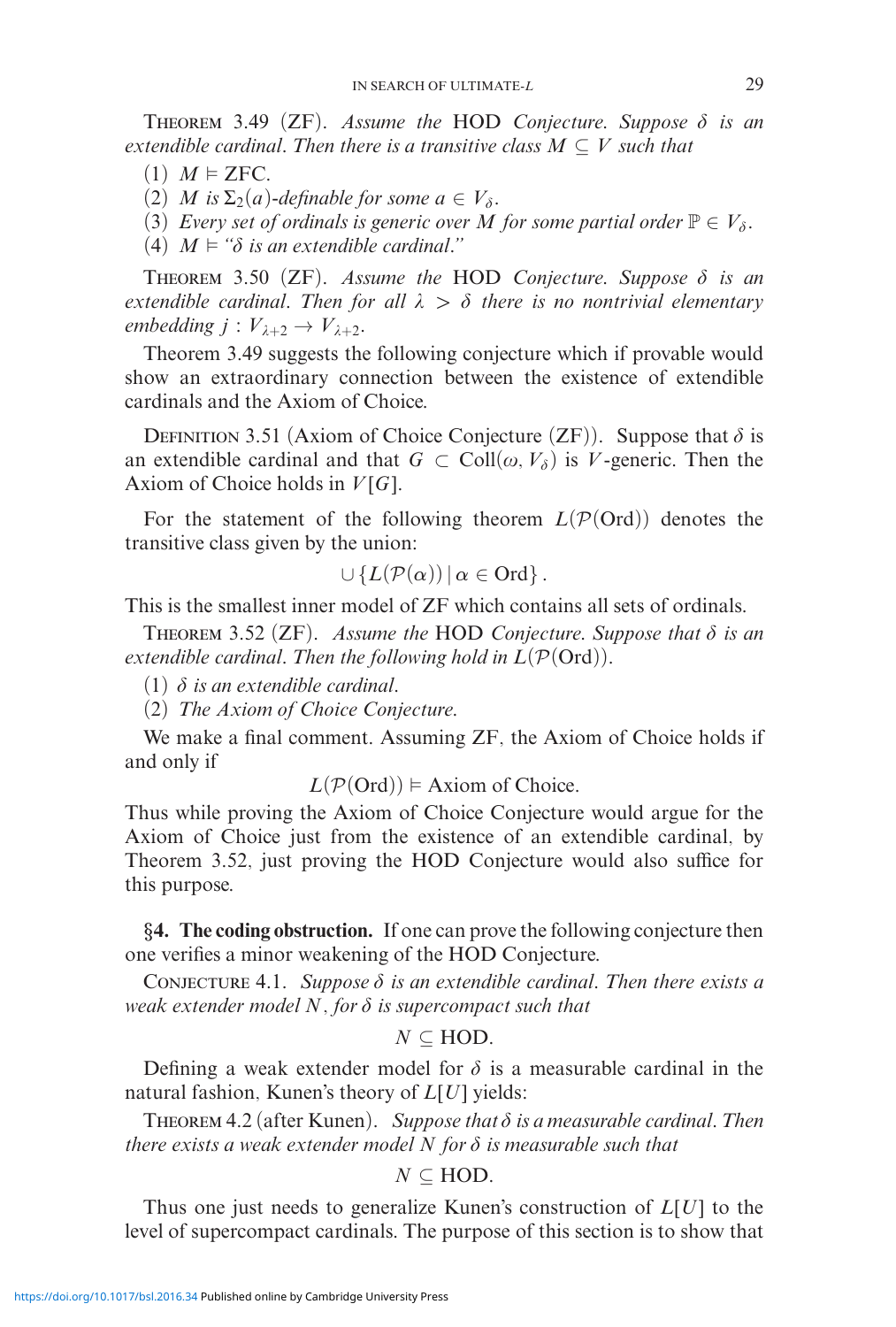this cannot easily be done. Before giving the details we introduce the key notion of an *iteration tree* which is the basis on which *iterability hypotheses* are formulated. Iteration trees were first defined by Steel and the basic theory is given in [11]. The definition we give is from [20] and is more general in that a wider class of extenders is allowed.

We also prove a preliminary positive result, Theorem 4.31. This implies one of the results implicit in [11], that assuming a natural iteration hypothesis, Kunen's theorem *can* be (directly) generalized far beyond the level of measurable cardinals and up to the level of *superstrong cardinals*. Superstrong cardinals are defined at the beginning of Section 5.

**4.1. Iteration trees and iteration hypotheses.** We review some definitions from [20]. To be consistent with the terminology used in the fine-structure theory of extender models, the premice of [20] we shall call coarse premice. The definition of a coarse premouse is below.

DEFINITION 4.3. A *coarse premouse* is a pair  $(M, \delta)$  such that *M* is transitive,  $\delta \in M$ , and

- (1)  $M \models ZC + \Sigma_2$ -Replacement.
- (2) Suppose that  $F : M_{\delta} \to M \cap \text{Ord}$  is definable from parameters in M, then *F* is bounded in *M*.
- (3)  $\delta$  is strongly inaccessible in  $M$ .

We fix some notation.

DEFINITION 4.4. If *E* is an extender, then

- (1)  $j_E : V \to M_E \cong \text{Ult}_0(V, E)$  is the ultrapower embedding.
- (2)  $\xi$  is a generator of *E* if  $\xi \neq j_E(f)(s)$  for all  $s \in [\xi]^{<\omega}$  and  $f \in V$ .
- (3)  $v_E = \sup \{\xi + 1 \mid \xi \text{ is a generator of } E\}.$
- (4)  $\kappa_E = \text{CRT}(E) = \text{CRT}(j_E)$  and  $\kappa_E^* = j_E(\kappa_E)$ .
- (5)  $\rho(E) = \sup \{ \alpha \mid V_\alpha \subset \text{Ult}_0(V,E) \}.$
- (6)  $\iota_E = \sup{\{\alpha \mid j_E(\alpha) < \nu_E\}}$ .
- (7)  $SP(E)$  is the set of all cardinals  $\gamma \leq \iota_E$  such that there is a generator  $\xi$ of *E* such that  $\sup(j_E[\gamma]) \leq \xi < j_E(\gamma)$ .
- (8) *E* is  $\omega$ -*huge* if  $\rho(E) = \lambda$  where  $\lambda > \kappa_E$  is least such that  $j_E(\lambda) = \lambda$ .

REMARK 4.5. (1) Note that  $\rho(E) \ge \kappa_E + 1$ ,  $\iota_E$  is a cardinal, and  $E_E$  = sup(SP(*E*)). However assuming for example that there is a supercompact cardinal, it is not always that case that  $\iota_E \in \text{SP}(E)$ .

(2)  $SP(E)$  is the set of cardinals *i* for which *E* induces uniform ultrafilters on , these are the *spaces* associated to the (uniform) ultrafilters of *E*. Every cardinal  $\iota \in \text{SP}(E)$  must have cofinality at least  $\kappa_E$ , however  $SP(E)$  need not contain even all the regular cardinals  $\iota$  such that  $\kappa_E \leq l \leq l_E$ .

DEFINITION 4.6. Suppose that  $(M, \delta)$  is a coarse premouse. An *iteration tree*,  $\mathcal{T}$ , on  $(M, \delta)$  of length  $\eta$  is a tree order  $\lt_{\mathcal{T}}$  on  $\eta$  with minimum element 0 and which is a suborder of the standard order, together with a sequence

$$
\langle M_{\alpha}, E_{\beta}, j_{\gamma,\alpha} : \alpha < \eta, \beta + 1 < \eta, \gamma <_{\mathcal{T}} \alpha \rangle
$$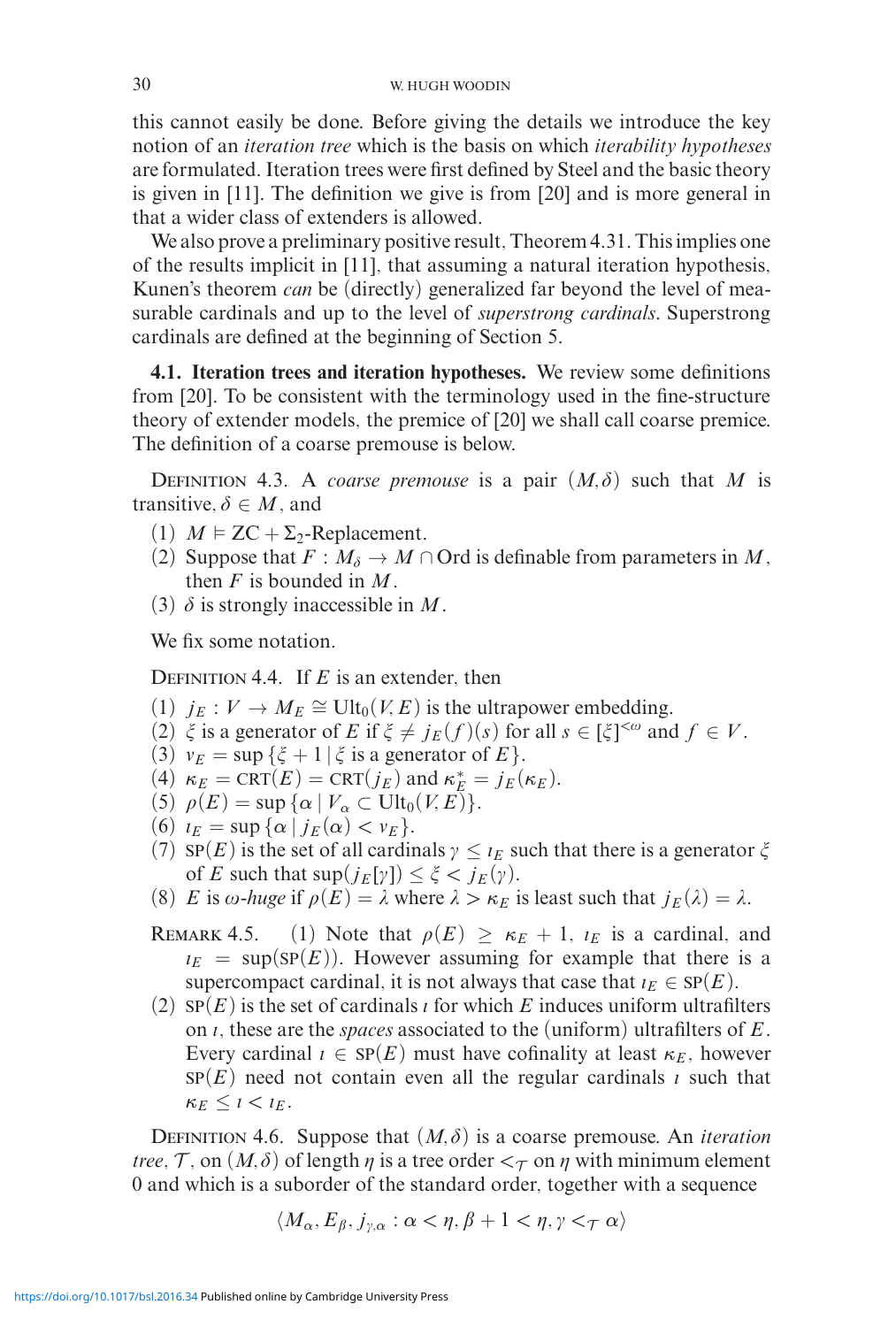such that the following hold.

- $(1)$   $M_0 = M$ .
- (2)  $j_{\gamma,\alpha}: M_{\gamma} \to M_{\alpha}$  for all  $\gamma <_{\mathcal{T}} \alpha < \eta$ .
- (3) Suppose that  $\alpha + 1 < \eta$ . Then  $\alpha + 1$  has an immediate predecessor,  $\alpha^*$ , in the tree order  $\alpha^*$  and
	- a)  $E_{\alpha} \in j_{0,\alpha}(M \cap V_{\delta})$  and  $M_{\alpha} \models "E_{\alpha}$  is an extender which is not  $\omega$ -huge";
	- b) If  $\alpha^* < \alpha$  then  $\iota_{E_\alpha} + 1 \le \min \{ \rho(E_\beta) \mid \alpha^* \le \beta < \alpha \};$
	- c)  $M_{\alpha+1} = \text{Ult}_0(M_{\alpha^*}, E_{\alpha})$  and

$$
j_{\alpha^*,\alpha+1}:M_{\alpha^*}\to M_{\alpha+1}
$$

is the associated embedding.

(4) If  $0 < \beta < \eta$  is a limit ordinal then the set of  $\alpha$  such that  $\alpha <_{\mathcal{T}} \beta$  is cofinal in  $\beta$  and  $M_\beta$  is the limit of the  $M_\alpha$  where  $\alpha <_{\mathcal{T}} \beta$  relative to the embeddings;  $j_{\alpha,\beta}$ .

DEFINITION 4.7. Suppose that  $(M, \delta)$  is a coarse premouse and that  $T$  is an iteration tree on  $(M, \delta)$  with associated sequence,

$$
\langle M_{\alpha}, E_{\beta}, j_{\gamma,\alpha} : \alpha < \eta, \beta + 1 < \eta, \gamma < \tau \alpha \rangle.
$$

Suppose that  $\theta \in \text{Ord}$ . Then the iteration tree,  $\mathcal T$ , is a  $(+\theta)$ -iteration tree if for all  $\alpha + 1 < \eta$ ,

$$
\sup\left\{t_{E_{\beta}}\,|\,\beta^*\leq\alpha<\beta\right\}+\theta\leq\rho(E_{\alpha}),
$$

where for each  $\beta + 1 < \eta$ ,  $\beta^*$  is the  $\mathcal T$  predecessor of  $\beta + 1$ .

REMARK 4.8. By the definition of an iteration tree, if  $\beta^* \leq \alpha < \beta$  then necessarily

$$
\iota_{E_{\beta}}+1\leq \rho(E_{\alpha}).
$$

Thus every iteration tree is a  $(+0)$ -iteration tree and every iteration tree of finite length is a  $(+1)$ -iteration tree.

DEFINITION 4.9. Suppose that  $(M, \delta)$  is a coarse premouse. An *iteration strategy of order*  $\omega_1 + 1$  for  $(M, \delta)$  is a function *I* such that the following hold.

- (1) Suppose that  $\mathcal T$  is an iteration tree on  $(M, \delta)$  of limit length such that LTH(*T*) ≤  $ω_1$ . Then *T* ∈ dom(*I*) and *I*(*T*) is a maximal wellfounded branch of  $T$  of limit length.
- (2) Suppose that  $\mathcal T$  is an iteration tree on  $(M, \delta)$  of limit length such that LTH(T)  $\leq \omega_1$ . Suppose that for all limit  $\eta <$  LTH(T),  $I(\mathcal{T}|\eta) =$  $\{\xi < \eta \mid \xi <_{\mathcal{T}} \eta\}$ . Then  $I(\mathcal{T})$  is a cofinal wellfounded branch of  $\mathcal{T}$ .

DEFINITION 4.10. Suppose that  $(M, \delta)$  is a coarse premouse and that  $\mathcal T$  is an iteration tree on  $(M, \delta)$  with associated sequence,

$$
\langle M_{\alpha}, E_{\beta}, j_{\gamma,\alpha} : \alpha < \eta, \beta + 1 < \eta, \gamma <_{\mathcal{T}} \alpha \rangle.
$$

The iteration tree T is *strongly closed* if for all  $\alpha + 1 < \eta$ :

- (1)  $\mathcal{T}$  is a (+1)-iteration tree; and
- (2) LTH( $E_\alpha$ ) is strongly inaccessible in  $M_\alpha$  and  $\rho(E_\alpha) = LTH(E_\alpha)$  in  $M_\alpha$ .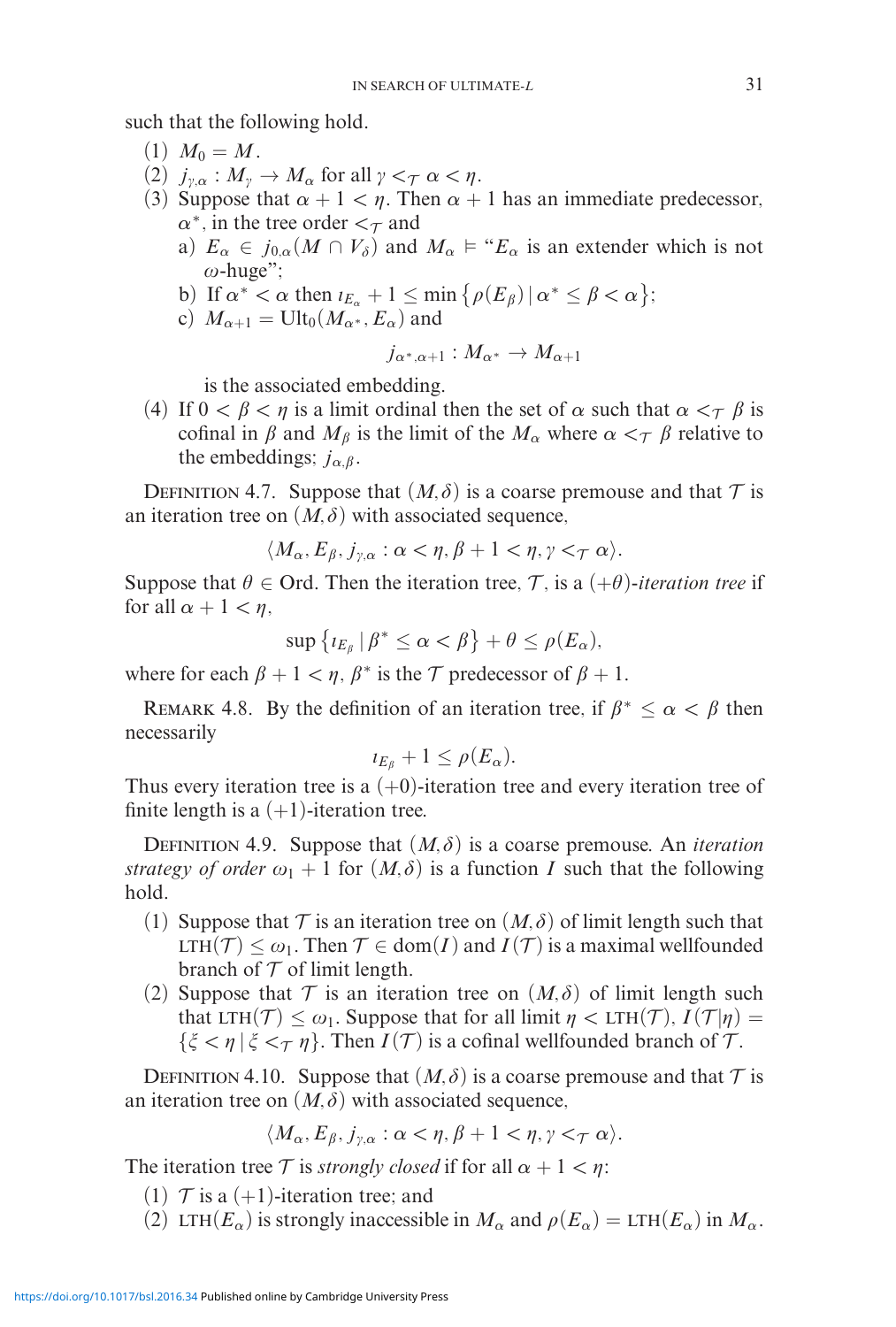DEFINITION 4.11. Suppose that  $(M, \delta)$  is a coarse premouse. A strongly closed iteration tree

$$
\mathcal{T} = \langle M_{\alpha}, E_{\beta}, j_{\gamma,\alpha} : \alpha < \eta, \beta + 1 < \eta, \gamma <_{\mathcal{T}} \alpha \rangle
$$

on  $(M, \delta)$  is a 0-strongly closed iteration tree if for all  $\alpha + 1 < \eta$ ,

$$
LTH(E_{\alpha}) \leq j_{E_{\alpha}} (\kappa_{E_{\alpha}}),
$$

where for each  $\alpha + 1 < \eta$ ,

$$
j_{E_{\alpha}}: M_{\alpha} \to \text{Ult}_0(M_{\alpha}, E_{\alpha})
$$

is the ultrapower embedding (as computed in  $M_{\alpha}$ ).

DEFINITION 4.12. Suppose that  $(M, \delta)$  is a coarse premouse and that  $T$  is a 0-strongly closed iteration tree on  $(M, \delta)$  with associated sequence,

$$
\langle M_{\alpha}, E_{\beta}, j_{\gamma,\alpha} : \alpha < \eta, \beta + 1 < \eta, \gamma <_{\mathcal{T}} \alpha \rangle.
$$

Then

- (1)  $\mathcal{T}$  is *maximal* if  $LTH(E_\beta) \leq \kappa_{E_\alpha}$  for all  $\beta < \alpha^* < \alpha + 1 < \eta$ .
- (2)  $\mathcal{T}$  is *strongly maximal* if  $\kappa_{E_\beta}^* \leq \kappa_{E_\alpha}$  for all  $\beta < \alpha^* < \alpha + 1 < \eta$ .
- (3)  $\mathcal{T}$  is *non-overlapping* if  $\kappa_{E_{\beta}}^* \leq \kappa_{E_{\alpha}}$  for all  $\beta + 1 \leq_{\mathcal{T}} \alpha + 1 < \eta$ .

DEFINITION 4.13 (Weak  $(\omega_1 + 1)$ -Iteration Hypothesis). Suppose that  $(M, \delta)$  is a countable coarse premouse and that

 $\pi : M \to V_\Theta$ 

is an elementary embedding. Then  $(M, \delta)$  has an iteration strategy of order  $\omega_1 + 1$  for 0-strongly closed maximal iteration trees on  $(M, \delta)$ .

DEFINITION 4.14 (Weak Unique Branch Hypothesis). Suppose that  $(V_{\Theta}, \delta)$  is a coarse premouse that  $\mathcal T$  is a countable 0-strongly closed maximal iteration tree on  $(V_\Theta,\delta)$  of limit length. Then  ${\cal T}$  has at most one cofinal wellfounded branch.

REMARK 4.15. The Weak  $(\omega_1 + 1)$ -Iteration Hypothesis and the Weak Unique Branch Hypothesis are special cases of the fundamental iteration hypotheses of [11]. The necessity of the restriction to strongly closed iteration trees for the Weak Unique Branch Hypothesis is given in Theorem 4.16. Note that 0-strongly closed iteration trees which are strongly maximal are necessarily non-overlapping.

We give two counterexamples to the attempt of formulating variations of the iteration hypotheses above by weakening the requirement that the iteration trees be 0-strongly closed and maximal. The proofs are given in [20].

Theorem 4.16. *Suppose that there is a supercompact cardinal. Then there exist an extender E such that*

$$
v_E = \left(2^{2^{\kappa}}\right)^{M_E},
$$

*where*  $\kappa = \kappa_E$  *and*  $M_E = \text{Ult}_0(V, E)$ *, and a* 0*-strongly closed strongly maximal iteration tree*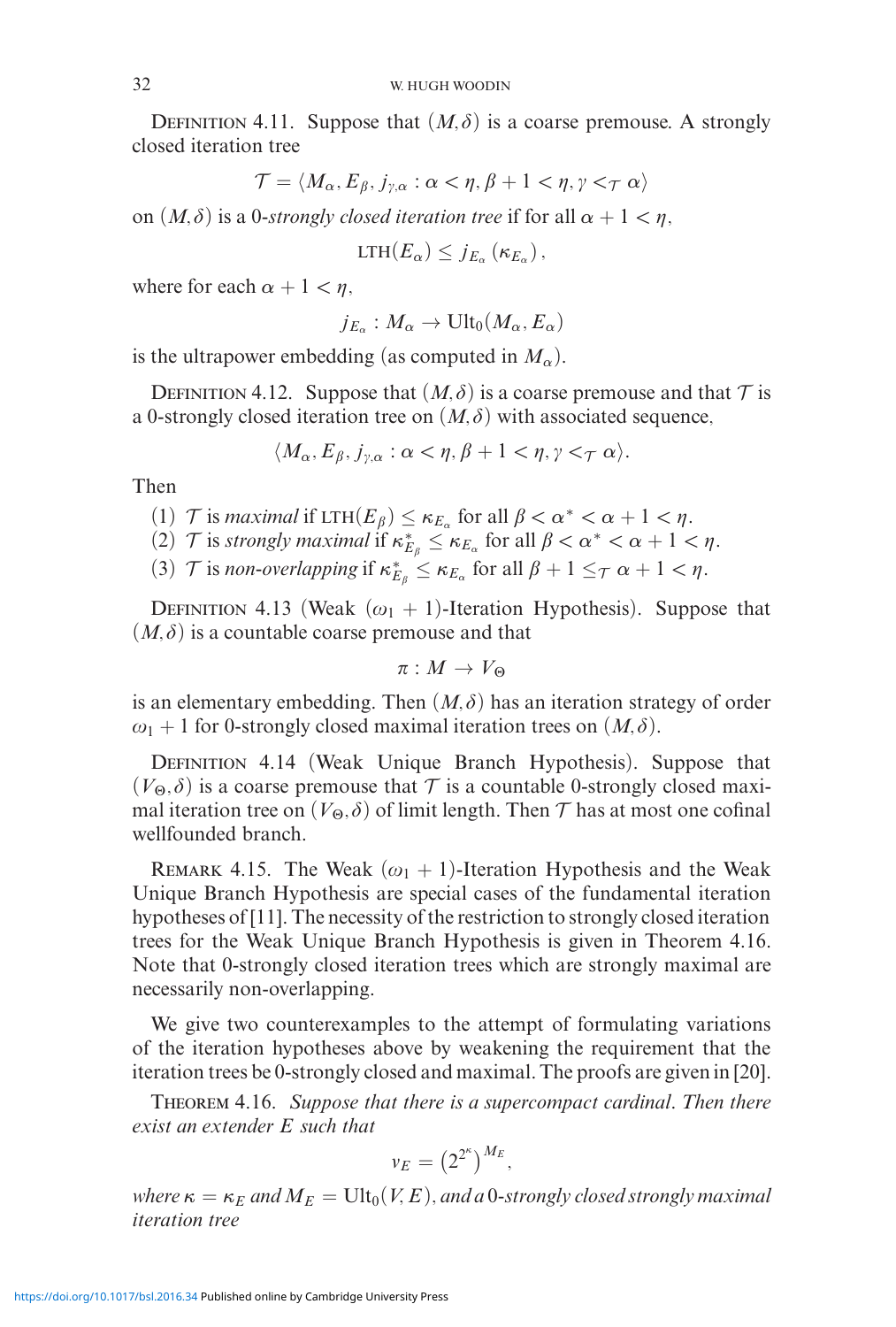$$
\mathcal{T} = \langle M_{\alpha}, E_{\beta}, j_{\gamma,\alpha} : \alpha < \eta, \beta + 1 < \omega, \gamma <_{\mathcal{T}} \alpha \rangle
$$

*on*  $M_E$  *of length*  $\omega$  *such that* 

- (1)  $\kappa_{E_\alpha} > \kappa_E^*$  *for all*  $\alpha < \omega$ ,
- (2) T *has two wellfounded branches.*

Theorem 4.17. *Suppose that there is a supercompact cardinal. Then there exist an extender E such that*

$$
v_E = \left(2^{2^{\kappa}}\right)^{M_E},
$$

*where*  $\kappa = \kappa_E$  *and*  $M_E = \text{Ult}_0(V, E)$ *, and a* 0-strongly closed strongly maximal *iteration tree*

$$
\mathcal{T} = \langle M_{\alpha}, E_{\beta}, j_{\gamma,\alpha} : \alpha < \eta, \beta + 1 < \omega, \gamma <_{\mathcal{T}} \alpha \rangle
$$

*on*  $M_F$  *of length*  $\omega^2$  *such that* 

- (1)  $\kappa_{E_\alpha} > \kappa_E^*$  *for all*  $\alpha < \omega^2$ *,*
- (2) T *has only one cofinal branch and that branch is not wellfounded.*

**4.2. Martin–Steel extender sequences.** An important precursor to the fine structural models of Mitchell-Steel of [12] are the Martin–Steel inner models of [11] and these represent the natural generalization of the definition of *L*[*U*] to larger inner models.

Before giving the relevant definitions, we note that replacing *U* by a single extender cannot work. Of course this requires being a bit careful about defining *L*[*E*] where *E* is an extender.

DEFINITION 4.18. Suppose  $E = \langle E_a : a \in [\eta]^{<\omega} \rangle$  is an extender. Then *L*[*E*] denotes *L*[*P<sub>E</sub>*] where  $P_E = \{(a, B) | B \in E_a\}$ .

The following lemma shows that using just one extender cannot suffice to generate even an inner model with 2 measurable cardinals (if that extender is *short* in the sense that  $LTH(E) \leq \kappa_E^*$ ). This may seem surprising at first since a single extender, even with the requirement  $LTH(E) \leq \kappa_E^*$ , *can* witness the existence of large cardinals far beyond the level of a single measurable cardinal.

**LEMMA 4.19.** *Suppose that E is an extender such that*  $LTH(E) \leq j_E(\kappa)$ *where*

$$
j_E: V \to M_E \cong \text{Ult}_0(V,E)
$$

*is the ultrapower embedding. Let U be the normal ultrafilter on κ given by jE . Then*  $L[E] = L[U]$ *.* 

Using longer extenders does not really help but the requisite analysis is more involved since if there are two measurable cardinals then there is an extender *E* such that in *L*[*E*] there is an inner model with two measurable cardinals and so

$$
L[E] \neq L[U],
$$

where *U* is the normal measure on  $\kappa_E$  given by *E*.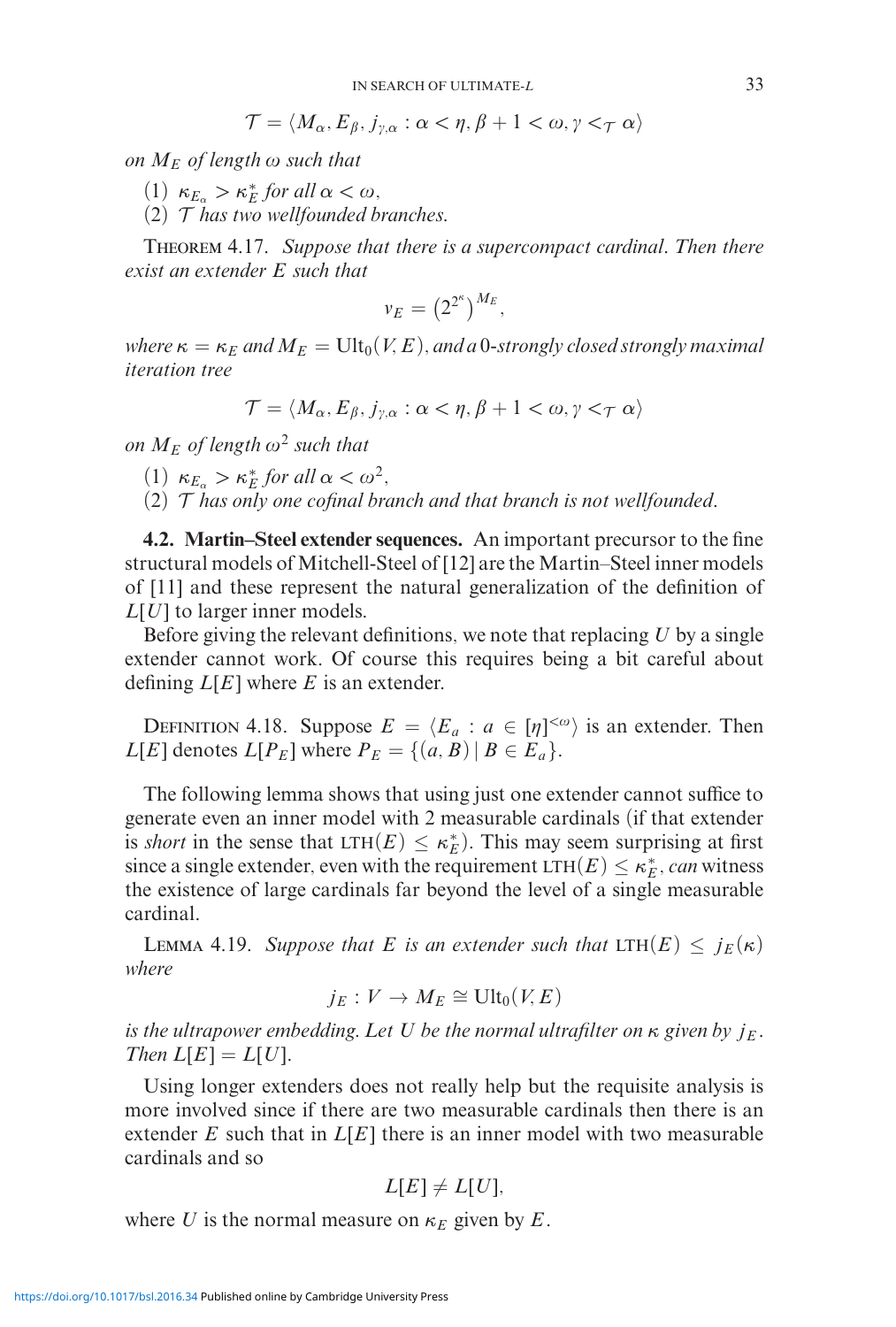**THEOREM 4.20.** Suppose that F is an extender and  $E = F|j_F(\xi)$  for some  $\xi < j_F(\kappa_F)$  *such that* 

$$
V_{\eta+\omega} \subset M_F \cong \text{Ult}_0(V,F),
$$

*where*  $\eta = j_F(\xi)$ . Then in  $L[E]$  there is no inner model with a Woodin cardinal.

REMARK 4.21. If one drops the requirement that  $E = F|\eta$  for some  $\eta < \rho(F)$  (still requiring  $\eta < j_F(\xi)$  for some  $\xi < j_F(\kappa_F)$ ) then it is relatively consistent (from a proper class of measurable cardinals) that in all set-generic extensions of  $V$ , the following holds:

(1) For every set *A*, there exists an extender *E* such that  $A \in L[E]$  and such that  $LTH(E) < j_E(\xi)$  for some  $\xi < j_E(\kappa_E)$ .

A natural conjecture is that if sufficient large cardinals exist in  $V$ , then  $(1)$ must hold outright in *V* .

Thus one really needs to consider sequences of extenders and the Martin– Steel extender models are of the form  $L[\hat{E}]$  where

$$
\tilde{E} \subseteq (\text{Ord} \times \text{Ord}) \times V
$$

is a predicate defining a sequence of (total) extenders. The predicate  $\tilde{E}$  is defined such that for all  $(\alpha, \beta) \in \text{dom}(\tilde{E})$ , the set,

$$
\left\{a \in V \mid ((\alpha, \beta), a) \in \tilde{E}\right\},\
$$

is an extender which we denote by  $E^{\alpha}_{\beta}$ . In the case of the Martin–Steel inner models, the extender  $E^{\alpha}_{\beta}$  is the extender derived from an elementary embedding

$$
j: V \to M
$$

such that  $\mathcal{P}^{\omega}(\alpha) \subseteq M$  and such that  $\alpha < j(\kappa)$ .

For  $(\alpha, \beta) \in \text{dom}(\tilde{E}), \tilde{E} | (\alpha, \beta)$  is the extender sequence given by restricting  $\tilde{E}$  to the set of all  $(\eta, \gamma)$  such that  $(\eta, \gamma) <_{\mathcal{L}} (\alpha, \beta)$  in the lexicographical ordering of pairs of ordinals:

$$
\tilde{E} | (\alpha, \beta) = \{ ((\eta, \gamma), a) \in \tilde{E} | (\eta, \gamma) <_{\mathcal{L}} (\alpha, \beta) \} ;
$$

and  $L[\tilde{E}](\alpha, \beta)$  is formally defined as  $L[P]$  where *P* is obtained from  $\tilde{E} | (\alpha, \beta)$  in the natural fashion as defined above in the case of a single extender.

DEFINITION 4.22. An extender sequence,

$$
\tilde{E}=\langle E^{\alpha}_{\beta}:(\alpha,\beta)\in\text{dom}(\tilde{E})\rangle
$$

is a *Martin–Steel extender sequence* if for each pair  $(\alpha, \beta) \in \text{dom}(\tilde{E})$ :

- (1) (Coherence) There exists an extender *F* such that
	- a)  $\alpha < \rho(F)$  and  $\rho(F)$  is strongly inaccessible.
	- b)  $E^{\alpha}_{\beta} = F | \alpha$ .
	- c) (shortness)  $\alpha \leq j_F(\kappa_F)$ .
	- d)  $j_F(\tilde{E})|(\alpha+1,0)=\tilde{E}|(\alpha,\beta).$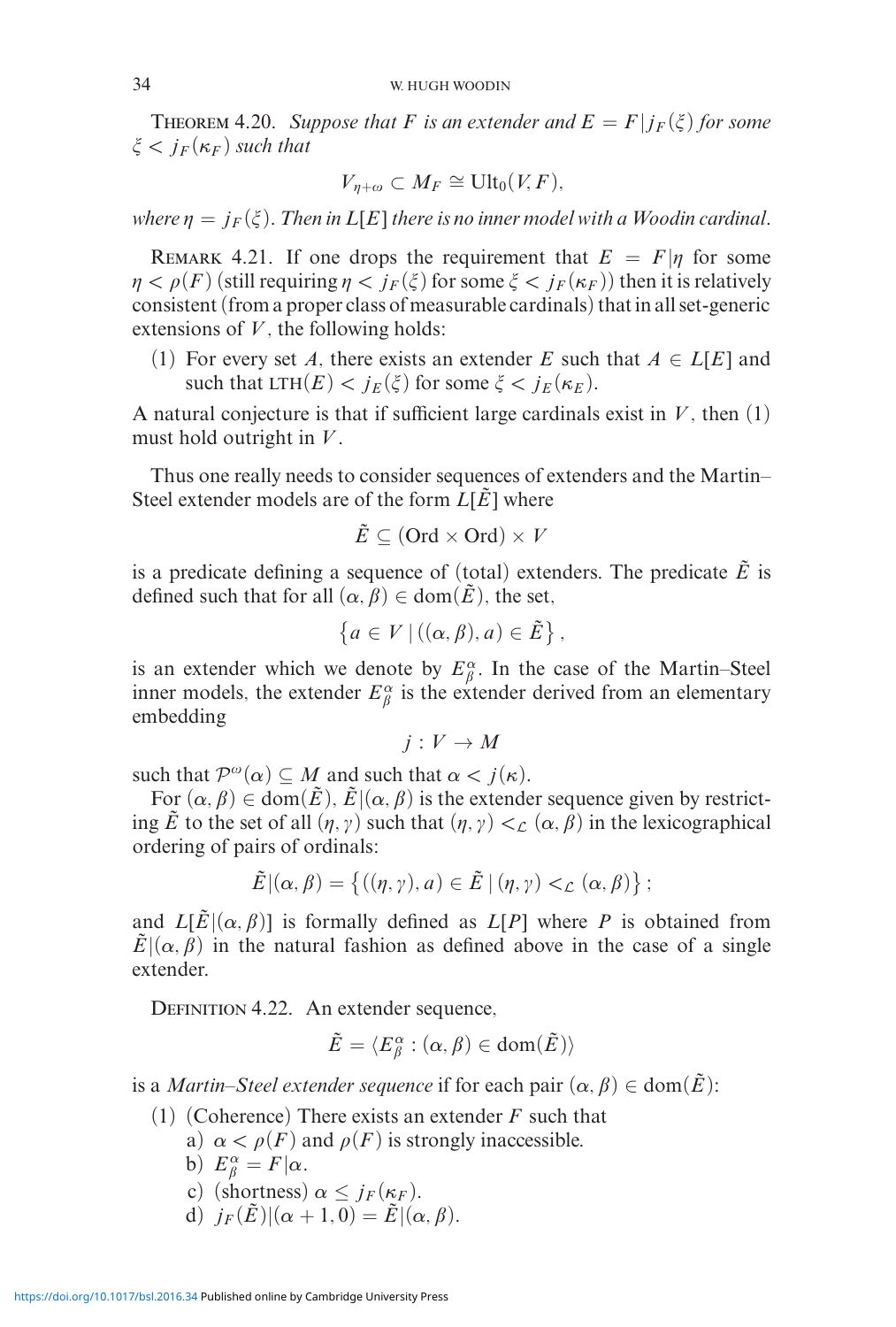- (2) (Novelty) For all  $\beta^* < \beta$ ,  $(\alpha, \beta^*) \in \text{dom}(\tilde{E})$  and  $E^{\alpha}_{\beta^*} \cap L[\tilde{E}|(\alpha, \beta)] \neq E^{\alpha}_{\beta} \cap L[\tilde{E}|(\alpha, \beta)].$
- (3) (Initial Segment Condition) Suppose that

$$
\kappa < \alpha^* < \alpha,
$$

where  $\kappa$  is the critical point associated to  $E^{\alpha}_{\beta}$ .

Then there exists  $\beta^*$  such that  $(\alpha^*, \beta^*) \in \text{dom}(\tilde{E})$  and such that

$$
E_{\beta^*}^{\alpha^*} \cap L[\tilde{E} | (\alpha^* + 1, 0)] = (E_{\beta}^{\alpha} | \alpha^*) \cap L[\tilde{E} | (\alpha^* + 1, 0)].
$$

The Martin–Steel extender models are actually defined in [11] as *L*[*P*] where *P* is a predicate defined from a sequence of sets of extenders. Such sequences are called Doddages and the approach of constructing extender models from Doddages has the advantage that the resulting inner model can be ordinal definable.

DEFINITION 4.23. A *Doddage* is a sequence  $\tilde{\mathcal{E}}$  such that

$$
\text{dom}(\tilde{\mathcal{E}}) \subseteq \text{Ord} \times \text{Ord}
$$

and such that for all  $(\alpha, \beta) \in \text{dom}(\tilde{\mathcal{E}}), \ \tilde{\mathcal{E}}(\alpha, \beta)$  is a set of extenders of length *α*.

DEFINITION 4.24. Suppose that  $\tilde{\mathcal{E}}$  is a Doddage. Then  $L[\tilde{\mathcal{E}}]$  denotes  $L[P_{\tilde{\mathcal{E}}}]$ where  $P_{\tilde{\varepsilon}}$  is the set of all  $(\alpha, \beta, s, a)$  such that

- $(1)$   $(\alpha, \beta) \in \text{dom}(\tilde{\mathcal{E}}),$
- $(2)$   $s \in [\alpha]^{<\omega},$
- (3)  $a \in E(s)$  for all  $E \in \tilde{\mathcal{E}}(\alpha, \beta)$ .

Suppose  $\tilde{\mathcal{E}}$  is a Doddage. For each  $(\alpha, \beta) \in \text{dom}(\tilde{\mathcal{E}})$  we denote  $\tilde{\mathcal{E}}(\alpha, \beta)$ by  $\mathcal{E}_{\beta}^{\alpha}$ .

Definition 4.25. A Doddage,

$$
\tilde{\mathcal{E}} = \langle \mathcal{E}_{\beta}^{\alpha} : (\alpha, \beta) \in \text{dom}(\tilde{\mathcal{E}}) \rangle
$$

is a *Martin–Steel Doddage* if for each pair  $(\alpha, \beta) \in \text{dom}(\tilde{\mathcal{E}})$  and for each extender  $E \in \mathcal{E}_{\beta}^{\alpha}$ ,

- (1) (Coherence) There exists an extender *F* such that
	- a)  $\alpha < \rho(F)$  and  $\rho(F)$  is strongly inaccessible,
	- b)  $E = F | \alpha$ ,
	- c) (shortness)  $\alpha \leq j_F(\kappa_F)$ ,
	- d)  $j_F(\tilde{\mathcal{E}})|(\alpha+1,0)=\tilde{\mathcal{E}}|(\alpha,\beta).$
- (2) (Novelty) For all  $\beta^* < \beta$ ,  $(\alpha, \beta^*) \in \text{dom}(\mathcal{E})$  and for all  $E^* \in \mathcal{E}_{\beta^*}^{\alpha}$ ,

$$
E^* \cap L[\tilde{\mathcal{E}}](\alpha, \beta)] \neq E \cap L[\tilde{\mathcal{E}}](\alpha, \beta)].
$$

(3) (Initial Segment Condition) Suppose that

$$
\kappa_E<\alpha^*<\alpha.
$$

Then there exists  $(\alpha^*, \beta^*) \in \text{dom}(\tilde{\mathcal{E}})$  and there exists  $E^* \in \mathcal{E}_{\beta^*}^{\alpha^*}$  such that

$$
E^* \cap L[\tilde{E} | (\alpha^* + 1, 0)] = (E | \alpha^*) \cap L[\tilde{E} | (\alpha^* + 1, 0)].
$$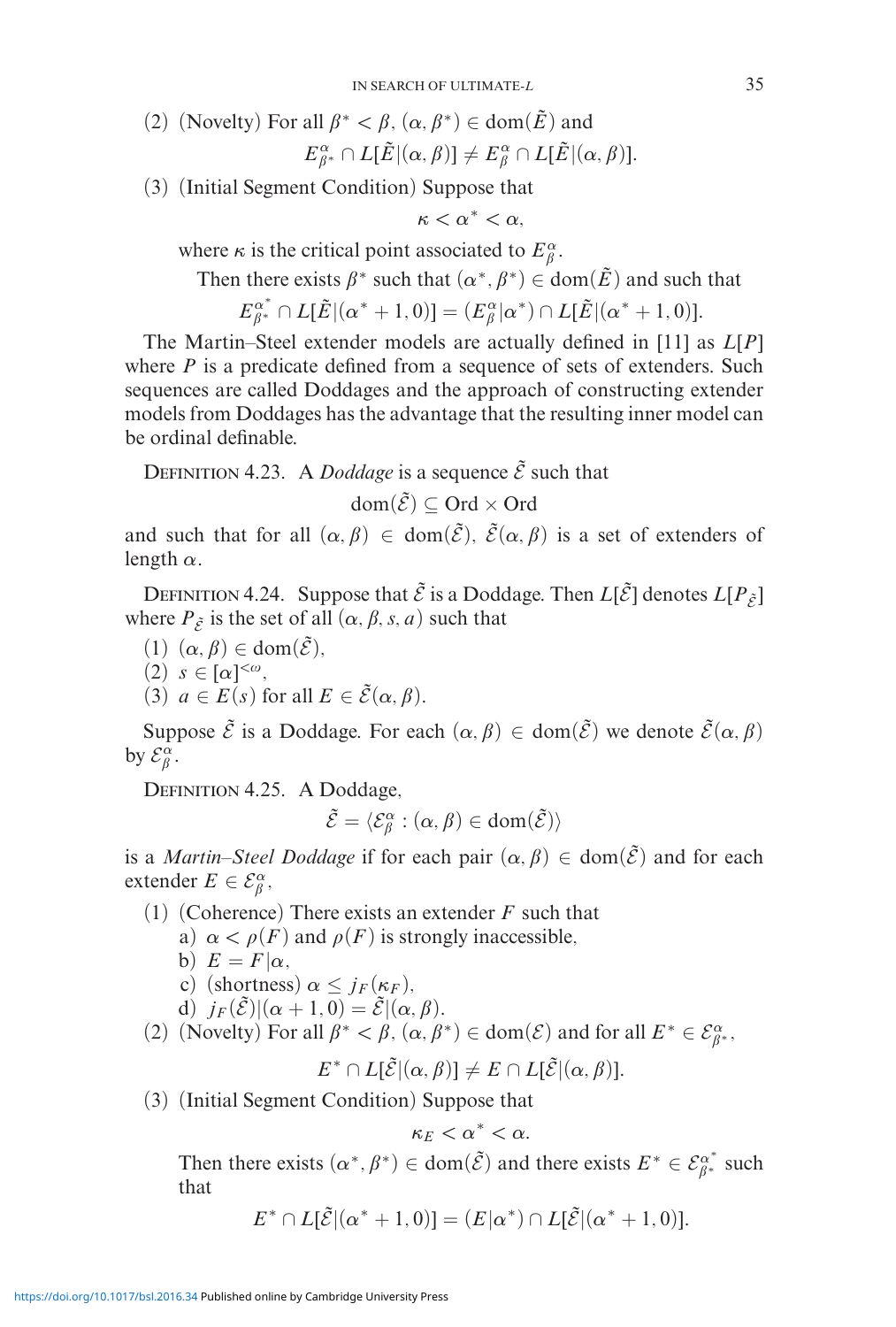DEFINITION 4.26. Suppose  $\tilde{\mathcal{E}}$  is a Martin–Steel Doddage. Then  $\tilde{\mathcal{E}}$  is *good* if for all  $(\alpha, \beta) \in \text{dom}(\tilde{\mathcal{E}})$ , for all  $E_0, E_1 \in \mathcal{E}_{\beta}^{\alpha}$ ,  $E_0 \cap L[\tilde{\mathcal{E}}] = E_1 \cap L[\tilde{\mathcal{E}}]$ .

THEOREM 4.27 (Martin–Steel). *Suppose that the Weak*  $(\omega_1 + 1)$ -Iteration *Hypothesis holds and that*  $\tilde{\mathcal{E}}$  *is a Martin–Steel Doddage such that*  $\tilde{\mathcal{E}} \in V_\delta$  for  $\sum_{n=1}^{\infty}$  *some strongly inaccessible Mahlo cardinal*  $\delta$ . Then  $\tilde{\mathcal{E}}$  *is good.* 

THEOREM 4.28 (Martin–Steel). *Suppose that the Weak*  $(\omega_1 + 1)$ -Iteration *Hypothesis holds and that there is a supercompact cardinal. Then there exists a* Martin–Steel Doddage  $\tilde{\mathcal{E}}$  such that there is a superstrong cardinal in  $L[\tilde{\mathcal{E}}]$ .

The following lemma follows from the definition of the coherence condition.

LEMMA 4.29. *Suppose that*  $\tilde{\mathcal{E}}$  *is a Martin–Steel Doddage*,  $(\alpha, \beta) \in \text{dom}(\tilde{\mathcal{E}})$ , *and that F is an extender of minimum length which witnesses the coherence condition for*  $\tilde{\mathcal{E}}$  *at*  $(\alpha, \beta)$ *. Then*  $\kappa_F = \iota_F$ *.* 

- REMARK 4.30. (1) Theorem 4.31, which is from [20], is the generalization of Kunen's theorem that *L*[*U*] is uniquely specified by the measurable cardinal  $\kappa$  associated to *U*. We include the proof for the sake of completeness and because it provides a good introduction to the basic comparison arguments of inner model theory.
- (2) The assumption that  $(\tilde{\mathcal{E}}_0, \tilde{\mathcal{E}}_1) \in V_\delta$  for some strongly inaccessible Mahlo cardinal  $\delta$  is only necessary because of how the Weak  $(\omega_1 + 1)$ -Iteration Hypothesis is formulated. Similarly for Theorem 4.27.

One really just needs that  $(\tilde{\mathcal{E}}_0, \tilde{\mathcal{E}}_1) \in V_\delta$  for some strongly inaccessible  $\delta$  such that

 $V_{\delta} \models$  " $\tilde{\mathcal{E}}_0$  and  $\tilde{\mathcal{E}}_1$  are Martin–Steel Doddages,"

which must hold if  $\delta$  is strongly inaccessible and Mahlo.

Alternatively, one could just assume there is a proper class of strongly inaccessible cardinals.

THEOREM 4.31. *Suppose that the Weak*  $(\omega_1+1)$ -Iteration Hypothesis holds. Suppose that  $\tilde{\mathcal{E}}_0$  and  $\tilde{\mathcal{E}}_1$  are Martin–Steel Doddages such that

$$
\text{dom}(\tilde{\mathcal{E}}_0) = \text{dom}(\tilde{\mathcal{E}}_1)
$$

and such that  $(\tilde{\mathcal{E}}_0, \tilde{\mathcal{E}}_1) \in V_\delta$  for some strongly inaccessible Mahlo cardinal  $\delta$ . *Then*

$$
L[\tilde{\mathcal{E}}_0] = L[\tilde{\mathcal{E}}_1],
$$

*and moreover for all*  $(\alpha, \beta) \in dom(\tilde{\mathcal{E}}_0)$ , for all  $E_0 \in \tilde{\mathcal{E}}_0(\alpha, \beta)$ , for all  $E_1 \in \tilde{\mathcal{E}}_1(\alpha, \beta),$ 

$$
E_0 \cap L[\tilde{\mathcal{E}}_0] = E_1 \cap L[\tilde{\mathcal{E}}_1].
$$

PROOF. We sketch the proof. Fix  $\delta$  such that

$$
(\tilde{E}_0,\tilde{E}_1)\in V_\delta
$$

and such that  $\delta$  is a strongly inaccessible Mahlo cardinal.

It is convenient to fix some notation. Suppose that  $\tilde{\mathcal{E}}$  and  $\tilde{\mathcal{F}}$  are Martin– Steel Doddages such that dom $(\tilde{\mathcal{E}}) = \text{dom}(\tilde{\mathcal{F}})$ . Define  $\tilde{\mathcal{E}} \equiv \tilde{\mathcal{F}}$  if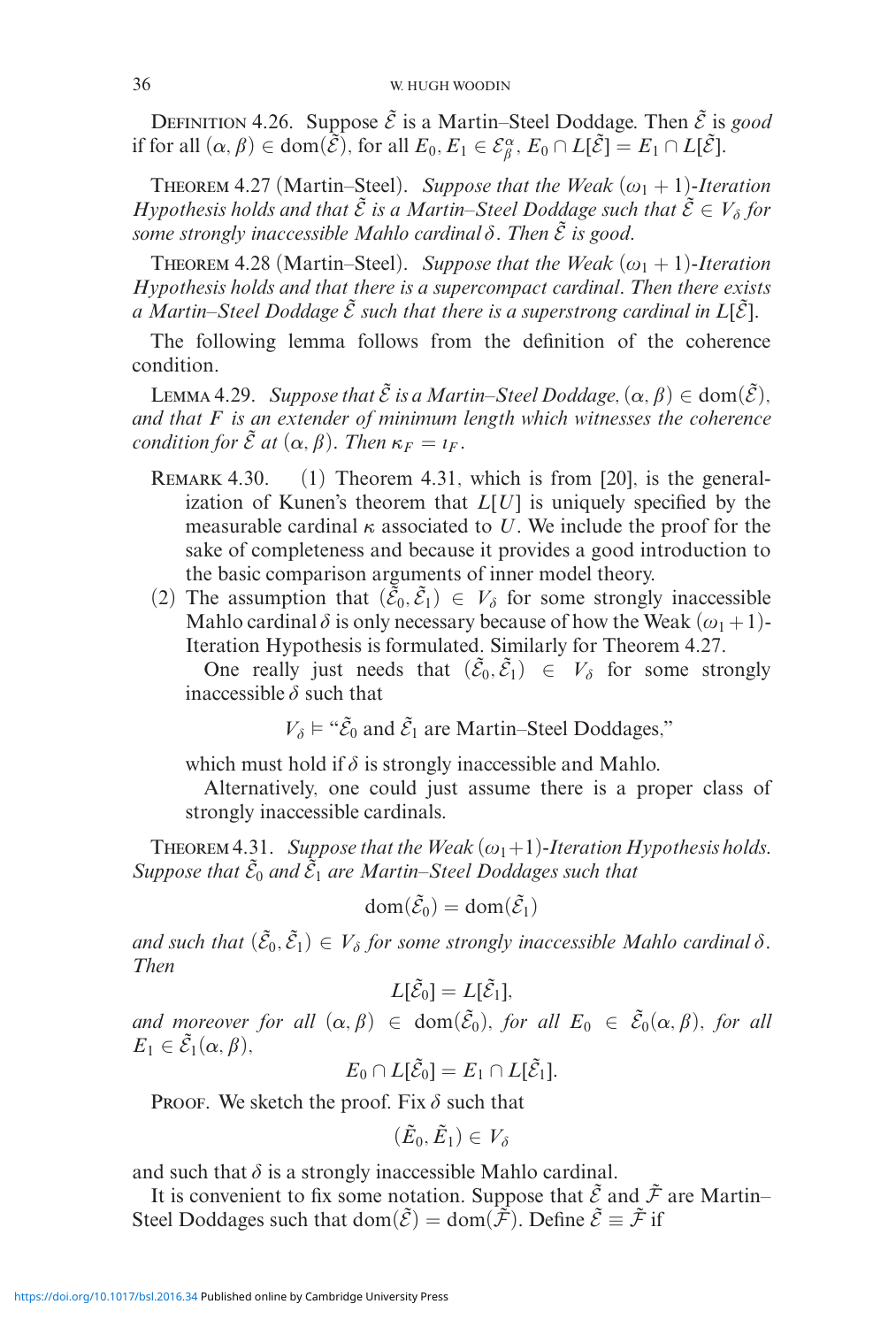(1.1) 
$$
L[\tilde{\mathcal{E}}] = L[\tilde{\mathcal{F}}].
$$
  
(1.2) For all  $(\alpha, \beta) \in \text{dom}(\tilde{\mathcal{E}})$ , for all  $E \in \tilde{\mathcal{E}}(\alpha, \beta)$ , for all  $F \in \tilde{\mathcal{F}}(\alpha, \beta)$ ,  
 $E \cap L[\tilde{\mathcal{E}}] = F \cap L[\tilde{\mathcal{F}}].$ 

Fix  $(\tilde{\mathcal{E}}_0, \tilde{\mathcal{E}}_1, \delta)$  and suppose toward a contradiction that the theorem fails. Suppose that  $(V_{\Theta}, \delta)$  is a premouse such that  $\tilde{\mathcal{E}}_0 \in V_{\delta}$  and such that there exists a countable elementary substructure,

$$
X \prec (V_{\Theta}, \delta)
$$

such that  $(M, \delta_M)$  has an  $(\omega_1 + 1)$ -iteration strategy for 0-strongly closed maximal iteration trees where  $(M, \delta_M)$  is the transitive collapse of X.

Thus

$$
V_{\delta}\vDash\tilde{\mathcal{E}}_0\not\equiv\tilde{\mathcal{E}}_1.
$$

Fix a countable elementary substructure,

$$
X \prec (V_{\Theta}, \delta),
$$

such that  $(M, \delta_M)$  has an  $(\omega_1 + 1)$ -iteration strategy where  $(M, \delta_M)$  is the transitive collapse of *X*.

By the elementarity of *X*, we can suppose without loss of generality that  $(\tilde{\mathcal{E}}_0, \tilde{\mathcal{E}}_1, \delta) \in X$ . Let  $(\tilde{\mathcal{E}}_0^M, \tilde{\mathcal{E}}_1^M) \in M$  be the image of  $(\tilde{\mathcal{E}}_0, \tilde{\mathcal{E}}_1)$  under the collapsing map. Thus

$$
M\cap V_{\delta_M}\vDash \tilde{\mathcal{E}}_0^M\not\equiv \tilde{\mathcal{E}}_1^M.
$$

Fix an  $(\omega_1 + 1)$ -iteration strategy for  $(M, \delta_M)$  and following this strategy we shall define two iteration trees

$$
\mathcal{T} = \langle M_{\alpha}^{\mathcal{T}}, E_{\beta}^{\mathcal{T}}, j_{\gamma,\alpha}^{\mathcal{T}} : \alpha \leq \omega_1, \beta < \omega_1, \gamma <_{\mathcal{T}} \alpha \rangle
$$

and

$$
S = \langle M_{\alpha}^{S}, E_{\beta}^{S}, j_{\gamma,\alpha}^{S} : \alpha \leq \omega_1, \beta < \omega_1, \gamma <_{S} \alpha \rangle
$$

on  $(M, \delta_M)$  each of length  $\omega_1 + 1$  such that for all  $\beta < \omega_1$ , the predecessor of  $\beta + 1$  relative to each of the two iteration trees is as small as possible for that iteration tree.

To define S and  $\mathcal T$ , we define a continuous increasing sequence

$$
\langle (\beta_{\mathcal{S}}, \beta_{\mathcal{T}}) : \beta \leq \omega_1 \rangle
$$

of pairs of ordinals and define  $(S|\beta_{\mathcal{S}}, \mathcal{T}|\beta_{\mathcal{T}})$  by induction on  $\beta$  with  $(0<sub>S</sub>, 0<sub>T</sub>) = (0, 0)$ . The limit stages are immediate. Therefore we can suppose that  $\beta < \omega_1$  and that

$$
j_{0, \beta_{\mathcal{S}}}^{\mathcal{S}}: M \rightarrow M_{\beta_{\mathcal{S}}}^{\mathcal{S}}
$$

and

$$
j_{0,\beta_{\mathcal{T}}}^{\mathcal{T}}:M\to M_{\beta_{\mathcal{T}}}^{\mathcal{T}}
$$

are given. We define  $((\beta + 1)_S, (\beta + 1)_T)$  and at the same time we will define  $E_{\beta_S}^S$  if  $(\beta + 1)_S \neq \beta_S$  and define  $E_{\beta_{\tau}}^T$  if  $(\beta + 1)_{\tau} \neq \beta_{\tau}$ . It is convenient to use the following notation. Suppose *A*, *B* are subsets of Ord  $\times$  Ord, then

$$
A\leq_{\mathcal{L}} B,
$$

if  $A = B$  or if *A* is an initial segment of *B* relative to the lexicographical order on Ord  $\times$  Ord.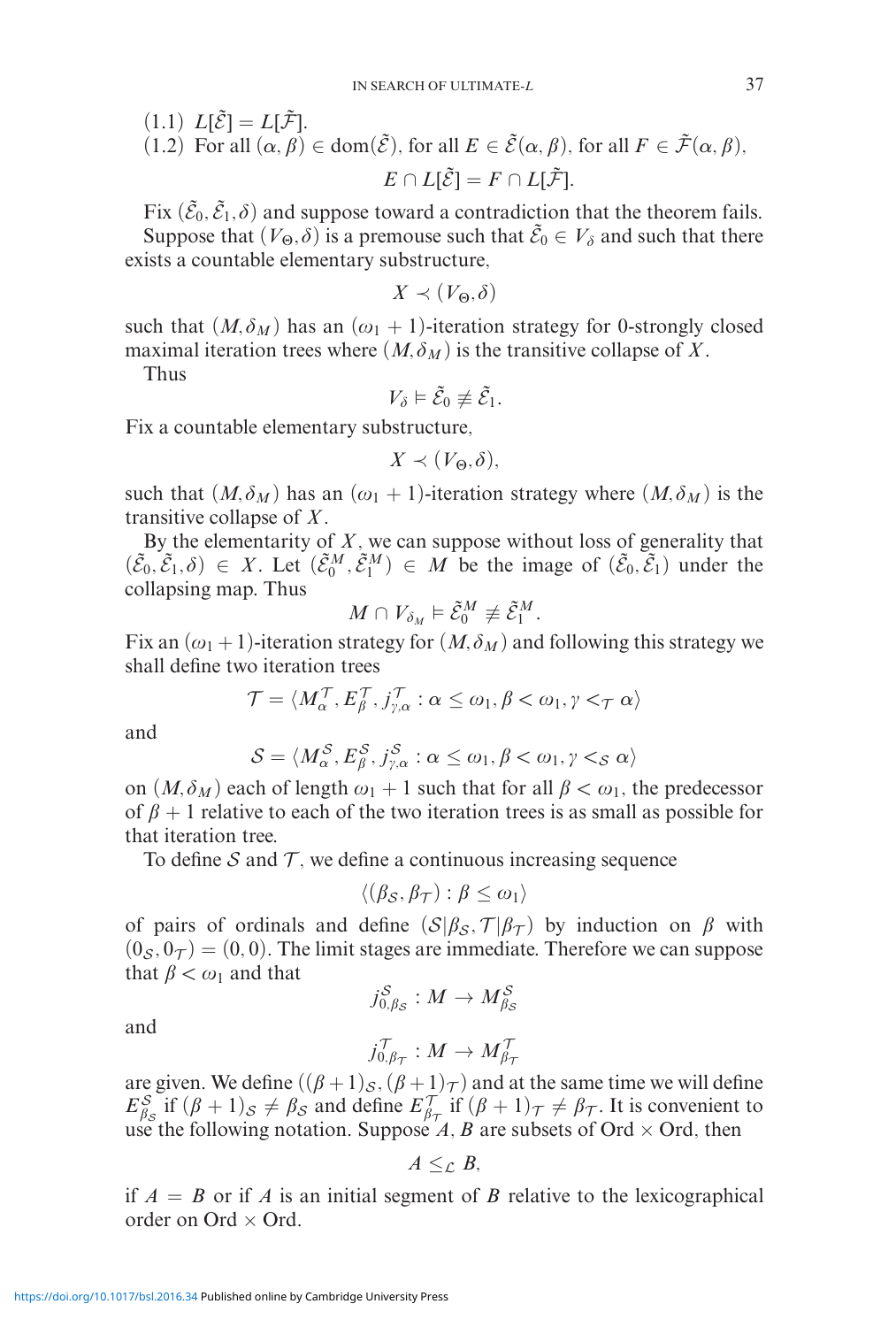Case 1. Suppose that there exists

$$
(\eta, \gamma) \in j_{0,\beta_{\mathcal{S}}}^{\mathcal{S}} \left( \text{dom}(\tilde{\mathcal{E}}_0^M) \right) \cap j_{0,\beta_{\mathcal{T}}}^{\mathcal{T}} \left( \text{dom}(\tilde{\mathcal{E}}_0^M) \right)
$$

such that

 $(2.1)$   $j_{0,\beta_{\mathcal{S}}}^{\mathcal{S}}\left(\text{dom}(\tilde{\mathcal{E}}_{0}^{M})\right)|(\eta,\gamma) = j_{0,\beta_{\mathcal{T}}}^{\mathcal{T}}\left(\text{dom}(\tilde{\mathcal{E}}_{0}^{M})\right)|(\eta,\gamma),$ 

(2.2) there exist

$$
E_{\mathcal{S}} \in (j_{0,\beta_{\mathcal{S}}}^{\mathcal{S}}(\tilde{\mathcal{E}}_{0}^{M})) (\eta, \gamma) \cup (j_{0,\beta_{\mathcal{T}}}^{\mathcal{S}}(\tilde{\mathcal{E}}_{1}^{M})) (\eta, \gamma)
$$

and

$$
E_{\mathcal{T}} \in (j_{0,\beta_{\mathcal{T}}}^{\mathcal{T}}(\tilde{\mathcal{E}}_0^M))(\eta,\gamma) \cup (j_{0,\beta_{\mathcal{T}}}^{\mathcal{T}}(\tilde{\mathcal{E}}_1^M))(\eta,\gamma)
$$

such that

$$
E_{\mathcal{S}} \cap M_{\beta_{\mathcal{S}}}^{\mathcal{S}} \cap M_{\beta_{\mathcal{T}}}^{\mathcal{T}} \neq E_{\mathcal{T}} \cap M_{\beta_{\mathcal{S}}}^{\mathcal{S}} \cap M_{\beta_{\mathcal{T}}}^{\mathcal{T}}.
$$

Let  $(\eta, \gamma)$  be the least such pair (relative the lexicographical order) and define  $E_{\beta s}^S$  to be an extender in  $M_{\beta s}^S$  which witnesses the coherence condition for  $E_S$  relative to  $j_{0,\beta_S}^S(\tilde{\mathcal{E}}_0^M)$  if

$$
E_{\mathcal{S}} \in (j_{0,\beta_{\mathcal{S}}}^{\mathcal{S}}(\tilde{\mathcal{E}}_{0}^{M})) (\eta, \gamma)
$$

or witnesses coherence condition for  $E_S$  relative to  $j_{0,\beta_S}^S(\tilde{\mathcal{E}}_1^M)$ , with LTH $(E_{\beta_S}^S)$ as small as possible such that

$$
LTH(E_{\beta_{\mathcal{S}}}^{\mathcal{S}}) = \rho(E_{\beta_{\mathcal{S}}}^{\mathcal{S}})
$$

and such that  $LTH(E_{\beta s}^S)$  is strongly inaccessible in  $M_{\beta s}^S$ . Since both  $j_{0,\beta_S}^S$  ( $\tilde{\mathcal{E}}_0^M$ ) and  $j_{0,\beta_S}^S$  ( $\tilde{\mathcal{E}}_1^M$ ) are Martin–Steel Doddages in  $M_{\beta_S}^S$  and since  $\mathcal{E}_0, \mathcal{E}_1 \in V_\delta$ , it follows that  $E_{\beta_S}^S$  exists.

Similarly, define  $E_{\beta\tau}^{\mathcal{T}}$  to be an extender in  $M_{\beta\tau}^{\mathcal{T}}$  which witnesses the coherence condition for  $E_{\mathcal{T}}$  relative to either  $j_{0,\beta_{\mathcal{T}}}^{\mathcal{T}}(\tilde{\mathcal{E}}_{0}^{M})$  if

$$
E_{\mathcal{T}} \in (j_{0,\beta_{\mathcal{T}}}^{\mathcal{T}}(\tilde{\mathcal{E}}_0^M))(\eta,\gamma)
$$

or witnesses coherence condition for  $E_{\mathcal{T}}$  relative to  $j_{0,\beta_{\mathcal{T}}}^{\mathcal{T}}(\tilde{\mathcal{E}}_{1}^{M})$  otherwise, with LTH( $E_{\beta\tau}^{\gamma}$ ) and small as possible such that

$$
\text{LTH}(E_{\beta\tau}^{\mathcal{T}}) = \rho(E_{\beta\tau}^{\mathcal{T}})
$$

and such that  $LTH(E_{\mathcal{T}}^{\mathcal{T}})$  is strongly inaccessible in  $M_{\beta_{\mathcal{T}}}^{\mathcal{T}}$ . Exactly as above, since both  $j_{0,\beta_{\mathcal{T}}}^{\mathcal{T}}(\tilde{\mathcal{E}}_0^M)$  and  $j_{0,\beta_{\mathcal{T}}}^{\mathcal{T}}(\tilde{\mathcal{E}}_1^M)$  are Martin–Steel Doddages in  $M_{\beta_{\mathcal{T}}}^{\mathcal{T}}$ and since  $\mathcal{E}_0, \mathcal{E}_1 \in V_\delta$ , it follows that  $E_{\beta\tau}^{\mathcal{T}}$  exists.

 $\text{Define } ((\beta + 1)_{\mathcal{S}}, (\beta + 1)_{\mathcal{T}}) = (\beta_{\mathcal{S}} + 1, \beta_{\mathcal{T}} + 1).$ 

Case 2. Otherwise. Then

$$
j_{0,\beta_{\mathcal{T}}}^{\mathcal{T}}\left(\text{dom}(\tilde{\mathcal{E}}_0^M)\right) \not\leq_{\mathcal{L}} j_{0,\beta_{\mathcal{S}}}^{\mathcal{S}}\left(\text{dom}(\tilde{\mathcal{E}}_0^M)\right)
$$

and

$$
j_{0,\beta_{\mathcal{S}}}^{\mathcal{S}}\left(\text{dom}(\tilde{\mathcal{E}}_{0}^{M})\right) \nleq_{\mathcal{L}} j_{0,\beta_{\mathcal{T}}}^{\mathcal{T}}\left(\text{dom}(\tilde{\mathcal{E}}_{0}^{M})\right).
$$
  
Let  $(\eta, \gamma)_{\mathcal{T}} = \min\left(j_{0,\beta}^{\mathcal{T}}\left(\text{dom}(\tilde{\mathcal{E}}_{0}^{M})\right)\backslash j_{0,\beta}^{\mathcal{S}}\left(\text{dom}(\tilde{\mathcal{E}}_{0}^{M})\right)\right)$  and let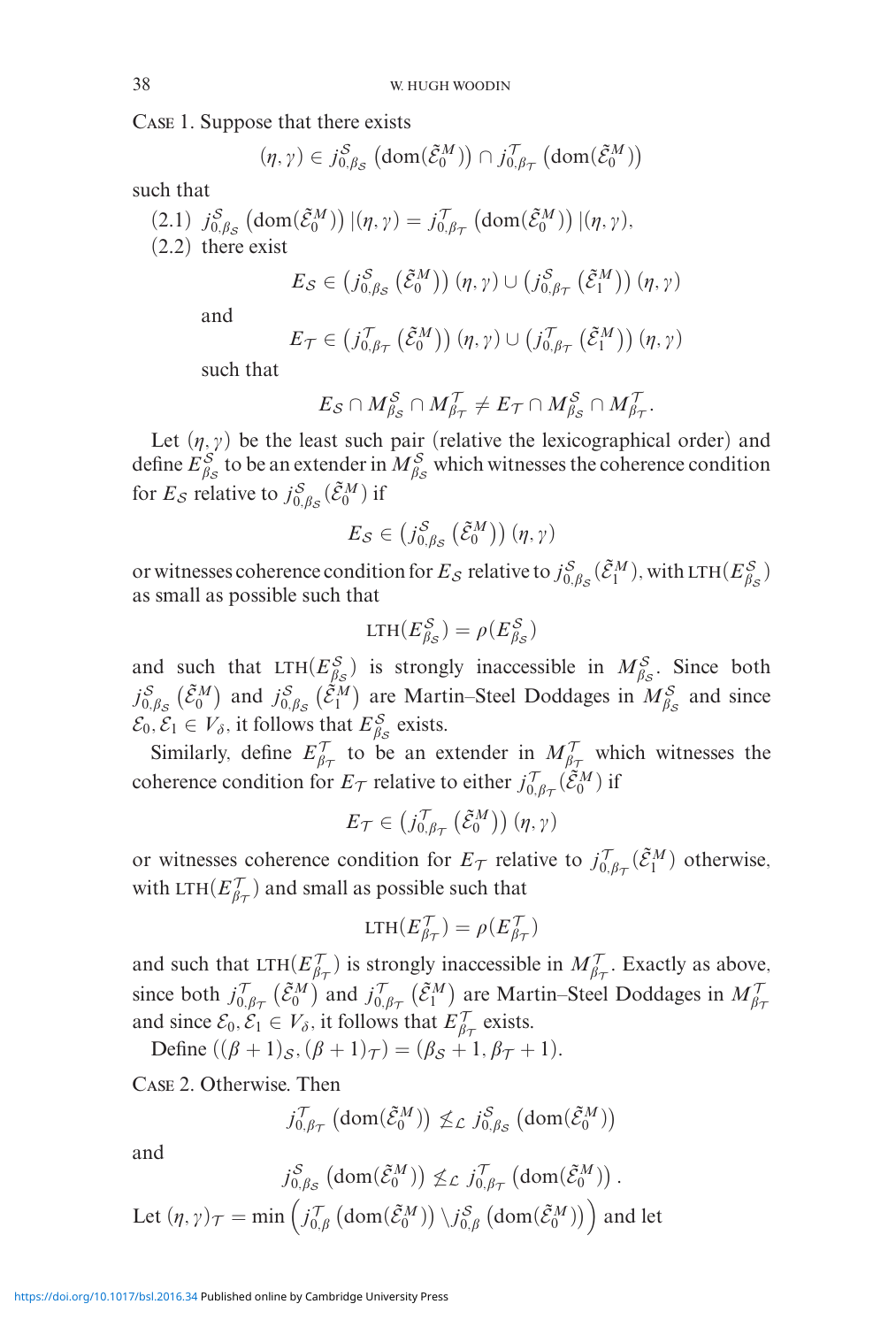$$
(\eta, \gamma)_{\mathcal{S}} = \min\left(j_{0, \beta}^{\mathcal{S}}\left(\text{dom}(\tilde{\mathcal{E}}_0^M)\right)\right) \setminus j_{0, \beta}^{\mathcal{T}}\left(\text{dom}(\tilde{\mathcal{E}}_0^M)\right),
$$

where in each case the minimum is relative to the lexicographical order.

Thus  $(\eta, \gamma)_\mathcal{S} \neq (\eta, \gamma)_\mathcal{T}$ . There are two subcases. If  $(\eta, \gamma)_\mathcal{S} < (\eta, \gamma)_\mathcal{T}$  then let  $E_{\beta_S}^S \in M_{\beta_S}^S$  be an extender which witnesses the coherence condition for ome extender

$$
E \in (j_{0,\beta_{\mathcal{S}}}^{\mathcal{S}}(\tilde{\mathcal{E}}_{0}^{M}))((\eta,\gamma)_{\mathcal{S}})
$$

with LTH( $E_{\beta S}^S$ ) as small as possible such that

$$
\text{LTH}(E_{\beta_{\mathcal{S}}}^{\mathcal{S}}) = \rho(E_{\beta_{\mathcal{S}}}^{\mathcal{S}})
$$

and such that  $LTH(E_{\beta s}^S)$  is strongly inaccessible in  $M_{\beta s}^S$ . Exactly as above, since  $j_{0,\beta_S}^S$  ( $\tilde{\mathcal{E}}_0^M$ ) is a Martin–Steel Doddage in  $M_{\beta_S}^S$  and since  $\mathcal{E}_0 \in V_\delta$  it follows that  $E_{\beta_{\mathcal{S}}}^{\mathcal{S}}$  exists.

Define  $((\beta + 1)s,(\beta + 1)\tau) = (\beta s + 1, \beta \tau).$ 

If  $(\eta, \gamma)_{\tau} < (\eta, \gamma)_{\mathcal{S}}$  then let  $E_{\beta_{\tau}}^{\tau} \in M_{\beta_{\tau}}^{\tau}$  be an extender which witnesses the coherence condition for some extender

$$
E \in (j_{0,\beta\tau}^{\mathcal{T}}(\tilde{\mathcal{E}}_0^M))((\eta,\gamma)_{\mathcal{T}})
$$

with LTH $(E_{\beta\tau}^{\mathcal{T}})$  as small as possible such that

$$
\text{LTH}(E_{\beta\tau}^{\mathcal{T}}) = \rho(E_{\beta\tau}^{\mathcal{T}})
$$

and such that LTH( $E_{\beta\tau}^T$ ) is strongly inaccessible in  $M_{\beta\tau}^T$ .

Define  $((\beta + 1)_{\mathcal{S}}, (\dot{\beta} + 1)_{\mathcal{T}}) = (\beta_{\mathcal{S}}, \beta_{\mathcal{T}} + 1).$ 

This completes the definition of S and T. If at some stage  $\beta$  neither case applies then it follows that (interchanging S and T if necessary)

 $(3.1)$   $j_{0,\beta\tau}^{\mathcal{S}}$   $(\text{dom}(\tilde{\mathcal{E}}_0^M)) \leq_{\mathcal{L}} j_{0,\beta\tau}^{\mathcal{T}}$   $(\text{dom}(\tilde{\mathcal{E}}_0^M)),$ (3.2) for all  $(\eta, \gamma) \in j_{0,\beta_{\mathcal{S}}}^{\mathcal{T}} \left( \text{dom}(\tilde{\mathcal{E}}_0^M) \right),$ 

$$
E\cap M_{\beta_{\mathcal{S}}}^{\mathcal{S}}\cap M_{\beta_{\mathcal{T}}}^{\mathcal{T}}=F\cap M_{\beta_{\mathcal{S}}}^{\mathcal{S}}\cap M_{\beta_{\mathcal{T}}}^{\mathcal{T}},
$$

for all

$$
E \in (j_{0,\beta_{\mathcal{S}}}^{\mathcal{S}}(\tilde{\mathcal{E}}_{0}^{M})) (\eta, \gamma) \cup (j_{0,\beta_{\mathcal{T}}}^{\mathcal{S}}(\tilde{\mathcal{E}}_{1}^{M})) (\eta, \gamma)
$$

and for all

$$
F\in (j_{0,\beta\tau}^{\mathcal{T}}(\tilde{\mathcal{E}}_0^M))(\eta,\gamma)\cup (j_{0,\beta\tau}^{\mathcal{T}}(\tilde{\mathcal{E}}_1^M))(\eta,\gamma).
$$

If

$$
j_{0,\beta_{\mathcal{S}}}^{\mathcal{S}}\left(\text{dom}(\tilde{\mathcal{E}}_{0}^{M})\right)=j_{0,\beta_{\mathcal{T}}}^{\mathcal{T}}\left(\text{dom}(\tilde{\mathcal{E}}_{0}^{M})\right),
$$

then either

$$
M_{\beta_S}^S \cap V_{j_{0,\beta_S}^S(\delta_M)} \models j_{0,\beta_S}^S(\tilde{\mathcal{E}}_0^M) \equiv j_{0,\beta_S}^S(\tilde{\mathcal{E}}_1^M)
$$

or

$$
M_{\beta\tau}^{\mathcal{T}} \cap V_{j_{0,\beta\tau}^{\mathcal{T}}(\delta_M)} \models j_{0,\beta\tau}^{\mathcal{T}}(\tilde{\mathcal{E}}_0^M) \equiv j_{0,\beta\tau}^{\mathcal{T}}(\tilde{\mathcal{E}}_1^M)
$$

 $(\text{depending on whether } j_{0,\beta_{\mathcal{S}}}^{\mathcal{S}}(\delta_M) \leq j_{0,\beta_{\mathcal{T}}}^{\mathcal{T}}(\delta_M) \text{ or whether } j_{0,\beta_{\mathcal{T}}}^{\mathcal{T}}(\delta_M) \leq$  $j_{0,\beta_S}^S(\delta_M)$  and this contradicts the choice of  $(M, \tilde{\mathcal{E}}_0^M, \tilde{\mathcal{E}}_1^M, \delta_M)$ .

If  $j_{0,\beta_{\mathcal{S}_1}}^{\mathcal{S}}$  (dom $(\tilde{\mathcal{E}}_0^M)$ ) is a proper initial segment of  $j_{0,\beta_{\mathcal{T}}}^{\mathcal{T}}$  (dom $(\tilde{\mathcal{E}}_0^M)$ ) then it follows that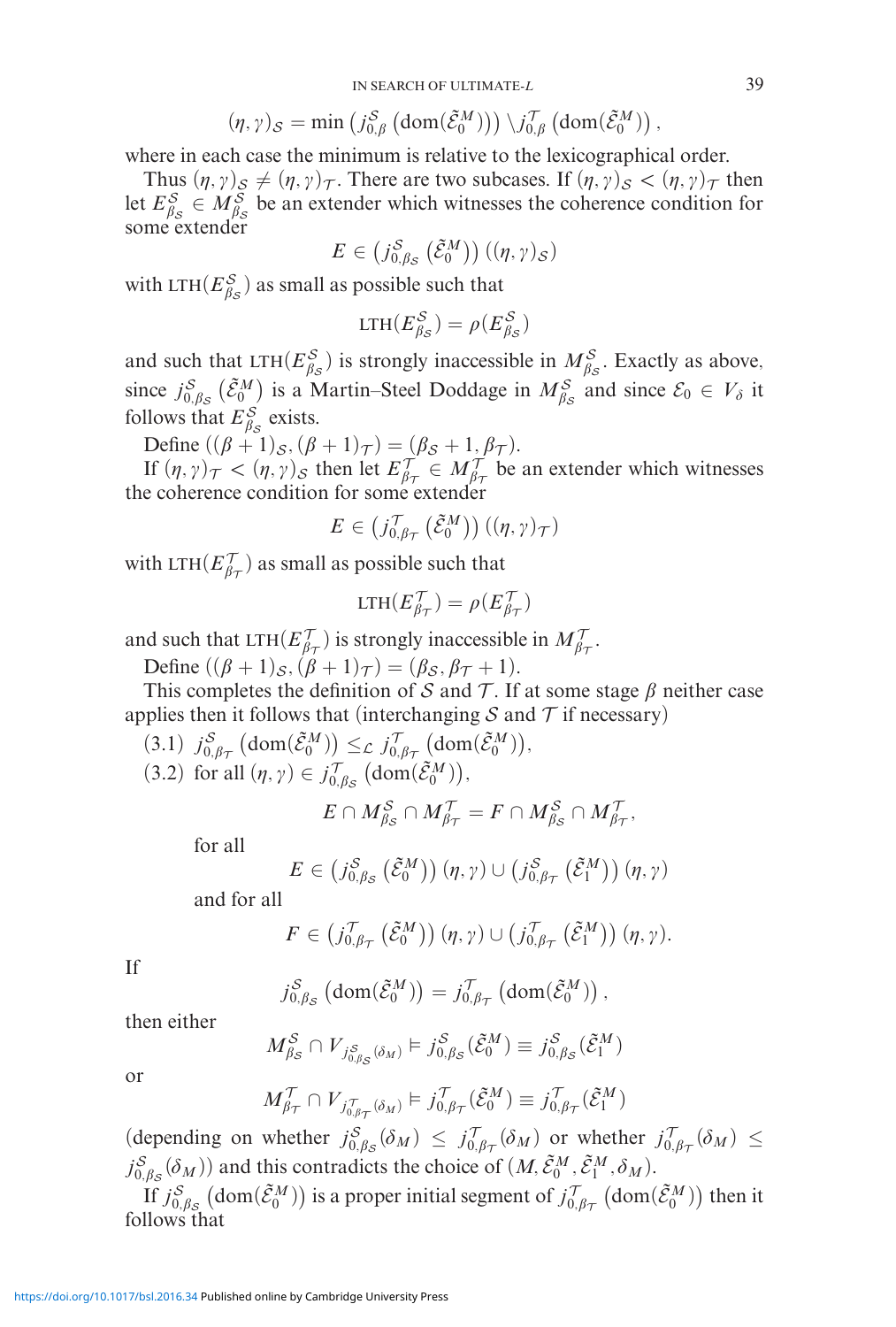40 W. HUGH WOODIN

$$
M_{\beta_{\mathcal{S}}}^{\mathcal{S}} \cap V_{j_{0,\beta_{\mathcal{S}}}^{\mathcal{S}}(\delta_{M})} \models j_{0,\beta_{\mathcal{S}}}^{\mathcal{S}}(\tilde{\mathcal{E}}_{0}^{M}) \equiv j_{0,\beta_{\mathcal{S}}}^{\mathcal{S}}(\tilde{\mathcal{E}}_{1}^{M})
$$

and this again is a contradiction.

To see this latter claim fix  $(\eta_0, \gamma_0) \in j_{0,\beta\tau}^{\mathcal{T}} \left(\text{dom}(\tilde{\mathcal{E}}_0^M)\right)$  such that

$$
j_{0,\beta_{\mathcal{S}}}^{\mathcal{S}}\left(\text{dom}(\tilde{\mathcal{E}}_{0}^{\mathcal{M}})\right)=j_{0,\beta_{\mathcal{T}}}^{\mathcal{T}}\left(\text{dom}(\tilde{\mathcal{E}}_{0}^{\mathcal{M}})\right)|(\eta_{0},\gamma_{0}).
$$

Since  $j_{0,\beta\tau}^{\mathcal{T}}$   $(\tilde{\mathcal{E}}_0^M)$   $(\eta_0, \gamma_0)$  is defined it follows that

$$
M^{\mathcal{T}}_{\beta} \cap V_{j^{\mathcal{T}}_{0,\beta}(\delta_M)} \models ``(L[\tilde{\mathcal{E}}])^{\#} \text{ and } (L[\tilde{\mathcal{F}}])^{\#} \text{ exist,}"
$$

where  $\tilde{\mathcal{E}} = j_{0,\beta\tau}^{\mathcal{T}}(\tilde{\mathcal{E}}_0^M)|(\eta_0, \gamma_0)$  and where  $\tilde{\mathcal{F}} = j_{0,\beta\tau}^{\mathcal{T}}(\tilde{\mathcal{E}}_1^M)|(\eta_0, \gamma_0)$ . Further since  $(M_{\beta\tau}^{\gamma}, j_{0,\beta\tau}^{\gamma}(\delta_M))$  is iterable,

$$
((L[\tilde{\mathcal{E}}])^{\#})^{M_{\beta_{\mathcal{T}}}^{\mathcal{T}}} = (L[\tilde{\mathcal{E}}])^{\#}
$$

and

$$
((L[\tilde{\mathcal{F}}])^{\#})^{M_{\beta_{\mathcal{T}}}^{\mathcal{T}}}=(L[\tilde{\mathcal{F}}])^{\#}.
$$

Now by (3.2), it follows that

$$
M_{\beta_{\mathcal{S}}}^{\mathcal{S}} \cap V_{j_{0,\beta_{\mathcal{S}}}^{\mathcal{S}}(\delta_{M})} \models j_{0,\beta_{\mathcal{S}}}^{\mathcal{S}}(\tilde{\mathcal{E}}_{0}^{M}) \equiv j_{0,\beta_{\mathcal{S}}}^{\mathcal{S}}(\tilde{\mathcal{E}}_{1}^{M})
$$

as claimed. Therefore at every stage  $\beta < \omega_1$ , either Case 1 holds or Case 2 holds.

Note that for each extender,  $E$ , occurring in either  $S$  or  $T$ , in the model from which  $E$  is chosen there exists  $\lambda$  such that

- $(4.1)$   $\lambda = |V_{\lambda}|$  and  $\rho(E) = LTH(E) = \lambda$ ,
- $(4.2)$   $\kappa_E = l_E$ ,
- $(4.3)$   $\lambda$  is not a limit of inaccessible cardinals.

To see that (4.2) holds, it suffices to see that if  $\mathcal E$  is a Martin–Steel Doddage,  $(\alpha, \beta) \in \text{dom}(\mathcal{E})$  and if F is an extender which witnesses the coherence condition for  $\mathcal{E}(\alpha, \beta)$  then necessarily  $(\alpha, \beta) \in j_F(V_\kappa)$  where  $\kappa = \kappa_F$ .

This has two consequences. First,  $(4.1)$ – $(4.3)$  imply that both S and T are non-overlapping; in fact, for all  $\beta_1 < \beta_2$  if  $\beta_1 + 1 <_{\mathcal{S}} \beta_2 + 1$  then  $LTH(E_{\beta_1}^{\mathcal{S}}) <$ CRT( $E_{\beta_2}^S$ ), and similarly for  $\mathcal T$ . This is a slightly stronger condition. Second, by (4.2) both S and T are iteration trees involving only short extenders, and so  $(4.1)$ – $(4.3)$  imply that both S and T are  $(+1)$ -iteration trees (which implies that they are each  $(+\theta)$ -iteration trees where  $\theta$  is the least measurable cardinal of *M*). Therefore the iteration strategy fixed for  $(M, \delta_M)$  must supply cofinal, wellfounded branches at all limit stages  $\beta \leq \omega_1$ .

We note that unlike the usual comparison arguments, it is not obviously the case that the lengths of the extenders in these iteration trees are nondecreasing, more precisely it is not obvious that for all  $\beta_1 < \beta_2$ , LTH $(E_{\beta_1}^S) \leq \text{LTH}(E_{\beta_2}^S)$ . For example, suppose that  $E_{\beta_1}^S$  is chosen to witness the coherence condition relative to  $j_{0,\beta_1}^S(\tilde{\mathcal{E}}_0^M)$ . Then there is no reason to expect that  $E_{\beta_1}^S$  coheres  $j_{0,\beta_1}^S(\tilde{\mathcal{E}}_1^M)$  and so at the next stage of the construction of  $(S, \mathcal{T})$  there may be an "earlier" disagreement.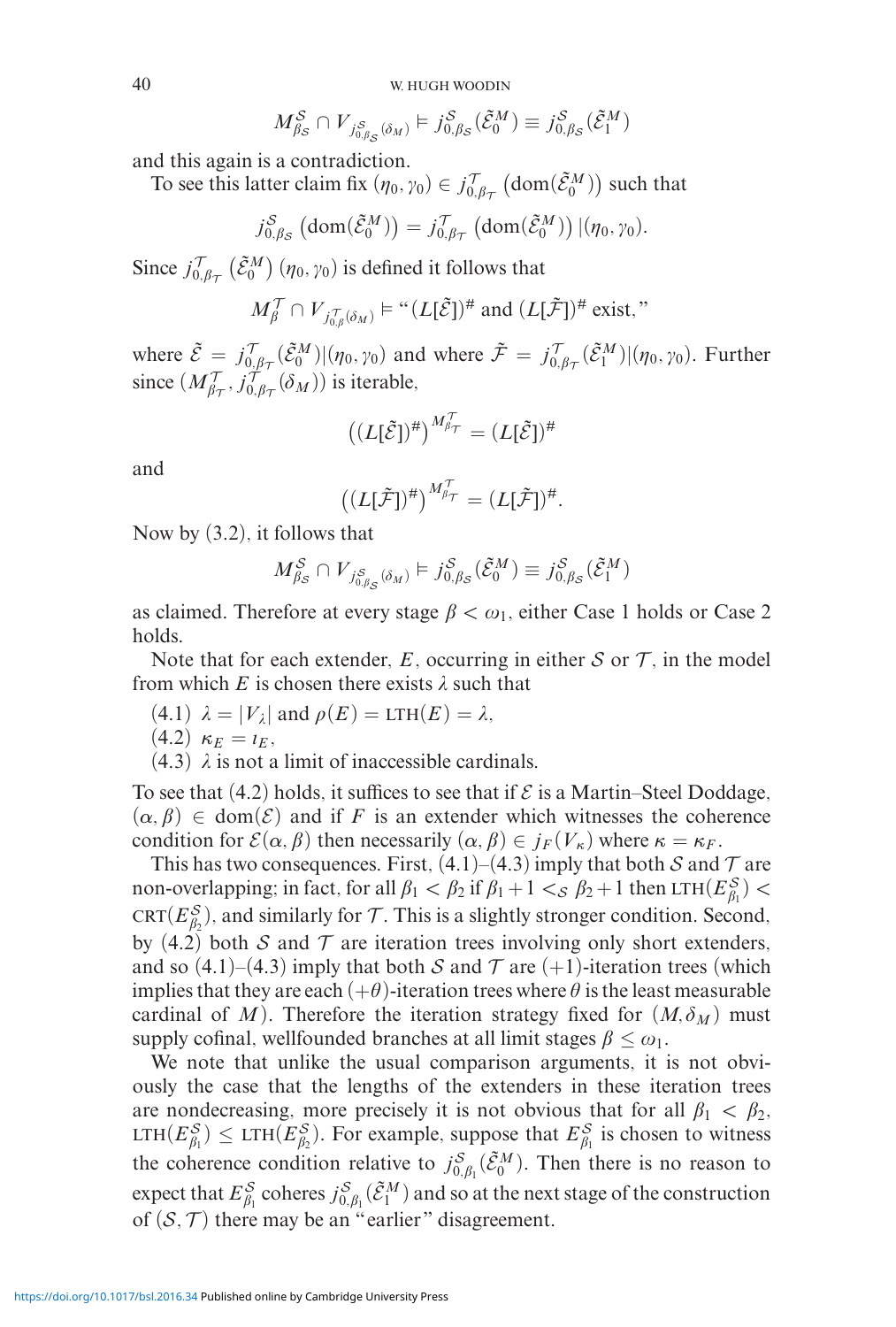We obtain a contradiction is the usual fashion. Let

$$
Z \prec H(\omega_2)
$$

be a countable elementary substructure such that  $\{S, \mathcal{T}\} \in \mathbb{Z}$ . Let

$$
b_{\mathcal{S}} = \{ \beta < \omega_1 \, | \, \beta <_{\mathcal{S}} \omega_1 \}
$$

and let  $b_{\mathcal{T}} = {\beta < \omega_1 | \beta <_{\mathcal{T}} \omega_1}$ . Thus  $b_{\mathcal{S}}$  and  $b_{\mathcal{T}}$  are each closed cofinal subsets of  $\omega_1$ . Let  $\beta_Z = Z \cap \omega_1$ . The image of  $(S, \mathcal{T})$  under the transitive collapse of *Z* is  $(S|(\beta_Z + 1), \mathcal{T}|(\beta_Z + 1))$ .

Let *N* be the transitive collapse of *X* and let

$$
\pi:N\to H(\omega_2)
$$

invert the transitive collapse. Thus  $\beta_Z \in b_S \cap b_{\mathcal{T}}$  and

(5.1) 
$$
\pi(M_{\beta_Z}^S) = M_{\omega_1}^S
$$
 and  $\pi | M_{\beta_Z}^S = j_{\beta_Z, \omega_1}^S$ ,  
(5.2)  $\pi(M_{\beta_Z}^S) = M_{\omega_1}^S$  and  $\pi | M_{\beta_Z}^S = j_{\beta_Z, \omega_1}^S$ .

We now come to the key points. Let  $\alpha_Z^S$  be such that  $\beta_Z = (\alpha_Z^S)^*$  computed relative to  $\lt_S$ , and let  $\alpha_Z^T$  be such that  $\beta_Z = (\alpha_Z^T)^*$  computed relative to  $\lt_T$ . By  $(5.1)$ – $(5.2)$  and since the iteration trees are non-overlapping:

- (6.1) For all  $\beta > \beta_Z$ , LTH $(E^S_\beta) > \beta_Z$  and LTH $(E^T_\beta) > \beta_Z$ ;
- (6.2) For all  $\beta > \beta_Z$ ,

$$
M^{\mathcal{S}}_{\beta} \cap V_{\beta_Z + \omega} = M^{\mathcal{S}}_{\beta_Z} \cap V_{\beta_Z + \omega}
$$

and

$$
M_{\beta}^{\prime} \cap V_{\beta_Z + \omega} = M_{\beta_Z}^{\prime} \cap V_{\beta_Z + \omega};
$$

(6.3) Either

$$
E_{\alpha_{Z}^{S}}^{S} \cap M_{\beta_{Z}}^{S} \cap M_{\beta_{Z}}^{T} = \left( E_{\alpha_{Z}^{T}}^{T} | \text{LTH}(E_{\alpha_{Z}^{S}}^{S}) \right) \cap M_{\beta_{Z}}^{S} \cap M_{\beta_{Z}}^{T},
$$

or

$$
E_{\alpha_{\mathcal{I}}^{\mathcal{T}}}^{\mathcal{T}} \cap M_{\beta_{\mathcal{Z}}}^{\mathcal{S}} \cap M_{\beta_{\mathcal{Z}}}^{\mathcal{T}} = \left( E_{\alpha_{\mathcal{Z}}}^{\mathcal{S}} | \text{LTH}(E_{\alpha_{\mathcal{Z}}}^{\mathcal{T}}) \right) \cap M_{\beta_{\mathcal{Z}}}^{\mathcal{S}} \cap M_{\beta_{\mathcal{Z}}}^{\mathcal{T}};
$$

(6.4) For each  $\alpha$  such that  $\alpha_Z^S < \alpha < \omega_1$ , LTH $(E_{\alpha}^S) <$  LTH $(E_{\alpha}^S)$ ,

(6.5) For each  $\alpha$  such that  $\alpha_Z^{\mathcal{T}} < \alpha < \omega_1$ , LTH $(E_{\alpha_Z}^{\mathcal{T}}) <$  LTH $(E_{\alpha}^{\mathcal{T}})$ .

The third of these claims, (6.3), follows from (5.1) and (5.2) since both  $S$ and  $\tau$  are non-overlapping.

To see that (6.4) holds, suppose toward a contradiction that  $\alpha_Z^S < \alpha < \omega_1$ and that  $\mathrm{LTH}(E_{\alpha_{\mathcal{Z}}}^{\mathcal{S}}) \geq \mathrm{LTH}(E_{\alpha}^{\mathcal{S}})$ . Let  $\hat{\alpha}$  be such that

$$
(\hat{\alpha})^* = \sup \{ \beta \leq \alpha \, | \, \beta \in b_{\mathcal{S}} \},
$$

and such that  $\hat{\alpha} + 1 \in b_{\mathcal{S}}$ , where  $(\hat{\alpha})^*$  is computed relative to  $\lt_{\mathcal{S}}$ . Then  $\hat{\alpha} \ge \alpha$  and  $(\hat{\alpha})^* \ge \alpha_Z^S + 1$  since  $\alpha > \alpha_Z^S$  and  $\alpha_Z^S + 1 \in b_S$ . But

$$
\operatorname{CRT}(E_{\hat{\alpha}}^{\mathcal{S}}) < \min \left\{ \rho(E_{\beta}^{\mathcal{S}}) \, | \, (\hat{\alpha})^* \leq \beta < \hat{\alpha} \right\} \leq \operatorname{LTH}(E_{\alpha}^{\mathcal{S}}) \leq \operatorname{LTH}(E_{\alpha_{\tilde{z}}}^{\mathcal{S}}),
$$

and since S is non-overlapping,  $LTH(E_{\alpha}^S) \leq CRT(E_{\hat{\alpha}}^S)$ . This is a contradiction. The proof that  $(6.5)$  holds is similar as is the proof of  $(6.1)$ . Finally  $(6.2)$ follows from (6.1) since each of the extenders,  $E_{\beta}^{S}$  and  $E_{\beta}^{T}$ , is an extender of minimum possible length which witnesses the coherence condition for a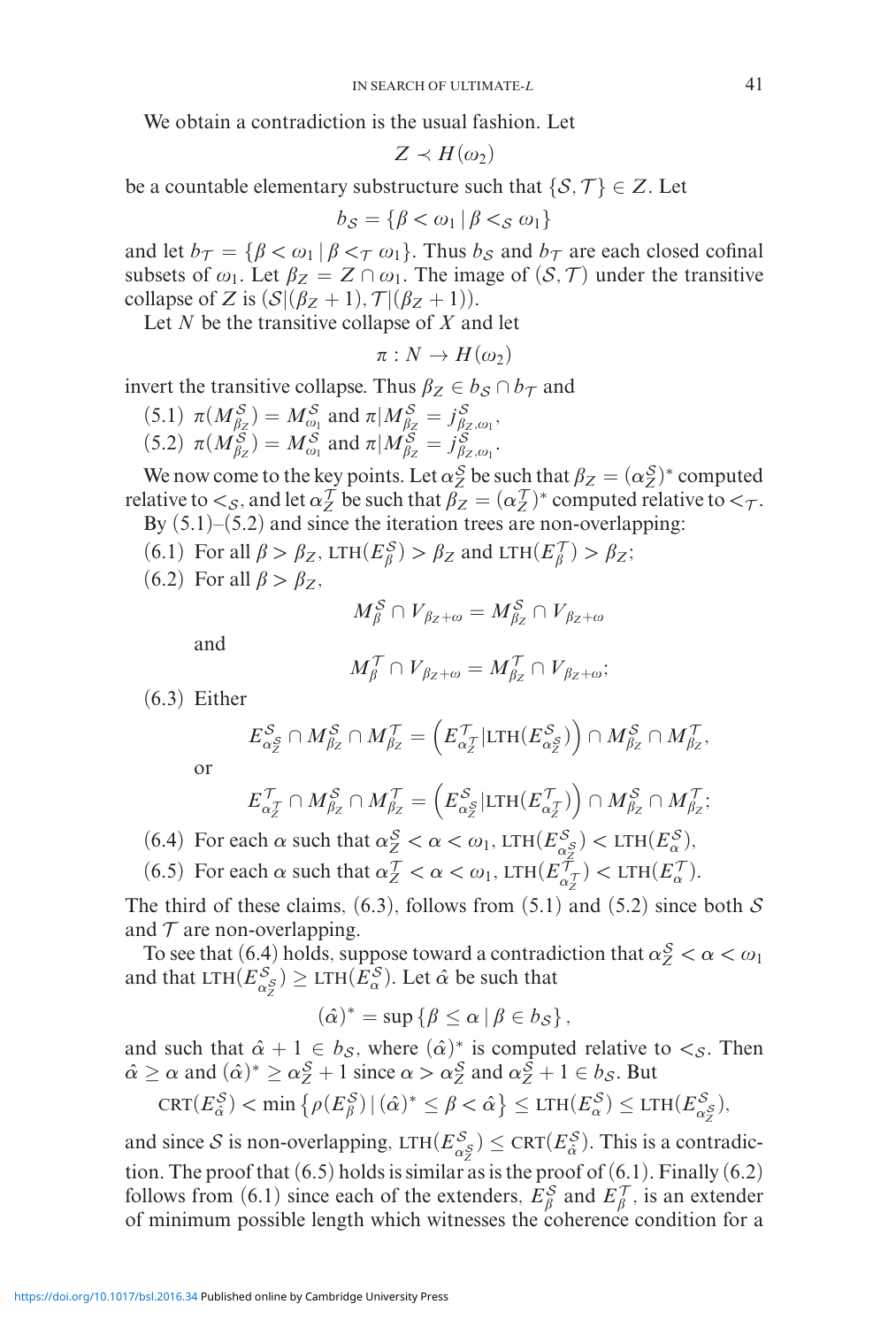Martin–Steel Doddage (such extenders cannot have length which is a limit of inaccessible cardinals).

We fix some notation. Suppose that  $\beta \leq \omega_1$  and that  $(\eta, \gamma) \in$  $j_{0,\beta}^S(\text{dom}(\tilde{\mathcal{E}}_0))$ . Let  $\mathcal{M}^S_{\tilde{\mathcal{E}}_0,\beta}(\eta,\gamma)$  denote the structure,

$$
\left(L\left[j_{0,\beta}^{\mathcal{S}}\left(\tilde{\mathcal{E}}_{0}^{\mathcal{M}}\right)|(\eta,\gamma)\right],j_{0,\beta}^{\mathcal{S}}\left(\tilde{\mathcal{E}}_{0}^{\mathcal{M}}\right)|(\eta,\gamma)\cap L\left[j_{0,\beta}^{\mathcal{S}}\left(\tilde{\mathcal{E}}_{0}^{\mathcal{M}}\right)|(\eta,\gamma)\right]\right),\right.
$$

and let  $\mathcal{M}^S_{\tilde{\mathcal{E}}_1,\beta}(\eta,\gamma)$  denote structure,

$$
\left(L\left[j_{0,\beta}^{\mathcal{S}}\left(\tilde{\mathcal{E}}_{1}^{M}\right)\left|\left(\eta,\gamma\right)\right.\right],j_{0,\beta}^{\mathcal{S}}\left(\tilde{\mathcal{E}}_{1}^{M}\right)\left|\left(\eta,\gamma\right)\cap L\left[j_{0,\beta}^{\mathcal{S}}\left(\tilde{\mathcal{E}}_{1}^{M}\right)\left|\left(\eta,\gamma\right)\right.\right]\right).
$$

Similarly, suppose that  $\beta \leq \omega_1$ , and that  $(\eta, \gamma) \in j_{0,\beta}^{\mathcal{T}}(\text{dom}(\tilde{\mathcal{E}}_0))$ . Let  $\mathcal{M}_{\tilde{\mathcal{E}}_0,\beta}^{\mathcal{T}}(\eta,\gamma)$  and  $\mathcal{M}_{\tilde{\mathcal{E}}_1,\beta}^{\mathcal{T}}(\eta,\gamma)$  denote the analogous structures defined relative to  $\mathcal T$ .

Let  $(\eta, \gamma)_\mathcal{S} \in j_{0,\alpha_\mathcal{S}^S}^{\mathcal{S}}(\text{dom}(\tilde{\mathcal{E}}_0))$  be the element involved in the definition of  $E_{\alpha}^S$ . By (6.4) and the fact that the extenders  $E_{\alpha}^S$  are chosen of minimal length to witness the coherence condition:

(7.1) Suppose that  $\alpha_Z^S < \alpha < \omega_1$ . Let  $(\eta, \gamma)$  be the element of  $j_{0,\alpha}^S$  (dom $(\tilde{\mathcal{E}}_0)$ ) involved in the definition of  $E_\alpha^S$ . Then  $\eta^S < \eta$  where  $(\eta^{\mathcal{S}}, \gamma^{\mathcal{S}})=(\eta, \gamma)_{\mathcal{S}}.$ 

We claim that for all  $\beta$  such that  $\alpha_Z^S \leq \beta \leq \omega_1$ :

- $(8.1)$   $j_{0,\alpha_{\mathcal{Z}}^{S}}^{S}(\text{dom}(\tilde{\mathcal{E}}_{0}))|(\eta,\gamma)_{\mathcal{S}} = j_{0,\beta}^{S}(\text{dom}(\tilde{\mathcal{E}}_{0}))|(\eta,\gamma)_{\mathcal{S}} = j_{0,\beta}^{T}(\text{dom}(\tilde{\mathcal{E}}_{0}))|(\eta,\gamma)_{\mathcal{S}} = j_{0,\beta}^{T}(\text{dom}(\tilde{\mathcal{E}}_{0}))|(\eta,\gamma)_{\mathcal{S}} = j_{0,\beta}^{T}(\text{dom}(\tilde{\mathcal{E}}_{0}))|(\eta,\gamma)_{\mathcal{S}} = j_{0$  $(\eta, \gamma)_{\mathcal{S}}$ ;
- $(8.2)$  Let  $(\eta^S, \gamma^S) = (\eta, \gamma)_S$ , then if  $\alpha_Z^S < \beta$ ,  $j_{0,\beta}^{\mathcal{S}}(\text{dom}(\tilde{\mathcal{E}}_{0}))|(\eta,\gamma)_{\mathcal{S}} = j_{0,\beta}^{\mathcal{S}}(\text{dom}(\tilde{\mathcal{E}}_{0}))|(\eta^{\mathcal{S}}+1,0)$

and

$$
j_{0,\beta}^{\mathcal{T}}(\text{dom}(\tilde{\mathcal{E}}_0)) |(\eta,\gamma)_{\mathcal{S}} = j_{0,\beta}^{\mathcal{T}}(\text{dom}(\tilde{\mathcal{E}}_0)) |(\eta^{\mathcal{S}}+1,0);
$$

(8.3) For all  $(\eta^*, \gamma^*) \in j_{0,\beta}^S(\text{dom}(\tilde{\mathcal{E}}_0)) | (\eta, \gamma)_{\mathcal{S}},$ 

$$
E\cap M_{\beta}^{\mathcal{S}}\cap M_{\beta}^{\mathcal{T}}=F\cap M_{\beta}^{\mathcal{S}}\cap M_{\beta}^{\mathcal{T}},
$$

for all

$$
E \in (j_{0,\beta}^{\mathcal{S}}(\tilde{\mathcal{E}}_{0})) (\eta^*, \gamma^*) \cup (j_{0,\beta}^{\mathcal{S}}(\tilde{\mathcal{E}}_{1})) (\eta^*, \gamma^*)
$$

and for all

$$
F \in (j_{0,\beta}^{\mathcal{T}}(\tilde{\mathcal{E}}_{0})) (\eta^*, \gamma^*) \cup (j_{0,\beta}^{\mathcal{T}}(\tilde{\mathcal{E}}_{1})) (\eta^*, \gamma^*);
$$
  
\n(8.4)  $\mathcal{M}_{\tilde{\mathcal{E}}_{0},\beta}^{S}((\eta,\gamma)_{S}) = \mathcal{M}_{\tilde{\mathcal{E}}_{1},\beta}^{S}((\eta,\gamma)_{S}) = \mathcal{M}_{\tilde{\mathcal{E}}_{0},\alpha_{Z}^{S}}^{S}((\eta,\gamma)_{S}) = \mathcal{M}_{\tilde{\mathcal{E}}_{1},\alpha_{Z}^{S}}^{S}((\eta,\gamma)_{S});$   
\n(8.5)  $\mathcal{M}_{\tilde{\mathcal{E}}_{0},\beta}^{T}((\eta,\gamma)_{S}) = \mathcal{M}_{\tilde{\mathcal{E}}_{1},\beta}^{T}((\eta,\gamma)_{S}) = \mathcal{M}_{\tilde{\mathcal{E}}_{0},\alpha_{Z}^{S}}^{T}((\eta,\gamma)_{S}) = \mathcal{M}_{\tilde{\mathcal{E}}_{0},\alpha_{Z}^{S}}^{T}((\eta,\gamma)_{S});$   
\n(8.6)  $\mathcal{M}_{\tilde{\mathcal{E}}_{0},\alpha_{Z}^{S}}^{S}((\eta,\gamma)_{S}) = \mathcal{M}_{\tilde{\mathcal{E}}_{1},\alpha_{Z}^{S}}^{T}((\eta,\gamma)_{S});$   
\n(8.7)  $(\mathcal{M}_{\tilde{\mathcal{E}}_{0},\alpha_{Z}^{S}}^{S}((\eta,\gamma)_{S}))^{\#} \in M_{\beta}^{S} \cap M_{\beta}^{T}.$ 

The only potential issue is  $(8.7)$ ;  $(8.1)$ – $(8.6)$  follow from  $(6.1)$ – $(6.5)$  and  $(7.1)$  by relatively standard arguments. The proof of  $(8.7)$  uses  $(8.1)$ – $(8.6)$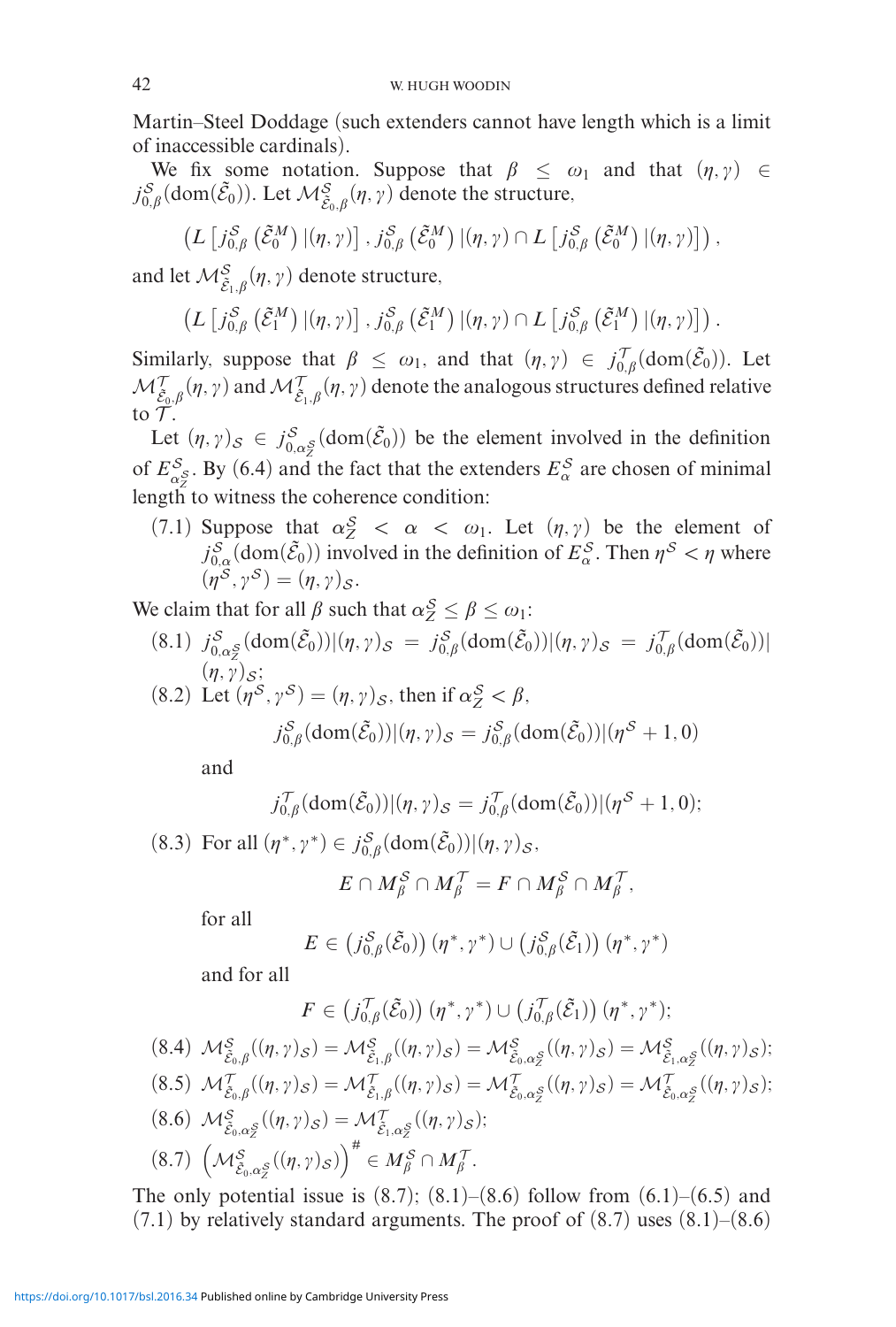and the definition of  $S$  and  $T$ . There are two additional relevant points. First,

$$
\omega_1 \subseteq M_{\omega_1}^{\mathcal{S}}
$$

and so for all  $a \in M_{\omega_1}^S$ , if

$$
M_{\omega_1}^{\mathcal{S}} \vDash ``a^{\#} \text{ exists}"
$$

then  $a^{\#} \in M_{\omega_1}^{\mathcal{S}}$  (and similarly for  $M_{\omega_1}^{\mathcal{T}}$ ). Second, if  $\tilde{\mathcal{E}}$  is a Martin–Steel Doddage and if  $(\eta, \gamma) \in \text{dom}(\tilde{\mathcal{E}})$  then since  $\tilde{\mathcal{E}}(\eta, \gamma)$  is defined, necessarily  $(L[\tilde{\mathcal{E}}](\eta, \gamma)])^{\#}$  exists.

Similarly, let  $(\eta, \gamma)_{\mathcal{T}} \in j_{0,\alpha}^{\mathcal{T}}(\text{dom}(\tilde{\mathcal{E}}_0))$  be the element involved in the definition of  $E_{\alpha Z}^{\mathcal{T}}$ . By (6.5), for all  $\beta$  such that  $\alpha Z^{\mathcal{T}} \leq \beta \leq \omega_1$ ;

 $(9.1)$   $j_{0,\alpha}^{\mathcal{T}}[(\text{dom}(\tilde{\mathcal{E}}_0))|(\eta,\gamma)_{\mathcal{T}}] = j_{0,\beta}^{\mathcal{T}}(\text{dom}(\tilde{\mathcal{E}}_0))|(\eta,\gamma)_{\mathcal{T}}] = j_{0,\beta}^{\mathcal{S}}(\text{dom}(\tilde{\mathcal{E}}_0))|(\eta,\gamma)_{\mathcal{T}}]$  $(\eta, \gamma)_{\mathcal{T}}$ ;  $(9.2)$  Let  $(\eta^{\prime\prime}, \gamma^{\prime\prime}) = (\eta, \gamma)_{\tau}$ , then if  $\alpha_Z^{\prime\prime} < \beta$ ,

$$
j_{0,\beta}^{\mathcal{S}}(\text{dom}(\tilde{\mathcal{E}}_{0}))|(\eta,\gamma)\tau=j_{0,\beta}^{\mathcal{S}}(\text{dom}(\tilde{\mathcal{E}}_{0}))|(\eta^{\mathcal{T}}+1,0),
$$

and

$$
j_{0,\beta}^{\mathcal{T}}(\text{dom}(\tilde{\mathcal{E}}_0)) |(\eta,\gamma)\tau = j_{0,\beta}^{\mathcal{T}}(\text{dom}(\tilde{\mathcal{E}}_0)) |(\eta^{\mathcal{T}}+1,0);
$$

(9.3) For all  $(\eta^*, \gamma^*) \in j_{0,\beta}^{\mathcal{T}}(\text{dom}(\tilde{\mathcal{E}}_0)) | (\eta, \gamma)_{\mathcal{T}},$ 

$$
E \cap M_{\beta}^{\mathcal{S}} \cap M_{\beta}^{\mathcal{T}} = F \cap M_{\beta}^{\mathcal{S}} \cap M_{\beta}^{\mathcal{T}},
$$

for all

$$
E \in (j_{0,\beta}^{\mathcal{S}}(\tilde{\mathcal{E}}_{0})) (\eta^*, \gamma^*) \cup (j_{0,\beta}^{\mathcal{S}}(\tilde{\mathcal{E}}_{1})) (\eta^*, \gamma^*)
$$

and for all

$$
F\in (j_{0,\beta}^{\mathcal{T}}(\tilde{\mathcal{E}}_{0}))\left(\eta^{*},\gamma^{*}\right)\cup (j_{0,\beta}^{\mathcal{T}}(\tilde{\mathcal{E}}_{1}))\left(\eta^{*},\gamma^{*}\right);
$$

(9.4) 
$$
\mathcal{M}^{\mathcal{S}}_{\tilde{\mathcal{E}}_{0},\beta}((\eta,\gamma)_{\mathcal{T}}) = \mathcal{M}^{\mathcal{S}}_{\tilde{\mathcal{E}}_{1},\beta}((\eta,\gamma)_{\mathcal{T}}) = \mathcal{M}^{\mathcal{S}}_{\tilde{\mathcal{E}}_{0},\alpha_{\mathcal{I}}^{\mathcal{T}}}((\eta,\gamma)_{\mathcal{T}}) = \mathcal{M}^{\mathcal{S}}_{\tilde{\mathcal{E}}_{1},\alpha_{\mathcal{I}}^{\mathcal{T}}}((\eta,\gamma)_{\mathcal{T}});
$$
  
\n(9.5)  $\mathcal{M}^{\mathcal{T}}_{\tilde{\mathcal{E}}_{0},\beta}((\eta,\gamma)_{\mathcal{T}}) = \mathcal{M}^{\mathcal{T}}_{\tilde{\mathcal{E}}_{1},\beta}((\eta,\gamma)_{\mathcal{T}}) = \mathcal{M}^{\mathcal{T}}_{\tilde{\mathcal{E}}_{0},\alpha_{\mathcal{I}}^{\mathcal{T}}}((\eta,\gamma)_{\mathcal{T}}) = \mathcal{M}^{\mathcal{T}}_{\tilde{\mathcal{E}}_{0},\alpha_{\mathcal{I}}^{\mathcal{T}}}((\eta,\gamma)_{\mathcal{T}});$   
\n(9.6)  $\mathcal{M}^{\mathcal{S}}_{\tilde{\mathcal{E}}_{0},\alpha_{\mathcal{I}}^{\mathcal{T}}}((\eta,\gamma)_{\mathcal{T}}) = \mathcal{M}^{\mathcal{T}}_{\tilde{\mathcal{E}}_{1},\alpha_{\mathcal{I}}^{\mathcal{T}}}((\eta,\gamma)_{\mathcal{T}});$   
\n(9.7)  $\left(\mathcal{M}^{\mathcal{T}}_{\tilde{\mathcal{E}}_{0},\alpha_{\mathcal{I}}^{\mathcal{T}}}((\eta,\gamma)_{\mathcal{T}})\right)^{\#} \in M^{\mathcal{S}}_{\beta} \cap M^{\mathcal{T}}_{\beta}.$ 

Using  $(8.1)$ – $(8.7)$  and  $(9.1)$ – $(9.7)$ , the argument is now very much like the standard arguments in a comparison proof.

By the definition of S,  $E_{\alpha}^S$  witnesses in  $M_{\alpha}^S$  the coherence condition for  $E_{\alpha_{\mathcal{Z}}^S}^{\mathcal{S}}|\eta^{\mathcal{S}}$  relative to either  $j_{0,\alpha_{\mathcal{Z}}^S}^{\mathcal{S}}(\tilde{\mathcal{E}}_0)$  or  $j_{0,\alpha_{\mathcal{Z}}^S}^{\mathcal{S}}(\tilde{\mathcal{E}}_1)$  where as in (8.2),  $\eta^{\mathcal{S}}$  is the first coordinate of  $(\eta, \gamma)_s$ .

Similarly, by the definition of  $\mathcal{T}$ ,  $E_{\alpha_Z}^{\gamma}$  witnesses in  $M_{\alpha_Z}^{\gamma}$  the coherence condition for  $E^{\mathcal{T}}_{\alpha_{\mathcal{I}}}|\eta^{\mathcal{T}}$  relative to either  $j^{\mathcal{T}}_{0,\alpha_{\mathcal{I}}}(\tilde{\mathcal{E}}_0)$  or  $j^{\mathcal{T}}_{0,\alpha_{\mathcal{I}}}(\tilde{\mathcal{E}}_1)$  where as in (9.2),  $\eta^{\mathcal{T}}$  is the first coordinate of  $(\eta, \gamma)_{\mathcal{T}}$ .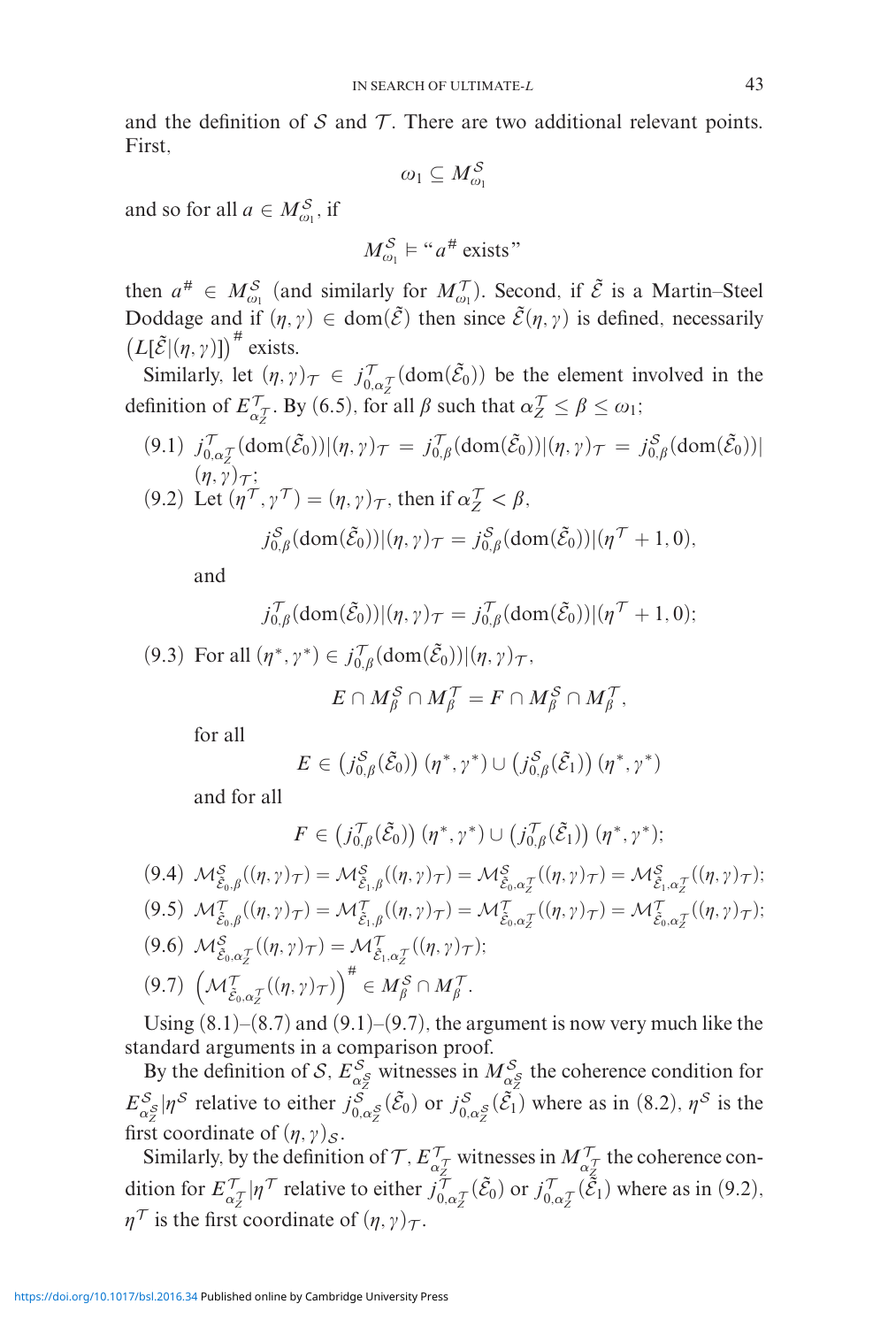By  $(6.3)$ ,  $(8.1)$ – $(8.7)$ , and  $(9.1)$ – $(9.7)$ , and the novelty and initial segment conditions for Martin–Steel Doddages,

$$
\eta^{\mathcal{S}}=\eta^{\mathcal{T}}
$$

and  $(\eta, \gamma)_{\mathcal{S}} = (\eta, \gamma)_{\mathcal{T}}$ . This implies that both  $E^{\mathcal{S}}_{\alpha \xi}$  and  $E'^{\mathcal{T}}_{\alpha \tau}$  were chosen according to (Case 1) in the construction of S and T and moreover the corresponding stages of the construction are the same, i.e., for some  $\beta < \omega_1$ ,

$$
(\beta_{\mathcal{S}}, \beta_{\mathcal{T}}) = (\alpha_{Z}^{\mathcal{S}}, \alpha_{Z}^{\mathcal{T}}).
$$

and  $((\beta + 1)_{\mathcal{S}}, (\beta + 1)_{\mathcal{T}}) = (\alpha_{\mathcal{Z}}^{\mathcal{S}} + 1, \alpha_{\mathcal{Z}}^{\mathcal{T}} + 1)$ . But  $(E_{\alpha_{\mathcal{Z}}}^{\mathcal{S}}|\eta) \cap M_{\beta_{\mathcal{S}}}^{\mathcal{S}} \cap M_{\beta_{\mathcal{T}}}^{'} = (E_{\alpha_{\mathcal{Z}}}^{'}|\eta) \cap M_{\beta_{\mathcal{S}}}^{\mathcal{S}} \cap M_{\beta_{\mathcal{T}}}^{'}$ 

where  $\eta = \eta^S = \eta^T$ , and this contradicts the disagreement which must have been satisfied in the definition of  $(E_{\beta_S}^S, E_{\beta}^T)$  $\frac{\tau}{\beta \tau}$ ).

**4.3. Martin–Steel extender sequences with long extenders.** Eliminating the shortness requirement, (1c) of Definition 4.22, in the definition of Martin– Steel extender sequences one obtains the natural extension of Martin–Steel extender sequences to the case of long extenders.

DEFINITION 4.32. An extender sequence,

$$
\tilde{E}=\langle E^{\alpha}_{\beta}:(\alpha,\beta)\in\text{dom}(\tilde{E})\rangle
$$

is a generalized Martin–Steel extender sequence if for each pair  $(\alpha, \beta) \in$  $dom(E)$ :

- (1) (Coherence) There exists an extender *F* such that
	- a)  $\alpha < \rho(F)$  and  $\rho(F)$  is strongly inaccessible,
	- b)  $E^{\alpha}_{\beta} = F | \alpha$ ,

c)  $j_F(\tilde{E})|(\alpha + 1, 0) = \tilde{E}|(\alpha, \beta).$ 

(2) (Novelty) For all  $\beta^* < \beta$ ,  $(\alpha, \beta^*) \in \text{dom}(\tilde{E})$  and

$$
E_{\beta^*}^{\alpha} \cap L[\tilde{E} | (\alpha, \beta)] \neq E_{\beta}^{\alpha} \cap L[\tilde{E} | (\alpha, \beta)].
$$

(3) (Initial Segment Condition) Suppose that

 $\kappa < \alpha^* < \alpha$ 

where  $\kappa$  is the critical point associated to  $E^{\alpha}_{\beta}$ .

Then there exists  $\beta^*$  such that  $(\alpha^*, \beta^*) \in \text{dom}(\tilde{E})$  and such that

$$
E_{\beta^*}^{\alpha^*} \cap L[\tilde{E} | (\alpha^* + 1, 0)] = (E_{\beta}^{\alpha} | \alpha^*) \cap L[\tilde{E} | (\alpha^* + 1, 0)].
$$

**4.4. Fast club forcing.** We fix some notation. For each strongly inaccessible cardinal  $\delta$ , let  $\mathbb{Q}_{\delta}$  be the following partial order (which adds a fast club at  $\delta$ ). Conditions are pairs  $(c, X)$  where *c* is a bounded closed subset of  $\delta$ and *X* is a set of closed cofinal subsets of  $\delta$  with  $|X| < \delta$ .

Suppose  $(d, Y)$ ,  $(c, X) \in \mathbb{Q}_\delta$ . Then  $(d, Y) \leq (c, X)$  if the following hold.

(1)  $c = d ∩ (sup(c) + 1)$  and  $d \c ∂ ∩ X$ ,  $(2)$  *X*  $\subseteq$  *Y*.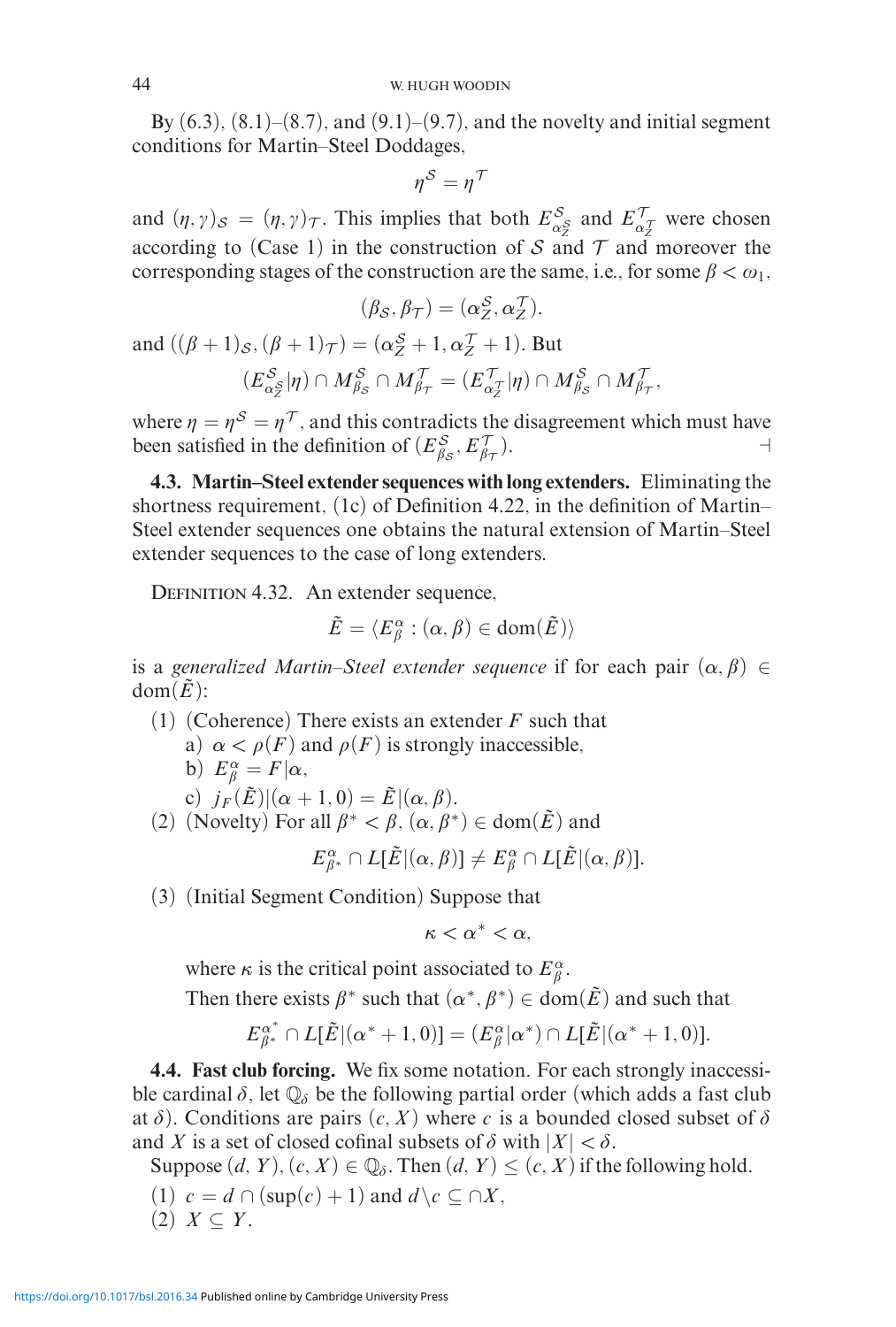Thus  $\mathbb{Q}_{\delta}$  is  $(<\delta$ )-closed. Suppose  $G \subset \mathbb{Q}_{\delta}$  is *V*-generic and let

$$
C_G = \cup \{c \mid (c, X) \in G\}.
$$

Then  $C_G$  is a closed cofinal subset of  $\delta$  such that for all closed cofinal sets *D* ⊂  $\delta$  with *D* ∈ *V*,  $C_G \setminus D$  is bounded in  $\delta$  (so  $C_G$  is a fast club in  $\delta$ ).

Lemma 4.33. *Suppose κ is strongly inaccessible and A* ⊆ *κ. Suppose*  $G \subset \mathbb{Q}_{\kappa}$  *is V -generic and in*  $V[G]$  *there is a club*  $D \subseteq C_G$  *such that* 

$$
D \cap \gamma \in L[A]
$$

*for all*  $\gamma < \kappa$ *. Then*  $V_{\kappa} \subset L[A]$ *.* 

PROOF. Fix a term  $\tau$  for *D*. By the homogeneity of  $\mathbb{Q}_{\kappa}$ , we can suppose

 $1 \Vdash " \tau \cap \gamma \in L[A]$  for all  $\gamma < \kappa"$ 

and that

$$
1 \Vdash
$$
 " $\tau$  is closed, cofinal in  $C_G$ ."

For each  $\gamma < \kappa$ , let  $D_{\gamma}$  be the set of  $(c, X) \in \mathbb{Q}_{\kappa}$  such that

- $(1.1)$   $\gamma < \sup(c)$ ,
- (1.2) for all  $\alpha$  < sup(*c*), either  $(c, X) \Vdash " \alpha \in \tau"$  or  $(c, X) \Vdash " \alpha \notin \tau"$ ,
- (1.3)  $\{\alpha < \sup(c) | (c, X) \Vdash \alpha \in \tau$ "} is cofinal in sup(*c*).

Thus for each  $\gamma < \kappa$ ,  $D_{\gamma}$  is dense in  $\mathbb{Q}_{\kappa}$ . Further  $D_{\gamma}$  is  $(<\kappa$ )-closed. More precisely if

$$
\langle (c_{\alpha}, X_{\alpha}) : \alpha < \eta \rangle
$$

is a decreasing sequence in  $D_\nu$  where  $\eta < \kappa$ , then

$$
(c, X) \in D_{\gamma},
$$

where

$$
(2.1) \ c = (\cup \{c_{\alpha} \mid \alpha < \eta\}) \cup \{\sup \left(\cup \{c_{\alpha} \mid \alpha < \eta\}\right)\},
$$

 $(2.2)$   $X = \cup \{X_{\alpha} \mid \alpha < \eta\}.$ 

Let  $\mathbb{D} = \{D_\nu \mid \gamma < \kappa\}$ . Thus a filter  $\mathcal{F} \subset \mathbb{Q}_\kappa$  is  $\mathbb{D}$ -generic if and only if for each  $\gamma < \kappa$  there exists  $(c, X) \in D_0 \cap \mathcal{F}$  such that  $\gamma < \sup(c)$ .

If F is a D-generic filter let  $D_F$  be the interpretation of  $\tau$  by F. Thus  $D_F$ is closed cofinal in  $\kappa$  and for all  $\gamma < \kappa$ ,  $D_{\mathcal{F}} \cap \gamma \in L[A]$ . The key claim is the following.

(3.1) For each  $B \subseteq \kappa$ , there exists a pair  $(\mathcal{F}_0, \mathcal{F}_1)$  of D-generic filters such that if

 $\langle \eta_\alpha : \alpha < \kappa \rangle$ 

is the increasing enumeration of  $D_{\mathcal{F}_0} \cap D_{\mathcal{F}_1}$  then for all  $\alpha < \kappa, \alpha \in B$ if and only if

$$
\min \left\{ \eta \in D_{\mathcal{F}_0} \, | \, \eta_\alpha < \eta \right\} < \min \left\{ \eta \in D_{\mathcal{F}_1} \, | \, \eta_\alpha < \eta \right\}.
$$

Since for all  $\gamma < \kappa$ ,  $(D_{\mathcal{F}_0} \cap \gamma, D_{\mathcal{F}_1} \cap \gamma) \in L[A]$ , (3.1) implies that for all  $\gamma < \kappa$ ,  $B \cap \gamma \in L[A]$  and the lemma follows.

The proof of (3.1) follows by noting the following. Suppose  $(c_0, X_0) \in \mathbb{Q}_\kappa$ and that either  $(c_0, X_0) \in \mathbb{D}$  or  $c_0 = \emptyset$ . Then for each  $\eta < \kappa$  such that  $\sup(c_0) < \eta$ , there exists  $(c_1, X_1) \in \mathbb{D}$  such that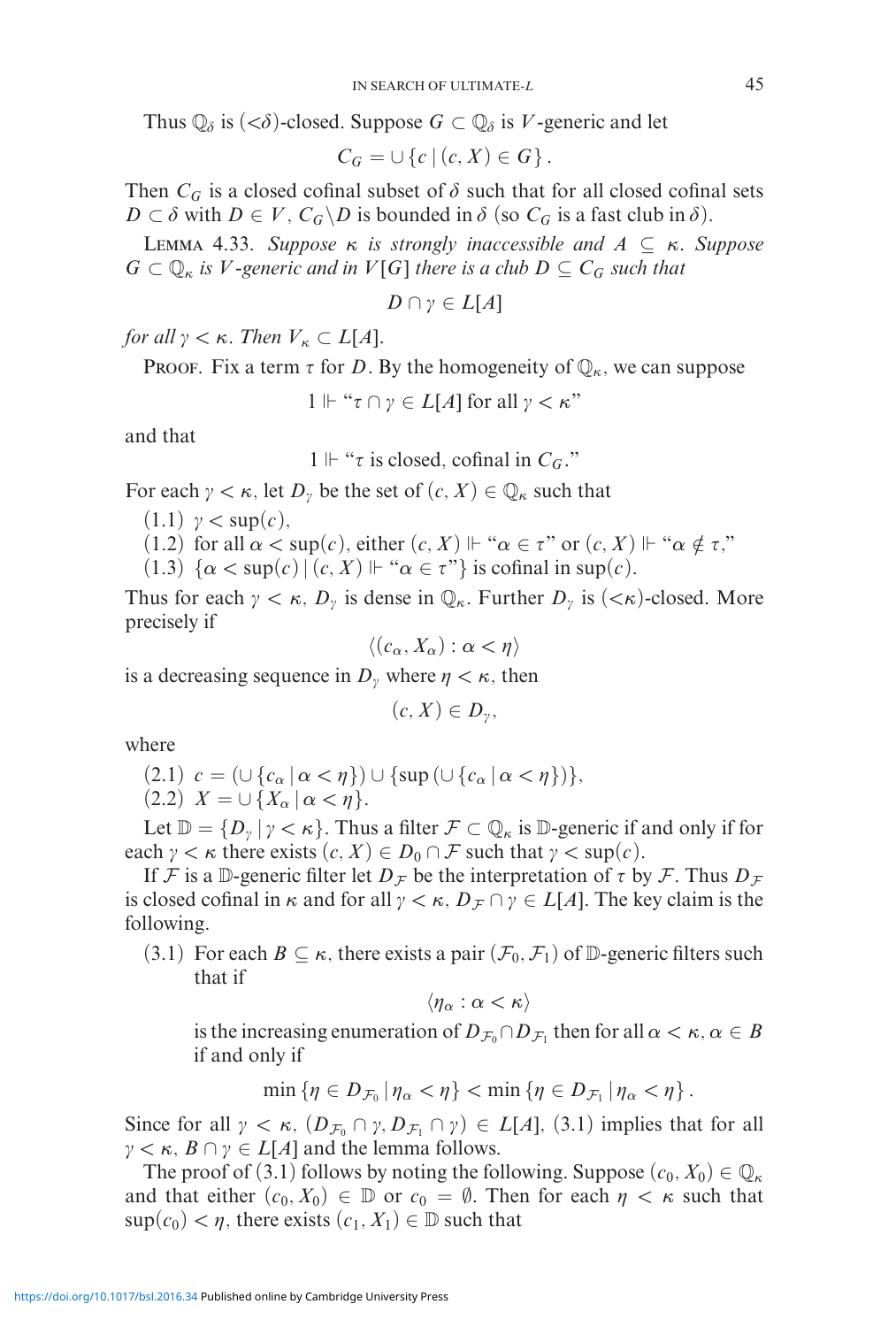$(4.1)$   $(c_1, X_1) < (c_0, X_0)$ ,  $(4.2)$   $\eta$  < sup( $c_1$ ),  $(4.3)$   $c_1 \cap \eta = c_0$ .

One uses this to construct decreasing sequences

$$
\langle (c^0_\alpha, X^0_\alpha) : \alpha < \kappa \rangle
$$

and

$$
\langle (c^1_\alpha, X^1_\alpha): \alpha<\kappa\rangle
$$

of conditions in  $D_0$  by induction on  $\alpha$  such that for all  $\alpha$  the following hold.  $(5.1)$   $0$ 

(5.1) 
$$
c_0^0 \cap c_0^1 = \emptyset
$$
.  
\n(5.2)  $c_{\alpha+1}^0 \cap c_{\alpha+1}^1 = c_{\alpha}^0 \cap c_{\alpha}^1$ .  
\n(5.3) If  $\alpha > 0$  and  $\alpha$  is a limit then  
\na)  $c_{\alpha}^0 = \bigcup \{c_{\beta}^0 | \beta < \alpha\} \cup \sup \big(\bigcup \{c_{\beta}^0 | \beta < \alpha\}\big)$ ,  
\nb)  $c_{\alpha}^1 = \bigcup \{c_{\beta}^1 | \beta < \alpha\} \cup \sup \big(\bigcup \{c_{\beta}^1 | \beta < \alpha\}\big)$ ,  
\nc)  $\max(c_{\alpha}^0) = \max(c_{\alpha}^1)$ ,  
\nd) if  $\alpha$  is the  $\eta$ -th nonzero limit ordinal then  $\eta \in B$  if and only if  
\n $\min(c_{\alpha+1}^0 \setminus c_{\alpha}^0) < \min(c_{\alpha+1}^1 \setminus c_{\alpha}^1)$ .

The filters

(6.1) 
$$
\mathcal{F}_0
$$
 generated by  $\{(c_\alpha^0, X_\alpha^0) : \alpha < \kappa\}$ ,  
(6.2)  $\mathcal{F}_1$  generated by  $\{(c_\alpha^1, X_\alpha^1) : \alpha < \kappa\}$ ,

witness  $(3.1)$  since

(7.1)  $D_{\mathcal{F}_0} \cap D_{\mathcal{F}_1} = \{ \max(c_\alpha^0) \mid \alpha \text{ is a nonzero limit ordinal} \}.$ (7.2)  $D_{\mathcal{F}_0} \cap D_{\mathcal{F}_1} = \{ \max(c_\alpha^1) \mid \alpha \text{ is a nonzero limit ordinal} \}$ .

## **4.5. Weakly**  $\Sigma_2$ **-definable inner models.**

DEFINITION 4.34. A sequence

$$
N = \langle N_{\alpha} : \alpha \in \text{Ord} \rangle
$$

is *weakly*  $\Sigma_2$ -definable if there is a formula  $\phi(x)$  such that

(1) For all  $\beta < \eta_1 < \eta_2 < \eta_3$ , if  $(N_{\phi})^{V_{\eta_1}}|\beta = (N_{\phi})^{V_{\eta_3}}|\beta$  then

$$
(N_{\phi})^{V_{\eta_1}}|\beta=(N_{\phi})^{V_{\eta_2}}|\beta=(N_{\phi})^{V_{\eta_3}}|\beta;
$$

(2) For all  $\beta \in \text{Ord}, N | \beta = (N_{\phi})^{V_{\eta}} | \beta$  for all sufficiently large  $\eta$ , where for all  $\gamma$ ,  $(N_{\phi})^{V_{\gamma}} = \{a \in V_{\gamma} \mid V_{\gamma} \models \phi[a]\}.$ 

DEFINITION 4.35. Suppose that  $N \subset V$  is an inner model and  $N \models$  ZFC. Then *N* is *weakly*  $\Sigma_2$ -definable if the sequence

$$
\langle N \cap V_{\alpha} : \alpha \in \text{Ord} \rangle
$$

is weakly  $\Sigma_2$ -definable.

REMARK 4.36. If  $P \subset V$  is a class which is  $\Sigma_2$ -definable then the sequence

$$
\langle L[P] \cap V_{\alpha} : \alpha \in \text{Ord} \rangle
$$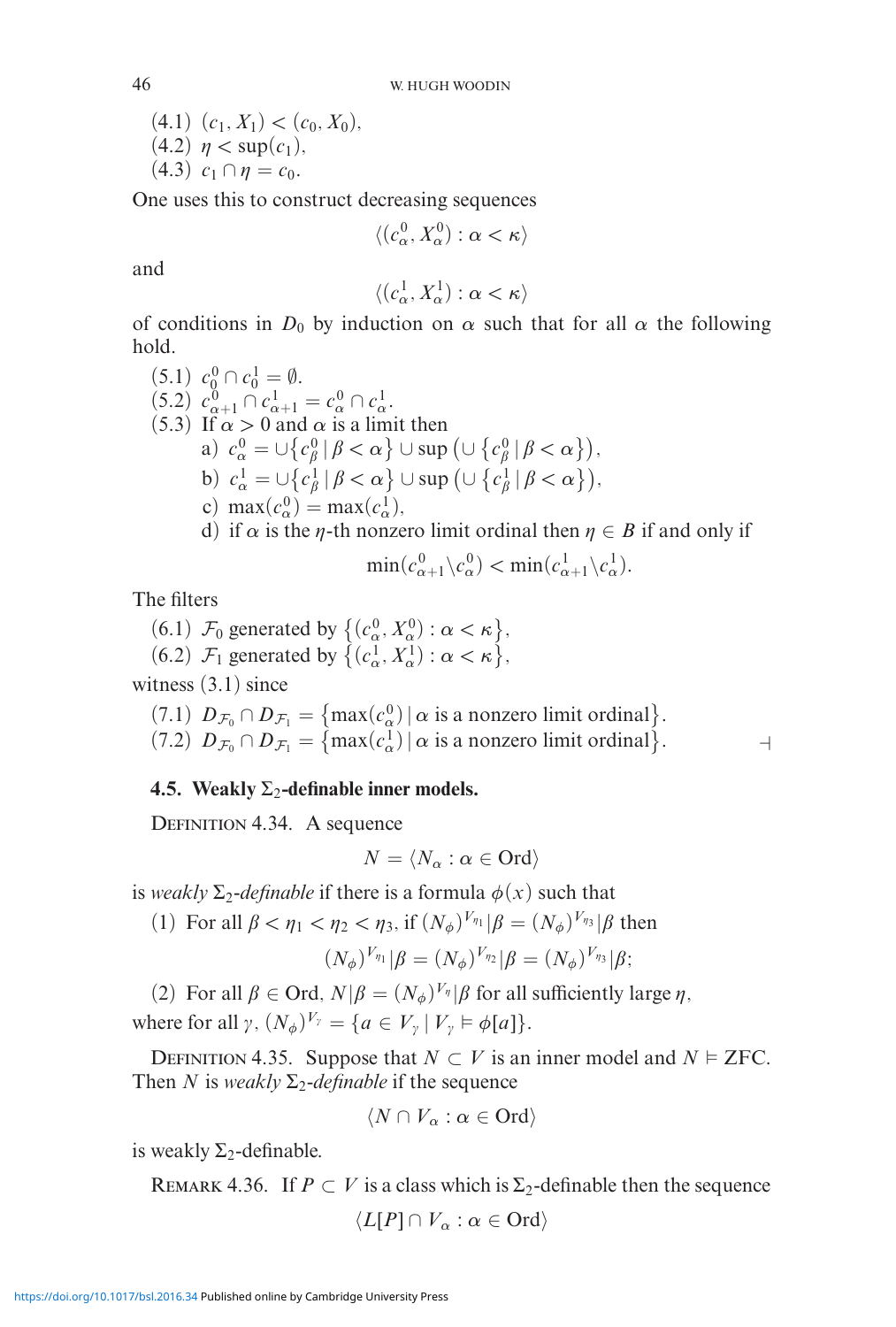may not be weakly  $\Sigma_2$ -definable. However inner models N which are  $\Sigma$ <sub>2</sub>-definable are weakly  $\Sigma$ <sub>2</sub>-definable and as a special case HOD, being  $\Sigma$ <sub>2</sub>-definable, is weakly  $\Sigma$ <sub>2</sub>-definable.

This implies of course that the sequence

$$
\langle \text{HOD} \cap V_{\alpha} : \alpha \in \text{Ord} \rangle
$$

is weakly  $\Sigma_2$ -definable. More generally, for each  $\alpha \in \text{Ord}$ , let  $T_\alpha$  be the  $\Sigma_2$ -theory of *V* with parameters from  $V_\alpha$ . Then the sequence

$$
\langle T_\alpha:\alpha\in\mathsf{Ord}\rangle
$$

is weakly  $\Sigma_2$ -definable.

REMARK 4.37. The increasing enumeration  $\langle \delta_{\alpha} : \alpha \in \text{Ord} \rangle$  of all supercompact cardinals is weakly  $\Sigma_2$ -definable.

DEFINITION 4.38. Suppose that  $N$  is a transitive inner model of ZFC which is weakly  $\Sigma_2$ -definable and  $V_\delta \prec_{\Sigma_2} V$ . Then  $(N)^{V_\delta}$  denotes the union of the sequence

$$
\langle N_{\alpha}^* : \alpha < \delta \rangle = (N_{\phi})^{V_{\delta}},
$$

where  $\phi$  is a formula which witnesses that

$$
\langle N \cap V_{\alpha} : \alpha \in \text{Ord} \rangle
$$

is weakly  $\Sigma_2$ -definable.

Remark 4.39. This is well defined in the sense that it does not depend on the choice of the formula  $\phi$  which witnesses that  $\langle N \cap V_{\alpha} : \alpha \in \text{Ord} \rangle$  is weakly  $\Sigma_2$ -definable.

DEFINITION 4.40. A cardinal  $\kappa$  is a *strong cardinal* if for every  $\lambda$  there is an elementary embedding

 $j: V \to M$ 

such that CRT( $j$ ) =  $\kappa$ ,  $j(\kappa) > \lambda$ , and such that  $V_{\lambda} \subset M$ .

Lemma 4.41. *Suppose that*

$$
N=\langle N_\alpha:\alpha\in\mathop{{\rm Ord}}\nolimits\rangle
$$

*is weakly*  $\Sigma_2$ -*definable and*  $\delta$  *is a strong cardinal. Then*  $N \cap V_{\delta} = (N)^{V_{\delta}}$ .

**PROOF.** Let  $\phi(x)$  be a formula which witnesses that *N* is weakly  $\Sigma$ <sub>2</sub>-definable.

Assume toward a contradiction that  $N|\delta \neq (N)^{V_{\delta}}$ . Then there exists  $\eta > \delta$ and  $\beta < \delta$  such that

$$
N|\beta = (N_{\phi})^{V_{\eta}}|\beta \neq (N_{\phi})^{V_{\delta}}|\beta.
$$

Since  $\delta$  is a strong cardinal,  $V_{\delta} \prec_{\Sigma_2} V$  and so there exists  $\beta < \eta_0 < \delta$  such that

$$
N|\beta = (N_{\phi})^{V_{\eta_0}}|\beta.
$$

But then

 $(1.1)$   $\beta < \eta_0 < \delta < \eta$ ,  $(1.2)$   $(N_{\phi})^{V_{\eta_0}}|\beta = (N_{\phi})^{V_{\eta}}$ ,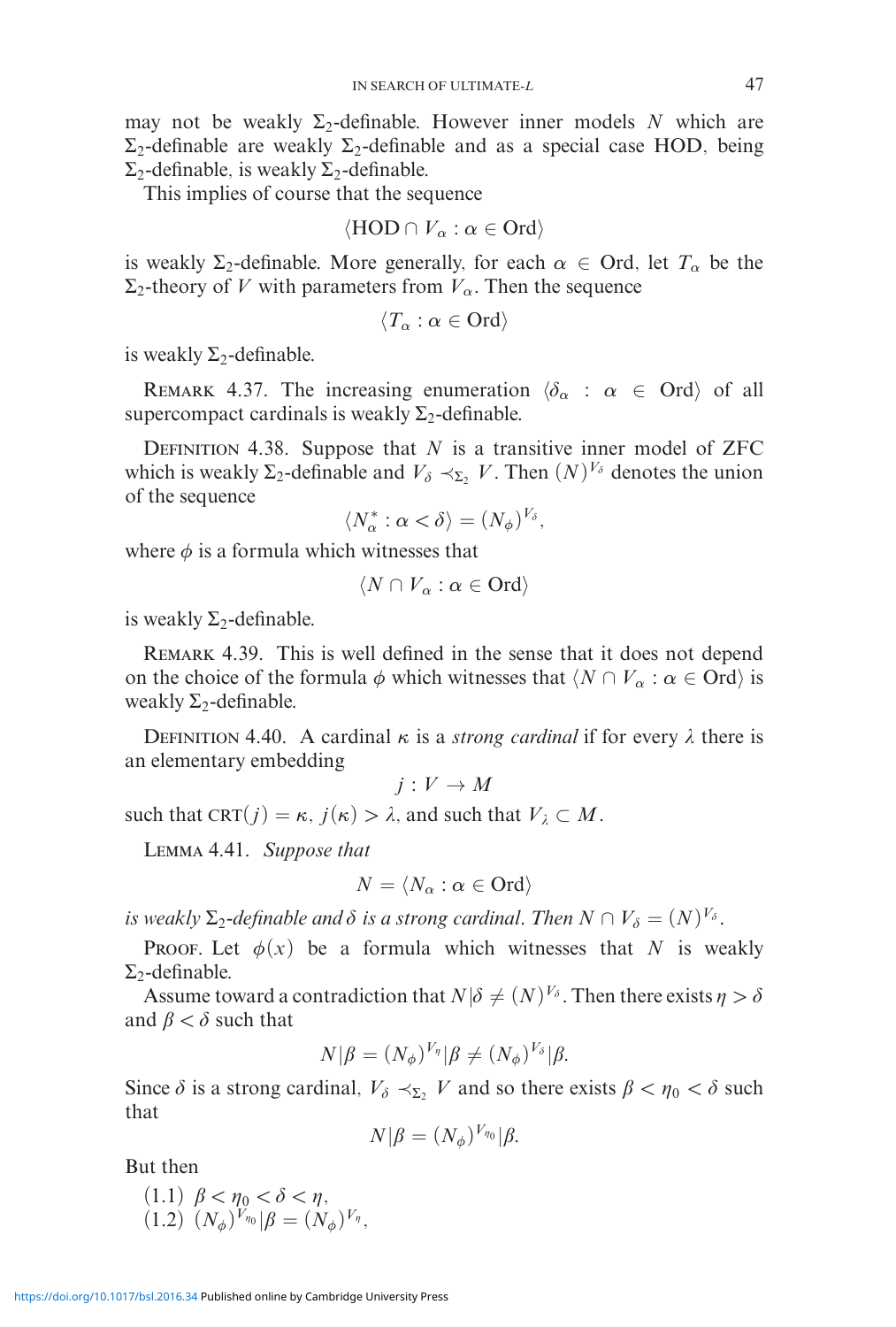$(1.3)$   $(N_{\phi})^{V_{\eta_0}}|\beta \neq (N_{\phi})^{V_{\delta}}|\beta,$ 

which is a contradiction.

Lemma 4.42. *Suppose that N is a transitive inner model of* ZFC*, N is weakly* Σ2*-definable, - is an extendible cardinal, and that*

 $V_{\delta} \subset N$ .

*Then*  $V = N$ *.* 

PROOF. Let  $\phi$  be a formula which witnesses that

$$
\langle N \cap V_{\alpha} : \alpha \in \text{Ord} \rangle
$$

is weakly  $\Sigma_2$ -definable. Since  $\delta$  is a strong cardinal, by Lemma 4.41,

$$
\langle V_{\alpha} : \alpha < \delta \rangle = (N_{\phi})^{V_{\delta}}.
$$

Since  $\delta$  is an extendible cardinal, for a proper class of  $\kappa$ ,

$$
V_\delta\prec V_\kappa
$$

and so for a proper class of *κ*,

$$
\langle V_{\alpha} : \alpha < \kappa \rangle = (N_{\phi})^{V_{\kappa}}.
$$

Therefore

$$
\langle V_{\alpha} : \alpha \in \text{Ord} \rangle = \langle N \cap V_{\alpha} : \alpha \in \text{Ord} \rangle
$$

and so  $V = N$ .

Theorem 4.43. *Suppose that there is an extendible cardinal. Then there is a class-generic extension V* [*G*] *of V in which the following hold.*

- (1)  $V[G] = (HOD)^{V[G]}$ .
- (2)  $V[G]_y = V_y$  where  $\gamma$  is the least strongly inaccessible cardinal of V.
- (3) *Every extendible cardinal of*  $V$  *is an extendible cardinal in*  $V[G]$ *.*
- (4) *Suppose*  $\mathbb{E} \subset \text{Ord}$  *and*  $\delta$  *are such that the following hold.* 
	- (a)  $L[\mathbb{E}]$  *is weakly*  $\Sigma$ <sub>2</sub>-definable.
	- (b)  $\delta$  *is an extendible cardinal in*  $V[G]$ *.*
	- (c) Let  $X \subset \delta$  be the set of all  $\kappa < \delta$  such that there is an elementary *embedding,*

$$
j: V[G]_{\lambda+1} \to V[G]_{j(\lambda)+1}
$$

*with*  $CRT(j) = \kappa$  *and*  $j(\kappa) = \delta$ , *where*  $\lambda$  *is the least strongly inaccessible cardinal above κ. Then there exists Y* ⊂ *X such that*  $Y \cap \xi \in L[\mathbb{E}]$  *for all*  $\xi < \delta$  *and such that* 

$$
\sup(Y) = \sup(X) = \delta.
$$

*Then*  $L[\mathbb{E}] = V[G]$ *.* 

PROOF. Let *G* be *V*-generic for the backward Easton iteration

 $\langle \mathbb{P}_{\alpha} : \alpha \in \text{Ord} \rangle,$ 

where the following hold for each *α*.

(1.1) If  $\alpha$  is strongly inaccessible and Mahlo in  $V^{\mathbb{P}_{\alpha}}$  then

$$
\mathbb{P}_{\alpha+1}=\mathbb{P}_{\alpha}*\mathbb{B}*\mathbb{Q},
$$

where  $\mathbb B$  adds a Cohen generic subset to  $\alpha^+$  and  $\mathbb O$  is the fast-club forcing  $\mathbb{Q}_{\gamma}$  defined in  $V^{\mathbb{P}_{\alpha} * \mathbb{B}}$  with  $\gamma = \alpha$ .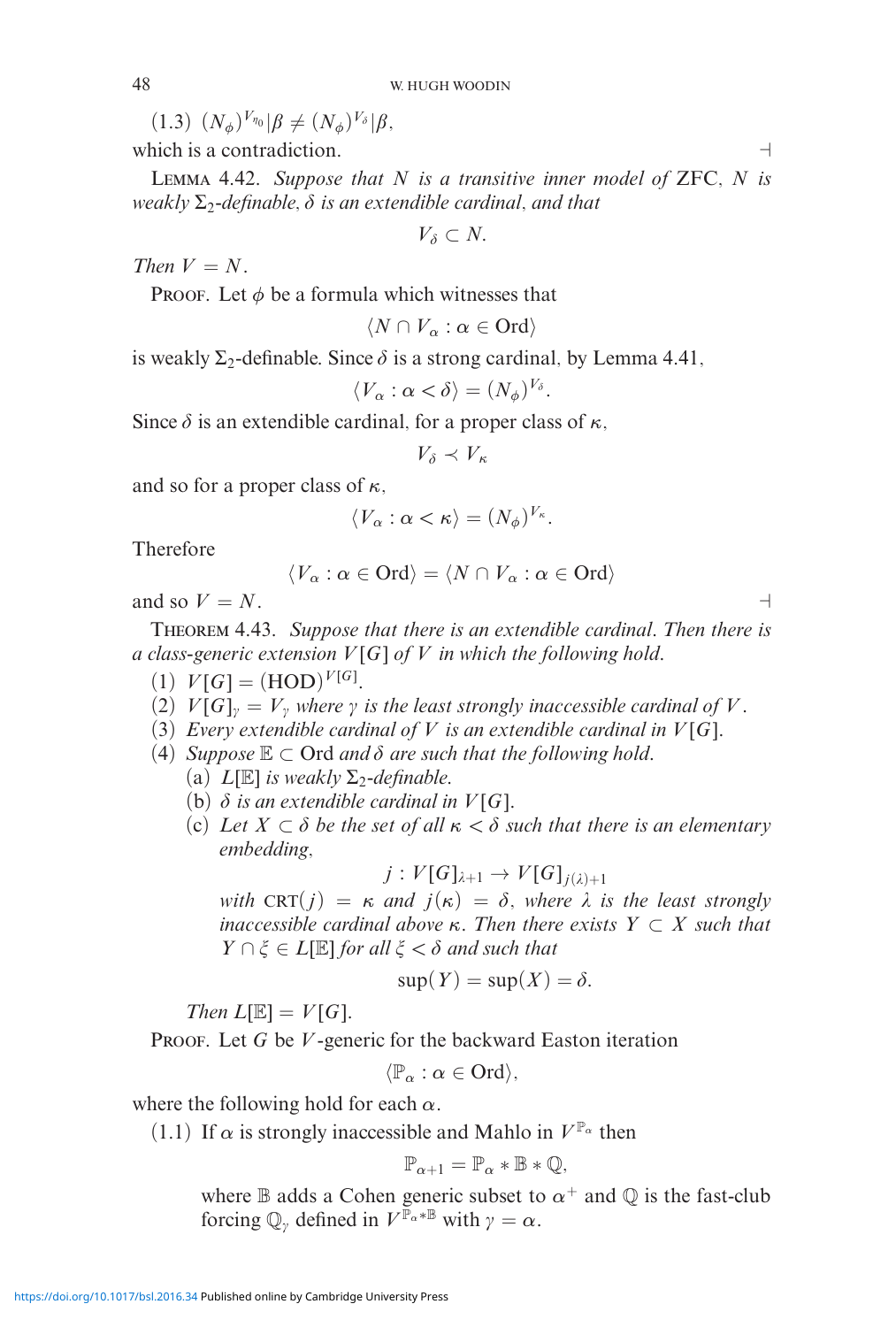(1.2) If  $\alpha = \beta + 1$  and  $\beta$  is strongly inaccessible and Mahlo in  $V^{\mathbb{P}_{\beta}}$  then

$$
\mathbb{P}_{\alpha+1}=\mathbb{P}_{\alpha}*\mathbb{H},
$$

where  $\mathbb H$  codes  $(G_\alpha, V_{\alpha+1}, \langle \mathbb{P}_\xi : \xi \le \alpha \rangle)$  into the powerset function before the next strongly inaccessible cardinal above. The set being coded is naturally a set of ordinals by the definition of of  $\mathbb{P}_{\beta+1}$  as the iteration  $\mathbb{P}_{\beta} * \mathbb{B} * \mathbb{Q}$ , and so  $\mathbb{H}$  can be chosen canonically.

(1.3) Otherwise  $\mathbb{P}_{\alpha+1} = \mathbb{P}_{\alpha}$ .

By standard lifting arguments, every extendible cardinal of *V* remains extendible in  $V[G]$ .

We note that the following must hold in  $V[G]$  where for each strongly inaccessible Mahlo cardinal  $\gamma$  of  $V[G]$ ,  $C_{\gamma}$  is the fast club added by  $G_{\gamma+1}$ .

(2.1) Suppose that

$$
\pi:V[G]_{\kappa+1}\to V[G]_{\pi(\kappa)+1}
$$

is an elementary embedding such that  $\text{CRT}(\pi) < \kappa$  and such that  $\kappa$  is strongly inaccessible in  $V[G]$ . Let  $\gamma = \text{CRT}(\pi)$ . Then  $\pi(C_{\gamma}) = C_{\pi(\gamma)}$ and

$$
C_{\pi(\gamma)} \cap \gamma = C_{\gamma}.
$$

We have

 $(3.1)$  *X*  $\subset \delta$  is the set of all  $\kappa < \delta$  such that there is an elementary embedding,

 $j: V[G]_{\lambda+1} \rightarrow V[G]_{i(\lambda)+1}$ 

with  $CRT(j) = \kappa$  and  $j(\kappa) = \delta$  where  $\lambda$  is the least strongly inaccessible cardinal above *κ*.

Therefore by  $(2.1)$ ,

 $(4.1)$  *X*  $\subset$  *C*<sub> $\delta$ </sub>, where *C* is the fast-club added by *G* at stage  $\delta$ .

Thus,

 $(5.1)$  *Y* is a cofinal subset of *C*<sup> $\delta$ </sup> such that  $Y \cap \xi \in L[\mathbb{E}]$  for all  $\xi < \delta$ .

Since  $\mathbb E$  is weakly  $\Sigma_2$ -definable in  $V[G]$  and since  $\delta$  is a strong cardinal in  $V[G]$ , by Lemma 4.41,

 $(L[\mathbb{E}]) L[\mathbb{E}] \cap V[G]_{\delta} = (L[\mathbb{E}])^{V[G]_{\delta}}.$ 

Further since  $\delta$  is strongly inaccessible and Mahlo in  $V[G]$ ,

 $(V[G]_\delta \subset V[G]\delta].$ 

Therefore by Lemma 4.33 and (5.1)

$$
V[G]_{\delta}\subset L[\mathbb{E}].
$$

But then by Lemma 4.42,  $V[G] = L[\mathbb{E}]$ .

Theorem 4.43 has quite a number of implications which constrain the possibilities for defining weak extender models for supercompactness which generalize *L*.

We end with this section with two theorems which deal with generalized Martin–Steel extender sequences. The first theorem is a corollary of the proof of Theorem 4.43 and the basic argument is given in [24]. The second theorem is a corollary of Theorem 4.43.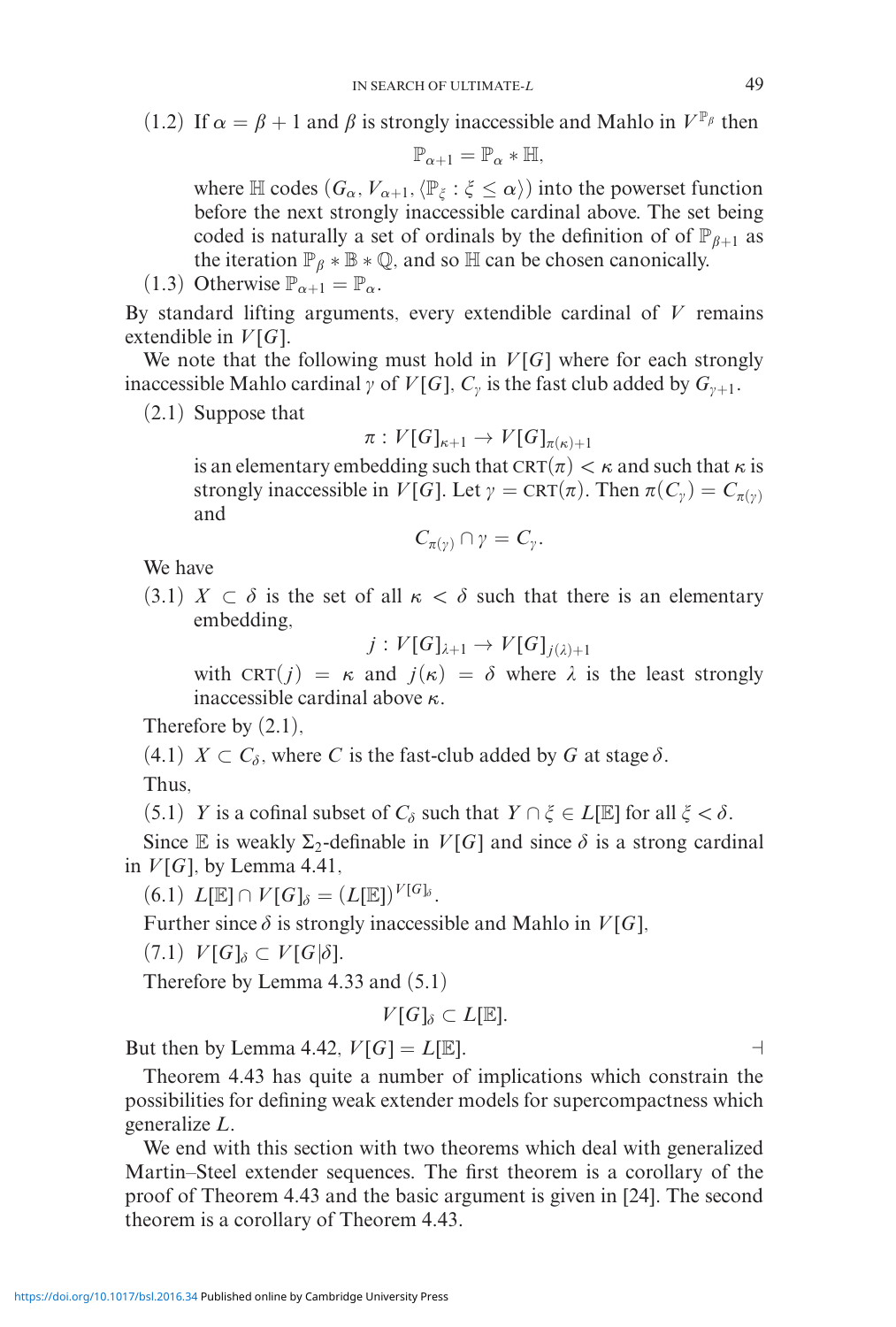**THEOREM 4.44.** *Suppose that*  $V = HOD$  *and that there is an extendible cardinal. Then there is a generalized Martin–Steel extender sequence E*˜ *such that*  $\tilde{E}$  *is*  $\Sigma$ <sub>2</sub>-definable,

$$
V = L[\tilde{E}],
$$
  
and such that for each  $(\alpha, \beta) \in \text{dom}(\tilde{E}),$ 

 $\alpha \leq \kappa_{E_{\beta}^{\alpha}}^{*}+1.$ 

Theorem 4.44 could just simply indicate that one needs additional conditions in the definition of generalized Martin–Steel extender sequences beyond the Novelty Condition and the Initial Segment Condition. The following variation of Theorem 4.43 essentially rules this out.

Theorem 4.45. *Assume that there is an extendible cardinal. Then there is a class-generic extension V* [*G*] *of V in which the following hold.*

- (1)  $V[G] = (HOD)^{V[G]}$ .
- (2) *Every extendible cardinal of*  $V$  *is an extendible cardinal in*  $V[G]$ *.*
- (3) *Suppose that*  $\tilde{E}$  *is a generalized Martin–Steel extender sequence such that*  $\tilde{E}$  *is*  $\Sigma_2$ -definable and such that

 $V[G] \neq L[\tilde{E}]$ .

*Then for all*  $(\alpha, \beta) \in \text{dom}(\tilde{E})$ *, if*  $\kappa_{E^{\alpha}_{\beta}}$  *is an extendible cardinal in*  $V[G]$ *then*

$$
\alpha\leq\kappa_{E_{\beta}^{\alpha}}^{*}+1.
$$

PROOF. Let  $V[G]$  be the generic extension given by Theorem 4.43.

Suppose  $(\alpha, \beta) \in \text{dom}(\tilde{E})$ ,  $\kappa_{E_{\beta}^{\alpha}}$  is an extendible cardinal of  $V[G]$ , and that

$$
\alpha > \kappa_{E_{\beta}^{\alpha}}^*+1.
$$

Let  $\delta = \kappa_{E_\beta^\alpha}$  and  $X \subset \delta$  be the set of all  $\kappa < \delta$  such that there is an elementary embedding,

$$
j: V[G]_{\lambda+1} \to V[G]_{j(\lambda)+1}
$$

with CRT( $j$ ) =  $\kappa$  and  $j(\kappa) = \delta$ , where  $\lambda$  is the least strongly inaccessible cardinal above *κ*.

Let

$$
Y = \left\{ \kappa_{E_{\eta}^{\delta+1}} \, | \, (\delta+1,\eta) \in \text{dom}(\tilde{E}) \text{ and } \delta = \kappa_{E_{\eta}^{\delta+1}}^* \right\}.
$$

By the Novelty and Initial Segment Condition,

 $(1.1) \sup(Y) = \delta.$ 

By the Coherence Condition,  $Y \subset X$ . Therefore by Lemma 4.33, the Coherence Condition again, and the proof of Theorem 4.43,  $V[G] =$  $L[\tilde{E}]$ .

## *§***5. The comparison obstruction.**

DEFINITION 5.1. A cardinal  $\kappa$  is *superstrong* if there is an elementary embedding

$$
j: V \to M
$$

such that  $CRT(j) = \kappa$  and such that  $V_{j(\kappa)} \subset M$ .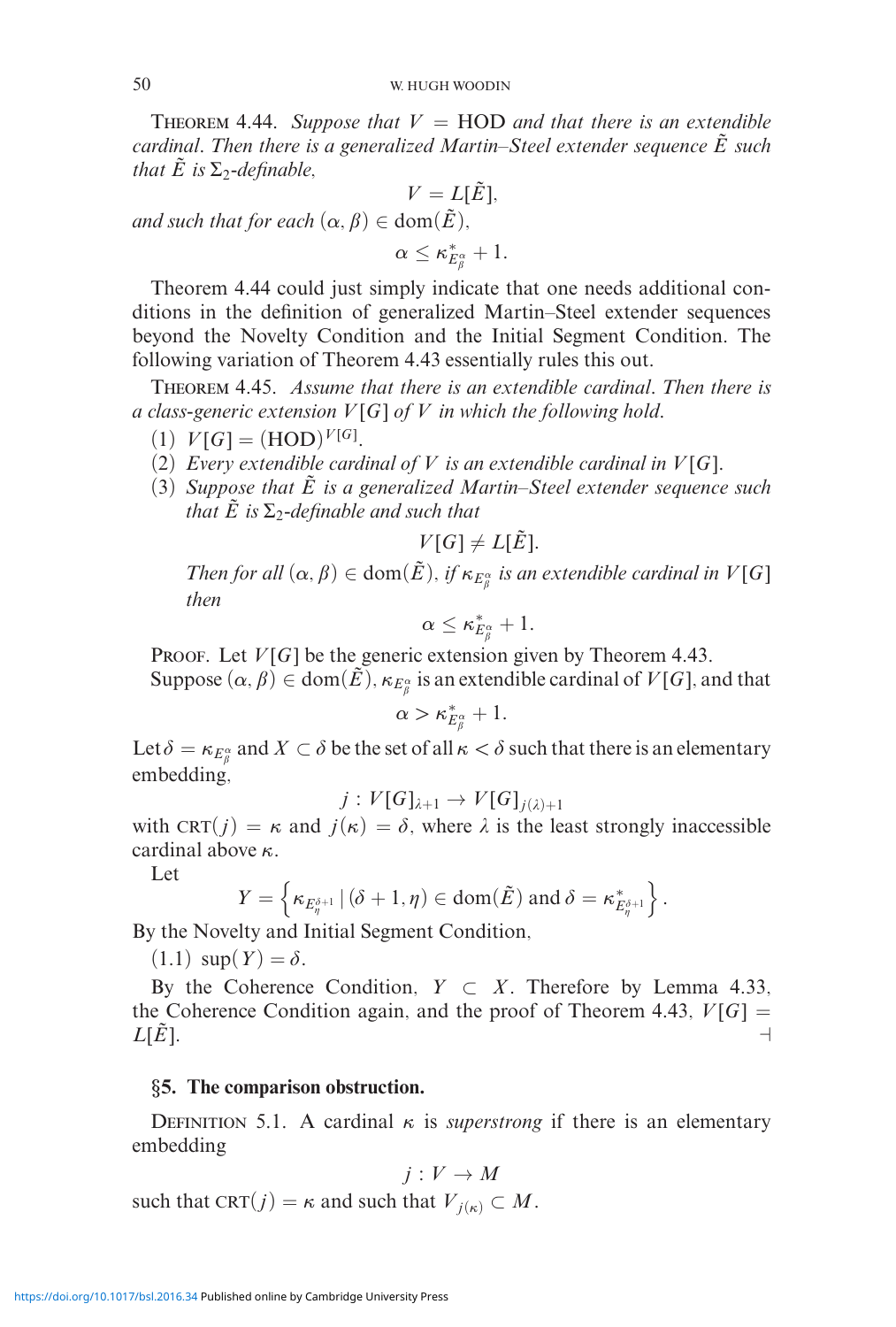Theorem 4.45 arguably rules out any direct generalization of Kunen's *L*[*U*] at the level of one measurable cardinal to the levels past superstrong. The point is that if  $\tilde{E}$  is a generalized Martin–Steel extender sequence such that

$$
\alpha\leq\kappa_{E_{\beta}^{\alpha}}^{*}+1
$$

for all  $(\alpha, \beta) \in \text{dom}(\tilde{E})$  then for all  $(\alpha, \beta) \in \text{dom}(\tilde{E})$ , if *E* is the *L*[ $\tilde{E}$ ]extender given by  $E^{\alpha}_{\beta}$ , then in  $L[\tilde{E}]$ ,

$$
\rho(E) \leq v_E \leq \kappa_E^*.
$$

Therefore a new approach is needed and a reasonable candidate is the family of *partial extender models*, first defined by Mitchell–Steel, [12].

**5.1. Partial extender models.** Recall that a transitive set *M* is *rudimentarily closed* if

- (1) for all  $a, b \in M$ ,  $\{a, b\} \in M$ , and  $\cup a \in M$ ,
- (2) for all  $a \in M$ , if  $b \subset [a]^n$  for some  $n < \omega$  and  $b$  is  $\Sigma_0$ -definable with parameters from  $M$ , then  $b \in M$ .

The property that a transitive set  $M$  be rudimentary closed is formally defined as being closed under the functions generated by the following schemes, these are the *rudimentary functions*, Jensen [4].

$$
(1) f(a_0,\ldots,a_n)=a_i.
$$

- $(2)$   $f(a_0, ..., a_n) = a_i \setminus a_j$ .
- (3)  $f(a_0, \ldots, a_n) = \{a_i, a_j\}.$
- (4)  $f(a_0, \ldots, a_n) = h(g_0(a_0, \ldots, a_n), \ldots, g_m(a_0, \ldots, a_n)).$
- (5)  $f(a_0, \ldots, a_n) = \cup \{g(b, a_1, \ldots, a_n) | b \in a_0\}.$

DEFINITION 5.2. Suppose *P* is a set. Then  $J_{\alpha}[P]$  is defined by induction on  $\alpha$  as follows, [4].

- $(1)$   $J_0[P] = \emptyset$ .
- (2)  $J_{\alpha+1}[P] = M$  where M is the smallest transitive rudimentarily closed set such that  $J_{\alpha}[P] \in M$  and such that for each  $b \in M$ ,  $P \cap b \in M$ .
- (3)  $J_{\alpha}[P] = \cup \{ J_{\beta}[P] | \beta < \alpha \}$  if  $\alpha > 0$  and  $\alpha$  is a limit ordinal.

**LEMMA 5.3.** *Suppose*  $P \in V$ ,  $\alpha \in \text{Ord}$ *, and* 

$$
J_{\alpha}[P] \vDash \text{ZF} \setminus \text{Powerset}.
$$

*Then*

 $J_{\alpha}[P] \models$  Axiom of Choice.

DEFINITION 5.4. Suppose that  $P \in V$  and  $\alpha \in \text{Ord}$ . Then  $J_{\alpha}[P]$  is *strongly acceptable* if for all  $\beta < \alpha$  and for all  $\kappa < \beta$ , if

$$
\mathcal{P}(\kappa)\cap J_\beta[P]\neq \mathcal{P}(\kappa)\cap J_{\beta+1}[P]
$$

then  $|J_\beta[P]| \leq \kappa$  in  $J_{\beta+1}[P]$ .

Definition 5.5. *E* is an *partial extender* if *E* is an *M*-extender for transitive set such that  $M \models \text{ZFC}\backslash \text{Powerset.}$ 

DEFINITION 5.6. Suppose  $\mathbb{E} = \langle E_\alpha : \alpha \in \text{dom}(\mathbb{E}) \rangle$  is a sequence of partial extenders and that for all  $\alpha \in \text{dom}(\mathbb{E})$ , LTH $(E_{\alpha}) \leq \alpha$ . Then for all  $\eta \in \text{Ord}$ ,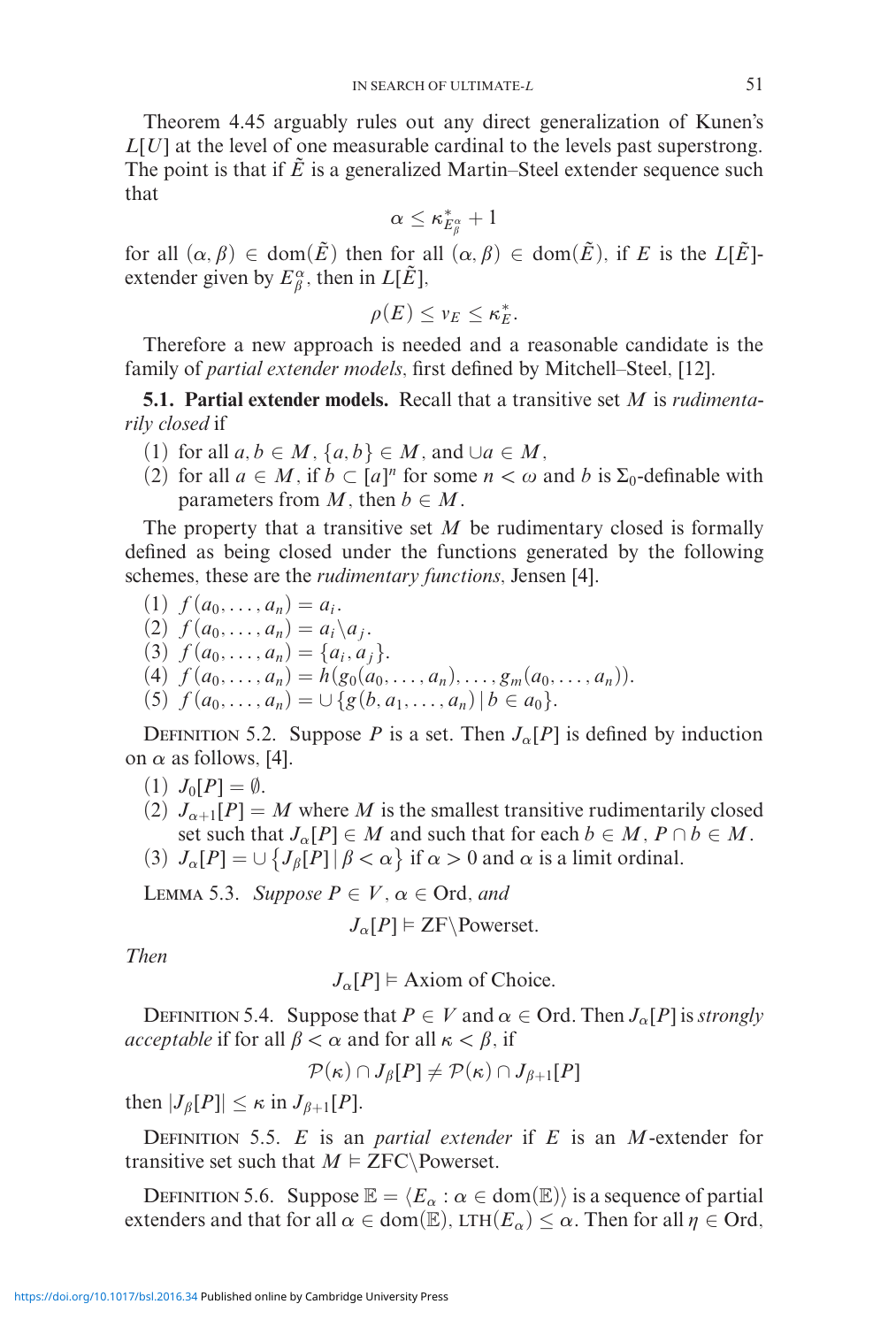$$
J_\eta^{\mathbb{E}}=J_\eta[P_{\mathbb{E}}],
$$

where  $P_{\mathbb{E}} = \{(\alpha, a, x) | \alpha \in \text{dom}(\mathbb{E}), (a, x) \in E_{\alpha}\}.$ 

DEFINITION 5.7. Suppose that  $M$  is transitive,

 $M \models \text{ZFC}\backslash \text{Powerset}$ 

and that *E* is an *M*-extender. Let

$$
j_E: M \to N \cong \text{Ult}_0(M,E)
$$

be the ultrapower embedding. Then

- (1)  $\kappa_E = \text{CRT}(j_E)$  and  $\kappa_E^* = j_E(\kappa_E)$ .
- (2) An ordinal  $\xi$  < LTH( $E$ ) is a *generator* of *E* if for all  $f \in M$ , for all  $a \in [\xi]^{<\omega},$

$$
j_E(f)(a) \neq \xi.
$$

- (3)  $v_E = \sup \{\xi + 1 | \xi \text{ is a generator of } E\}$ ;  $v_E$  is the *natural length* of *E*.
- (4) The *M*-extender *E* is a *short extender* if  $v_E \le j_E(\kappa_E)$  and *E* is a *long extender* if  $j_E(\kappa_E) < \nu_E$ .
- (5)  $i_E$  is the least cardinal  $\gamma$  of M such that  $v_E \leq j_E(\gamma)$ .
- (6) *F* is the *Jensen completion*<sup>3</sup> of  $E|v_E$  if *F* is the *M*-extender of length  $\eta$  given by  $j_E$  where

$$
\eta=((j_E(\iota_E))^+)^N.
$$

(7)  $v_E^*$  is the least  $\theta \le v_E$  such that  $E | \theta \notin N$ .

In the following definition, the requirement that  $J_{\alpha}^{\mathbb{E}}$  = ZFC\Powerset follows from the indexing requirement, but we repeat it for emphasis.

DEFINITION 5.8. Suppose that  $E$  is a partial extender sequence and  $\alpha \in \text{dom}(\mathbb{E})$ . Then  $\mathbb E$  is a *good partial extender sequence at*  $\alpha$  if the following hold where *E* is the partial extender  $\mathbb{E}_{\alpha}$ .

- (1)  $J_{\alpha}^{\mathbb{E}}$  is strongly acceptable and  $J_{\alpha}^{\mathbb{E}} \models \text{ZFC}\backslash \text{Powerset.}$
- (2)  $\overrightarrow{E}$  is a  $J_{\alpha}^{\mathbb{E}}$ -extender.
- (3) (Indexing) *E* is the Jensen completion of  $E|v_E$  and  $\alpha = LTH(E)$ .
- (4) (Coherence) Let

$$
j_E:J_\alpha^\mathbb{E}\to\text{Ult}_0(J_\alpha^\mathbb{E},E)
$$

be the elementary embedding given by *E*. Then

$$
j_E(\mathbb{E}|\alpha)|(\alpha+1) = \mathbb{E}|\alpha.
$$

**5.2. Comparison by least disagreement.** We consider a fairly general class of structures and we shall use the following definition repeatedly.

DEFINITION 5.9. Suppose  $M \models ZFC$ , M is transitive, E is a sequence of partial extenders from M, and  $\delta < \lambda <$  Ord<sup>M</sup>. Then  $\delta$  is *witnessed* by the partial extenders on the sequence  $E$  to be  $\lambda$ -supercompact in *M* if there exists  $\alpha \in \text{dom}(\mathbb{E})$  such that

<sup>&</sup>lt;sup>3</sup>The Jensen completion was suggested by Sy Friedman as an alternative to the indexing scheme of Mitchell–Steel [12], and Jensen [5] was the first to develop the detailed fine-structure theory based on this indexing scheme.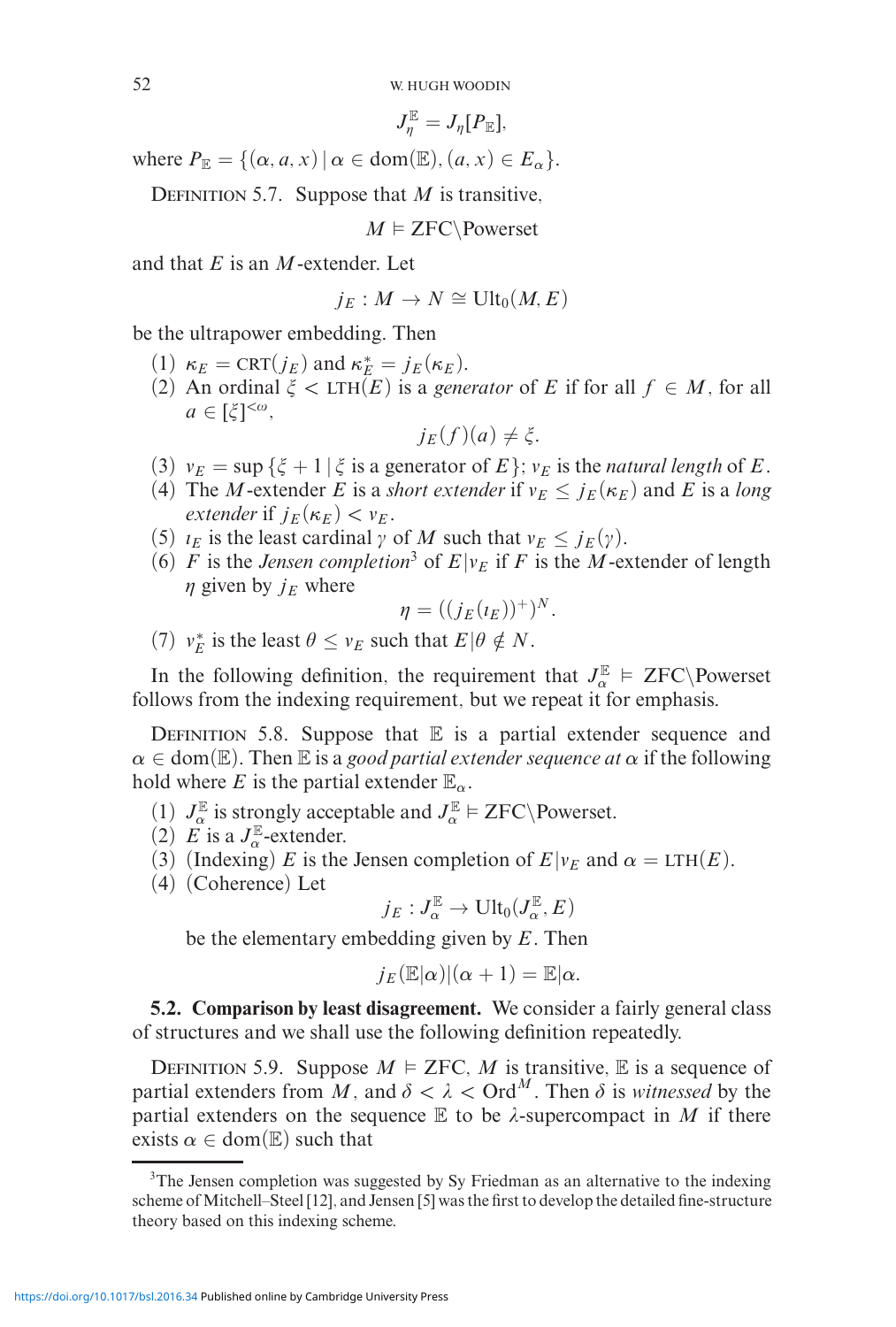(1) *E* is an *M*-extender,

- (2)  $κ<sub>E</sub> = δ$  and  $λ ≤ ι<sub>E</sub>$ ,
- $(3)$   $j_E[\lambda] \in M_E$ ,

where *E* is the partial extender given by  $\mathbb{E}_{\alpha}$  and where

 $j_E: M \to M_E \cong \text{Ult}_0(M,E)$ 

is the ultrapower embedding.

We consider transitive structures of the form

 $(\mathcal{M}, \mathbb{E}) \models \text{ZFC}$ 

such that the following hold for all  $\beta \in \text{dom}(\mathbb{E})$  such that *E* is an  $M$ -extender, where E is the partial extender given by  $\mathbb{E}_{\beta}$ .

Suppose that  $\kappa_E < \iota_E$ ,

$$
j_E: \mathcal{M} \to \mathcal{M}_E \cong \text{Ult}_0(\mathcal{M}, E)
$$

is the ultrapower embedding, and let  $i = i_E$ . Then

- $(1)$   $l < \kappa_E^*$ .
- (2) (*First Supercompactness Condition*) Suppose that  $j_E[i] \notin \mathcal{M}_E$  and let  $\delta \leq \iota$  be least such that  $j_E[\delta] \notin \mathcal{M}_E$ . Then the following hold.
	- a) Suppose that  $\delta < i$  and that  $\kappa_E$  is supercompact in M. Then  $(\text{cof}(\delta))^{\mathcal{M}} < \kappa_E$  and  $\iota = (\delta^+)^{\mathcal{M}}$ .
	- b) Suppose  $\delta = \iota$ . Then  $\iota$  is a limit cardinal of M.
- (3) (*Second Supercompactness Condition*) Suppose that  $j_E[i] \in M_E$ . Then for some  $\xi \in \text{Ord}^{\mathcal{M}}$ :
	- a) (*Largest Generator Condition*)  $v_E < j_E(i)$  and  $v_E = \xi + 1$ .
	- b) (*First Initial Segment Condition*)  $E|\eta \in M_E$  for all  $\eta < \xi$ .
	- c) (*Second Initial Segment Condition*) if  $E|\xi \notin M_E$  then  $(\text{cof}(\xi))^{\mathcal{M}_E} < j_E(\kappa_E)$ .
- (4) (*Coherence Condition*)  $\mathcal{M}|\beta = \mathcal{M}_E|\beta$  and  $\beta = \sup(j_E[\gamma]) = j_E(\gamma)$ ,  $\gamma = (\iota^+)^{\mathcal{M}}$ .
- (5) (*Suitability Condition*) No  $\delta < \kappa_E$  is  $( $\kappa_E$ )-supercompact in M.$

Thus we are assuming that Jensen indexing is being used and that  $M|\beta|$ makes sense. If  $M$  is of the form of  $L[\mathbb{E}]$  then this is immediate, but we are not assuming that  $M$  has this form.

We really have in mind that

$$
\mathcal{M} = (J_{\alpha}[P], P \cap J_{\alpha}[P]),
$$

for some set  $P \in V$ ,  $J_{\alpha}[P]$  is strongly acceptable, and that

$$
\mathbb{E}=P|\text{dom}(\mathbb{E}).
$$

But there is no need to be so explicit at this stage. With notation as above and by any reasonable notion of coherence

$$
\mathcal{M}|\beta = \mathrm{Ult}_0(\mathcal{M},E)|\beta.
$$

Further  $\beta$  is a successor cardinal in Ult<sub>0</sub>( $\mathcal{M}, E$ ) and so Ult<sub>0</sub>( $\mathcal{M}, E$ )| $\beta$  makes perfect sense by setting

$$
\mathrm{Ult}_0(\mathcal{M},E)|\beta=(H(\beta))^{\mathrm{Ult}_0(\mathcal{M},E)}
$$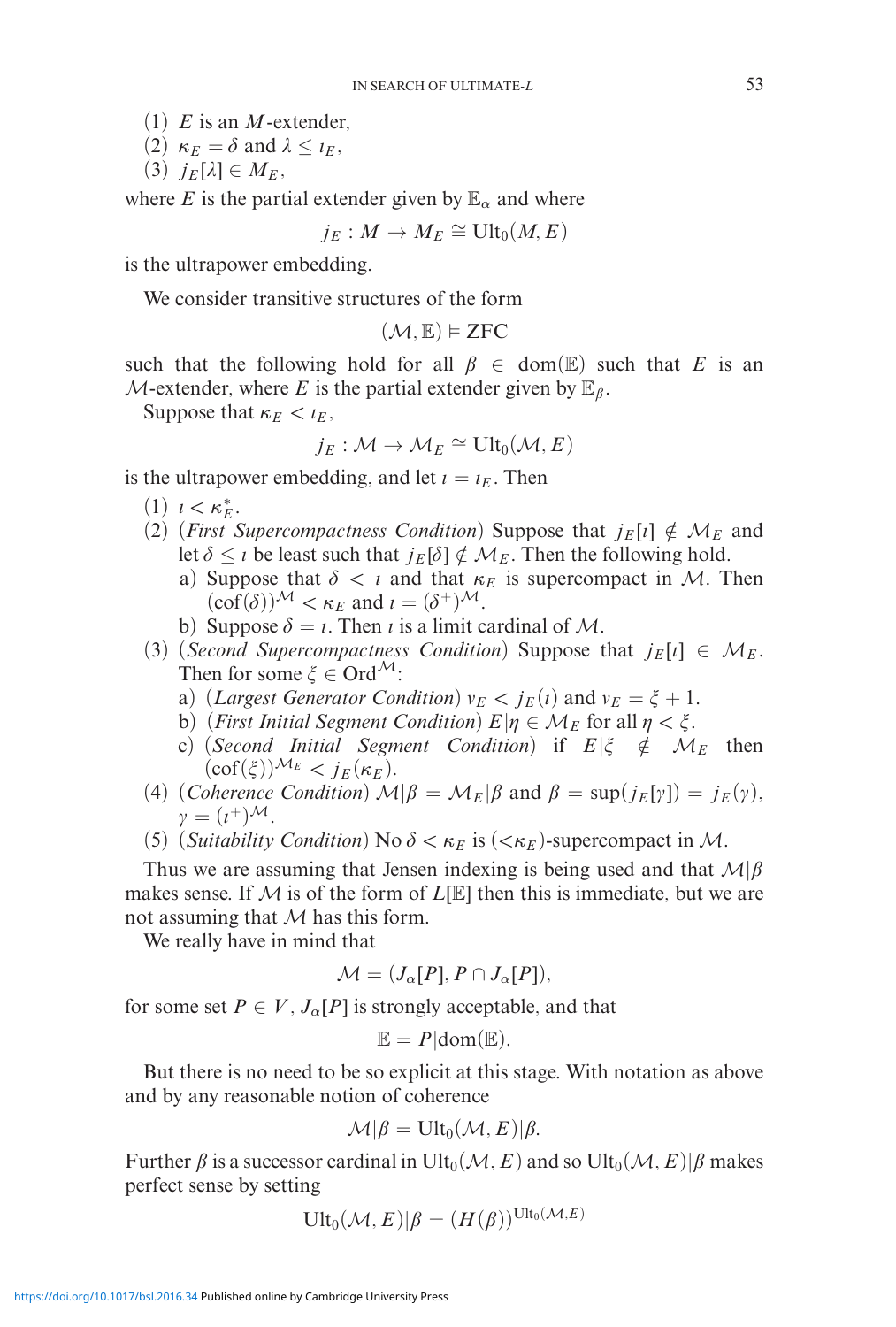if  $M$  were simply a transitive set, and making the obvious adjustments for the additional predicates of  $M$  if  $M$  itself is a structure.

We assume that as part of the structure  $(M, \mathbb{E})$ , there is a wellordering  $\lt M$  of length Ord<sup>M</sup> such that for all uncountable regular cardinals  $\gamma$ of M,

 $\lt_M \cap (H(\gamma))^{\mathcal{M}}$ 

is a wellordering of  $(H(\gamma))^{\mathcal{M}}$  in length  $\gamma$ .

Thus we are really considering structures

 $(\mathcal{M}, \mathbb{E}) \models \text{ZFC} + \text{GCH},$ 

where  $M$  itself is a structure with additional predicates including the wellordering,  $\lt M$ . All of this we suppress to simplify notation.

Therefore for every element  $a \in \mathcal{M}$ , *a* is definable in the structure

 $(M, \mathbb{E})$ 

from ordinal parameters, and this will be an important feature for us.

REMARK 5.10. The requirement  $(3)$  combined with  $(4)$  implies

 $(1)$   $v_E \leq v_E^* + 1$ ,

(2)  $v_E = v_E^*$  if and only if  $v_E^*$  is not a limit of generators.

This is a very natural version of a weak initial segment condition, see Definition 6.31 on page 90, and it would be a reasonable requirement to impose on all the partial extenders on the sequence  $E$  but we will not need this for our abstract treatment.

We do not impose the weak initial segment condition (which would imply in requirement (2) that  $\delta = \iota$ ) and instead use the more complicated requirements listed above (which are slightly more general than we need in [25]) because we need in [25] to apply our main negative theorem, Theorem 5.35.

There are fairly general arguments, see Remark 5.13, that for the structures one is ultimately interested in for this account, one can always require the weak initial segment condition to hold whenever  $i_E$  is a successor cardinal except in the situation where

$$
\iota_E = (\delta^+)^{\mathcal{M}}
$$

and  $(\text{cof}(\delta))^{\mathcal{M}} < \kappa_E$ .

This accounts for the formulation of the First Supercompactness Condition. The sequences defined in [25] allow for more complicated failures of the weak initial segment condition if  $\kappa_E$  is not already  $\iota_E$ -supercompact at the stage where *E* is indexed.

It is because of the coding constraints of Section 4 that one must allow failures of the weak initial segment condition.

For the remainder of this section, writing  $(M, \mathbb{E}) \models ZFC$  indicates that  $(M, \mathbb{E})$  is a transitive structure satisfying the conditions specified above, though for emphasis, we will also occasionally explicitly add the hypothesis of transitivity.

DEFINITION 5.11. Suppose that  $(M, \mathbb{E}) \models ZFC$ .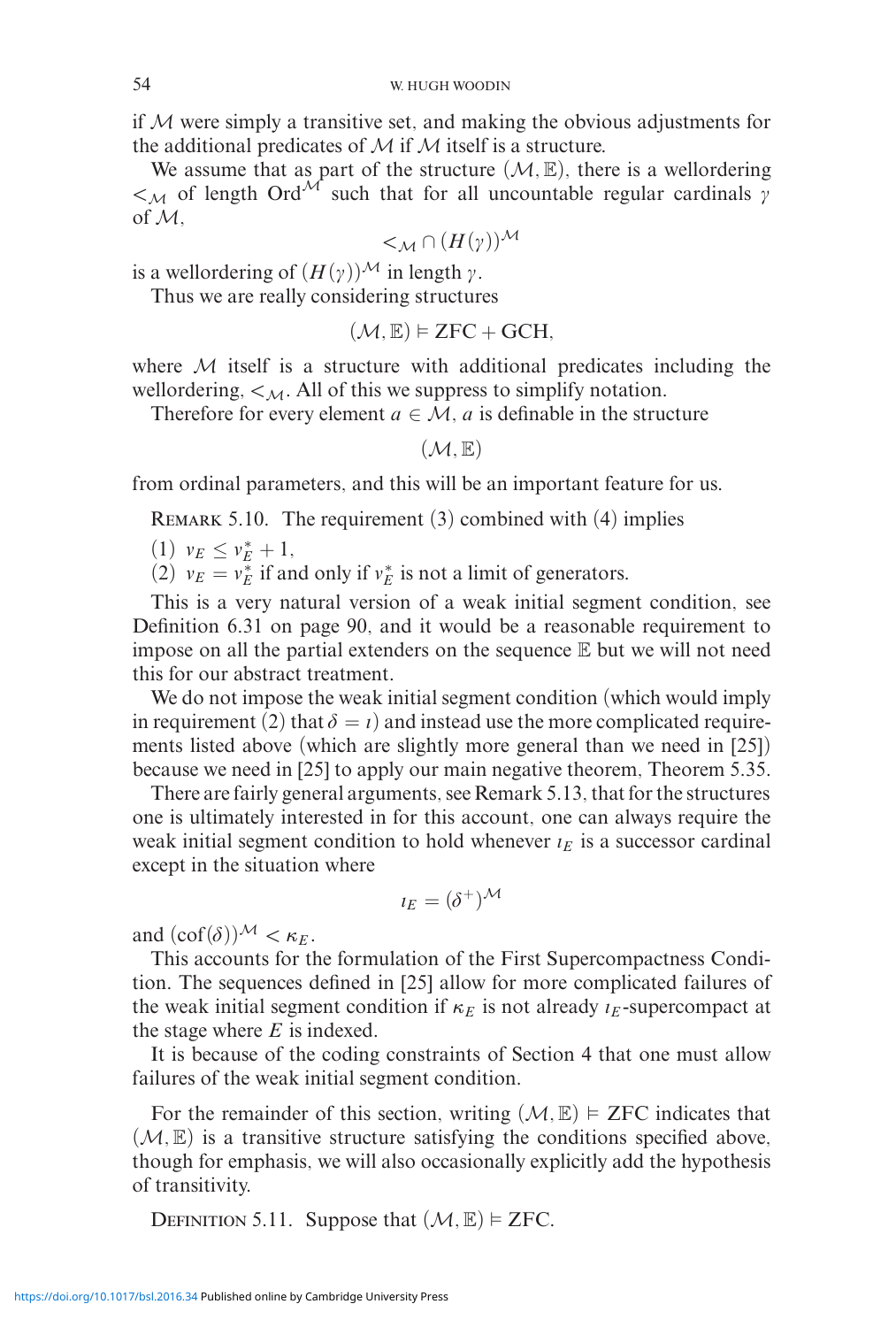- (1)  $(M, \mathbb{E})$  is *finitely generated* if for some  $a \in M$ , every element  $b \in M$ is definable in  $(M, \mathbb{E})$  from *a*.
- (2)  $X \prec (M, \mathbb{E})$  is *finitely generated* if for some  $a \in M$ , X is the set of all  $b \in \mathcal{M}$  such that *b* is definable in  $(\mathcal{M}, \mathbb{E})$  from *a*.

Clearly,  $X \prec (\mathcal{M}, \mathbb{E})$  is finitely generated if and only if  $(\mathcal{M}_X, \mathbb{E}_X)$  is finitely generated where  $(M_X, \mathbb{E}_X)$  is the transitive collapse of X. Further since every element  $a \in \mathcal{M}$  is definable in the structure

 $(\mathcal{M}, \mathbb{E})$ 

from ordinal parameters, every  $a \in M$  belongs to a  $\subseteq$ -least finitely generated elementary substructure of  $(\mathcal{M}, \mathbb{E})$ .

We need an abstract notion of *backgrounding*. A rather weak version is defined below and suffices for our purposes.

DEFINITION 5.12. Suppose  $(M, \mathbb{E}) \models \text{ZFC}$  and that  $(M, \mathbb{E})$  is transitive.

(1)  $(\mathcal{M}, \mathbb{E})$  is *weakly backgrounded at*  $\kappa$  if for all  $\mathcal{M}$ -extenders  $E$  given by E with  $\kappa = \kappa_E$ , if  $\kappa_E < \gamma$ , if

$$
j_E[\gamma] \in \mathcal{M}_E \cong \text{Ult}_0(\mathcal{M}, E),
$$

and if *U* is the normal measure on  $(\mathcal{P}_k(\gamma))^M$  given by *E*, then *κ* is a cardinal in *V* which is  $\gamma$ -supercompact in *V* and there is a normal fine *κ*-complete ultrafilter  $U^*$  on  $\mathcal{P}_{\kappa}(\gamma)$  such that  $U = U^* \cap \mathcal{M}$ .

(2)  $(\mathcal{M}, \mathbb{E})$  is *weakly backgrounded* if  $(\mathcal{M}, \mathbb{E})$  is weakly backgrounded at  $\kappa$  for all  $\kappa \in \text{Ord}^{\mathcal{M}}$ .

REMARK 5.13. Suppose *M* is a transitive set and  $M \models$  ZFC. Following Hamkins [3], for each uncountable regular cardinal *κ* of *M* and for each cardinal  $\gamma$  of M, M satisfies the *κ*-*approximation property* at  $\gamma$  if for all  $A \subset \gamma$ , if  $A \cap \sigma \in M$  for all  $\sigma \in M$  with  $|\sigma|^M < \kappa$  then  $A \in M$ .

A very conservative version of a backgrounded construction is as follows and here we are motivating the formulation of the First Supercompactness Condition, the other conditions are strongly motivated by current constructions.

The final model  $(M^{\infty}, \mathbb{E}^{\infty})$  is constructed as a limit of approximations  $(\mathcal{M}_{\alpha}, \mathbb{E}_{\alpha})$ , constructed at some ordinal stage  $\alpha$ , where in passing from  $(\mathcal{M}_{\alpha}, \mathbb{E}_{\alpha})$  to  $(\mathcal{M}_{\alpha+1}, \mathbb{E}_{\alpha+1})$  one only adds an extender in the following situation and for this discussion we set

$$
(\mathcal{M}, \mathbb{E}_{\mathcal{M}}) = (\mathcal{M}_{\alpha}, \mathbb{E}_{\alpha}).
$$

There exists an elementary embedding

$$
j: V \to M
$$

such that

- $(1)$   $(\mathcal{M}, \mathbb{E}_{\mathcal{M}}) \models$  **ZFC.**
- (2)  $V_{i(\lambda)+1} \subset M$ , CRT $(j) < \lambda < j(\text{CRT}(j))$ ,  $\lambda$  is strongly inaccessible.
- $(3)$   $j(\mathcal{M}, \mathbb{E}_{\mathcal{M}})|j(\lambda)=(\mathcal{M}, \mathbb{E}_{\mathcal{M}})|j(\lambda).$
- (4) There exists  $\theta < \lambda$  such that  $(F|\theta) \cap M \notin M$  where *F* is the *V*extender of length  $\lambda$  given by *j*.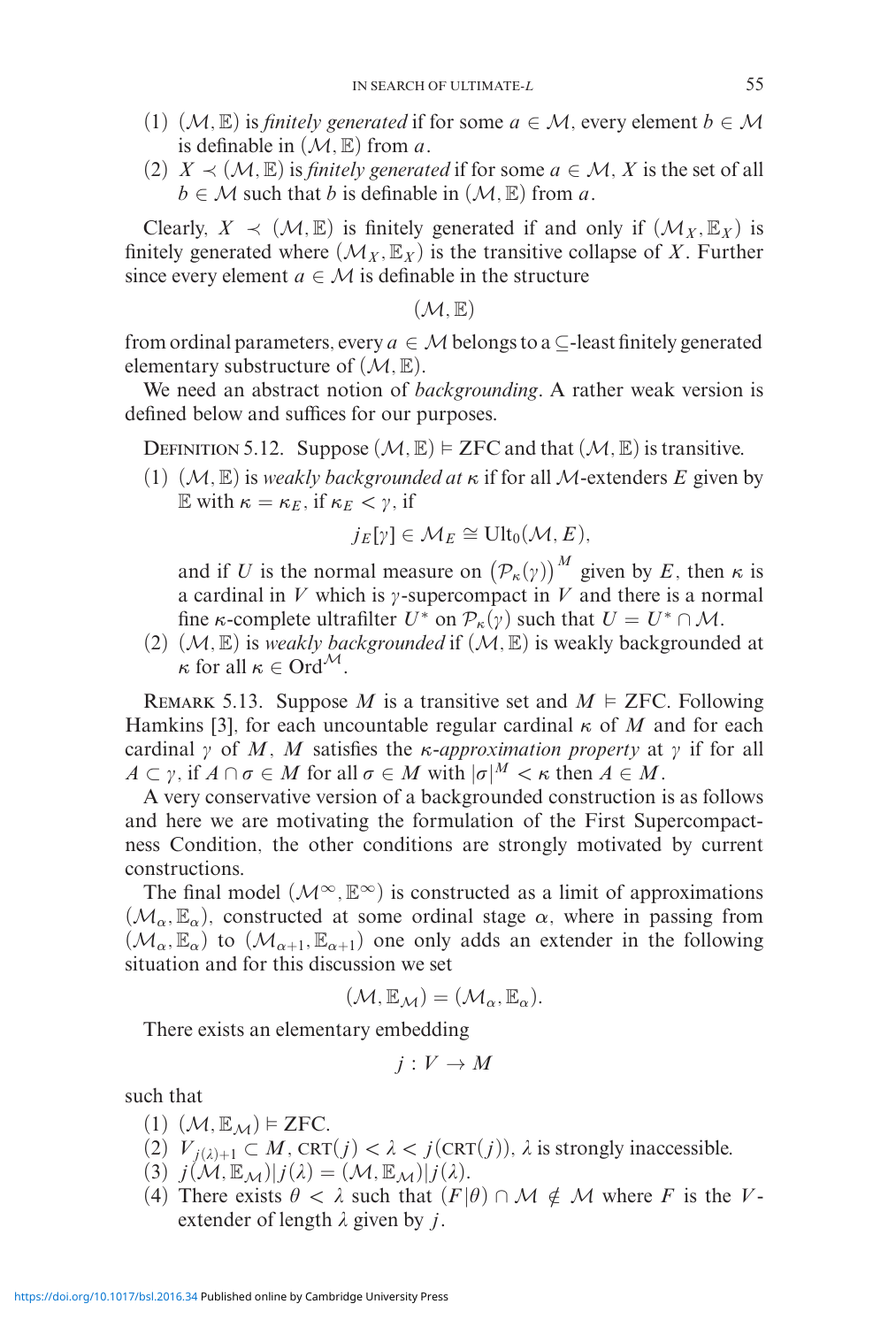Let  $\theta < \lambda$  be least such that  $(F|\theta) \cap \mathcal{M} \notin \mathcal{M}$  where *F* is the *V*-extender of length  $\lambda$  given by *j*, let *E* be the M-extender given by  $(F | \theta) \cap M$ , and let

$$
\mathcal{N} = j(\mathcal{M}) |(\sup(j[(\iota_E^+)^{\mathcal{M}}])) = \mathcal{M}_E|j_E((\iota_E^+)^{\mathcal{M}}),
$$

where

$$
j_E: (\mathcal{M}, \mathbb{E}_{\mathcal{M}}) \to (\mathcal{M}_E, \mathbb{E}_{\mathcal{M}_E}) \cong \text{Ult}_0((\mathcal{M}, \mathbb{E}_{\mathcal{M}}), E)
$$

is the ultrapower embedding.

The natural step would be to add  $\text{Ord}^{\mathcal{N}}$  to dom( $\mathbb{E}_{\mathcal{M}}$ ) with *E* as the next extender. The coding constraints of Section 4 strongly suggest that one should only do this if (in essence) there exists  $\sigma \in \mathcal{N}$  such that

•  $|\sigma|^{\mathcal{N}} < \kappa_E^*$  and  $E|\sigma \notin \mathcal{M}$ .

Therefore this is the requirement which must be (in essence) satisfied in order to change  $\mathbb{E}_{\mathcal{M}}$  in defining the next approximation to  $\mathcal{M}^{\infty}$ . That this suffices is by strong acceptability:

• Adding a new bounded subset of  $κ_E^*$  must (lead to the) *collapse* of  $κ_E^*$ in generating the next (sound) approximation to the final model.

The issue arises when one can be sure that the required set  $\sigma$  exists. We claim that if *no* such set  $\sigma$  exists, then necessarily,

$$
j(\iota_E) = \sup(j[\iota_E]) = \theta.
$$

We verify this. First note that if  $\sup(j[t_E]) = j(t_E)$  then by the definition of  $\theta$ , necessarily  $\theta = j(t_E)$ . This is because if sup(*j*[*i<sub>E</sub>*]) = *j*(*i<sub>E</sub>*) then necessarily  $i_F$  is a limit cardinal in M.

Now suppose that  $\sup(j[t_E]) < j(t_E)$ . We claim

• M must satisfy the  $\kappa_E$ -approximation property for all  $\gamma < \iota_E$ .

Suppose  $A \subset \gamma$  and  $A \cap \sigma \in \mathcal{M}$  for all  $\sigma \in \mathcal{M}$  with  $|\sigma|^{\mathcal{M}} < \kappa_E$ . Applying *j*,  $j(A) \cap \tau \in \mathcal{M}$  for all  $\tau \in \mathcal{M}$  with  $|\tau|^{\mathcal{M}} < j(\kappa_E)$  (since  $j(\mathcal{M}) = \mathcal{M}$ ). Further  $E|j(y) \in M$  and so  $j[y] \in M$ . Thus  $j(A) \cap j[y] \in M$  and this implies that  $A \in \mathcal{M}$ .

Since M has that  $\kappa_E$ -approximation property at  $\gamma$  for all  $\gamma < \iota_E$  and since  $j(\mathcal{M}) = \mathcal{M}$ :

• M has the  $j(\kappa_E)$ -approximation property at  $\gamma$  for all  $\gamma < j(\iota_E)$ .

Therefore if  $\theta < j(\iota_E)$  M has the  $j(\kappa_E)$  approximation property at  $|\theta|^M$  and it follows easily that  $\sigma$  exists. If  $\theta = j(\iota_E)$  then  $j[\iota_E] \in \mathcal{M}$  and so arguing as above, M has the  $\kappa_E$ -approximation property at  $\iota_E$ . The only potential issue here is if

$$
i_E = (i^+)^{\mathcal{M}}.
$$

But then  $\theta \geq j(i)$  and so  $E|j(i) \in \mathcal{M}$  and this implies  $j[i_E] \in \mathcal{M}$ .

This implies that M has the  $j(\kappa_E)$ -approximation property at  $j(\iota_E) \geq \theta$ and so again  $\sigma$  must exist.

This verifies the claim above that if no such set  $\sigma$  exists then necessarily,

$$
j(\iota_E) = \sup(j[\iota_E]) = \theta.
$$

Now suppose that  $\sigma$  does not exist,  $\kappa_E$  is witnessed to be  $( $\lambda$ )$ supercompact in M by  $\mathbb{E}_M$ , *and* that  $(M, \mathbb{E}_M)$  is weakly backgrounded. Thus M has the  $\kappa_E$ -approximation property at *all*  $\gamma < \lambda$  and so M has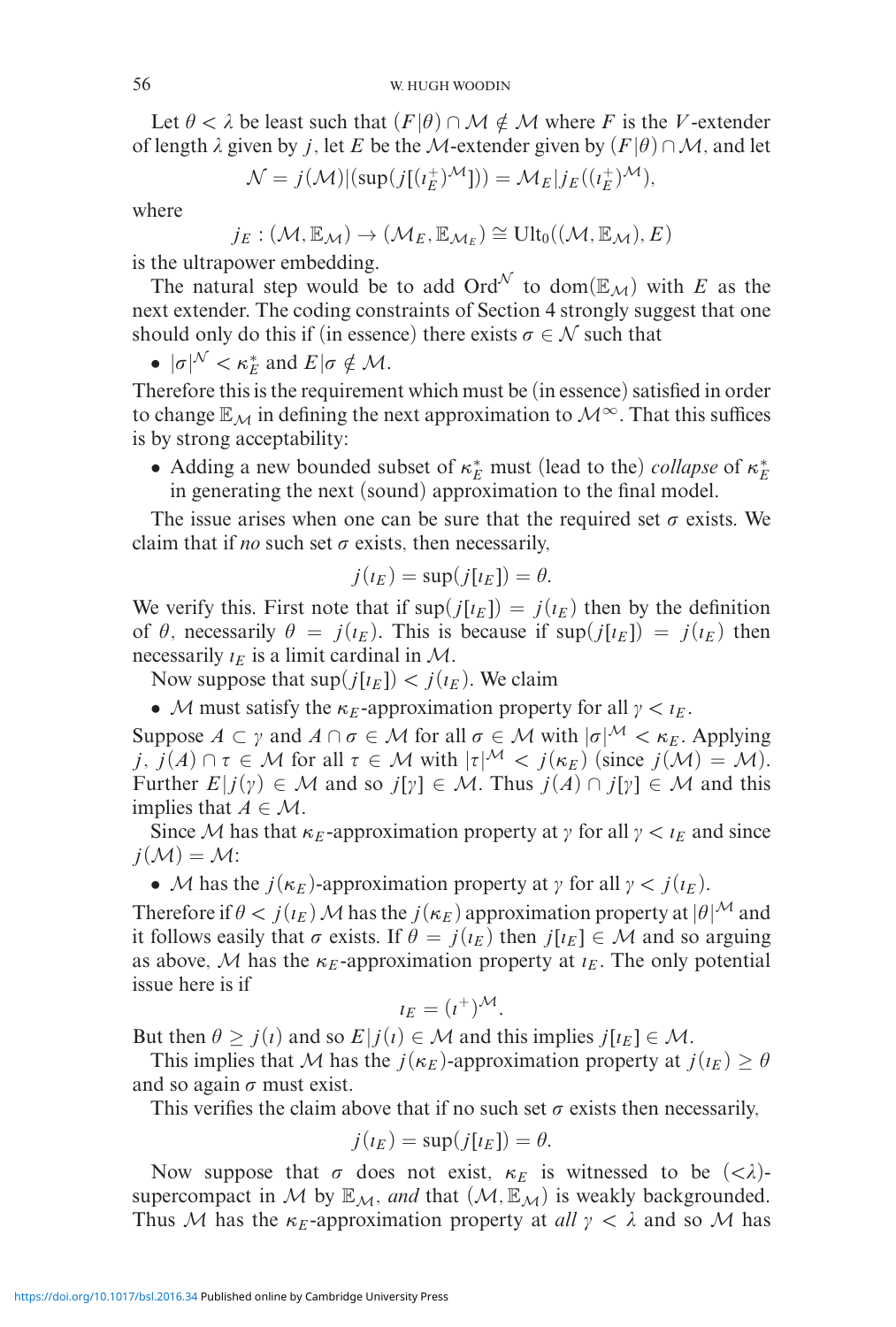the  $j(\kappa_E)$ -approximation property at all  $\gamma < j(\lambda)$ . This implies that the following must hold.

- (1) cof( $\iota_E$ ) <  $\kappa_E$ .
- (2) There exists  $\sigma \in M | j((i_E^+)^M)$  such that  $|\sigma|^M < \kappa_E^*$  and such that  $E| \sigma \notin \mathcal{M}$ .

Now again the coding constraints of Section 4 strongly suggest that if one changes  $\mathbb{E}_{\mathcal{M}}$  then one should use  $E^*|\theta^*$  where  $E^* = F \cap \mathcal{M}$  and where  $\theta^* < j((\iota_E^+)^{\mathcal{M}})$  is least such that (2) is witnessed to hold by some set

$$
\sigma\in Ult_0(\mathcal{M}, E^*|\theta^*).
$$

Thus since no such  $\sigma$  exists in N, which implies that  $\theta^* > \theta$ , necessarily  $\theta^* = \xi + 1$  for some  $\xi$  which is a generator of E and this puts one in the situation corresponding to the First Supercompactness Condition.

We define a fairly general notion of iteration.

DEFINITION 5.14. Suppose  $(M, \mathbb{E}) \models$  ZFC and  $(M, \mathbb{E})$  is transitive. A *semi-iteration* of  $(M, \mathbb{E})$  is a continuous (linearly) directed system

$$
((\mathcal{N}_{\alpha}, \mathbb{F}_{\alpha}), \pi_{\alpha, \beta}, E_{\alpha} : \alpha < \beta \le \eta)
$$

(with  $\eta > 0$ ) such that the following hold for all  $\alpha < \eta$  and for all  $\alpha < \beta < \eta$ .

- (1)  $(\mathcal{N}_0, \mathbb{F}_0) = (\mathcal{M}, \mathbb{E})$  and  $\mathcal{N}_\alpha$  is transitive for all  $\alpha \leq \eta$ .
- (2)  $E_{\alpha}$  is an  $\mathcal{N}_{\alpha}$ -extender,  $\mathcal{N}_{\alpha+1} = \text{Ult}_0(\mathcal{N}_{\alpha}, E_{\alpha})$ , and

$$
\pi_{\alpha,\alpha+1} : \mathcal{N}_\alpha \to \mathcal{N}_{\alpha+1}
$$

is the ultrapower embedding.

- (3) (*Suitability Condition*) No  $\delta < \kappa_{E_\alpha}$  is ( $<\kappa_{E_\alpha}$ )-supercompact in  $\mathcal{N}_\alpha$ .
- (4) (*Non-overlapping Condition*)  $\iota_{E_\alpha} < \kappa_{E_\alpha}^* \leq \kappa_{E_\beta}$ .
- (5) (*First Supercompactness Condition*) Suppose that  $\pi_{\alpha,\alpha+1}[i_{E_\alpha}] \notin \mathcal{N}_{\alpha+1}$ and let  $\delta \leq \iota_{E_\alpha}$  be least such that  $\pi_{\alpha,\alpha+1}[\delta] \notin \mathcal{N}_{\alpha+1}.$  Then the following hold.
	- a) Suppose  $\delta < i_{E_\alpha}$  and that  $\kappa_{E_\alpha}$  is  $(\delta^+)^{\mathcal{N}_\alpha}$ -supercompact in  $\mathcal{N}_\alpha$ . Then  $(\text{cof}(\delta))^{\mathcal{N}_{\alpha}} < \kappa_{E_{\alpha}}$  and  $\iota_{E_{\alpha}} = (\delta^+)^{\mathcal{N}_{\alpha}}$ .
	- b) Suppose  $\delta = \iota_{E_\alpha}$ . Then  $\iota_{E_\alpha}$  is a limit cardinal of  $\mathcal{N}_\alpha$ .
- (6) (*Second Supercompactness Condition*) Suppose that  $\pi_{\alpha,\alpha+1}[i_{E_\alpha}] \in$  $\mathcal{N}_{\alpha+1}$  and that  $\kappa_{E_\alpha} < \iota_{E_\alpha}$ . Then there exists a generator  $\zeta$  of  $E_\alpha$ such that
	- a) (*Generator Condition*) Either  $v_{E_\alpha}^* = \xi$  or  $v_{E_\alpha}^* = \xi + 1$ .
	- b) (*Initial Segment Condition*) If  $v_{E_\alpha}^* = \xi$  then  $\xi$  is a limit of generators and

$$
(\mathrm{cof}(\xi))^{\mathcal{N}_{\alpha+1}} < \pi_{\alpha,\alpha+1}(\kappa_{E_\alpha}).
$$

(7) (*Third Supercompactness Condition*) Suppose that  $\pi_{\alpha,\alpha+1}[i_{E_\alpha}] \in \mathcal{N}_{\alpha+1}$ ,  $E_{\alpha}$  is a limit of strongly inaccessible cardinals in  $\mathcal{N}_{\alpha}$  and let *t* be the least cardinal of  $\mathcal{N}_{\alpha+1}$  with  $v_{E_\alpha}^* < i < \pi_{\alpha+1}(i_{E_\alpha})$  such that

$$
\mathcal{N}_{\alpha+1}|i \models \text{ZFC}.
$$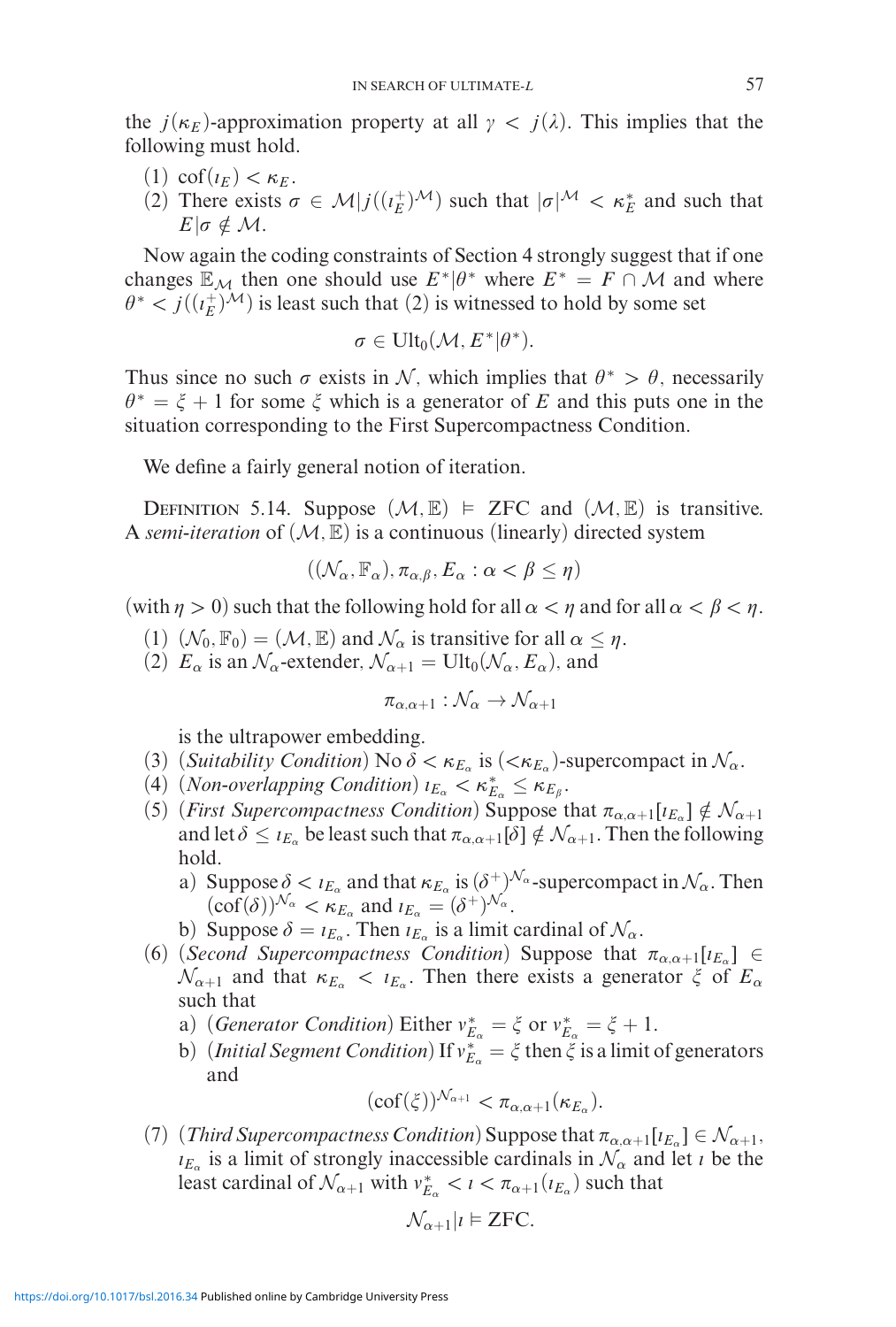Suppose that  $E_\alpha$  has a generator v such that

$$
v_{E_{\alpha}}^* < v < t
$$

and let  $v_0$  be the least such generator. Then there exist a transitive  $(\mathcal{N}, \mathbb{E}_{\mathcal{N}})$  = ZFC and an  $\mathcal{N}$ -extender *F* such that a) For all  $a \in [LTH(F)]^{<\omega}$ ,  $F_a \in \mathcal{N}$ . b)  $\mathcal{N}_{\alpha+1}|i = \text{Ult}_0(\mathcal{N}, F)|i, \kappa_{E_\alpha} < \kappa_F, j_F(\kappa_F) = \kappa_{E_\alpha}^*$ , and  $j_F(i_F) = i$ . c) No  $\delta < \kappa_F$  is  $( $\kappa_F$ )-supercompact in  $\mathcal{N}$ .$ d) For some  $\gamma \leq t_F$ ,  $v_0 = \sup(j_F[\gamma])$ , and either  $j_F[\gamma] \in \text{Ult}_0(\mathcal{N}, F)$ 

or  $\gamma = (\delta^+)^{\mathcal{N}} = i_F$  and  $(\text{cof}(\delta))^{\mathcal{N}} < \kappa_F$ . (8) (*Closeness Condition*) For all  $a \in [LTH(E_{\alpha})]^{<\omega}$ ,  $(E_{\alpha})_a \in \mathcal{N}_{\alpha}$ .

REMARK 5.15. Note that with notation as in the statement of the Third Supercompactness Condition,  $v_0$  cannot be a limit of generators of  $E_\alpha$ . Further by the Second Supercompactness Condition there exists a generator *ξ* of  $E_\alpha$  such that either  $v_{E_\alpha}^* = \xi$  or  $v_{E_\alpha}^* = \xi + 1$  and necessarily  $v_0$  is just the least generator v of  $E_{\alpha}$  such that  $\bar{v} > \xi$ . Therefore if  $\gamma$  witnesses the requirement (7d) then one of the following must hold.

\n- (1) 
$$
\gamma = \kappa_F
$$
.
\n- (2)  $v_{E_{\alpha}}^* = \xi + 1$  and  $\gamma = \left( |\xi|^+ \right)^{\mathcal{N}}$  where  $j_F(\hat{\xi}) = \xi$ .
\n- (3)  $v_{E_{\alpha}}^* = \xi$  and  $\gamma = \left( |\hat{\xi}|^+ \right)^{\mathcal{N}}$  where  $j_F(\hat{\xi}) = \xi$ .
\n

The point here is that since  $v_0 = \sup(j_F[\gamma])$ ,  $|\xi|^{N_\alpha}$  must be in the range of *j<sub>F</sub>*. Also note that in the case where  $v_{E_\alpha}^* = \xi$ ,

$$
\left(\mathrm{cof}(\xi)\right)^{\mathcal{N}_{\alpha+1}} < \kappa_{E_\alpha}^*
$$

and so  $j_F(\hat{\xi}) = \sup(j_F[\hat{\xi}]).$ 

Remark 5.16. These conditions are motivated by the elementary embeddings produced by iteration trees. The proof of the main theorem, Theorem 5.35, would be a bit simpler if we eliminated the Third Supercompactness Condition and required as part of the Second Supercompactness Condition that

$$
v_{E_\alpha} = v_{E_\alpha}^* + 1
$$

if  $v_{E_\alpha+1}^*$  is a limit of generators and

$$
v_{E_\alpha} = v_{E_\alpha}^*
$$

otherwise.

This is true for the iteration embeddings (of ZFC structures) which can be generated by (maximal) iteration trees at the finite levels of supercompact, such as those in [24].

However at the infinite levels of supercompact, this stronger condition can fail. But in the proof of Theorem 5.35, this potential failure is handled by the Third Supercompactness Condition.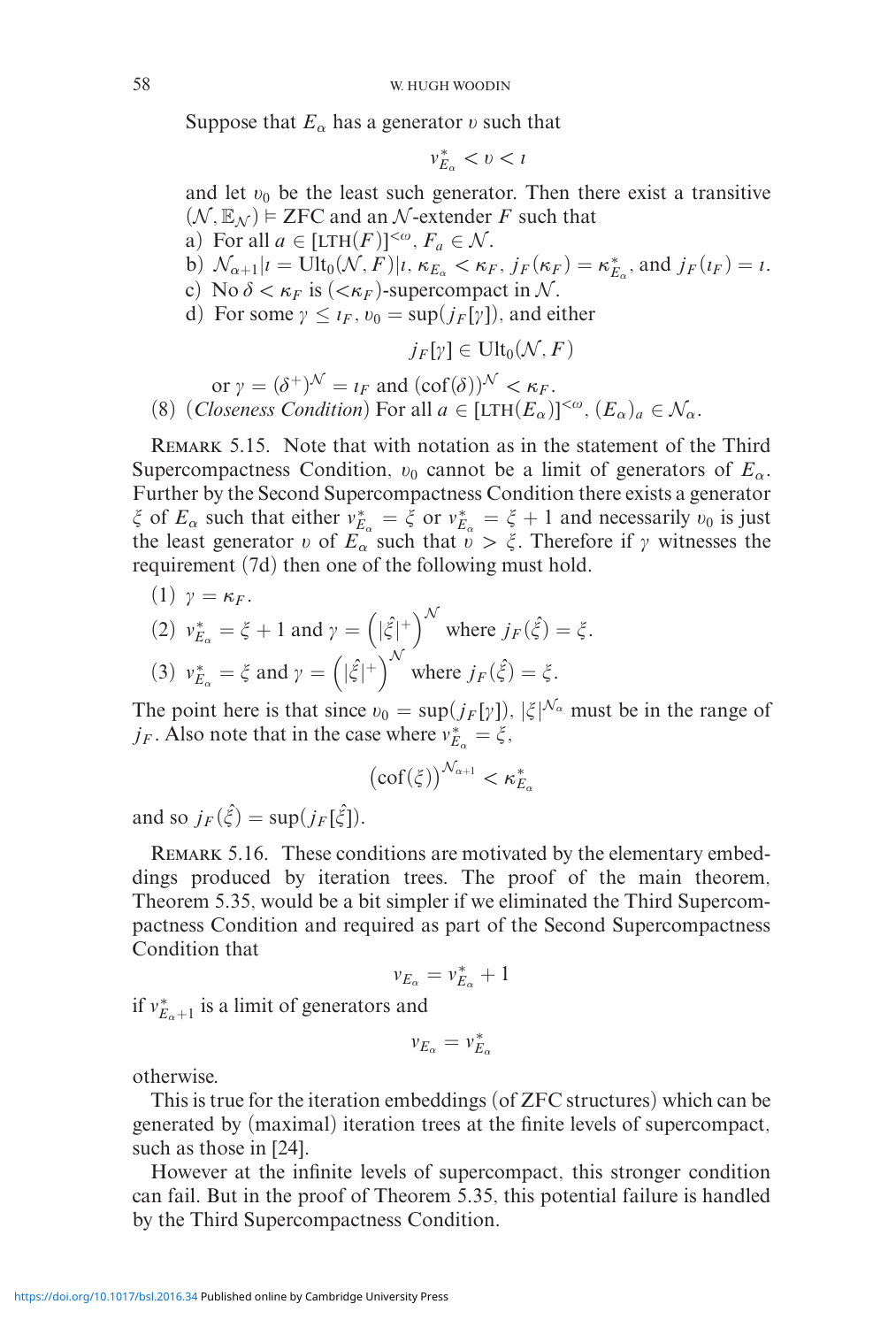The reason the stronger condition can fail is that  $E_\alpha$  might originate as the last extender of an active structure which occurs as a model in the iteration tree *before* the stage where  $E_\alpha$  is chosen. In this case the active structure with  $E_\alpha$  as the last extender is the model at the stage where  $E_\alpha$  is chosen and moreover this model is a semi-iterate of that earlier model.

Finally if  $i_{E_0}$  is not a successor cardinal then there can exist many cardinals between  $v_{E_\alpha}^*$  and the Jensen index of  $E_\alpha$ . In this case the identity  $v_E \le v_E^* + 1$ need not be preserved under semi-iterations and so  $v_{E_\alpha} \le v_{E_\alpha}^* + 1$  might fail.

We isolate in two definitions, Definitions 5.17 and 5.24, the key assumptions that we shall need. Our position based on the results of [24] is that these should follow under very general assumptions from any theory of weakly background structures for which comparison can be proved through iterations by least disagreement. In fact we shall only need Definition 5.24 but Definition 5.17 provides a clearer context for motivating both the definitions.

DEFINITION 5.17. Suppose that  $(M, \mathbb{E}) \models$  ZFC and that  $(M, \mathbb{E})$  is transitive. Then (M*,* E) satisfies *comparison* if for all

$$
X\prec(\mathcal{M},\mathbb{E})
$$

and all

$$
Y \prec (\mathcal{M}, \mathbb{E}),
$$

the following hold where  $(\mathcal{M}_X, \mathbb{E}_X)$  is the transitive collapse of X and  $(\mathcal{M}_Y, \mathbb{E}_Y)$  is the transitive collapse of X.

Suppose that *X* and *Y* are finitely generated,  $(\mathcal{M}_X, \mathbb{E}_X) \neq (\mathcal{M}_Y, \mathbb{E}_Y)$ , and

$$
X\cap\mathbb{R}=Y\cap\mathbb{R}.
$$

Suppose that neither  $(M_X, \mathbb{E}_X)$  or  $(M_Y, \mathbb{E}_Y)$  is a semi-iterate of the other. Then there exists semi-iterations,

$$
((\mathcal{N}_{\alpha}^X,\mathbb{F}_{\alpha}^X),\pi_{\alpha,\beta}^X,E_{\alpha}^X:\alpha<\beta\leq\eta_X)
$$

of  $(\mathcal{M}_X, \mathbb{E}_X)$ , and

$$
((\mathcal{N}_{\alpha}^{Y}, \mathbb{F}_{\alpha}^{Y}), \pi_{\alpha,\beta}^{Y}, E_{\alpha}^{Y} : \alpha < \beta \leq \eta_{Y})
$$

of  $(\mathcal{M}_Y, \mathbb{E}_Y)$  such that

- $(\Lambda)^X_{\eta_X}, \mathbb{F}^X_{\eta_X} = (\mathcal{N}^Y_{\eta_Y}, \mathbb{F}^Y_{\eta_Y}).$
- (2) (*First Disagreement Condition*)  $E_0^X \neq E_0^Y$ .
- (3) (*Second Disagreement Condition*) Suppose that  $i_{E_0^X} < \lambda$ ,  $i_{E_0^Y} < \lambda$ , and that

$$
\mathcal{P}(\lambda) \cap \mathcal{M}_X = \mathcal{P}(\lambda) \cap \mathcal{M}_Y.
$$

Then

$$
\pi_{0,\eta_X}^X|\mathcal{P}(\lambda)\neq \pi_{0,\eta_Y}^Y|\mathcal{P}(\lambda).
$$

REMARK 5.18. (1) The *larger* the structure  $(M, \mathbb{E})$  the stronger the requirement that comparison hold is.

For example if every element of  $M$  is definable in  $(M, \mathbb{E})$  then there are no nontrivial finitely generated  $X \prec (\mathcal{M}, \mathbb{E})$  and comparison holds vacuously. However if  $cof(Ord^{\mathcal{M}}) > \omega$  then  $X \in \mathcal{M}$  for *every* finitely generated  $X \prec (\mathcal{M}, \mathbb{E})$ .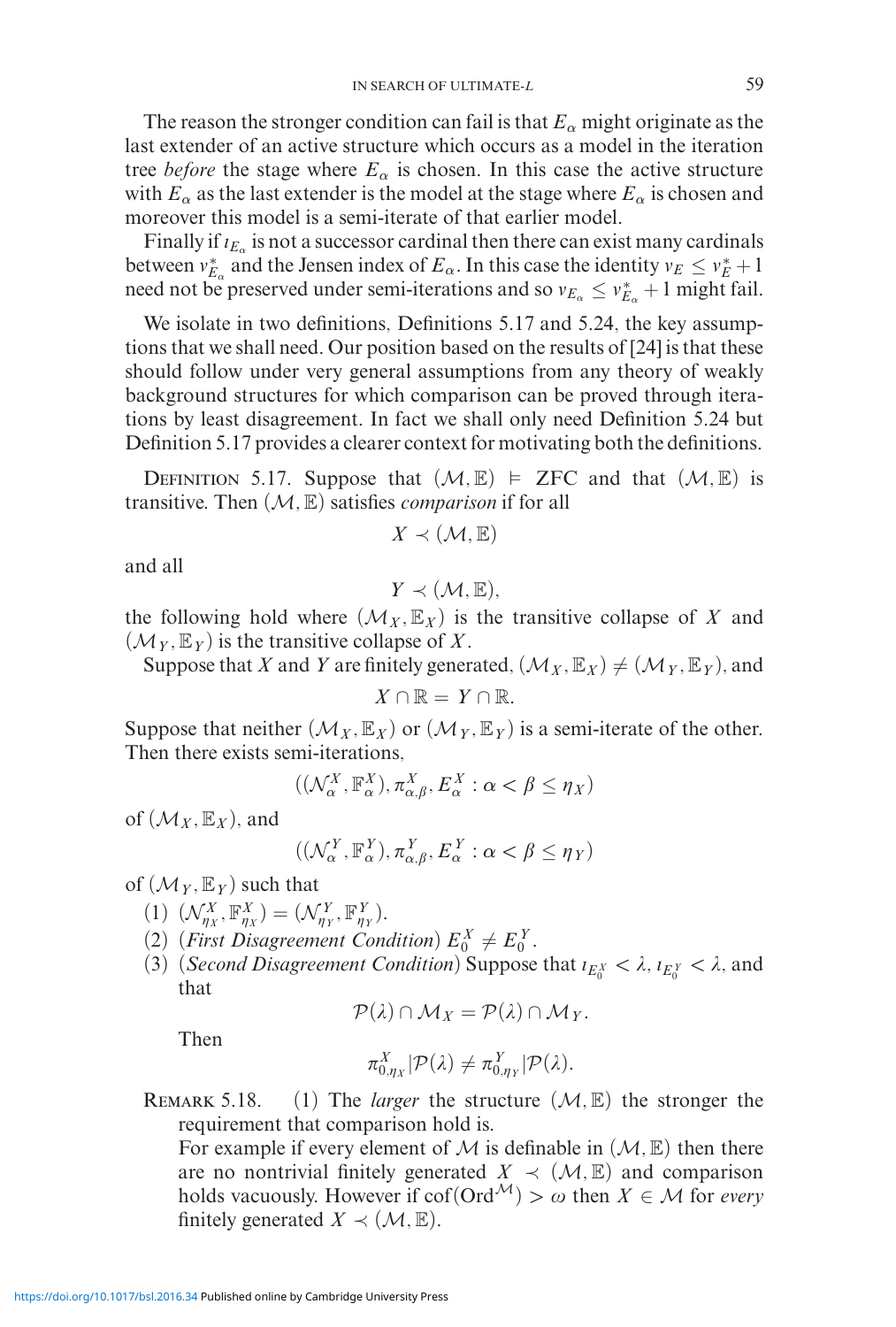(2) We comment briefly on why the requirements specified in Definition 5.17 are reasonable.

Condition (2) is clearly the result of comparison through least disagreement where the semi-iterations are given by the cofinal branches of the maximal iteration trees.

Finally the last condition, (3), lies at the core of comparison by least disagreement. Having this *provably* fail (while maintaining  $E_0^X \neq E_0^Y$ ) would seem to require an entirely new approach to inner model theory. In fact we could weaken (3) for our purposes and add the assumption that  $\lambda$  is strongly inaccessible in  $\mathcal{M}_X$  with  $\iota_{E_0^X} < \lambda$  and  $\iota_{E_0^Y} < \lambda$ .

REMARK 5.19. Suppose that with notation as in Definition 5.17,  $(\mathcal{M}_Y, \mathbb{E}_Y)$  is a semi-iterate of  $(\mathcal{M}_X, \mathbb{E}_Y)$ .

More precisely suppose that

$$
\pi: (\mathcal{M}_X, \mathbb{E}_X) \to (\mathcal{N}, \mathbb{E}_\mathcal{N}) = (\mathcal{M}_Y, \mathbb{E}_Y)
$$

is given by a semi-iteration of  $(\mathcal{M}_X, \mathbb{E}_X)$ .

One can show by appealing to the fact that  $(\mathcal{M}_Y, \mathbb{E}_Y)$  is finitely generated, that the semi-iteration giving  $\pi$  must have finite length and moreover that it must be an internal iteration with each extender being the extender generated by a single ultrafilter. Thus these cases of *X* and *Y* are really rather special.

The following theorem is a corollary of the main theorem of [24] and results of [25] but the only relevant result of [25] is one which allows one to exploit the Weak Unique Branch Hypothesis (which only allows short extenders in the iteration trees) versus a slightly stronger iteration hypothesis.

Recall that  $\kappa$  is *m*-extendible, where  $m < \omega$ , if there is an elementary embedding

$$
j: V_{\kappa+m} \to V_{j(\kappa)+m}
$$

such that  $CRT(j) = \kappa$ .

Theorem 5.20 (Weak Unique Branch Hypothesis). *Assume that for each*  $m < \omega$ , there is a proper class of m-extendible cardinals. Then there exists a *partial extender sequence*

$$
\mathbb{E} = \langle \mathbb{E}_\alpha : \alpha \in \text{dom}(\mathbb{E}) \rangle
$$

*such that the following hold.*

- (1)  $L[\mathbb{E}]$  *is weakly backgrounded and*  $L[\mathbb{E}]$  *is weakly*  $\Sigma_2$ -*definable.*
- (2)  $(L_{\alpha}[\mathbb{E}], \mathbb{E}|\alpha)$  *satisfies comparison for each ordinal*  $\alpha$  *such that*  $(L_{\alpha}[\mathbb{E}], \mathbb{E}|\alpha) \models \text{ZFC}.$
- (3) *For each*  $\xi$  *and for each*  $m < \omega$ , *there exists*  $\alpha \in \text{dom}(\mathbb{E})$  *such that* (a)  $\alpha > \xi$ .
	- (b)  $\mathbb{E}_{\alpha}$  *is an L*[E]-extender which witnesses that  $\kappa$  *is m*-extendible *in L*[E] *where*  $\kappa = \text{CRT}(\mathbb{E}_{\alpha})$ *.*
- $(4)$   $L[\mathbb{E}] \models$  "*The Weak Unique Branch Hypothesis."*

Thus one also gets an equivalence.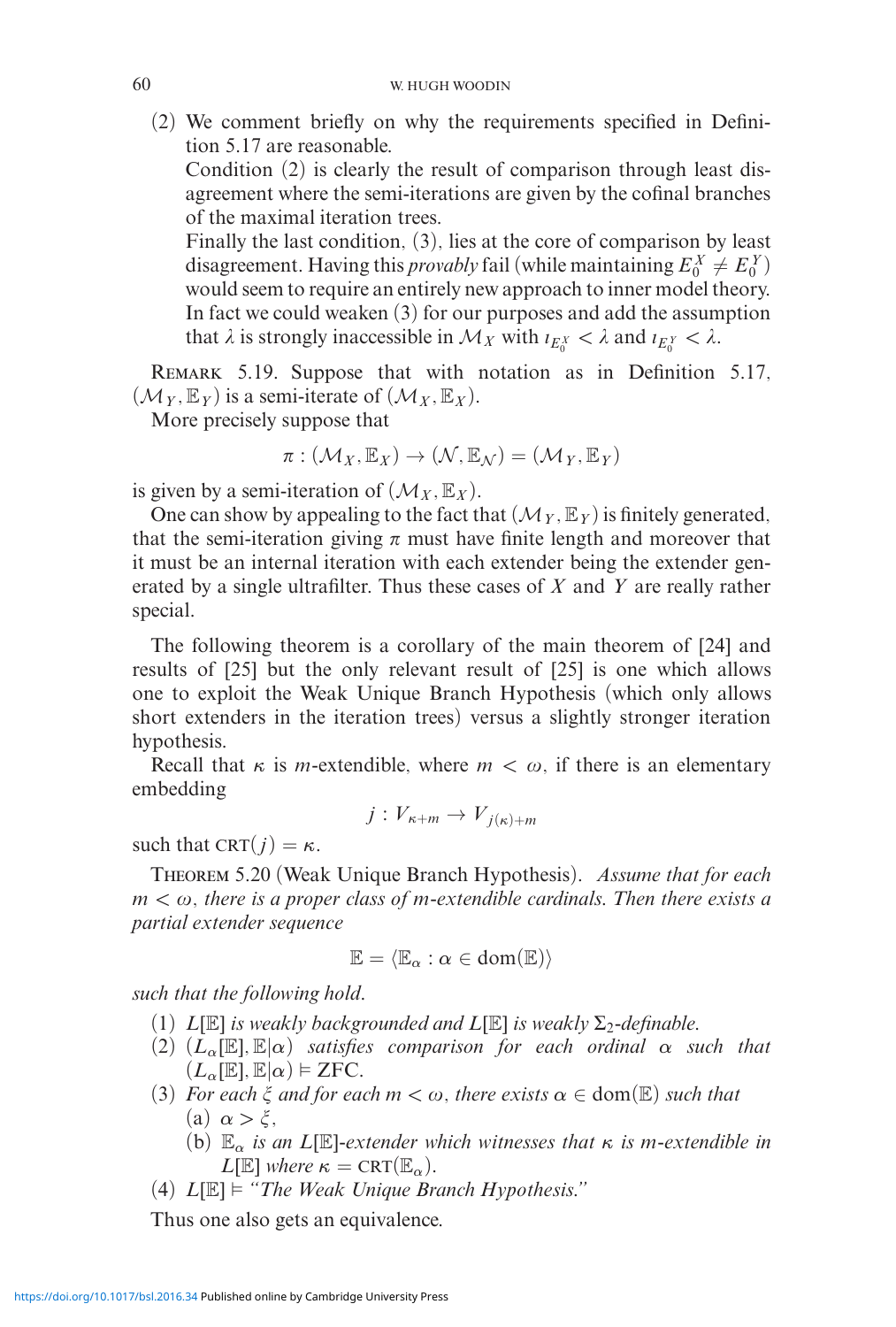Theorem 5.21. *The following are equivalent.*

- (1) *There exists a countable transitive set*  $M \models \text{ZFC}$  *such that* 
	- (a)  $M \models$  "For each  $m < \omega$ , there is a proper class of m-extendible *cardinal."*
	- (b)  $M \models$  "The Weak Unique Branch Hypothesis."
- (2) *There exists a countable transitive*  $(M, \mathbb{E}) \models \text{ZFC}$  *such that* 
	- (a)  $(\mathcal{M}, \mathbb{E}) \models$  "*For each*  $m < \omega$ , there is a proper class of m-extendible *cardinals."*
	- (b)  $(\mathcal{M}, \mathbb{E}) \models$  "The Weak Unique Branch Hypothesis."
	- $(\mathcal{C})$   $(\mathcal{M}, \mathbb{E})|\alpha$  *satisfies comparison for each*  $\alpha$  *such that*  $(\mathcal{M}, \mathbb{E})|\alpha \models$ ZFC*.*

We need a version of Definition 5.17 for pairs.

DEFINITION 5.22. Suppose that  $(\mathcal{M}_0, \mathbb{E}_0) \models$  ZFC and that  $(\mathcal{M}_1, \mathbb{E}_1) \models$ ZFC. Suppose each structure is transitive and  $\kappa$  is a regular cardinal of both structures. Then the pair

$$
((\mathcal{M}_0,\mathbb{E}_0),(\mathcal{M}_1,\mathbb{E}_1))
$$

is a *coherent pair at κ* if

$$
(\kappa^+)^{\mathcal{M}_0} = (\kappa^+)^{\mathcal{M}_1}
$$

and

$$
(\mathcal{M}_0,\mathbb{E}_0)|(\kappa^+)^{\mathcal{M}_0}=(\mathcal{M}_1,\mathbb{E}_1)|(\kappa^+)^{\mathcal{M}_1}.
$$

DEFINITION 5.23. Suppose that

 $((\mathcal{M}_0, \mathbb{E}_0), (\mathcal{M}_1, \mathbb{E}_1))$ 

is a coherent pair at *κ*. A *semi-iteration* at *κ* of the (ordered) pair,

 $((\mathcal{M}_0, \mathbb{E}_0), (\mathcal{M}_1, \mathbb{E}_1))$ 

is a continuous (linearly) directed system

$$
((\mathcal{N}_{\alpha}, \mathbb{F}_{\alpha}), \pi_{\alpha, \beta}, E_{\alpha} : \alpha < \beta \le \eta)
$$

such that the following hold for all  $\alpha < \beta < \eta$ .

(1)  $(\mathcal{N}_0, \mathbb{F}_0) \in \{(\mathcal{M}_0, \mathbb{E}_0), (\mathcal{M}_1, \mathbb{E}_1)\}\$ and

 $((\mathcal{N}_{\alpha}, \mathbb{F}_{\alpha}), \pi_{\alpha, \beta}, E_{\alpha} : \alpha < \beta \leq \eta)$ 

is a semi-iteration of  $(\mathcal{N}_0, \mathbb{F}_0)$ .

(2) If  $\mathcal{N}_0 = \mathcal{M}_1$  then  $\kappa < i$  for some  $i \in \text{SP}(E_0)$ .

DEFINITION 5.24. Suppose that  $(M, \mathbb{E}) \models \text{ZFC}, (\mathcal{M}, \mathbb{E})$  is transitive,  $\kappa$  is a measurable cardinal in *V*, *U* is a normal measure on  $\kappa$ , and  $U \cap M \in M$ . Let

$$
(\mathcal{M}_U, \mathbb{E}_U) = \text{Ult}_0((\mathcal{M}, \mathbb{E}), U)
$$

and suppose that

$$
((\mathcal{M},\mathbb{E}),(\mathcal{M}_U,\mathbb{E}_U))
$$

is a coherent pair at  $\kappa$ . Then  $(\mathcal{M}_U, \mathbb{E}_U)$  satisfies *comparison backed up by*  $(\mathcal{M}, \mathbb{E})$  at  $\kappa$  if the following hold.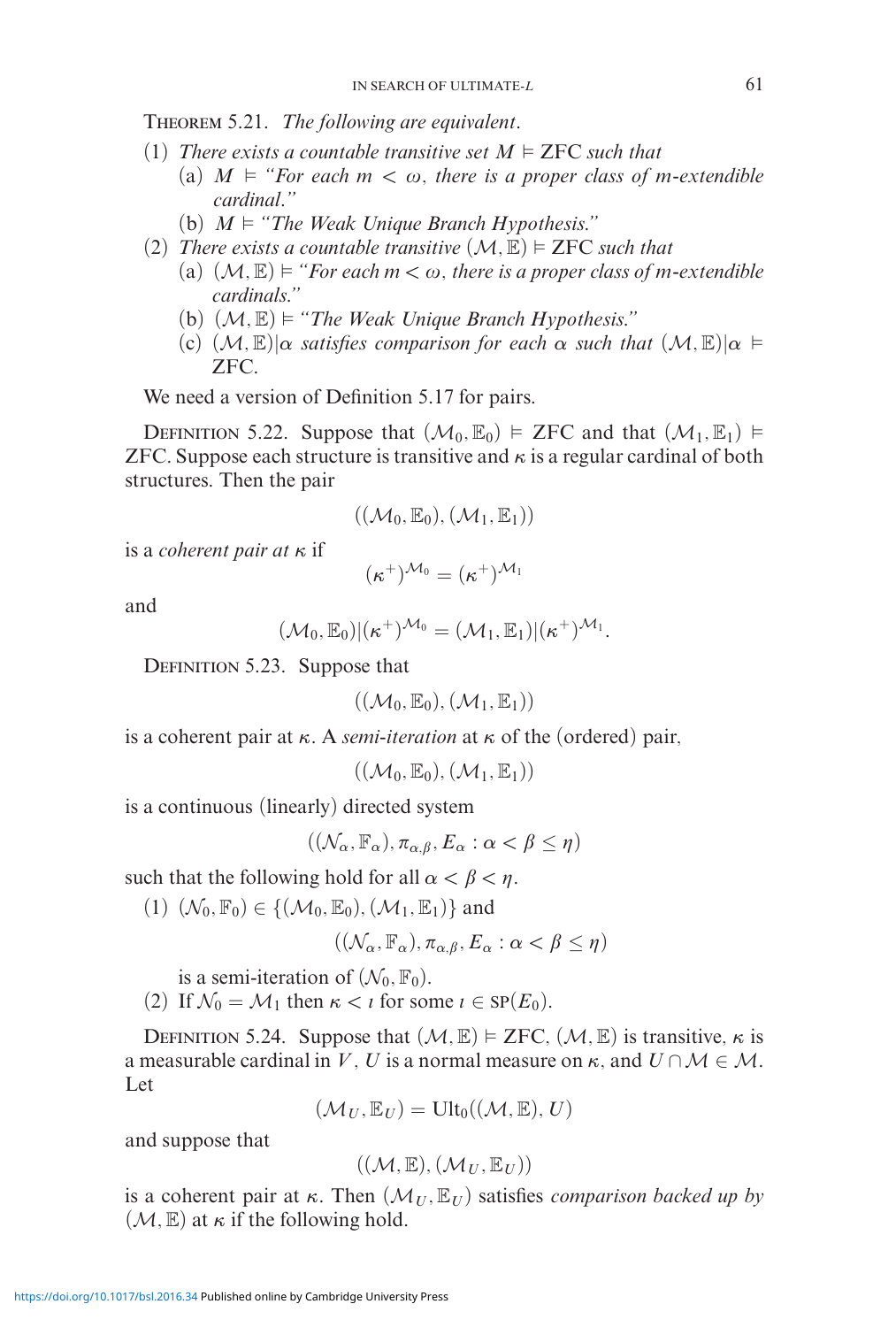Suppose  $X \prec (\mathcal{M}, \mathbb{E}), X$  is finitely generated,  $U \cap \mathcal{M} \in X$ ,

$$
(\mathcal{M}_X,\mathbb{E}_X)
$$

is the transitive collapse of *X*,  $\kappa_X$  is the image of  $\kappa$  under the transitive collapse, and

 $(\mathcal{M}_U^X, \mathbb{E}_U^X)$ 

is the image of  $(X \cap \mathcal{M}_U, X \cap \mathbb{E}_U)$  under the transitive collapse. Suppose that  $(\mathcal{M}_{U}^{X}, \mathbb{E}_{U}^{X})$  is not a semi-iterate of  $(\mathcal{M}_{X}, \mathbb{E}_{X})$ . Then there exist semi-iterations,

$$
((\mathcal{N}_{\alpha}^0,\mathbb{F}_{\alpha}^0),\pi_{\alpha,\beta}^0,E_{\alpha}^0:\alpha<\beta\leq\eta_0)
$$

of  $(\mathcal{M}_X, \mathbb{E}_X)$ , and

$$
((\mathcal{N}_{\alpha}^1,\mathbb{F}_{\alpha}^1),\pi_{\alpha,\beta}^1,E_{\alpha}^1:\alpha<\beta\leq\eta_1)
$$

of the pair  $((\mathcal{M}_X, \mathbb{E}_X), (\mathcal{M}_U^X, \mathbb{E}_U^X))$  at  $\kappa_X$  such that

- (1)  $(\mathcal{N}_{\eta_0}^0, \mathbb{F}_{\eta_0}^0) = (\mathcal{N}_{\eta_1}^1, \mathbb{F}_{\eta_1}^1).$
- (2) (*First Disagreement Condition*)  $E_0^0 \neq E_0^1$ .
- (3) (*Second Disagreement Condition*) Suppose that  $i_{E_0^0} < \lambda$ ,  $i_{E_0^1} < \lambda$ , and that

$$
\mathcal{P}(\lambda) \cap \mathcal{N}_0^0 = \mathcal{P}(\lambda) \cap \mathcal{N}_0^1.
$$

Then

$$
\pi_{0,\eta_0}^0|\mathcal{P}(\lambda)\neq \pi_{0,\eta_1}^1|\mathcal{P}(\lambda).
$$

REMARK 5.25. We will only use condition (3) in the situation where  $\lambda$  is strongly inaccessible in  $\mathcal{M}_X = \mathcal{N}_0^0$  with

$$
\max(\iota_{E_0^0}, \iota_{E_0^1}) < \lambda
$$

and much more.

REMARK 5.26. The semi-iteration of the coherent pair  $((\mathcal{M}_X, \mathbb{E}_X),$  $(\mathcal{M}_U^X, \mathbb{E}_U^X)$  is not like the iteration of a phalanx in [12]. It really is closer to a semi-iteration of  $\mathcal{M}_X$  where  $U_X$  is allowed to be the initial extender. But even that is not completely accurate since the next extender can act on  $\mathcal{M}_{U}^{X}$ and yet have critical point strictly below  $j_U^X(\kappa_X)$  where

$$
j_U^X: (\mathcal{M}_X, \mathbb{E}_X) \to \text{Ult}_0((\mathcal{M}_X, \mathbb{E}_X), U_X) \cong (\mathcal{M}_U^X, \mathbb{E}_U^X)
$$

is the ultrapower embedding.

The following lemma shows that the requirement in Definition 5.24 that

$$
U\cap\mathcal{M}\in\mathcal{M}
$$

is necessarily satisfied in many cases. This lemma is a weak variation of the Universality Theorem, Theorem 3.26.

LEMMA 5.27. Suppose that  $(M, \mathbb{E}) \models \text{ZFC}$ ,  $(M, \mathbb{E})$  is weakly backgrounded,  $\delta <$  Ord<sup>M</sup>, and that  $\delta$  is witnessed by the M-extenders on the *sequence*  $\mathbb E$  *to be supercompact in M. Suppose*  $\delta < \kappa <$  Ord<sup>M</sup> and that U is  $a\delta$ -complete ultrafilter on  $\kappa$ . Then  $U \cap \mathcal{M} \in \mathcal{M}$ .

Proof. Let  $\lambda = |V_{\kappa+\omega} \cap M|^{\mathcal{M}}$  and let  $\mu$  be a  $\delta$ -complete normal fine ultrafilter on  $P_{\delta}(\lambda)$  such that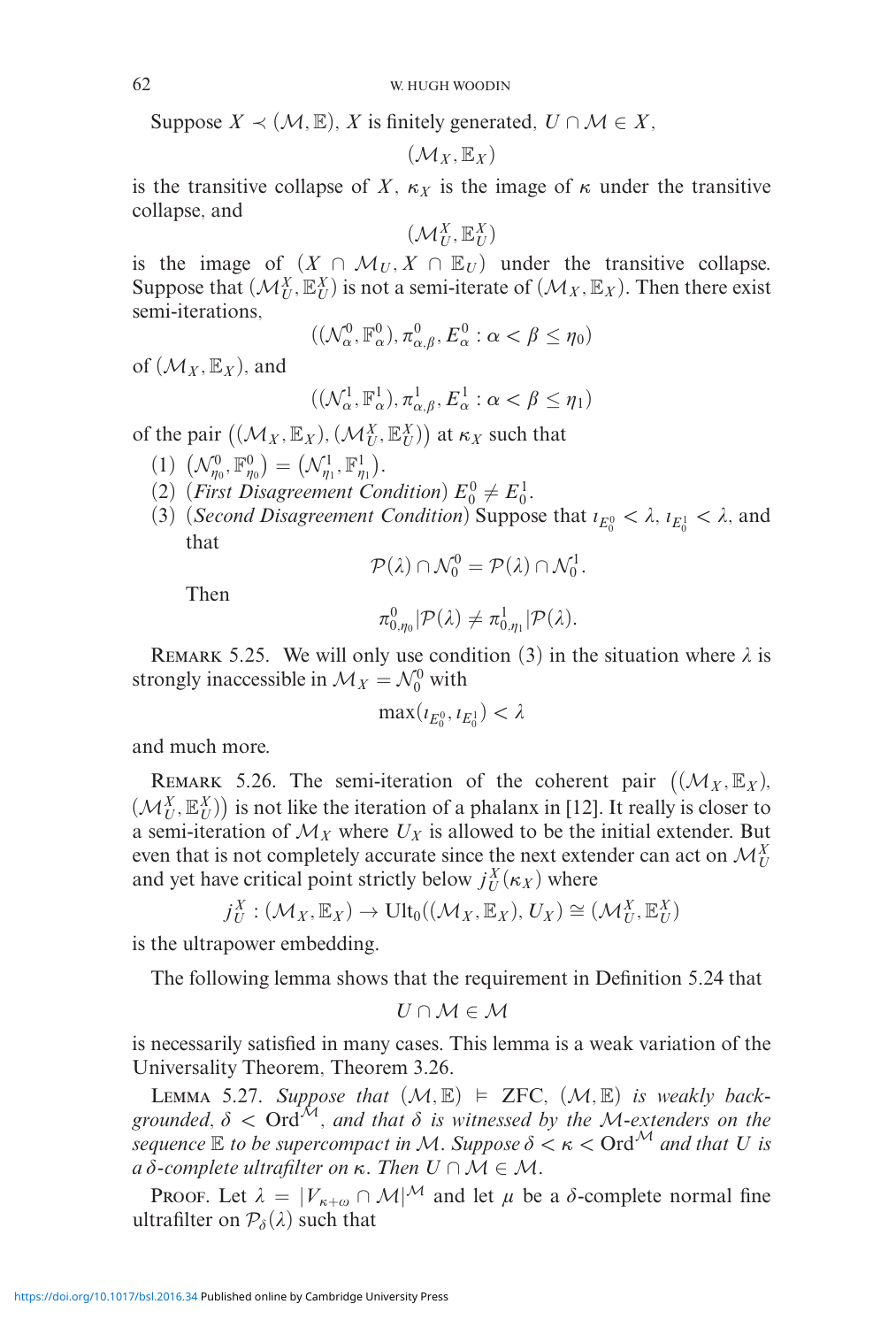- $(1.1)$   $\mathcal{M} \cap \mathcal{P}_{\delta}(\lambda) \in \mu$ ,
- $(1.2)$   $\mu \cap \mathcal{M} \in \mathcal{M}$ .

The ultrafilter  $\mu$  must exist since M is weakly backgrounded and since  $\delta$  is witnessed by the M-extenders on the sequence  $E$  to be supercompact in M.

Fix a bijection

$$
\pi: \lambda \to V_{\kappa+\omega} \cap \mathcal{M}
$$

with  $\pi \in \mathcal{M}$  and let *I* be the set of all  $\sigma \in \mathcal{P}_{\delta}(\lambda) \cap M$  such that for each  $\xi < \kappa$  there exists  $n < \lambda$  such that

 $(2.1)$   $\eta \in \sigma$ ,

(2.2)  $\pi(\eta)$  is a *δ*-compete ultrafilter in *κ* in *M*,

(2.3) for all  $A \in \mathcal{P}(\kappa) \cap \pi[\sigma]$ ,  $A \in \pi(\eta)$  if and only if  $\xi \in A$ .

The key point is that  $I \in \mu$ . This is easily verified by working in M and using that in M,  $\mu \cap M$  is a  $\delta$ -complete normal fine ultrafilter on  $\mathcal{P}_{\delta}(\lambda)$ .

Define

$$
f: I \to \lambda
$$

by  $f(\sigma) = n$  such that

(3.1)  $\pi(\eta)$  is a *δ*-complete ultrafilter on *κ* in *M*,

 $(3.2)$   $\eta \in \sigma$ ,

 $(3.3)$   $\pi(\eta) \cap \pi[\sigma] = U \cap \pi[\sigma].$ 

Since  $I \in \mu$ , there must exist  $\eta_0 < \lambda$  such that

 $\{\sigma \in I \mid f(\sigma) = \eta_0\} \in \mu$ .

Thus  $\pi(\eta_0) = U \cap \mathcal{M}$  and this proves the lemma.

As a corollary of Lemma 5.27, we obtain the following strong version of Theorem 3.40.

**THEOREM 5.28.** *Suppose that*  $\delta$  *is an extendible cardinal and that*  $\kappa \geq \delta$  *is a measurable cardinal. Then κ is a measurable cardinal in* HOD*.*

Proof. By Lemma 3.37, we can reduce to the case that  $\kappa$  is not  $\omega$ -strongly measurable in HOD. But then by Theorem 3.39, HOD is a weak extender model, for  $\delta$  is supercompact and so by (the proof of) Lemma 5.27,  $\kappa$  is a measurable cardinal in HOD.

We prove three easy lemmas and the latter two are quite useful. These require a definition. For this definition and these three lemmas, the notations  $(\mathcal{M}, \mathbb{E})$  and  $(\mathcal{N}, \mathbb{F})$  indicate that the structures are transitive.

DEFINITION 5.29. Suppose that  $(M, \mathbb{E}) \models$  ZFC and that

$$
\pi: (\mathcal{M}, \mathbb{E}) \to (\mathcal{N}, \mathbb{F})
$$

is an elementary embedding which is cofinal. Then  $\pi$  is *close* to  $(\mathcal{M}, \mathbb{E})$  if for each  $X \in \mathcal{M}$  and each  $a \in \pi(X)$ ,

$$
\{Z \in \mathcal{P}(X) \cap \mathcal{M} \mid a \in \pi(Z)\} \in \mathcal{M}.
$$

The following lemma which is essentially immediate from the definition of close embedding, identifies a useful feature of close embeddings. This feature is a weak form of coherence.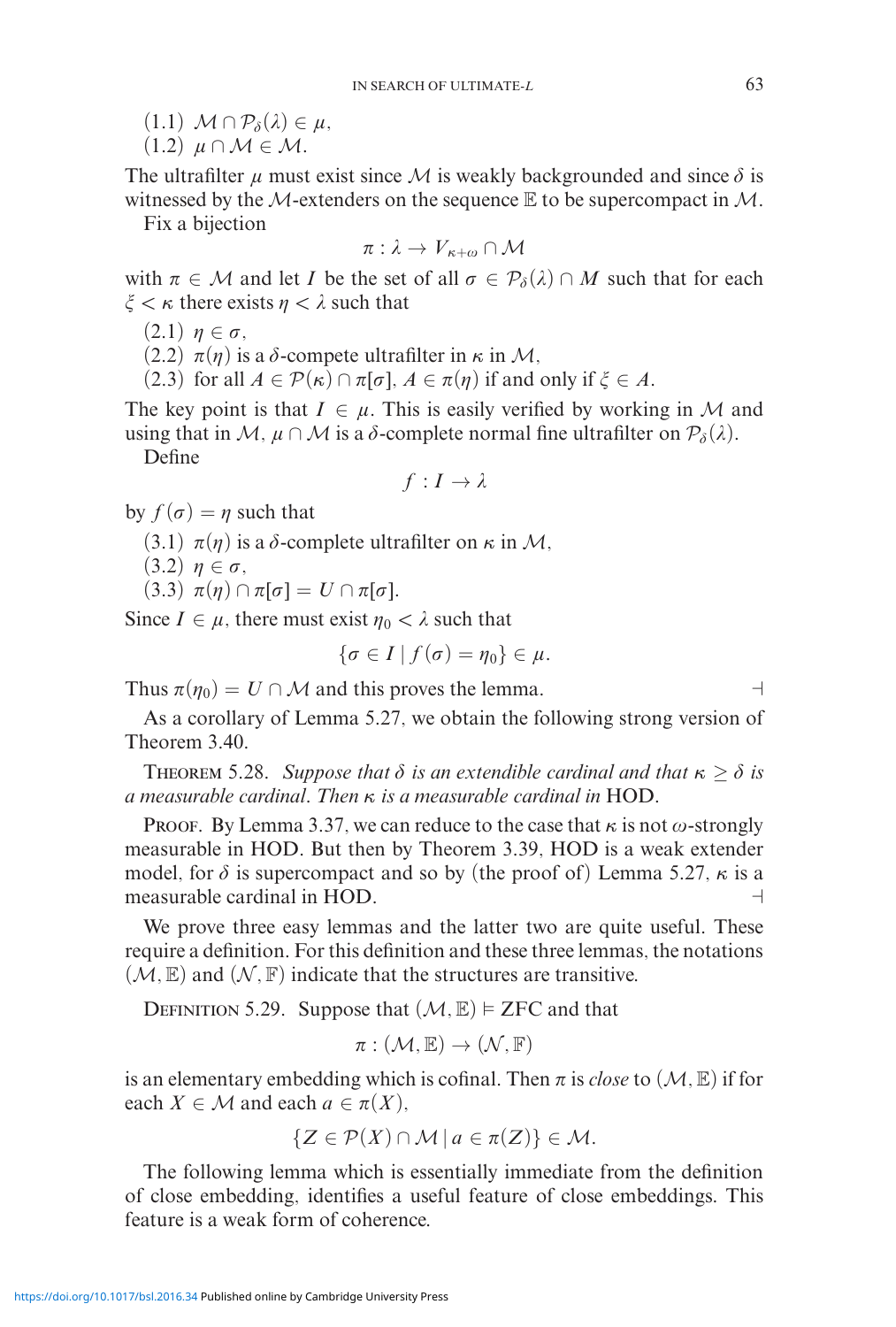LEMMA 5.30. Suppose that  $(\mathcal{M}, \mathbb{E}) \models \text{ZFC}$  and that

$$
\pi: (\mathcal{M}, \mathbb{E}) \to (\mathcal{N}, \mathbb{F})
$$

*is an elementary embedding which is close to*  $(\mathcal{M}, \mathbb{E})$ *. Suppose*  $\iota <$  Ord<sup> $\mathcal{M}$ </sup> and

 $\pi[\iota]\in\mathcal{N}.$ 

*Then*  $P(i) \cap M = P(i) \cap N$ .

PROOF. Clearly  $\mathcal{P}(i) \cap \mathcal{M} \subseteq \mathcal{P}(i) \cap \mathcal{N}$ . Now suppose  $A \in \mathcal{P}(i) \cap \mathcal{N}$ . Then  $\pi[A] \in \mathcal{N}$ . Let

$$
a = (\pi[A], \pi[i])
$$

and let  $X \in \mathcal{M}$  be a transitive set such that  $a \in \pi(X)$ . Since  $\pi$  is close to  $M, U \in \mathcal{M}$  where

$$
U = \{ Z \in \mathcal{P}(X) \cap \mathcal{M} \mid a \in \pi(Z) \}.
$$

Thus  $A \in \text{Ult}_0(\mathcal{M}, U) \subseteq \mathcal{M}$  and so  $\mathcal{P}(i) \cap \mathcal{N} \subseteq \mathcal{P}(i) \cap \mathcal{M}$ .

LEMMA 5.31. *Suppose that*  $(\mathcal{M}, \mathbb{E}) \models \text{ZFC}$  *and that* 

 $\pi: (\mathcal{M}, \mathbb{E}) \to (\mathcal{N}, \mathbb{F})$ 

*is an elementary embedding which is given by a semi-iteration of* (M*,* E)*. Then*  $\pi$  *is close to*  $(\mathcal{M}, \mathbb{E})$ *.* 

PROOF. The key point is that the composition of close embeddings is close. We verify this.

Suppose that

$$
\pi_0: (\mathcal{M}_0, \mathbb{E}_0) \to (\mathcal{M}_1, \mathbb{E}_1)
$$

and

 $\pi_1 : (\mathcal{M}_1, \mathbb{E}_1) \rightarrow (\mathcal{M}_2, \mathbb{E}_2)$ 

are each close embeddings. Fix  $Y \in \mathcal{M}_0$  and  $a \in \pi_1 \circ \pi_0(Y)$ . We must show that

$$
\{Z\in\mathcal{P}(Y)\cap\mathcal{M}_0\,|\,a\in\pi_1\circ\pi_0(Z)\}\in\mathcal{M}_0.
$$

Let

$$
W = \{ Z \in \mathcal{P}(\pi_0(Y)) \cap \mathcal{M}_1 \, | \, a \in \pi_1(Z) \}.
$$

Then  $W \in \mathcal{M}_1$  and in  $\mathcal{M}_1$ , *W* is an ultrafilter on  $\pi_0(Y)$ .

Let

$$
W^* = \{ Z \in \mathcal{P}(\mathcal{P}(\mathcal{P}(Y))) \cap \mathcal{M}_0 \, | \, W \in \pi_0(Z) \}.
$$

Then  $W^* \in \mathcal{M}_0$  and in  $\mathcal{M}_0$ ,  $W^*$  is an ultrafilter on  $\beta(Y)$ , the space of all ultrafilters on *Y* .

Fix  $Z \in \mathcal{P}(Y) \cap \mathcal{M}_0$ . Then

$$
a\in \pi_1\circ\pi_0(Z)
$$

if and only if

$$
\pi_0(Z)\in W
$$

Let

$$
Z^* = \{ U \in \mathcal{P}(\mathcal{P}(Y)) \cap \mathcal{M}_0 \, | \, Z \in U \} \, .
$$

Thus  $\pi_0(Z) \in W$  if and only if  $W \in \pi_0(Z^*)$ . But  $W \in \pi_0(Z^*)$  if and only if  $Z^*$  ∈  $W^*$ .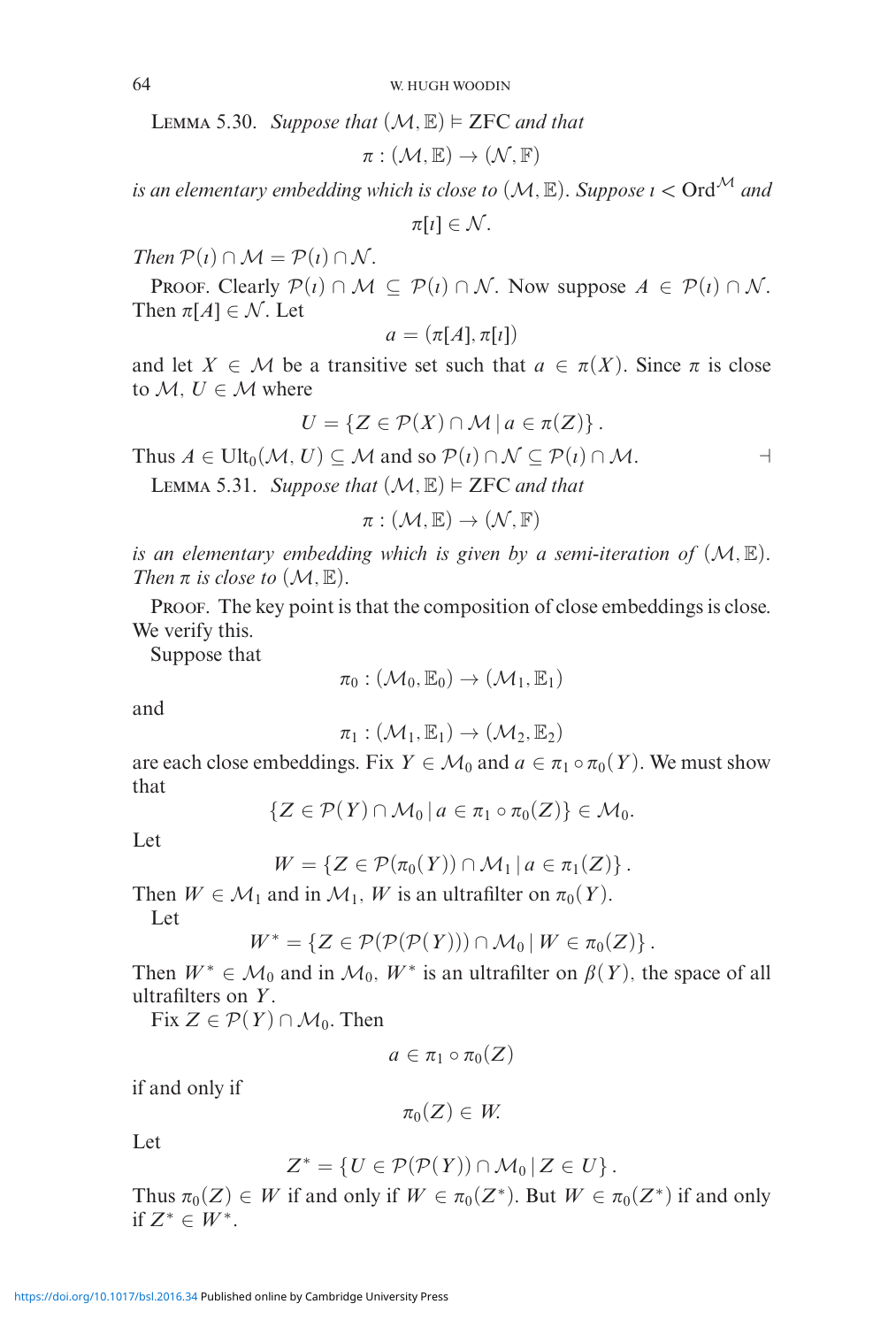Therefore  $a \in \pi_1 \circ \pi_0(Z)$  if and only if  $Z^* \in W^*$ , and this implies

$$
\{Z\in\mathcal{P}(Y)\cap\mathcal{M}_0\,|\,a\in\pi_1\circ\pi_0(Z)\}\in\mathcal{M}_0.
$$

This proves  $\pi_1 \circ \pi_0$  is close to  $(\mathcal{M}_0, \mathbb{E}_0)$ .

The lemma now follows easily by induction of the length of semi-iterations.

The next lemma is an abstract version of the uniqueness of iteration embeddings.

LEMMA 5.32. Suppose that  $(M, \mathbb{E}) \models$  ZFC and is finitely generated. *Suppose that*

$$
\pi_0: (\mathcal{M}, \mathbb{E}) \to (\mathcal{N}, \mathbb{F})
$$

*and*

$$
\pi_1: (\mathcal{M}, \mathbb{E}) \to (\mathcal{N}, \mathbb{F})
$$

*are elementary embeddings each of which is close to*  $(\mathcal{M}, \mathbb{E})$ *. Then*  $\pi_0 = \pi_1.$ 

**PROOF.** Let  $\xi \in \mathcal{M}_0 \cap \text{Ord}$  be such that every element of M is definable in  $(M, \mathbb{E})$  from  $\xi$ . It suffices to show that

$$
\pi_0(\xi)=\pi_1(\xi).
$$

Let  $\xi_0 = \pi_0(\xi)$  and let  $\xi_1 = \pi_1(\xi)$ . Assume toward a contradiction that  $\xi_0 < \xi_1$ . Let

 $U = \{ Z \subset \xi \, | \, \xi_0 \in \pi_1(Z) \}$ .

Thus  $U \in \mathcal{M}$ . Let

 $j_U : (\mathcal{M}, \mathbb{E}) \to (\mathcal{M}_U, \mathbb{E}_U)$ 

be the ultrapower embedding given by *U* and let

$$
k_U: (\mathcal{M}_U, \mathbb{E}_U) \to (\mathcal{N}, \mathbb{F})
$$

be the factor embedding such that  $\pi_1 = k_U \circ j_U$ . Let  $\xi_0^U$  be the element of  $\mathcal{M}_U$  such that  $k_U(\xi_0^U) = \xi_0$ .

Let  $(\mathcal{N}_X, \mathbb{F}_X)$  be the transitive collapse of X where X is the set of all  $a \in \mathcal{N}$ such that *a* is definable in  $(N, \mathbb{F})$  from  $\xi_0$ . Then

$$
(\mathcal{N}_X,\mathbb{F}_X)=(\mathcal{M},\mathbb{E}).
$$

But  $X \subset k_U[\mathcal{M}_U]$  since  $\xi_0 = k_U(\xi_0^U)$  and since  $\pi_1 = k_U \circ j_U$ . Thus we have

- $(1.1) \xi_0^U < j_U(\xi)$  since  $k_U(\xi_0^U) = \xi_0 < \xi_1 = \pi_1(\xi) = k_U \circ j_U(\xi)$ .
- (1.2) Let  $X_U$  be the set of all  $a \in M_U$  such that  $a$  is definable in  $(M_U, \mathbb{E}_U)$ from  $\xi_0^U$ , and let  $(\mathcal{M}_{X_U}, \mathbb{E}_{X_U})$  be the transitive collapse of X. Then

$$
(\mathcal{M}_{X_U}, \mathbb{E}_{X_U}) = (\mathcal{M}, \mathbb{E})
$$

and necessarily  $\zeta$  is the image of  $\zeta_0^U$  under the transitive collapse of  $X_U$ .

Let

$$
\pi_U: (\mathcal{M}, \mathbb{E}) \to (\mathcal{M}_U, \mathbb{E}_U)
$$

invert the transitive collapse of  $X_U$ . Thus  $\pi_U(\xi) = \xi_0^U < j_U(\xi)$  and there is a canonical elementary embedding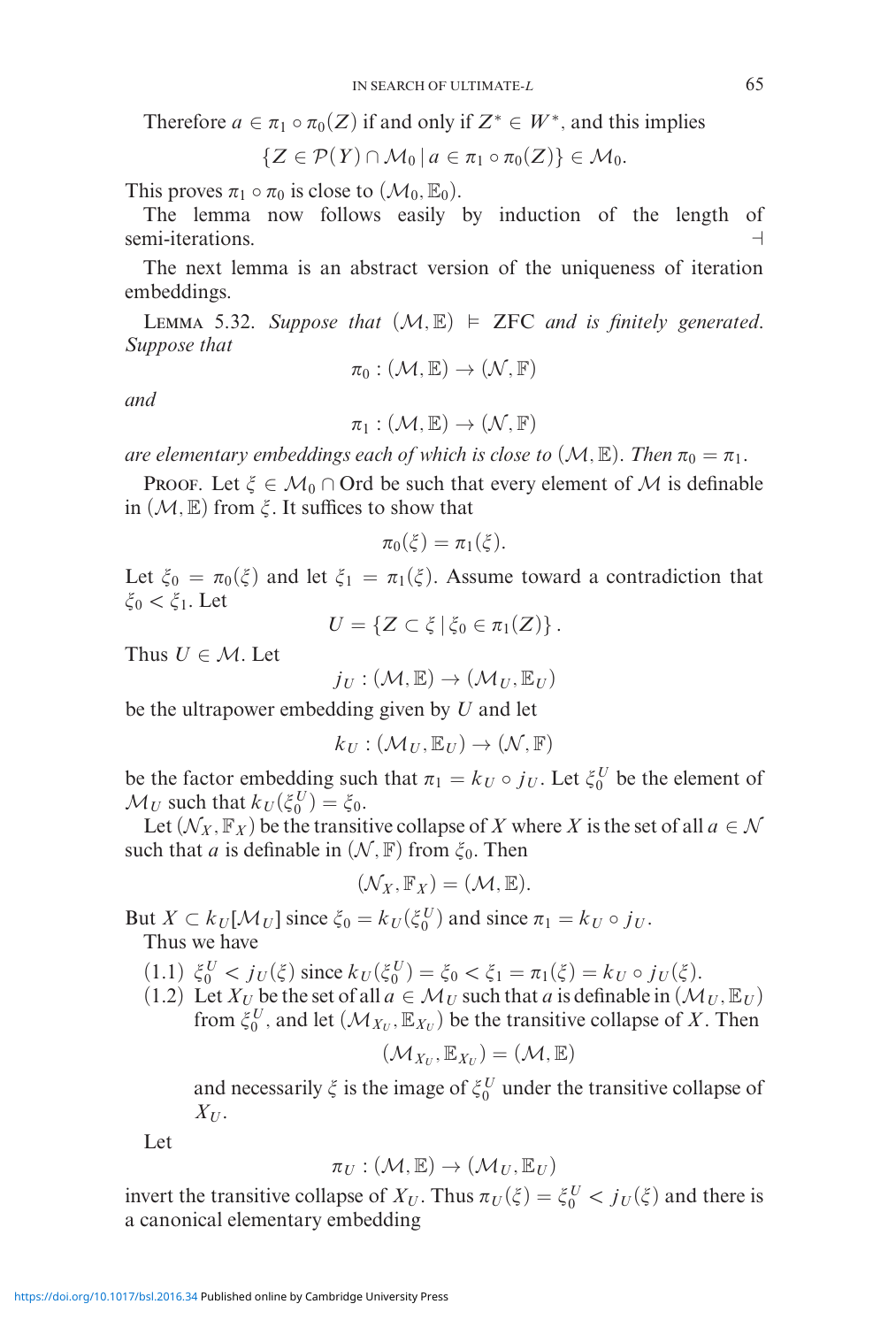$j: \text{Ult}_0(\mathcal{M}, U) \to \text{Ult}_0(\mathcal{M}_U, \pi_U(U)).$ 

Now one can generate an illfounded iteration of  $M$  of length  $\omega$  which is induced by a linear iteration of a rank initial segment of  $M$ , and this is a contradiction.

REMARK 5.33. Suppose  $M \models \text{ZFC}$  is a transitive set in which there is a supercompact cardinal with  $Ord^M$  as small as possible. Then there is a linear iteration of *M* in length  $\omega$ , by ultrapowers, such that the direct limit is not wellfounded.

In fact, any linear iteration

$$
\mathcal{T} = \langle (M_i, U_i), j_{i,k} : i < k < \omega \rangle,
$$

by ultrapowers such that

(1) for all  $\alpha <$  Ord<sup>M</sup> there exists  $i < \omega$  such that  $\lambda_i > j_{0,\alpha}(\alpha)$ , where  $U_i \in M_i$  is a normal fine  $\kappa_i$ -complete ultrafilter on  $(\mathcal{P}_{\kappa_i}(\lambda_i))^{M_i}$  and where  $\kappa_i = \text{CRT}(j_{U_i}),$ 

(2) there exists  $\kappa <$  Ord<sup>M</sup> such that CRT( $j_{U_i}$ )  $\leq j_{0,i}(\kappa)$  for all  $i < \omega$ , must have ill-founded direct limit.

This is by the minimality of  $Ord^M$  (taking a generic collapse and then appealing to  $\Sigma_1^1$ -absoluteness) and since by (1)–(2), Ord<sup>M</sup> is in the wellfounded part of the direct limit.

Thus in the proof of Lemma 5.32, it is critical that the linear iteration of length  $\omega$  have the simple form of being induced by a linear iteration of a rank initial segment of M.

LEMMA 5.34. *Suppose*  $(M, E) \models \text{ZFC}$  *is finitely generated,*  $U \in \mathcal{M}$ *, and that in* M*, U is a κ-complete normal ultrafilter on κ. Let*

$$
(\mathcal{M}_U, \mathbb{E}_U) = \mathrm{Ult}_0((\mathcal{M}, \mathbb{E}), U).
$$

*Then the following are equivalent.*

(1)  $(\mathcal{M}_U, \mathbb{E}_U)$  *is a semi-iterate of*  $(\mathcal{M}, \mathbb{E})$ *.* 

(2) *No*  $\delta < \kappa$  *is witnessed to be*  $( $\kappa$ )-supercompact in *M* by **E**.$ 

PROOF. Clearly  $(2)$  implies  $(1)$  and the witness is the semi-iteration

$$
((\mathcal{N}_{\alpha}, \mathbb{F}_{\alpha}), \pi_{\alpha, \beta}, E_{\alpha} : \alpha < \beta \leq \eta)
$$

of  $(M, \mathbb{E})$  where  $\eta = 1$  and  $E_0$  is the extender given by *U*.

Now suppose that (1) holds and that

$$
\pi: (\mathcal{M}, \mathbb{E}) \to (\mathcal{M}_U, \mathbb{E}_U)
$$

is given by a semi-iteration of  $(\mathcal{M}_U, \mathbb{E}_U)$ . Let

$$
\pi_U : (\mathcal{M}, \mathbb{E}) \to (\mathcal{M}_U, \mathbb{E}_U)
$$

be the ultrapower embedding.

By Lemma 5.32,  $\pi = \pi_U$  and this implies (2) since  $\kappa = \text{CRT}(\pi_U)$ .

We now come to our main theorem. The fundamental idea is to simply use the basic arguments from, for example, [12] for establishing that various extenders, which belong to an iterable structure, must be on the sequence of an iterable structure. The definitions of a coherent pair and of comparison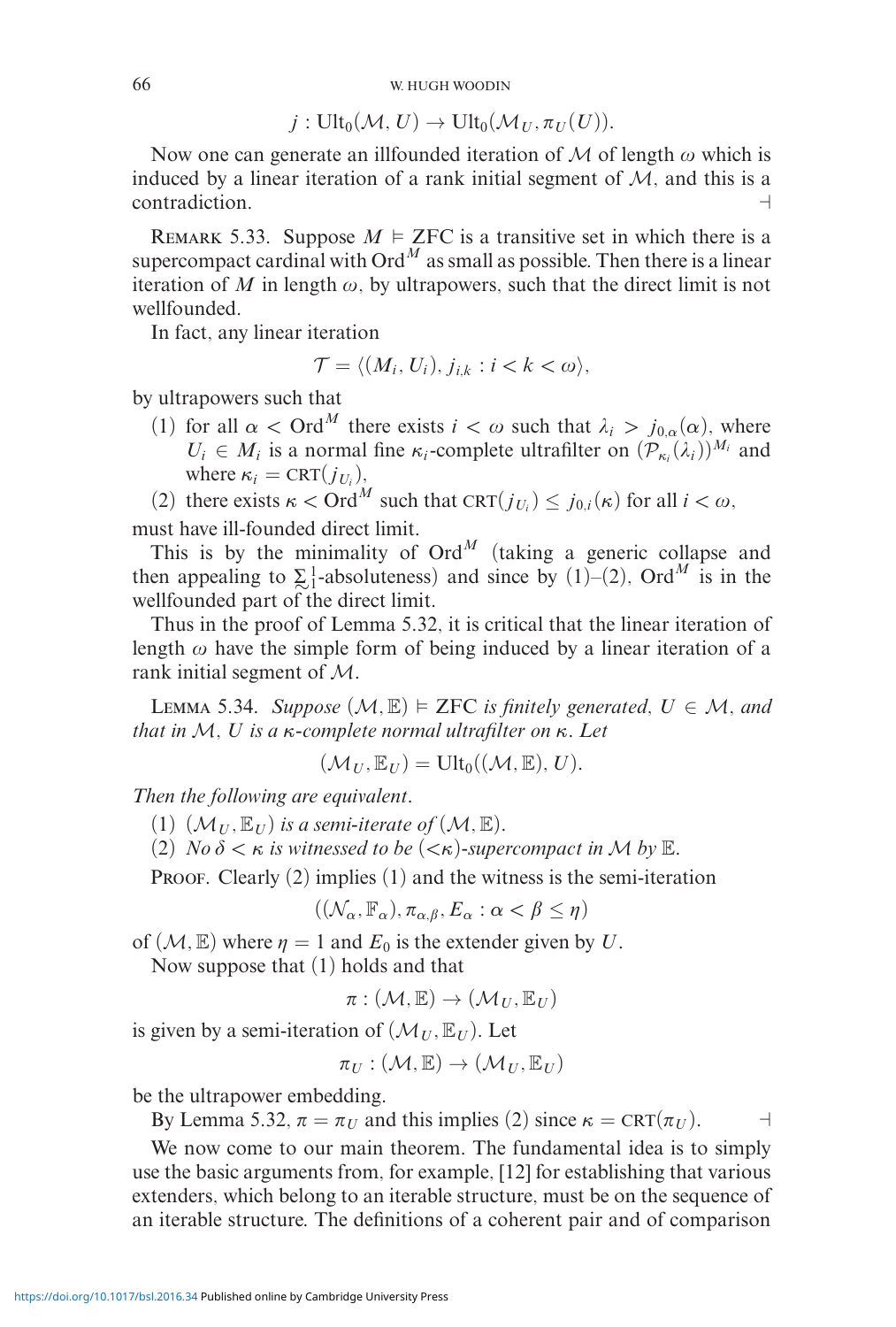for such pairs were formulated by isolating very general features sufficient for the implementation of these arguments.

The situation here however is quite different because by universality (for example, Lemma 5.27) there can be extenders which belong to the structure whose associated critical point cannot be the critical point of *any* extender on the sequence (because of the Suitability Condition).

The issue then is exactly how is this potential conflict resolved. The theorem shows that the only resolution is through a failure of comparison based on least disagreement.

THEOREM 5.35. Suppose that  $\delta$  is supercompact and that  $\Omega > \delta$  is a *strongly inaccessible cardinal. Then there is no weakly backgrounded structure*  $(\mathcal{M}, \mathbb{E}) \models$  **ZFC** such that the following hold.

- $(1)$   $\Omega = \text{Ord}^{\mathcal{M}}$  *and*  $\delta$  *is witnessed by the M-extenders on the sequence*  $\mathbb E$ *to be supercompact in* M*.*
- (2) *There exists a measurable cardinal*  $\delta < \kappa < \Omega$  *and a normal measure U on κ such that the following hold where*

$$
(\mathcal{M}_U, \mathbb{E}_U) = \text{Ult}_0((\mathcal{M}, \mathbb{E}), U).
$$

(a)  $((\mathcal{M}, \mathbb{E}), (\mathcal{M}_{U}, \mathbb{E}_{U}))$  *is a coherent pair at*  $\kappa$ *.* 

(b) 
$$
U \cap M \in M
$$
.

(c)  $(\mathcal{M}_U, \mathbb{E}_U)$  *satisfies comparison backed up by*  $(\mathcal{M}, \mathbb{E})$  *at*  $\kappa$ *.* 

PROOF. Assume toward a contradiction that  $(M, \mathbb{E})$  is weakly backgrounded and that  $(M, \mathbb{E})$ , *U*, and  $\kappa$  satisfy (1) and (2). Note that by Lemma 5.27, the requirement (2b) follows from the assumption that  $(M, \mathbb{E})$ is weakly backgrounded.

Let

$$
e_U : (\mathcal{M}, \mathbb{E}) \to (\mathcal{M}_U, \mathbb{E}_U)
$$

be the ultrapower embedding as defined in  $(\mathcal{M}, \mathbb{E})$  using  $U \cap \mathcal{M}$ . Let

 $X \prec (\mathcal{M}, \mathbb{E})$ 

be the elementary substructure given by the set of all  $a \in \mathcal{M}$  such that *a* is definable in  $(\mathcal{M}, \mathbb{E})$  from  $\{U \cap \mathcal{M}\}.$ 

- (1.1) Let  $(\mathcal{M}_U^X, \mathbb{E}_U^X)$  be the transitive collapse of  $(X \cap \mathcal{M}_U, X \cap \mathbb{E}_U)$ .
- (1.2) Let  $(\mathcal{M}_X, \mathbb{E}_X)$  be the transitive collapse of X and let  $\kappa_X$  be the image of *κ* under the transitive collapse of *X*.
- $(1.3)$  Let  $\delta_X$  be the image of  $\delta$  under the transitive collapse of X.
- (1.4) Let  $U_X$  be the image of  $U \cap M$  under the transitive collapse of  $X$ .
- (1.5) Let

$$
e^X_U : (\mathcal{M}_X, \mathbb{E}_X) \to (\mathcal{M}_U^X, \mathbb{E}_U^X)
$$

be the image of  $e_U$  under the transitive collapse of X.

By Lemma 5.34,  $(\mathcal{M}_U^X, \mathbb{E}_U^X)$  is not a semi-iterate of  $(\mathcal{M}_X, \mathbb{E}_X)$ . Therefore, since  $(\mathcal{M}_U, \mathbb{E}_U)$  satisfies comparison backed up by  $(\mathcal{M}, \mathbb{E})$  at  $\kappa$ , there exist semi-iterations

$$
((\mathcal{N}^0_{\alpha},\mathbb{F}^0_{\alpha}),\pi^0_{\alpha,\beta},E^0_{\alpha}: \alpha < \beta \leq \eta_0)
$$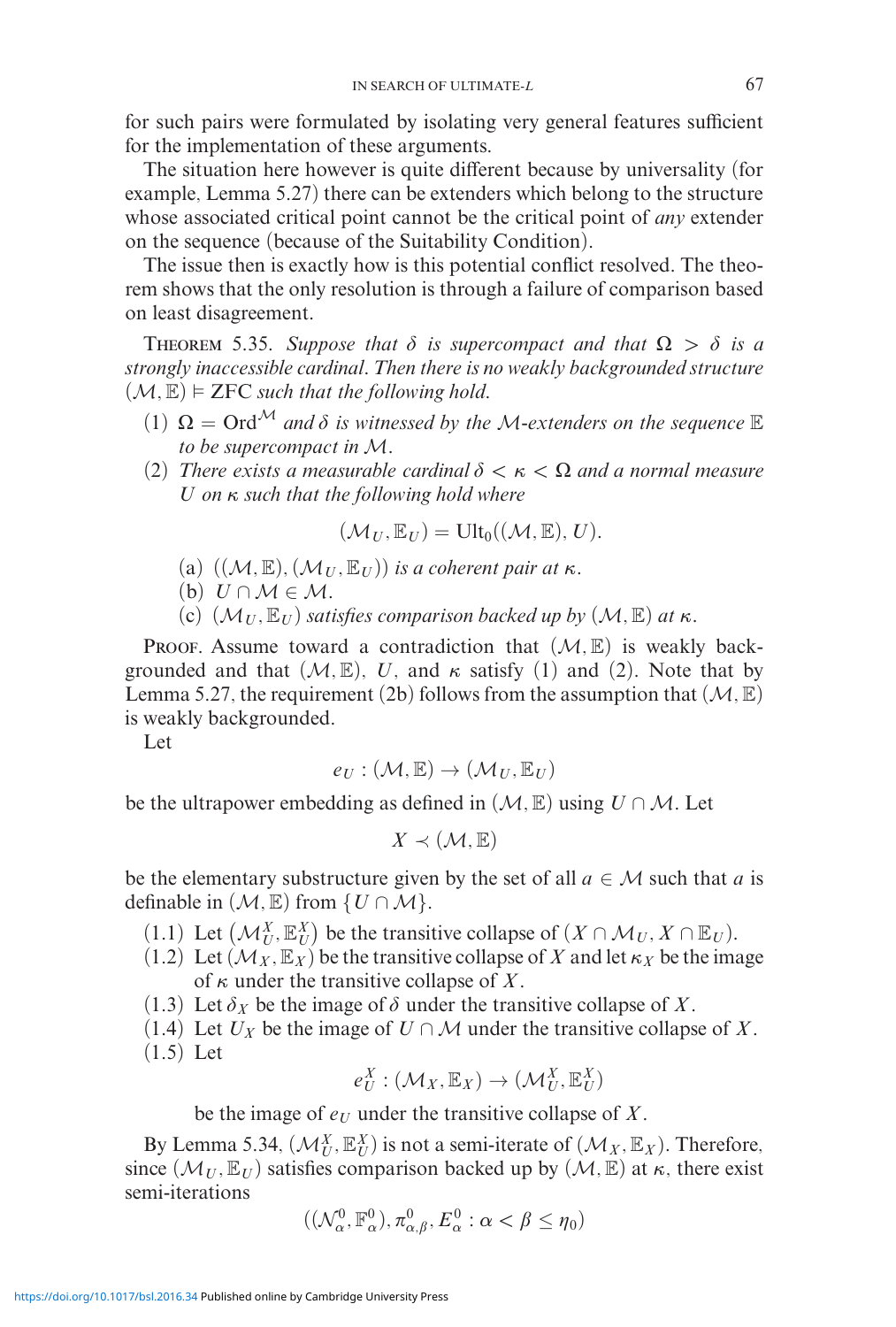of  $(\mathcal{M}_X, \mathbb{E}_X)$ , and

$$
((\mathcal{N}_{\alpha}^1,\mathbb{F}_{\alpha}^1),\pi_{\alpha,\beta}^1,E_{\alpha}^1:\alpha<\beta\leq\eta_1)
$$

of the pair  $((\mathcal{M}_X, \mathbb{E}_X), (\mathcal{M}_U^X, \mathbb{E}_U^X))$  at  $\kappa_X$  such that

 $(2.1) \left(N_{\eta_0}^0, \mathbb{F}_{\eta_0}^0\right) = \left(N_{\eta_1}^1, \mathbb{F}_{\eta_1}^1\right).$  $(2.2)$   $E_0^0 \neq E_0^1$ . (2.3) Suppose that  $\iota_{E_0^0} < \theta$ ,  $\iota_{E_0^1} < \theta$ , and that

$$
\mathcal{N}_0^0 \cap \mathcal{P}(\theta) = \mathcal{N}_0^1 \cap \mathcal{P}(\theta).
$$

Then  $\pi_{0,\eta_0}^0$  | $\mathcal{P}(\theta) \neq \pi_{0,\eta_1}^1$  | $\mathcal{P}(\theta)$ .

We prove the following.

 $(\mathfrak{I}.1) \; (\mathcal{N}_0^1, \mathbb{F}_0^1) = (\mathcal{M}_U^X, \mathbb{E}_U^X).$  $(3.2)$   $\pi_{0,\eta_0}^0 = \pi_{0,\eta_1}^1 \circ e_U^X$ .

Assume toward a contradiction that  $(\mathcal{N}_0^1, \mathbb{F}_0^1) = (\mathcal{M}_X, \mathbb{E}_X)$ . Then

$$
\pi^0_{0,\eta_0}: (\mathcal{M}_X, \mathbb{E}_X) \to (\mathcal{N}^0_{\eta_0}, \mathbb{F}^0_{\eta_0})
$$

and

$$
\pi^1_{0,\eta_1}: (\mathcal{M}_X, \mathbb{E}_X) \to (\mathcal{N}_{\eta_0}^1, \mathbb{F}_{\eta_1}^1)
$$

are each embeddings of the finitely generated  $(\mathcal{M}_X, \mathbb{E}_X)$  into the same structure and by Lemma 5.31, each embedding is close to  $(\mathcal{M}_X, \mathbb{E}_X)$ . Therefore by Lemma 5.32,

$$
\pi^0_{0,\eta_0}=\pi^1_{0,\eta_1}
$$

and this contradicts (2.3).

This proves (3.1). Thus  $(\mathcal{N}_0^1, \mathbb{F}_0^1) = (\mathcal{M}_U^X, \mathbb{E}_U^X)$  and so

$$
\pi^0_{0,\eta_0}: (\mathcal{M}_X, \mathbb{E}_X) \to (\mathcal{N}^0_{\eta_0}, \mathbb{F}^0_{\eta_0})
$$

and

$$
\pi^1_{0,\eta_1}\circ e^X_U: (\mathcal{M}_X, \mathbb{E}_X)\to (\mathcal{N}^1_{\eta_0}, \mathbb{F}^1_{\eta_1})
$$

are each embeddings of the finitely generated  $(\mathcal{M}_X, \mathbb{E}_X)$  into the same structure.

By Lemma 5.31,  $\pi_{0,\eta_0}^0$  is close to  $(\mathcal{M}_X, \mathbb{E}_X)$  and  $\pi_{0,\eta_1}^1$  is close to  $(\mathcal{M}_U^X, \mathbb{E}_U^X)$ . But  $e_U$  is trivially close to  $(\mathcal{M}_X, \mathbb{E}_X)$  and so since close embeddings are closed under compositions (see the proof of Lemma 5.31),  $\pi^1_{0,\eta_1} \circ e^X_U$  is close to  $(\mathcal{M}_X, \mathbb{E}_X)$ . Therefore by Lemma 5.32,  $\pi_{0,\eta_0}^0 = \pi_{0,\eta_1}^1 \circ e_U^X$ . This proves (3.1) and (3.2).

By the Suitability Condition, Definition 5.14(3), of semi-iterations,

 $(4.1)$   $\kappa_{E_0^0} \leq \delta_X$ ,

$$
(4.2) \ \kappa_{E_0^1} \leq \delta_X.
$$

We next prove the following.

 $(5.1)$   $\kappa_{E_0^0} = \delta_X$ ,  $\iota_{E_0^0} = \kappa_X$  and  $\kappa_X \in \text{SP}(E_0^0)$ .  $(5.2)$   $\kappa_{E_0^1} = \delta_X$  and  $\iota_{E_0^1} > \kappa_X$ .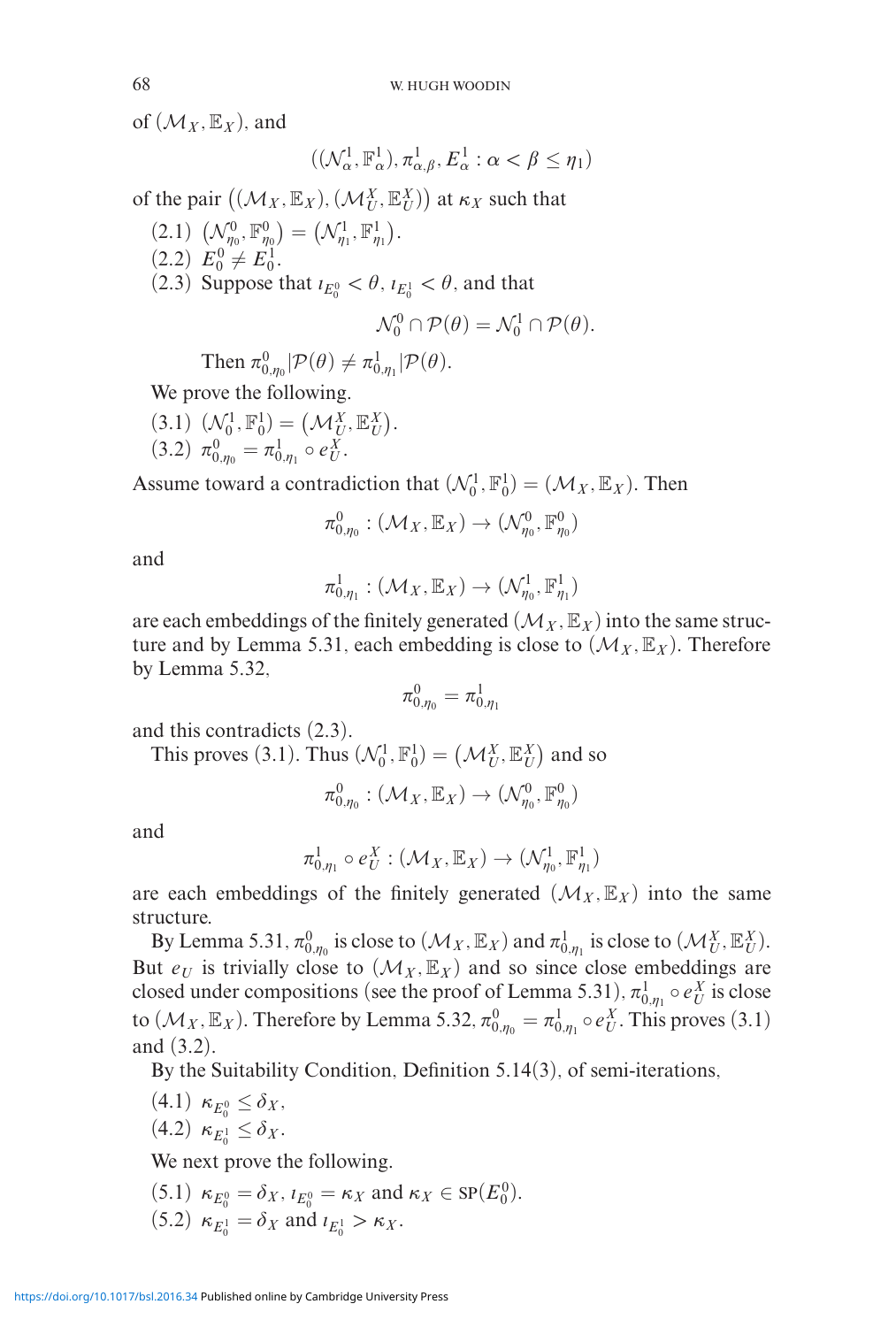Assume toward a contradiction that  $\kappa_{E_0^0} \neq \delta_X$ . Then  $\kappa_{E_0^1} \neq \delta_X$  and by the three properties of semi-iterations specified as the Suitable Condition, the First Supercompactness Condition, and the Closeness Condition; both

$$
\kappa_{E_0^0} \leq \iota_{E_0^0} < \delta_X
$$

and

$$
\kappa_{E_0^1} \leq \iota_{E_0^1} < \delta_X.
$$

But then by (3.2), and for all sufficiently large

$$
\theta < \delta_X,
$$

we have

- $(6.1)$  SP $(E_0^0) \cup$ SP $(E_0^1) \subset \theta$ ,  $(6.2)$   $\theta < \kappa_X$ ,
- (6.3)  $\pi_{0,\eta_0}^0$  |  $\mathcal{P}(\theta) = \pi_{0,\eta_1}^1$  |  $\mathcal{P}(\theta)$ .

This contradicts 5.2. This proves that  $\kappa_{E_0^0} = \delta_X$ . Note that we have only used the much weaker version of the Second Disagreement Condition (see Definition 5.24) where one requires in addition that  $\lambda$  be strongly inaccessible in the models.

By (3.2), and since  $\kappa_{E_0^0} = \delta_X$ , necessarily  $\kappa_{E_0^1} = \delta_X$ . We now prove the rest of the claims in each of  $(5.1)$  and  $(5.2)$ .

If  $\iota_{E_0^1} \leq \kappa_X$  then  $\mathcal{N}_0^1 = \mathcal{M}_X$  and so by (3.1),  $\iota_{E_0^1} > \kappa_X$ . We now use (3.1) and (3.2) to show that

 $(7.1)$  *κ*<sub>*X*</sub> ∈ SP(*E*<sup>0</sup><sub>0</sub>).

$$
(7.2) \t l_{E_0^0} = \kappa_X.
$$

This will finish the proof of  $(5.1)$  and  $(5.2)$ .

Since  $t_{E_0} > \kappa_X$ , by the First Supercompactness Condition (5) in the definition of a semi-iteration, Definition 5.14 on page 57, necessarily

$$
\pi^1_{0,\eta_1}[\kappa_X] \in \mathcal{N}^1_{\eta_1} = \mathcal{N}^0_{\eta_0}
$$

and so by  $(3.1)$ – $(3.2)$ ,

$$
\pi_{0,\eta_0}^0[\kappa_X]\in \mathcal{N}_{\eta_0}^0.
$$

But then by backwards induction,

 $(8.1)$   $\pi_{0,1}^{0}[\kappa_{X}] \in \mathcal{N}_{1}^{0}$ .

Thus since  $\kappa_{E_0^0} = \delta_X$ , necessarily  $\kappa_X \in \text{SP}(E_0^0)$ . This proves (7.1).

Assume toward a contradiction that  $i_{E_0^0} > \kappa_X$ . Then again by the First Supercompactness Condition of semi-iterations,

$$
\pi^0_{0,1}[\varepsilon]\in\mathcal{N}^0_1,
$$

where

$$
\varepsilon = \big((\kappa_X)^+\big)^{{\mathcal N}_0^0}\,.
$$

By Lemma 5.30 and the closeness of  $\pi_{0,1}^0$  to  $\mathcal{N}_0^0$ , this implies that

$$
\mathcal{P}(\varepsilon) \cap \mathcal{N}_0^0 = \mathcal{P}(\varepsilon) \cap \mathcal{N}_1^0,
$$

and so since  $CRT(\pi_{1,\eta_0}^0) \ge \pi_{0,1}^1(\kappa_{E_0^0}) > \varepsilon$ ,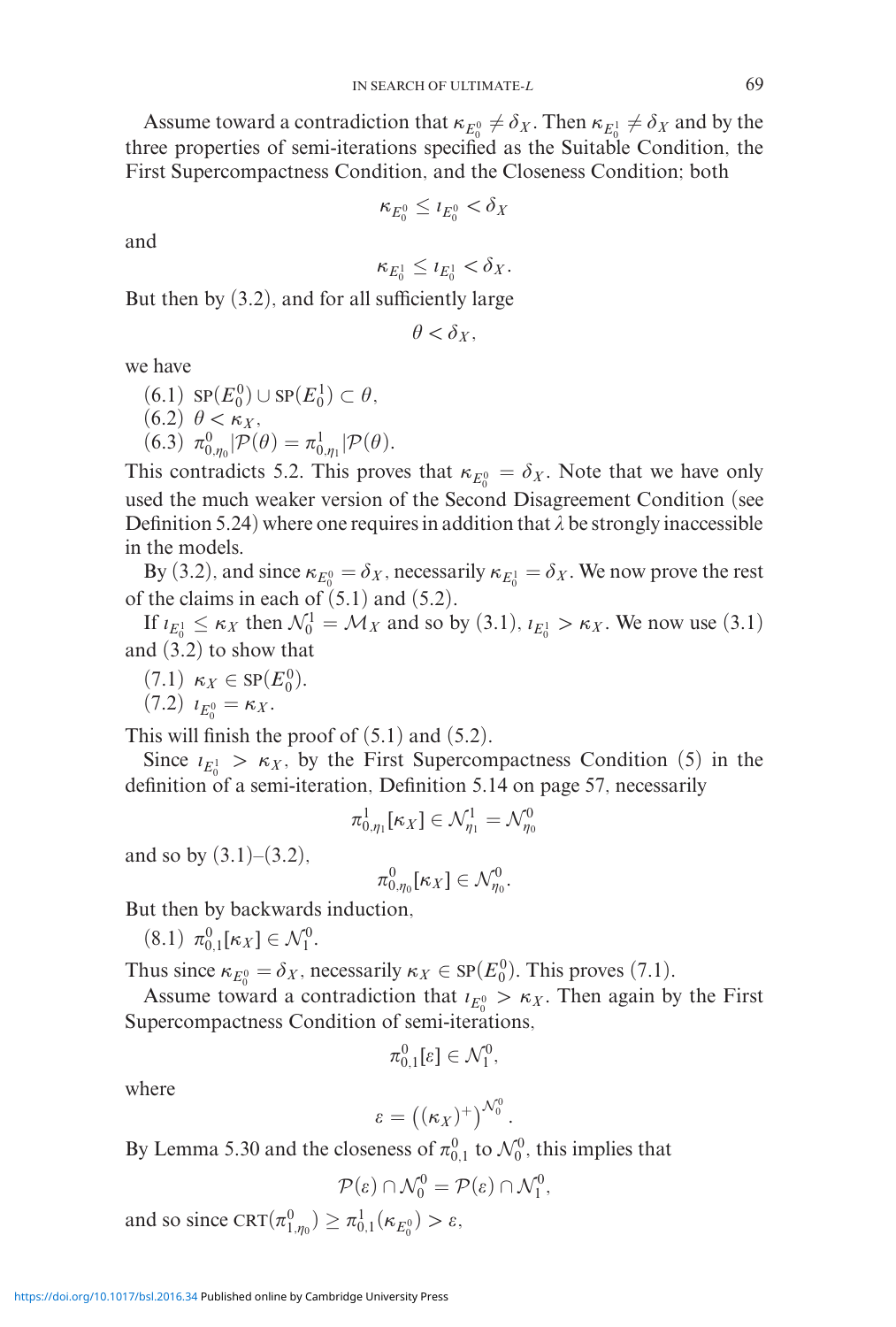70 W. HUGH WOODIN

$$
\mathcal{P}(\varepsilon) \cap \mathcal{N}_0^0 = \mathcal{P}(\varepsilon) \cap \mathcal{N}_{\eta_0}^0.
$$

Let *G*<sup>0</sup> be the  $\mathcal{N}_0^0$ -extender given by  $\pi_{0,\eta_0}^0$ . Then

$$
G_0|\pi^0_{0,\eta_0}(\kappa_X)\in\mathcal{N}_{\eta_0}^0=\mathcal{N}_{\eta_1}^1
$$

and so by  $(3.2)$ ,

$$
U_X\in \mathcal{N}_{\eta_1}^1.
$$

But we have that  $i_{E_0^1} > \kappa_X$  and  $i_{E_0^1} \ge \varepsilon$ . Therefore by the First Supercompactness Condition of semi-iterations,

$$
\pi^1_{0,1}[\varepsilon]\in \mathcal{N}^1_1
$$

and so just as above

$$
\mathcal{P}(\varepsilon) \cap \mathcal{N}_0^1 = \mathcal{P}(\varepsilon) \cap \mathcal{N}_{\eta_1}^1.
$$

But

$$
\mathcal{N}_{\eta_0}^0=\mathcal{N}_{\eta_1}^1
$$

and so  $U_X \in \mathcal{N}_0^1$  which is a contradiction since by (3.1),  $\mathcal{N}_0^1 = \mathcal{M}_U^X =$  $Ult_0(\mathcal{M}_X, U_X).$ 

This proves  $(7.1)$  and  $(7.2)$ , and finishes the proof of  $(5.1)$  and  $(5.2)$ .

We continue with  $G_0$  as specified above and let  $G_1$  be the  $\mathcal{N}_0^1$ -extender given by  $\pi^1_{0,\eta_1}$ . Let  $\xi_0$  be least such that  $G_0|\xi_0\notin\mathcal{N}_{\eta_0}^0$ . Let  $\xi_0^0$  be least such that  $E_0^0 | \xi_0^0 \notin \mathcal{N}_1^0$ . We note (then prove) the following.

(9.1)  $\xi_0 < \pi_{0,\eta_0}^0(\kappa_X)$ .

$$
(9.2) \xi_0 = \pi^0_{1,\eta_0}(\xi_0^0).
$$

$$
(9.3) \xi_0 = \pi^1_{0,\eta_1}(\kappa_X) + 1.
$$

(9.4) There exists  $\kappa_0 \in \mathcal{N}_1^0$  such that  $\pi_{1,\eta_0}^0(\kappa_0) = \pi_{0,\eta_1}^1(\kappa_X)$ .

The last claim,  $(9.4)$ , follows trivially from  $(9.1)$ – $(9.3)$ , and it is 9.4 that we need.

It is useful to note, while proving  $(9.1)$ – $(9.3)$ , that since

$$
j_{0,\eta_0}^0 = j_{0,\eta_1}^1 \circ e_U^X,
$$

and since  $\kappa_X < \iota_{E_0^1}$ , necessarily

(10.1)  $G_0|j^1_{0,\eta_1}(\kappa_X) = G_1|j^1_{0,\eta_1}(\kappa_X)$ , (10.2)  $G_1|j^1_{0,\eta_1}(\kappa_X) \in \mathcal{N}_{\eta_1}^1 = \mathcal{N}_{\eta_0}^0$ . Further for all  $A \in \mathcal{P}(\kappa_X) \cap \mathcal{M}_X = \mathcal{P}(\kappa_X) \cap \mathcal{M}_U^X$ :

$$
A \in U_X \iff \kappa_X \in e_X^U(A)
$$
  
\n
$$
\iff j_{0,\eta_1}^1(\kappa_X) \in j_{0,\eta_1}^1 \circ e_X^U(A)
$$
  
\n
$$
\iff j_{0,\eta_1}^1(\kappa_X) \in j_{0,\eta_0}^0(A).
$$

By our general assumptions, in particular the Second Supercompactness Condition in the definition of semi-iterations on page 57, together with (8.1), there is a generator  $\xi$  of  $E_0^0$  such that

(11.1) either 
$$
v_{E_0^0}^* = \xi
$$
 or  $v_{E_0^0}^* = \xi + 1$ ,  
(11.2)  $\xi < \pi_{0,1}^0(\iota_{E_0^0}) = \pi_{0,1}^0(\kappa_X)$ ,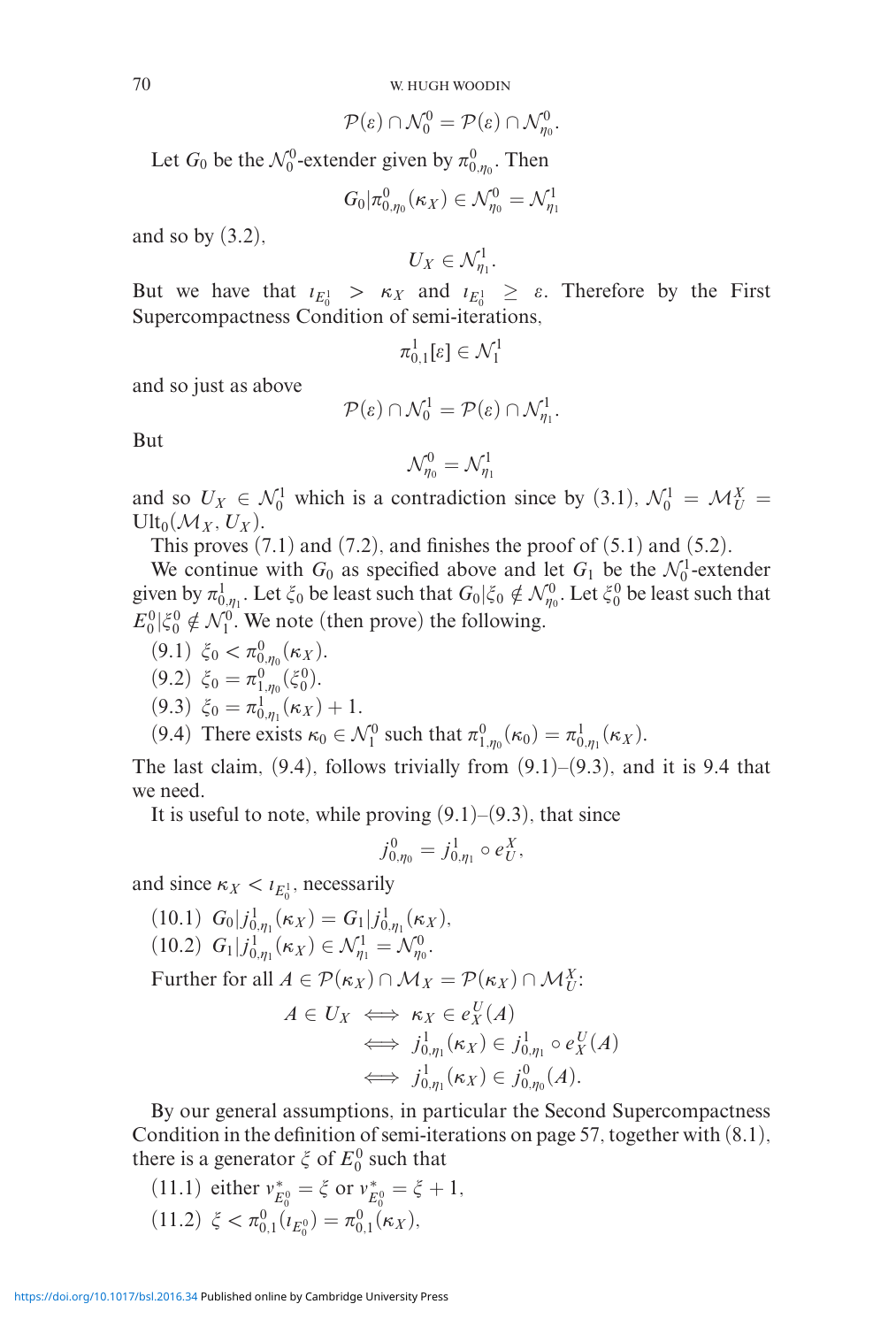(11.3) if  $v_{E_0^0}^* = \xi$  then  $\xi$  is a limit of generators of  $E_0^0$  and  $(\text{cof}(\xi))^{N_1^0} <$  $\pi_{0,1}^0\big(\kappa_{E_0^0}\big).$ 

Therefore,

(12.1) 
$$
\xi_0^0 = \xi + 1
$$
 or  $\xi_0^0 = \xi$  and  $(\text{cof}(\xi))^{N_1^0} < \pi_{0,1}^0(\kappa_{E_0^0})$ . The key point is that by (12.1), if  $\xi_0^0 = \xi$  then

$$
\pi_{1,\eta_0}^0(\xi_0^0) = \sup(\pi_{1,\eta_0}^0[\xi_0^0]).
$$

Therefore, since

 $(13.1)$   $G_0$   $LTH(H) = H$  where a)  $H = \pi_{1,\eta_0}^0(E_0^0 | \xi)$  if  $\xi_0^0 = \xi + 1$ , and b) *H* is the extender given by  $\pi_{1,\eta_0}^0[E_0^0|\xi_0^0]$  if  $\xi_0^0 = \xi$ , (13.2)  $\pi^0_{1,\eta_0}$  is close to  $\mathcal{N}_1^0$ ; necessarily

$$
\pi_{1,\eta_0}^0(\xi_0^0)=\xi_0.
$$

The claims  $(9.1)$ – $(9.3)$  now follow from  $(3.1)$ ,  $(3.2)$ ,  $(5.1)$ , and  $(5.2)$ . Let  $\kappa_0 \in \mathcal{N}_1^0$  be such that

$$
\pi_{1,\eta_0}^0(\kappa_0)=\pi_{0,\eta_1}^1(\kappa_X).
$$

Thus  $\kappa_0$  is strongly inaccessible in  $\mathcal{N}_1^0$  and

$$
\kappa_0 < \pi_{0,1}^0(\kappa_X) = \pi_{0,1}^0\big(\iota_{E_0^0}\big).
$$

Further

 $(14.1)$   $v_{E_0^0}^* = \kappa_0 + 1.$ Let

$$
\lambda_0=\big((\kappa_0)^+\big)^{{\mathcal N}_1^0}
$$

and let

$$
\lambda_1 = \left(\kappa_X^+\right)^{\mathcal{N}_0^1}.
$$

Thus  $\pi_{1,\eta_0}^0(\lambda_0) = \pi_{0,\eta_1}^1(\lambda_1)$ . Let  $\lambda = \pi_{1,\eta_0}^0(\lambda_0) = \pi_{0,\eta_1}^1(\lambda_1)$ . Let

$$
\delta^* = \pi^0_{0,\eta_0}(\delta_X) = \pi^1_{0,\eta_1}(\delta_X) = \pi^1_{0,\eta_1} \circ e^X_U(\delta_X)
$$

and let

$$
Y^* \subset (\mathcal{P}_{\delta^*}(\lambda))^{\mathcal{N}_{\eta_0}^0} = (\mathcal{P}_{\delta^*}(\lambda))^{\mathcal{N}_{\eta_1}^1}
$$

be the least Solovay set (see Lemma 3.4) which is definable in  $\mathcal{N}^*|i^*$  where

$$
\mathcal{N}^* = \mathcal{N}_{\eta_0}^0 = \mathcal{N}_{\eta_1}^1
$$

and where  $\iota^*$  is the least strongly inaccessible cardinal of  $\mathcal{N}^*$  above  $\lambda$ . For each  $\theta < \lambda$ , let  $(Y^*)_{\theta} = \sigma$  if  $\sigma \in Y^*$  and  $\sup(\sigma) = \theta$ . This is well defined.

We prove the following:

 $(15.1)$   $v_{E_0^0}^* < v_{E_0^0}$ .

Assume toward a contradiction that  $v_{E_0^0}^* = v_{E_0^0}$ . Let  $1 \le \eta < \eta_0$  be least such that

$$
\pi^0_{1,\eta}(\lambda_0)\in\mathrm{SP}(E^0_\eta),
$$

where here and below we set  $\pi_{1,1}^0$  to be the identity. Since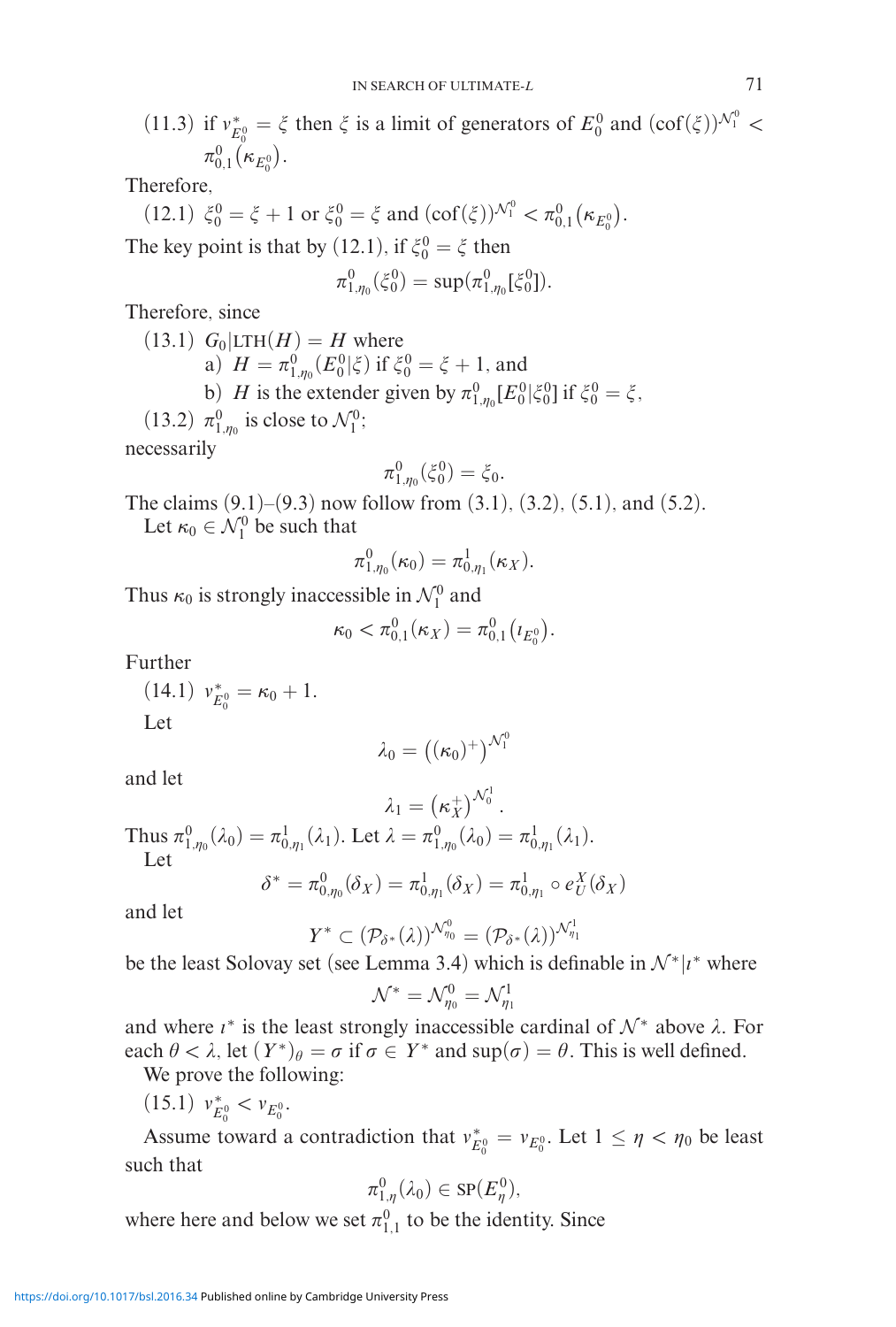$$
\pi^0_{1,\eta_0}(\lambda_0)=\pi^1_{0,\eta_1}(\lambda_1)
$$

and since

$$
\sup(\pi_{0,\eta_1}^1[\lambda_1]) < \pi_{0,\eta_1}^1(\lambda_1)
$$

it follows that  $\eta$  must exist. The relevant points are as follows:

$$
(16.1) \sup(\pi_{1,\eta_0}^0[\lambda_0]) = \sup \left(\pi_{1,\eta_0}^0(\lambda_0) \cap \left\{\pi_{1,\eta_0}^0(f)(\pi_{1,\eta_0}^0(\kappa_0)) \mid f \in \mathcal{N}_1^0\right\}\right).
$$
  
(16.2)  $\sup(\pi_{0,\eta_1}^1[\lambda_1]) = \sup \left(\pi_{0,\eta_1}^1(\lambda_1) \cap \left\{\pi_{0,\eta_1}^1(f)(\pi_{0,\eta_1}^1(\kappa_X)) \mid f \in \mathcal{M}_U^X\right\}\right).$   
Note and this is a key point:

d this is a key point:

$$
v_{E_0^0} = \kappa_0 + 1
$$

and so

$$
\mathcal{N}_1^0 = \left\{ \pi_{0,1}^0(f)(a) \, | \, a \leq \kappa_0, f \in \mathcal{M}_X \right\}.
$$

This implies

(17.1) 
$$
\sup(\pi_{1,\eta_0}^0[\lambda_0]) = \sup \left( \pi_{1,\eta_0}^0(\lambda_0) \cap \left\{ \pi_{0,\eta_0}^0(f)(\pi_{1,\eta_0}^0(\kappa_0)) \mid f \in \mathcal{M}_X \right\} \right)
$$
.  
\nThus by (16.1), (16.2), and (17.1),  
\n(18.1)  $\sup(\pi_{1,\eta_0}^0[\lambda_0]) = \sup(\pi_{0,\eta_1}^1[\lambda_1])$ .  
\nBy the choice of  $\eta$ ,  
\n(19.1)  $\sup(\pi_{1,\eta_0}^0[\lambda_0]) = \sup(\pi_{\eta,\eta_0}^0[\pi_{1,\eta}^0(\lambda_0)]$ .

We have that  $\lambda_0 = (\kappa_0^+)^{\mathcal{N}_1^0}$  and that  $\kappa_0$  is strongly inaccessible in  $\mathcal{N}_1^0$ . Therefore by the properties of semi-iterations and the choice of  $\eta$ ,

$$
\pi^0_{\eta,\eta+1}[\pi^0_{1,\eta}(\lambda_0)] \in \mathcal{N}^0_{\eta+1},
$$

and this implies that

$$
\pi_{\eta,\eta_0}^0[\pi_{1,\eta}^0(\lambda_0)] \in \mathcal{N}_{\eta_0}^0,
$$
  
since  $\text{CRT}(\pi_{\eta+1,\eta_0}^0) \ge \pi_{\eta,\eta+1}^0(\kappa_{E_\eta^0}) > \pi_{1,\eta}^0(\lambda_0).$   
Let

$$
\theta_0 = \sup(\pi^0_{\eta,\eta_0}[\pi^0_{1,\eta}(\lambda_0)]) = \sup(\pi^0_{1,\eta_0}[\lambda_0]) = \sup(\pi^1_{0,\eta_1}[\lambda_1]).
$$

Thus

$$
(20.1) (Y^*)_{\theta_0} = \pi_{\eta,\eta_0}^0[\pi_{1,\eta}^0(\lambda_0)],
$$
  

$$
(20.2) (Y^*)_{\theta_0} = \pi_{0,\eta_1}^1[\lambda_1].
$$

This is a contradiction since

$$
\pi^0_{\eta,\eta_0}[\pi^0_{1,\eta}(\lambda_0)] \cap \pi^0_{0,\eta_0}(\delta_X) = \kappa_{E^0_{\eta}}
$$

and

$$
\pi^1_{0,\eta_1}[\lambda_1] \cap \pi^1_{0,\eta_1}(\delta_X) = \kappa_{E_0^1},
$$

noting that  $\kappa_{E_0^1} = \delta_X$  and

$$
\pi_{0,\eta}^0(\delta_X) = \text{CRT}(\pi_{\eta,\eta_0}^0) > \delta_X.
$$

This proves (15.1).

Let  $v_0$  be the least generator of  $E_0^0$  such that  $v_{E_0^0}^* < v_0$  noting that since  $v_{E_0^0}^* = \kappa_0 + 1$ ,  $v_{E_0^0}^*$  cannot be a generator of  $E_0^0$ .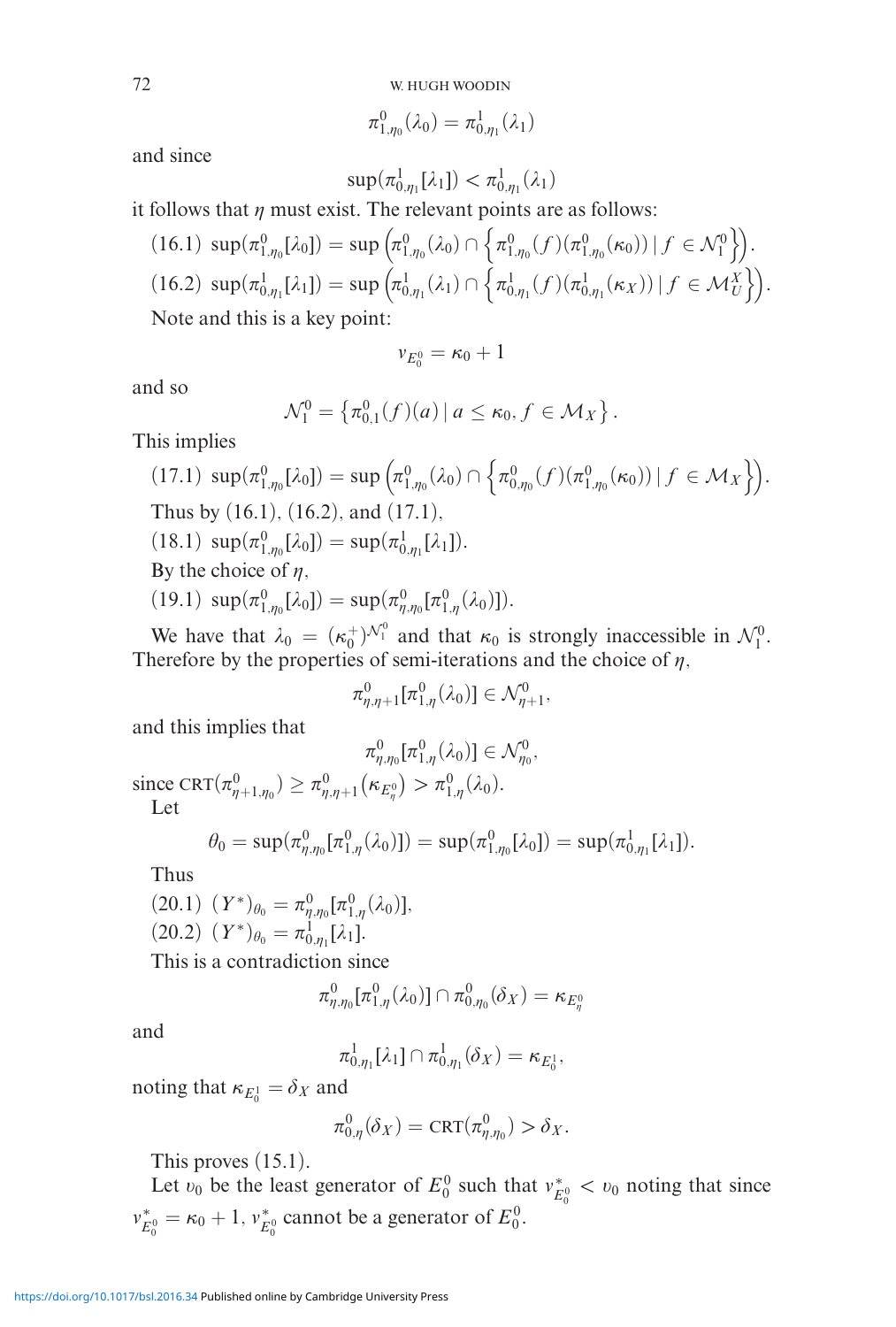We can reduce to the case that

$$
v_0 = ((\kappa_0)^+)^{\mathrm{Ult}_0(\mathcal{M}_X,E^*)},
$$

where  $E^* = E_0^0 | v_{E_0^0}^*$ , since otherwise,

$$
((\kappa_0)^+)^\mathrm{Ult_0(\mathcal{M}_X,E^*)}=((\kappa_0)^+)^\mathrm{Ult_0(\mathcal{M}_X,E^0_0)}=((\kappa_0)^+)^\mathcal{N}^0_1,
$$

and we can simply repeat the proof of (15.1) to again obtain a contradiction.

By (7.2),  $i_{E_0^0} = \kappa_X$  and so since  $\kappa_X$  is a measurable cardinal  $\mathcal{M}_X$ ,  $i_{E_0^0}$  is a limit of strongly inaccessible cardinals in  $\mathcal{M}_X$ .

Therefore  $\pi_{0,1}^0(\iota_{E_0^0})$  is a limit of strongly inaccessible cardinals in  $\mathcal{N}_1^0$ . Let *i* be the least cardinal of  $\mathcal{N}_1^0$  with  $v_{E_0}^* < i < \pi_{0,1}^0(i_{E_0^0})$  such that

$$
\mathcal{N}_1^0 | i \models \text{ZFC}.
$$

By the Third Supercompactness Condition of semi-iterations, and since  $v_0 < i$ , there exist a transitive  $(\hat{\mathcal{N}}, \mathbb{E}_{\hat{\mathcal{N}}}) \models \text{ZFC}$  and an  $\hat{\mathcal{N}}$ -extender *F* such that

- $(21.1)$  for all  $a \in [LTH(F)]^{<\omega}$ ,  $F_a \in \mathcal{N}$ .  $(21.2) \mathcal{N}_1^0 | i = \text{Ult}_0(\hat{\mathcal{N}}, F)|i, \kappa_{E_0^0} < \kappa_F, j_F(\kappa_F) = \kappa_{E_0^0}^*$ , and  $j_F(i_F) = i$ .
- 
- (21.3) No cardinal of  $\hat{\mathcal{N}}$  below  $\kappa_F$  is  $( $\kappa_F$ )-supercompact in  $\hat{\mathcal{N}}$ .$
- (21.4) For some  $\gamma \leq t_F$ ,  $v_0 = \sup(j_F[\gamma])$ , and either

$$
j_F[\gamma] \in \text{Ult}_0(\hat{\mathcal{N}},F)
$$

or for some cardinal  $\delta_F$  of  $\hat{\mathcal{N}}$ ,  $\gamma = (\delta_F^+)^{\hat{\mathcal{N}}} = i_F$  and  $(\mathrm{cof}(\delta_F))^{\hat{\mathcal{N}}} < \kappa_F.$ 

Fix  $\gamma$  as given by (21.4). Since  $v_0 = \sup(j_F[\gamma])$  and since

$$
v_0 = ((\kappa_0)^+)^{\mathrm{Ult}_0(\mathcal{M}_X,E^*)},
$$

where  $E^* = E_0^0 |v_{E_0}^*$ , necessarily  $\gamma = ((\hat{\kappa})^+)^{\hat{\mathcal{N}}}$  for some strongly inaccessible cardinal  $\hat{N}$  such that

$$
\kappa_F < \hat{\kappa} < t_F.
$$

The point here is that  $\kappa_0$  must be in the range of  $j_F$  and so  $\hat{\kappa}$  is the strongly inaccessible cardinal of N such that  $j_F(\hat{\kappa}) = \kappa_0$ . Therefore by (21.4),

$$
(22.1) \quad j_F[\gamma] \in \text{Ult}_0(\hat{\mathcal{N}}, F),
$$
  

$$
(22.2) \quad \pi^0 \quad \text{Li-full} \subset \Lambda'^0
$$

 $(22.2)$   $\pi^{0}_{1,\eta_0}[j_F[\gamma]] \in \mathcal{N}_{\eta_0}^0$ ,

noting that  $(22.1)$  implies  $(22.2)$ .

Now we can just repeat the proof of (15.1) one last time and obtain a contradiction, finishing the proof of the theorem. Note the following:

(23.1) 
$$
\pi_{1,\eta_0}^0(\nu_0) = \sup(\pi_{1,\eta_0}^0[\nu_0]).
$$
  
\n(23.2)  $\sup(\pi_{1,\eta_0}^0[\nu_0]) = \sup(\pi_{1,\eta_0}^0(\lambda_0) \cap \{\pi_{0,\eta_0}^0(f)(\pi_{1,\eta_0}^0(\kappa_0)) \mid f \in \mathcal{M}_X\}).$   
\n(23.3)  $\sup(\pi_{0,\eta_1}^1[\lambda_1]) = \sup(\pi_{0,\eta_1}^1(\lambda_1) \cap \{\pi_{0,\eta_1}^1(f)(\pi_{0,\eta_1}^1(\kappa_X)) \mid f \in \mathcal{M}_U^X\}).$   
\n(23.4)  $\sup(\pi_{0,\eta_1}^1[\lambda_1]) = \sup(\pi_{0,\eta_1}^1(\lambda_1) \cap \{\pi_{0,\eta_1}^1 \circ e_U^X(f)(\pi_{0,\eta_1}^1(\kappa_X)) \mid f \in \mathcal{M}_X\} ).$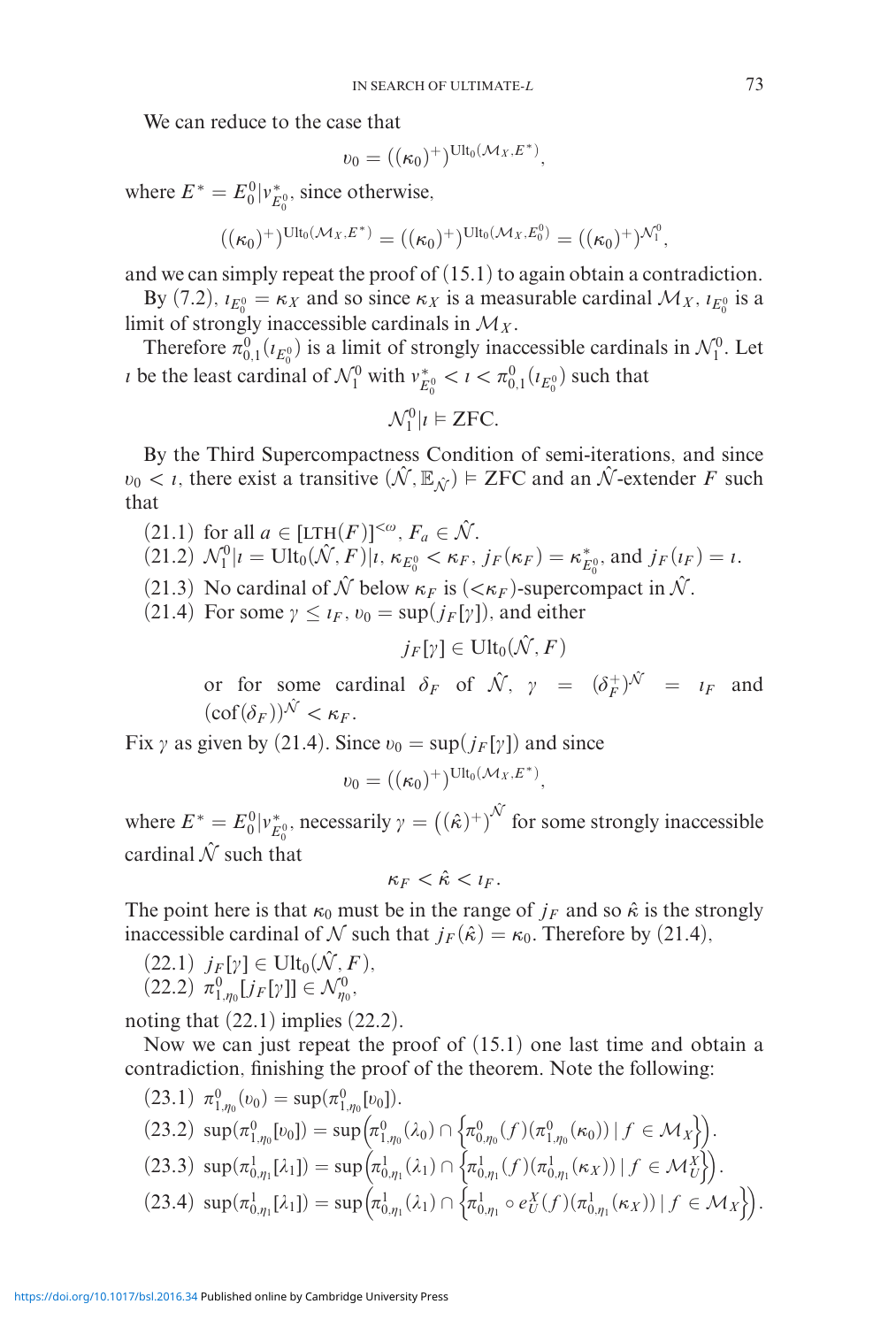Thus

(24.1) 
$$
\sup(\pi_{1,\eta_0}^0[v_0]) = \sup(\pi_{0,\eta_1}^1[\lambda_1]).
$$
  
Let  

$$
\theta = \pi_{1,\eta_0}^0(v_0) = \sup(\pi_{1,\eta_0}^0[v_0]) = \sup(\pi_{0,\eta_1}^1[\lambda_1]).
$$

Therefore,

$$
(25.1) (Y^*)_{\theta} = \pi_{0,\eta_1}^1[\lambda_1],
$$
  

$$
(25.2) (Y^*)_{\theta} = \pi_{1,\eta_0}^0(j_F[\gamma]) = \pi_{1,\eta_0}^0[j_F[\gamma]],
$$

since  $v_0 = \sup(j_F[y])$ . But

$$
\pi^1_{0,\eta_1}[\lambda_1] \cap \delta^* = \delta_X = \kappa_{E_0^1}
$$

and

$$
\pi_{1,\eta_0}^0[j_F[\gamma]] \cap \delta^* = \kappa_F > \delta_X.
$$

This is again a contradiction.

*§***6. The amenability obstruction.** We show that there is no inner model with a supercompact cardinal which is a fine structure model such that every level is an amenable sound structure. There is no abstraction of comparison or iterability involved here and we shall also prove versions where the amenability condition is significantly weakened. Thus these constraints apply to a much wider class of inner models than the comparison constraints of the previous section.

We actually show there is no such inner model (with amenable and sound levels) in which there is a cardinal  $\kappa$  which is  $\kappa^{+\omega}$ -supercompact.

The nonstrategic-extender models of [24], which reach the finite levels of supercompactness, are amenable and sound at every level, and so the extent of those constructions in reaching levels of the large cardinal hierarchy is best possible.

Further the variations on amenability that we consider include both the cases where at each level the predicate is only required to be amenable to an initial segment of the structure, or even more generally, simply specifies an  $\omega$ -sequence of predicates each which is only required to be amenable to some initial segment of the structure.

These generalizations exclude a variety of natural attempts to extend the structures of [24] to the infinite levels of supercompactness.

Finally we shall show in Lemma 6.29 that these generalizations are all equivalent and moreover just corollaries of the theorem of Shelah, [16], that if the *Approachability Property* holds at  $\kappa^{+(\omega+1)}$  then  $\kappa$  cannot be  $\kappa^{+\omega}$ supercompact.

**6.1. Soundness.** We define an abstract notion of soundness. This is just the natural definition given, for example, the basic definitions of modern fine structure theory, and here we follow the basic framework of [12].

DEFINITION 6.1. (1) Let  $\mathcal{L}_{(gen)}$  be the language of set theory together with unary predicates  $\mathbb P$  and  $\mathbb P$ .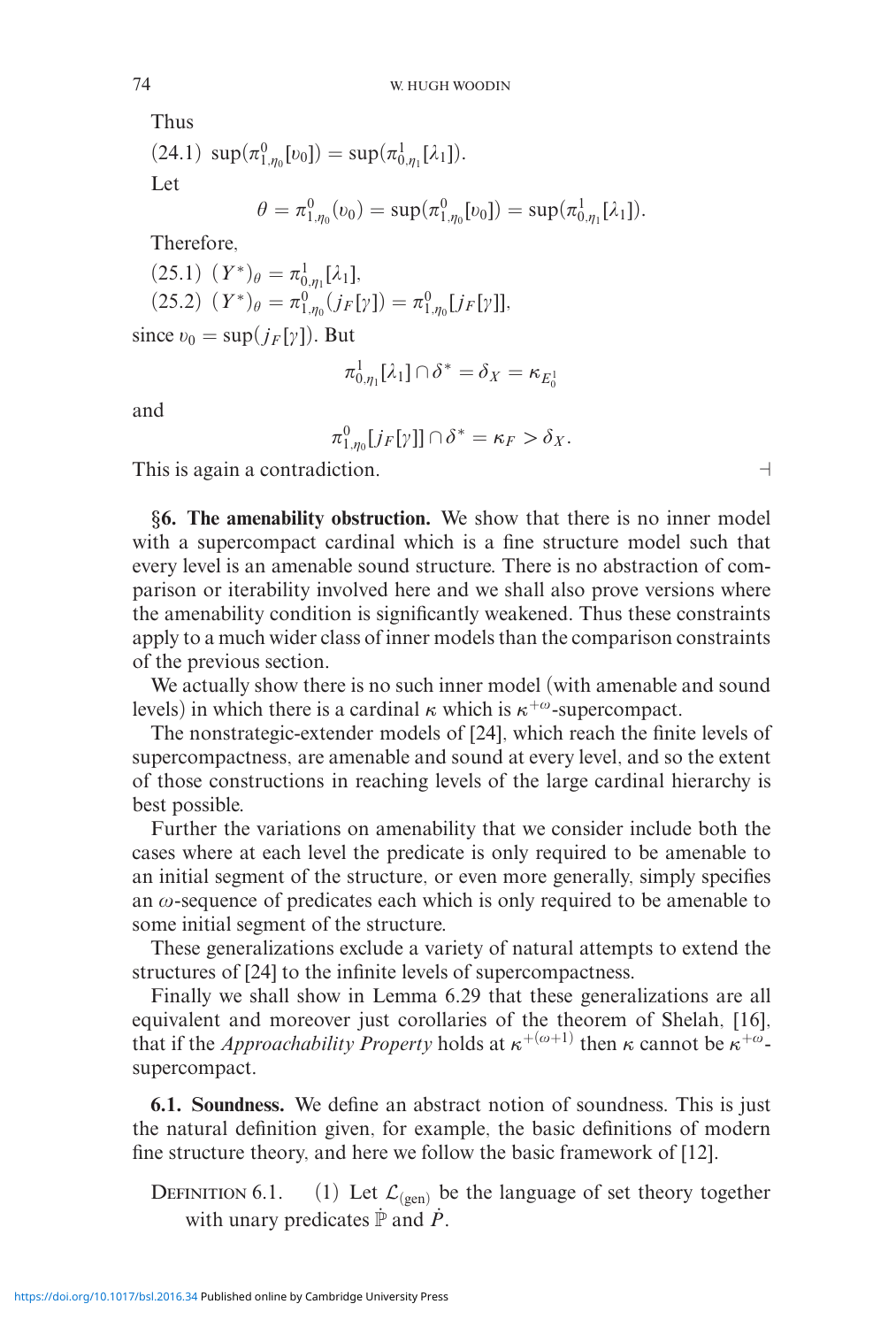- (2) Suppose that  $M = (J_{\alpha}[\mathbb{P}], \mathbb{P}|\alpha, \mathbb{P}_{\alpha})$  and that  $\mathbb{P}_{\alpha} \subseteq J_{\alpha}[\mathbb{P}]$ . Then M defines an  $\mathcal{L}_{(gen)}$ -structure where  $\dot{P}$  interpreted by  $\mathbb{P}|\alpha$  and  $\dot{P}$ interpreted by  $\mathbb{P}_{\alpha}$ .
- (3) Suppose M is a (transitive)  $\mathcal{L}_{(gen)}$ -structure. Then  $\mathbb{P}_M$  is the interpretation of  $\mathbb P$  and  $P_M$  is the interpretation of  $P$ .

REMARK 6.2. We shall always assume that an  $\mathcal{L}_{(gen)}$ -structure is either of the form

$$
\mathcal{M} = (J_{\alpha}[\mathbb{P}], \mathbb{P}|\alpha, \mathbb{P}_{\alpha})
$$

in the P-*active* case, or of the form

$$
\mathcal{M} = (J_\alpha[\mathbb{P}], \mathbb{P}|\alpha)
$$

in the P-*passive* case. In particular, we are restricting to transitive structures.

For the following definition we implicitly restrict to  $\mathcal{L}_{(gen)}$ -structures which are *weakly amenable*, see Remark 6.17. The case of more general structures will involve altering the definition of a  $(\mathcal{L}_{(gen)})\Sigma_1$ -formula, see the discussion after Remark 6.17.

DEFINITION 6.3.  $\mathcal{L}_{(gen)}^+$  is  $\mathcal{L}_{(gen)}$  expanded by adding 3-ary predicates  $\dot{T}_n$ for  $1 \le n < \omega$ . Suppose  $\theta$  is a formula of  $\mathcal{L}_{(gen)}^+$ .

- (1)  $\theta$  is  $(\mathcal{L}_{(gen)})\Sigma_1$  if  $\theta$  is a  $\Sigma_1$ -formula relative to  $\mathcal{L}_{(gen)}$ .
- (2)  $\theta$  is  $(\mathcal{L}_{(gen)})\Sigma_{n+1}$  if there is a  $\Sigma_1$ -formula  $\phi(x_0,\ldots,x_m,x_{m+1},x_{m+2})$  of  $\mathcal{L}_{(gen)}$  such that

$$
\theta = \exists x_m \exists x_{m+1} \exists x_{m+2} \left( \dot{T}_n(x_m, x_{m+1}, x_{m+2}) \wedge \phi \right).
$$

DEFINITION 6.4. (1) For each formula  $\phi(x_0, \ldots, x_n, x_{n+1})$  of  $\mathcal{L}_{(\text{gen})}^+$ (with free occurrences of  $x_{n+1}$ ),  $\tau_{\phi}(x_0, \ldots, x_n)$  is the Skolem term given by  $\phi$  and for each  $1 \leq n < \omega$ ,  $(\mathcal{L}_{(gen)})$ Sk<sub>n</sub> is the smallest collection of terms closed under composition and containing all the terms  $\tau_{\phi}$ where  $\psi$  is  $(\mathcal{L}_{(gen)})\Sigma_n$ .

- (2) A formula  $\psi$  is a *generalized* ( $\mathcal{L}_{\text{(een)}}\Sigma_n$ -*formula*, where  $1 \leq n < \omega$ , if for some  $(\mathcal{L}_{(\text{gen})})\Sigma_n$ -formula  $\phi[x_0,\ldots,x_m]$ , collection of terms closed under composition and containing all the terms  $\tau_{\phi}$  where  $\psi$  is ( $\mathcal{L}_{(gen)}\Sigma_n$ . Thus for any  $\mathcal{L}_{(gen)}^+$ -formula  $\phi$ , the arity of  $\tau_{\phi}$  is *m* where *m* is largest such that  $x_{m+1}$  is a free variable of  $\psi$  (and  $\tau_{\phi}$  is defined only if  $m \ge 1$ ).
- (3) A formula  $\psi$  is a *generalized* ( $\mathcal{L}_{(gen)}\Sigma_n$ -*formula*, where  $1 \leq n < \omega$ , if for some  $(\mathcal{L}_{(gen)})\Sigma_n$ -formula  $\phi[x_0,\ldots,x_m],$

$$
\psi = \phi(x_0, \ldots, x_m : \sigma_0, \ldots, \sigma_m),
$$

where

- a) for each  $i \leq m$ ,  $\sigma_i \in (L_{\text{gen}})$ Sk<sub>n</sub>, and  $\sigma_i$  is free for  $x_i$  in  $\phi$ ,
- b)  $\phi(x_0, \ldots, x_m : \sigma_0, \ldots, \sigma_m)$  is the formula obtained from  $\psi$  by substituting  $\sigma_i$  for each free occurrence of  $x_i$ .

Suppose M is a  $\mathcal{L}_{(gen)}$ -structure. By induction on  $1 \leq n < \omega$ , we define the interpretation of  $\hat{T}_n$  in M, denoted  $T_n^{\mathcal{M}}$ , and the *n*-th projectum of M,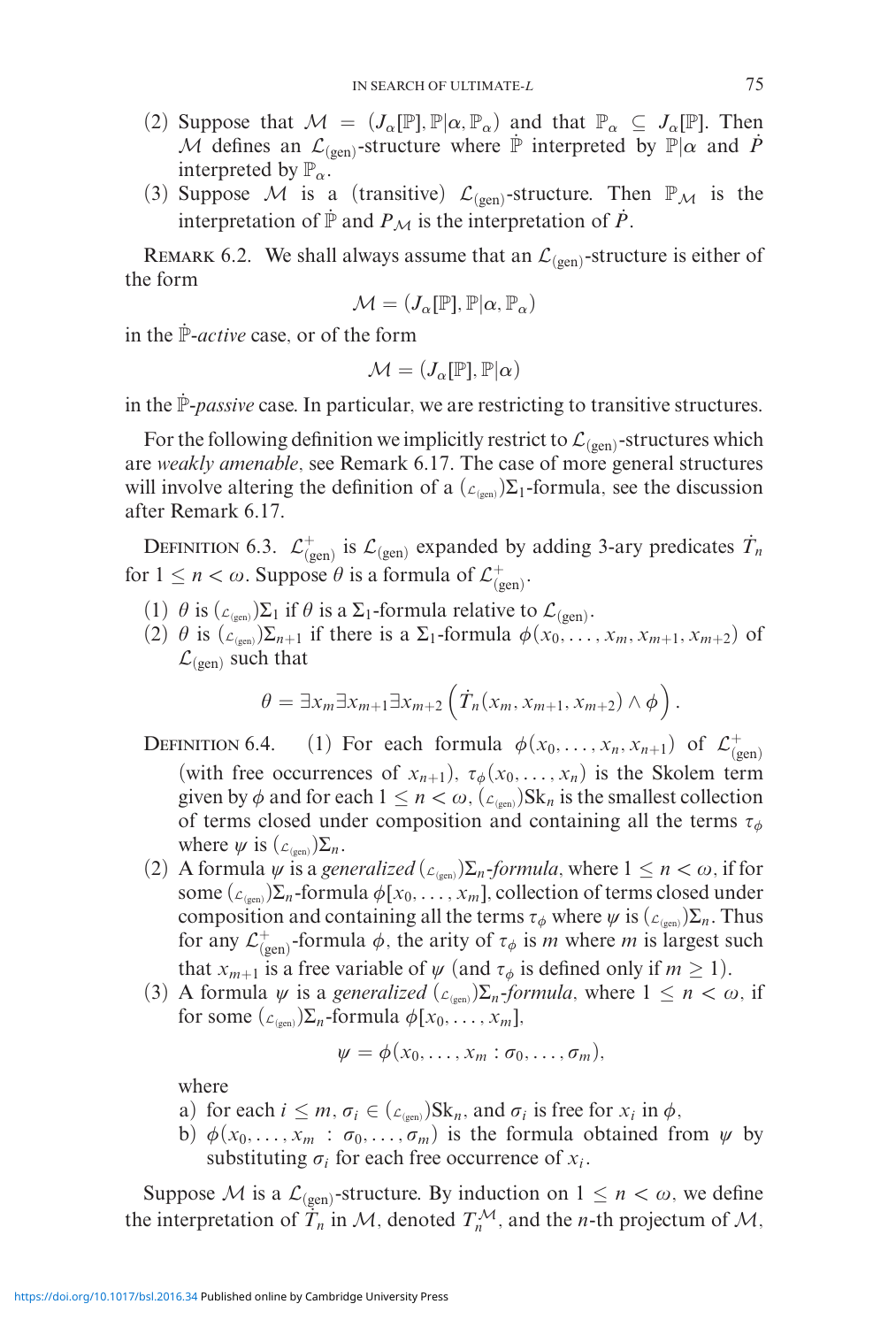denoted  $\rho_n^{\mathcal{M}}$ . Simultaneously we define the interpretations of  $\tau_{\phi}$  which we denote  $\tau^{\mathcal{M}}_{\phi}$ . To simplify notation a bit we adopt the following conventions.

- (1)  $\phi(x_0, \ldots, x_m)$  indicates the free variables of  $\psi$  are included in  ${x_0, \ldots, x_m}$  and that  $x_m$  is a free variable of  $\phi$ .
- (2) Suppose  $\phi(x_0, \ldots, x_m)$  is a formula,  $m > 0$ , and  $s \in |\mathcal{M}|^{< \omega}$ . We write  $\mathcal{M} \models \phi[\bar{s}]$  to indicate both  $|s| = m + 1$  and that

$$
\mathcal{M} \models \phi[s_0, \ldots, s_m].
$$

DEFINITION 6.5. Suppose M is a  $\mathcal{L}_{(gen)}$ -structure. Suppose  $1 \le n < \omega$ .

(1) Suppose that  $\phi(x_0, \ldots, x_{m+1})$  is a  $(\mathcal{L}_{(gen)})\Sigma_n$ -formula and that  $\tau_{\phi}(x_0,\ldots,x_{m+1})$  is the corresponding ( $\mathcal{L}_{(gen)}$ )Sk<sub>n</sub>-term. Then for each

$$
\langle a_i : i \leq m \rangle \in |\mathcal{M}|^{<\omega},
$$

- $\langle a_i : i \leq m \rangle \in \text{dom}(\tau^{\mathcal{M}}_{\phi})$  and for each  $b = \tau^{\mathcal{M}}_{\phi}(a_0, \ldots, a_m)$  if
- a)  $\mathcal{M} \models \phi[a_0, \ldots, a_m, b],$
- b) for all  $c <_{\mathcal{M}} b$ ,  $\mathcal{M} \models (\neg \phi)[a_0, \dots, a_m, c]$ .
- (2) For each  $X \subseteq |\mathcal{M}|$ ,  $\text{Th}_{n}^{\mathcal{M}}(X) = \{(\phi, s) | s \in X^{<\omega}, \psi \text{ is generalized } (\mathcal{L}_{(\text{gen})})\Sigma_{n}, \mathcal{M} \models \phi[\bar{s}]\}.$
- (3)  $\rho_n^{\mathcal{M}}$  is the least ordinal  $\rho \leq \alpha$ , such that  $\text{Th}_n(\rho \cup \{q\}) \notin |\mathcal{M}|$  for some  $q \in |\mathcal{M}|$ , where  $\alpha = |\mathcal{M}| \cap \text{Ord}.$
- (4)  $T_n^{\mathcal{M}}(\alpha, q, b)$  if and only if  $\alpha < \rho_n^{\mathcal{M}}, q \in |\mathcal{M}|$ , and  $b = \text{Th}_n^{\mathcal{M}}(\alpha \cup \{q\})$ .

DEFINITION 6.6. Suppose *M* is a  $\mathcal{L}_{(gen)}$ -structure. Suppose  $X \subseteq |\mathcal{M}|$ ,  $X \neq \emptyset$ ,  $1 \leq n < \omega$ , and  $\rho_k^{\mathcal{M}} > 0$  for all  $0 < k < n$ .

- (1)  $S_n^{\mathcal{M}}(X) = \left\{ \tau^{\mathcal{M}}(s) \mid s \in \text{dom}(\tau_{\phi}^{\mathcal{M}}) \cap X^{<\omega} \text{ and } \tau \in (L_{\text{gen}}) \text{Sk}_n \right\}.$
- (2)  $\mathcal{H}_n^{\mathcal{M}}(X)$  is the  $\mathcal{L}_{(\text{gen})}$ -structure given by the transitive collapse of

$$
\left(S_n^{\mathcal{M}}(X), \mathbb{P}_{\mathcal{M}}\cap S_n^{\mathcal{M}}(X), P_{\mathcal{M}}\cap S_n^{\mathcal{M}}(X)\right).
$$

DEFINITION 6.7. Suppose M is an amenable  $\mathcal{L}_{(gen)}$ -structure. Then M is  $\omega$ -sound if for each  $k + 1 < \omega$ , one of the following holds.

- $(1)$   $k > 0$  and  $\rho_k^{\mathcal{M}} = 0$ .
- (2) There exists  $a \in \mathcal{M}$  such that  $\mathcal{M} = \mathcal{H}_{k+1}^{\mathcal{M}}(\rho_{k+1}^{\mathcal{M}} \cup \{a\})$ .

REMARK 6.8. The definition of soundness here does not involve any notion of a standard parameter or any properties of the standard parameters such as solidity. Thus it is far weaker than the usual notions of soundness.

Remark 6.9. We illustrate why sound structures are so useful. Suppose M is an amenable  $\omega$ -sound,  $\mathcal{L}_{(gen)}$ -structure,  $0 < k < \omega$ , and

$$
\rho_k^M>0.
$$

Let  $\rho = \rho_k^{\mathcal{M}}$  and let  $q \in \mathcal{M}$  be such that

$$
\mathcal{M}=\mathcal{H}_k^{\mathcal{M}}(\rho,\{q\}).
$$

Let  $\mathcal{N} = (\mathcal{M}|\rho, T)$  where  $T = \text{Th}_{k}^{\mathcal{M}}(\rho \cup \{q\})$ , naturally coded as a subset of  $\mathcal{M}|\rho$ .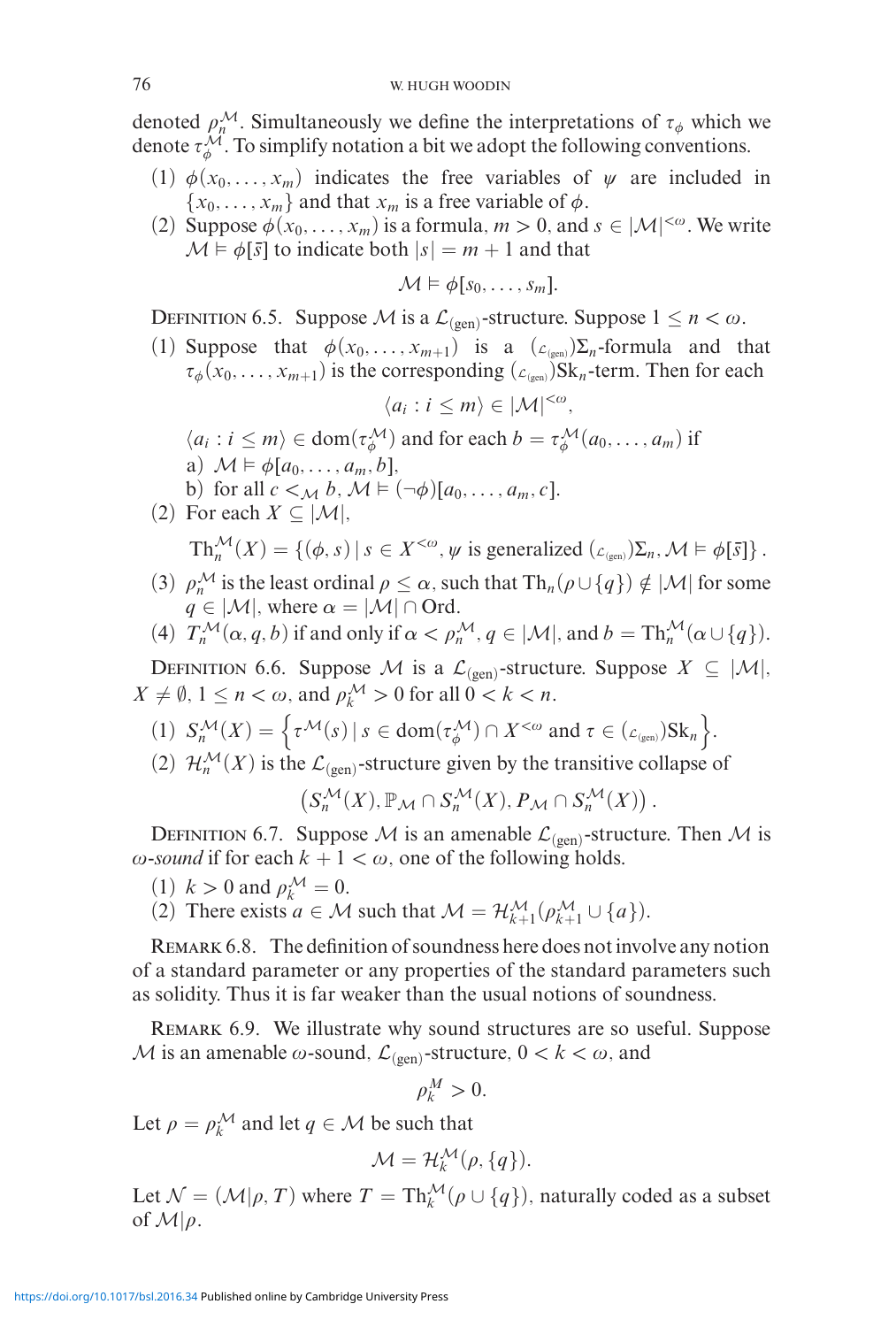- (1)  $\mathcal N$  is an amenable  $\mathcal L_{(\text{gen})}$ -structure.
- (2) *N* is  $\omega$ -sound and  $\rho_1^{\mathcal{N}} = \rho_{k+1}^{\mathcal{M}}$ .
- (3) Suppose  $A \subset \mathcal{M}|\rho$ . Then the following are equivalent.
	- a) *A* is  $(\mathcal{L}_{(gen)})\Sigma_1$ -definable in N from parameters.
	- b) *A* is  $(\mathcal{L}_{(gen)})\Sigma_{k+1}$ -definable in *M* from parameters.

# **6.2. The amenability obstruction.**

DEFINITION 6.10. Suppose that  $\mathbb{P} \subset \text{Ord} \times V$ . Then *J*[P] is *amenable* if for all  $\alpha \in \text{dom}(\mathbb{P})$ , the following hold.

- $(1)$   $(J_\alpha[\mathbb{P}], \mathbb{P}|\alpha) \models$  Comprehension.
- $(2)$   $\mathbb{P}_{\alpha} \subseteq J_{\alpha}[\mathbb{P}].$
- (3) For all  $\beta < \alpha$ ,  $\mathbb{P}_{\alpha} \cap J_{\beta}[\mathbb{P}] \in J_{\alpha}[\mathbb{P}].$

REMARK 6.11. The requirement that if  $\alpha \in \text{dom}(\mathbb{P})$  then

 $(J_\alpha[\mathbb{P}], \mathbb{P}|\alpha) \models$  Comprehension

just simplifies things conceptually and is not necessary. For example if  $\alpha > \omega$ , it implies that  $\alpha$  is a limit ordinal.

Note that in the case where  $\mathbb P$  is a good partial extender sequence, we require (see Definition 5.8) that if  $\alpha \in \text{dom}(\mathbb{P})$  then

$$
(J_{\alpha}[\mathbb{P}], \mathbb{P}|\alpha) \vDash \text{ZFC} \setminus \text{Powerset},
$$

which is of course a much stronger condition.

We now include soundness and define when  $J[\mathbb{P}]$  is amenable and sound. We shall define soundness more generally just after Remark 6.17 but that definition will be based on a reformulation of the definition of  $(L_{(gen)})\sum_{n}$ formulas together with a reformulation of Definition 6.7 to include the case when  $M$  is not amenable, see Definition 6.22.

DEFINITION 6.12. Suppose that  $P \subset \text{Ord} \times V$  and that  $J[P]$  is amenable. Then *J*[P] is *sound* if for each  $\alpha \in \text{Ord}$ :

(1)  $(J_{\alpha}[\mathbb{P}], \mathbb{P}|\alpha, \emptyset)$  is  $\omega$ -sound,

(2) if  $\alpha \in \text{dom}(\mathbb{P})$  then  $(J_{\alpha}[\mathbb{P}], \mathbb{P}|\alpha, \mathbb{P}_{\alpha})$  is  $\omega$ -sound.

Of course, if *J*[P] is amenable then for each  $\alpha \in \text{dom}(\mathbb{P})$ , the structure

 $(J_{\alpha}[\mathbb{P}], \mathbb{P}|\alpha, \emptyset)$ 

is trivially  $\omega$ -sound since  $(J_\alpha[\mathbb{P}], \mathbb{P}|\alpha) \models$  Comprehension.

The following lemma is immediate from the definitions.

LEMMA 6.13. *Suppose that*  $\mathbb{P} \subset \text{Ord} \times V$ , *J*[ $\mathbb{P}$ ] *is amenable, and J*[ $\mathbb{P}$ ] *is sound. Then* GCH *holds in J*[P]*.*

REMARK 6.14. Assuming GCH, if  $\kappa$  is  $\kappa^{+\omega}$ -supercompact then necessarily  $\kappa$  is  $\kappa^{+(\omega+1)}$ -supercompact. Rephrased (and now not assuming GCH), if

$$
j: V \to M
$$

is an elementary embedding with critical point  $\kappa$ , the following are equivalent.

 $(1)$  *j*[*V<sub>K+ω</sub>*]  $\in M$ .  $(2)$  *j*[*V<sub>K+ω+1</sub>]*  $\in M$ *.*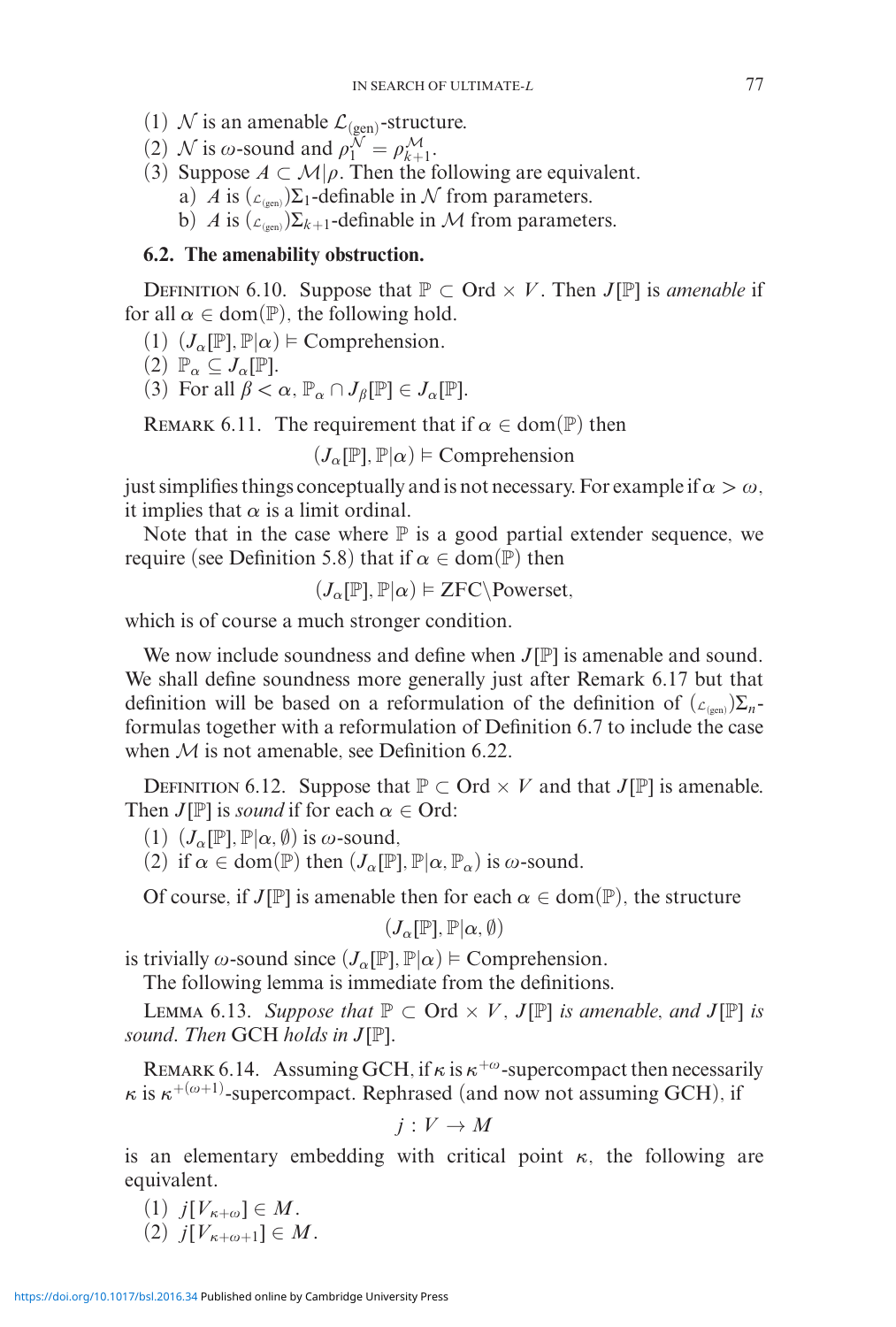More generally for any set *X* and for any  $\gamma < \kappa$ , if

 $j[X] \in M$ 

then  $j[X^{\gamma}] \in M$ .

LEMMA 6.15 (GCH). Suppose that  $\kappa$  is  $\kappa^{+\omega}$ -supercompact and that  $\mathbb{P} \subset V_{\kappa}$ . Then there exist  $\delta < \kappa$  and an elementary embedding

$$
\pi: (H(\gamma), \mathbb{P} \cap H(\gamma)) \to (H(\pi(\gamma)), \mathbb{P} \cap H(\pi(\gamma)))
$$

*such that*

- $(1)$   $\pi \in V_{\kappa}$  and  $CRT(\pi) = \delta$ .
- (2)  $\gamma = \delta^{+(\omega+1)}$  and  $\pi(\gamma) = (\pi(\gamma))^{+(\omega+1)}$ .

PROOF. Since GCH holds,  $\kappa$  is  $\kappa^{+(\omega+1)}$ -supercompact. Let

 $j: V \to M$ 

be an elementary embedding such that CRT( $j$ ) =  $\kappa$  and  $M^{\lambda} \subset M$  where

$$
\lambda = \kappa^{+(\omega+1)} = |V_{\kappa+\omega+1}| = |H(\kappa^{+(\omega+1)})|.
$$

Let  $N = j(M)$  and let

$$
j(j) \circ j : V \to N
$$

be the iteration embedding. Then

$$
j|H(\kappa^{+(\omega+1)}) \in j(j) \circ j(V_{\kappa}) = N_{j(j(\kappa))}
$$

witness that the conclusion of lemma holds in *N* at  $j(j) \circ j(\kappa)$  for  $j(j) \circ j(\mathbb{P}).$ 

**THEOREM** 6.16. *Suppose that*  $\mathbb{P} \subset \text{Ord} \times V$  *and that*  $J[\mathbb{P}]$  *is amenable and sound. Then*

*J*[ $\mathbb{P}$ ]  $\models$  "There are no cardinals κ which are  $\kappa^{+\omega}$ -supercompact."

**PROOF.** We work in  $(J[\mathbb{P}], \mathbb{P})$ . Assume toward a contradiction that there exists  $\kappa$  such that  $\kappa$  is  $\kappa^{+\omega}$ -supercompact. Therefore by Lemmas 6.13 and 6.15, there exist  $\delta < \kappa$  and an elementary embedding

 $\pi: (J_\gamma[\mathbb{P}], \mathbb{P}|\gamma) \to (J_{\pi(\gamma)}[\mathbb{P}], \mathbb{P}|\pi(\gamma))$ 

such that

 $(1.1)$   $\gamma = \delta^{+(\omega+1)}$  and CRT $(\pi) = \delta$ ,  $(1.2) \ \pi(\gamma) = (\pi(\delta))^{+(\omega+1)}.$ 

Let  $\eta = \sup(\pi[\gamma])$ . The key point is that there can be no closed set  $C \subset \eta$ such that

 $(2.1) |C| < \pi(\delta^{+\omega}),$ 

- $(2.2)$  *C* is cofinal in  $\eta$ ,
- $(2.3)$   $C \cap \xi \in J_n[\mathbb{P}]$  for all  $\xi < \eta$ .

Note that this claim implies that weak- $\Box$  must fail at  $\delta^{+\omega}$ . In fact the relevant principle is  $AP_{\kappa^+}$  which is an even weaker principle. See Definition 6.25.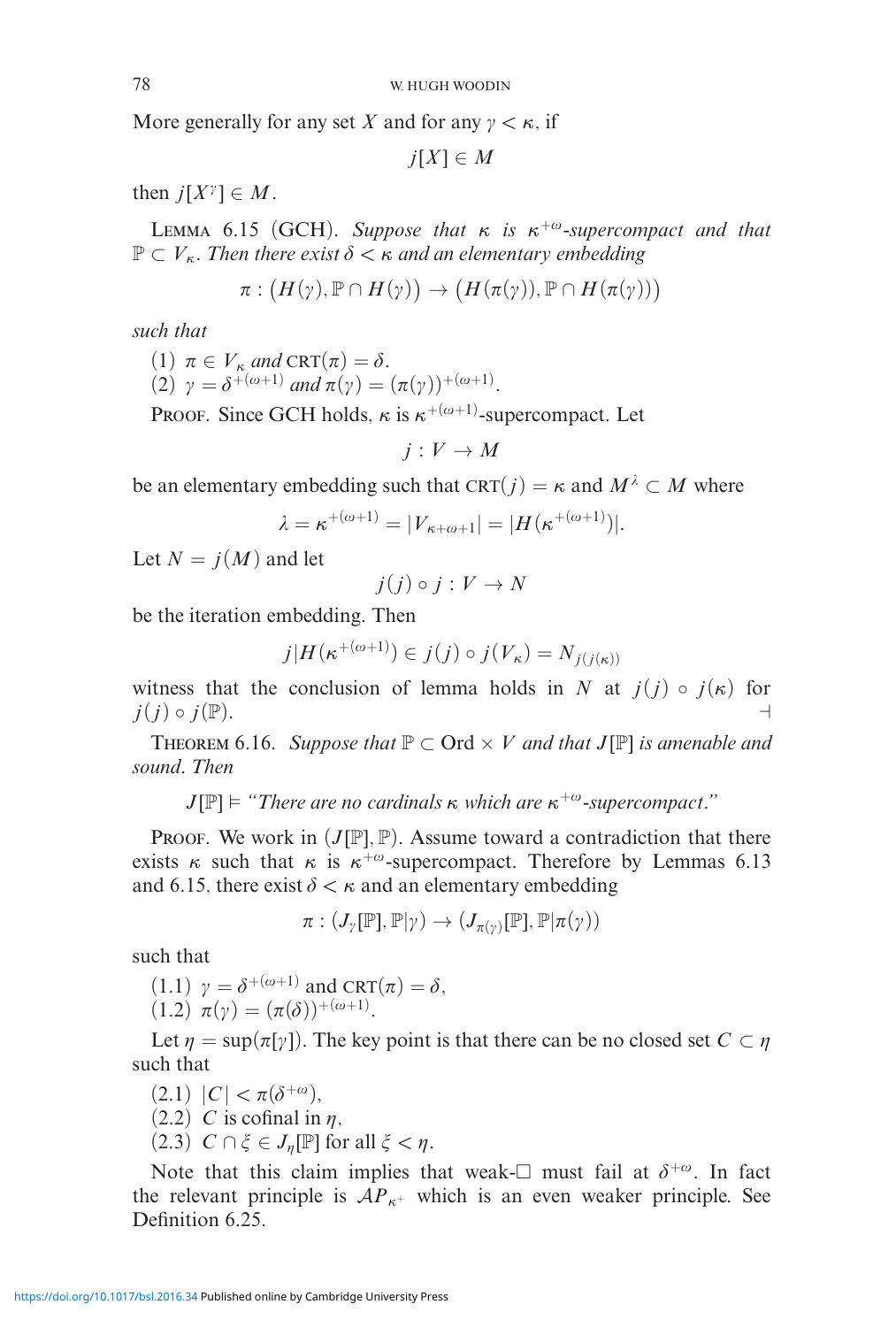Assume toward a contradiction that *C* exists. Let

$$
D=\{\xi<\gamma\,|\,\pi(\xi)\in C\}\,.
$$

Thus *D* is  $\omega$ -closed and by (2.3), *D* is cofinal in  $\gamma$ . Let  $\xi_0 \in D$  be such that

$$
|D \cap \xi_0| \geq \delta^{+\omega}.
$$

Then  $C \cap \pi(\xi_0)$  covers  $\pi[D \cap \xi_0]$  and by  $(2.1)$ ,

$$
\mathcal{P}(C \cap \pi(\xi_0)) \in J_{\eta}[\mathbb{P}].
$$

This implies that  $\pi[\delta^{+\omega}] \in J_{\eta}[\mathbb{P}]$  and so

$$
\pi|H(\delta^{+\omega})\in J_{\eta}[\mathbb{P}].
$$

But then  $\pi[\gamma]$  is definable from parameters in  $J_{\eta}[\mathbb{P}]$  and this is a contradiction since

 $(J_{\eta}[\mathbb{P}], \mathbb{P}|\eta) \models \text{ZFC}\backslash \text{Powerset}.$ 

This proves the claim.

Let  $\alpha > \eta$  be least such that for some  $0 < k < \omega$ ,

$$
\rho_k^{\mathcal{M}} < \eta,
$$

where  $\mathcal{M} = (J_{\alpha}[\mathbb{P}], \mathbb{P}|\alpha)$  if  $\alpha \notin \text{dom}(\mathbb{P})$  and

$$
\mathcal{M} = (J_{\alpha}[\mathbb{P}], \mathbb{P}|\alpha, \mathbb{P}_{\alpha})
$$

otherwise. We assume  $\alpha \in \text{dom}(\mathbb{P})$ . The case that  $\alpha \notin \text{dom}(\mathbb{P})$  is easier.

Fix *k* to be least such that  $\rho_k^{\mathcal{M}} < \eta$ . Thus

$$
\rho_k^{\mathcal{M}} = \pi(\delta)^{+\omega}.
$$

We first prove the following:

 $(3.1)$   $k > 1$ .

Assume toward a contradiction that  $k = 1$ . By soundness, there exists  $q \in J_{\alpha}[\mathbb{P}]$  such that

$$
\mathcal{M} = \mathcal{H}_1^{\mathcal{M}}(\rho_1^{\mathcal{M}} \cup \{q\}) = S_1^{\mathcal{M}}(\rho_1^{\mathcal{M}} \cup \{q\}).
$$

Thus there is a partial function

$$
f:\pi(\delta)^{+\omega}\to\eta
$$

such that *f* is a surjection and such that *f* is generalized  $(\mathcal{L}_{(gen)})\Sigma_1$ -definable in M from parameters. Because M is amenable, we can reduce to the case that  $f$  is  $\Sigma_1$ -definable from parameters in the structure

$$
\mathcal{M} = (J_{\alpha}[\mathbb{P}], \mathbb{P}|\alpha, \mathbb{P}_{\alpha}).
$$

Fix a  $\Sigma_1$ -formula  $\phi(x_0, x_1, x_2)$  and  $c_0 \in J_\alpha[\mathbb{P}]$  such that

$$
f = \{(a, b) \in J_{\alpha}[\mathbb{P}] \, | \, (J_{\alpha}[\mathbb{P}], \mathbb{P}|\alpha, \mathbb{P}_{\alpha}) \models \phi[a, b, c_0] \}.
$$

We can require that  $\phi(x_0, x_1, x_2)$  has the form

$$
(\exists \xi < \alpha) \psi \left[ x_0, x_1, x_2, \mathbb{P}_\alpha \cap J_\xi[\mathbb{P}] \right],
$$

where  $\psi$  is a ( $\mathcal{L}_{(gen)}\Sigma_1$ -formula not mentioning  $\dot{P}$ , the predicate for  $\mathbb{P}_{\alpha}$ .

Fix  $\pi(\delta)^{+\omega} < \alpha_0 < \alpha$  such that  $c_0 \in J_{\alpha_0}[\mathbb{P}]$ . For each  $\alpha_0 < \beta < \alpha$ , let  $f_\beta$ be the set of all  $(a, b) \in J_{\beta}[\mathbb{P}]$  such that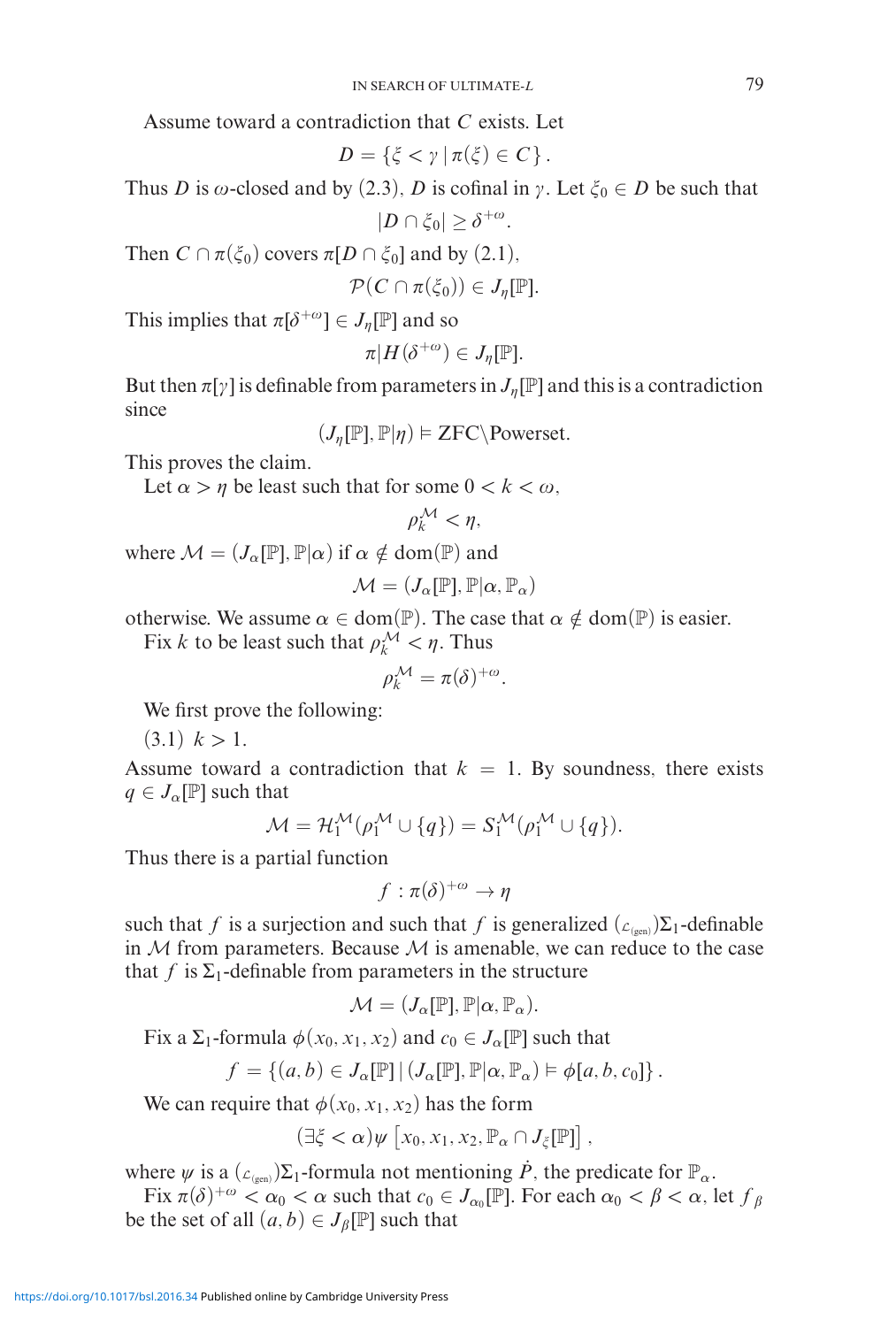$$
(J_{\beta}[\mathbb{P}], \mathbb{P}|\beta) \models \psi[a, b, c_0, \mathbb{P}_{\alpha} \cap J_{\xi}[\mathbb{P}]]
$$

for some  $\xi < \beta$  such that  $\mathbb{P}_{\alpha} \cap J_{\xi}[\mathbb{P}] \in J_{\beta}[\mathbb{P}].$ Thus  $f_\beta \subseteq f$ ,  $f_\beta \in J_\alpha[\mathbb{P}]$ , and

$$
f=\cup\left\{f_{\beta}\,|\,\alpha_0<\beta<\alpha\right\}.
$$

There are two cases.

CASE 1.  $\operatorname{cof}(\alpha) \neq \delta^{+(\omega+1)}$ .

There must exist  $\pi(\delta)^{+\omega} < \beta < \alpha$  such that  $f_\beta$  has range cofinal in  $\eta$ . But

$$
f_{\beta}\in J_{\alpha}[\mathbb{P}].
$$

This contradicts the choice of *α*.

Case 2.  $\operatorname{cof}(\alpha) = \delta^{+(\omega+1)}$ .

Let  $\theta < \pi(\delta)^{+\omega}$  be least such that  $f|\theta$  has cofinal range in  $\eta$ . Thus

$$
\mathrm{cof}(\theta) = \mathrm{cof}(\eta) = \delta^{+(\omega+1)}.
$$

Fix  $X \subset \theta$  such that

 $(4.1)$   $|X| = \delta^{+(\omega+1)},$ 

 $(4.2)$  *f* |*X* has cofinal range in  $\eta$ .

We have  $H(\pi(\delta)^{+\omega}) \subset J_\alpha[\mathbb{P}]$  and so clearly  $X \in J_\alpha[\mathbb{P}]$ . This implies there is an increasing cofinal continuous function

$$
g:\delta^{+ (\omega+1)} \to \eta
$$

such that *g* is  $\Sigma_1$ -definable from parameters in  $(J_\alpha[\mathbb{P}], \mathbb{P}|\alpha, \mathbb{P}_\alpha)$  and such that

$$
g|\xi\in J_\alpha[\mathbb{P}]
$$

for each  $\xi < \delta^{+(\omega+1)}$ . Let *C* be the range of *g*. Then *C* satisfies (2.1)–(2.3) which is a contradiction.

This proves (3.1). Let  $n = k - 1 > 0$ . Thus

$$
\rho_n^{\mathcal{M}} > \eta,
$$

and either  $\rho_n^{\mathcal{M}} = \alpha$  or  $\rho_n^{\mathcal{M}}$  is a cardinal of  $J_\alpha[\mathbb{P}]$ . Let  $\rho = \rho_n^{\mathcal{M}}$  and fix  $q \in J_\alpha[\mathbb{P}]$  such that

$$
\mathcal{M}=\mathcal{H}_n^{\mathcal{M}}(\rho\cup\{q\}).
$$

The structure,

$$
\mathcal{N}=(J_{\rho}[\mathbb{P}],T)
$$

is amenable where  $T = \text{Th}_{n}^{\mathcal{M}}(\rho \cup \{q\})$  (naturally coded as a subset of  $\rho$ ) since

 $(J_{\rho}[\mathbb{P}], \mathbb{P} | \rho) \models \text{Comprehension.}$ 

In fact since  $\rho$  is a cardinal of  $J_\alpha[\mathbb{P}]$ , either

$$
(J_{\rho}[\mathbb{P}], \mathbb{P}|\rho) \vDash \text{ZFC} \backslash \text{Powerset}
$$

or

$$
(J_{\rho}[\mathbb{P}], \mathbb{P}|\rho) \models \text{ZFC} \setminus \text{Replacement},
$$

which is a much strong claim.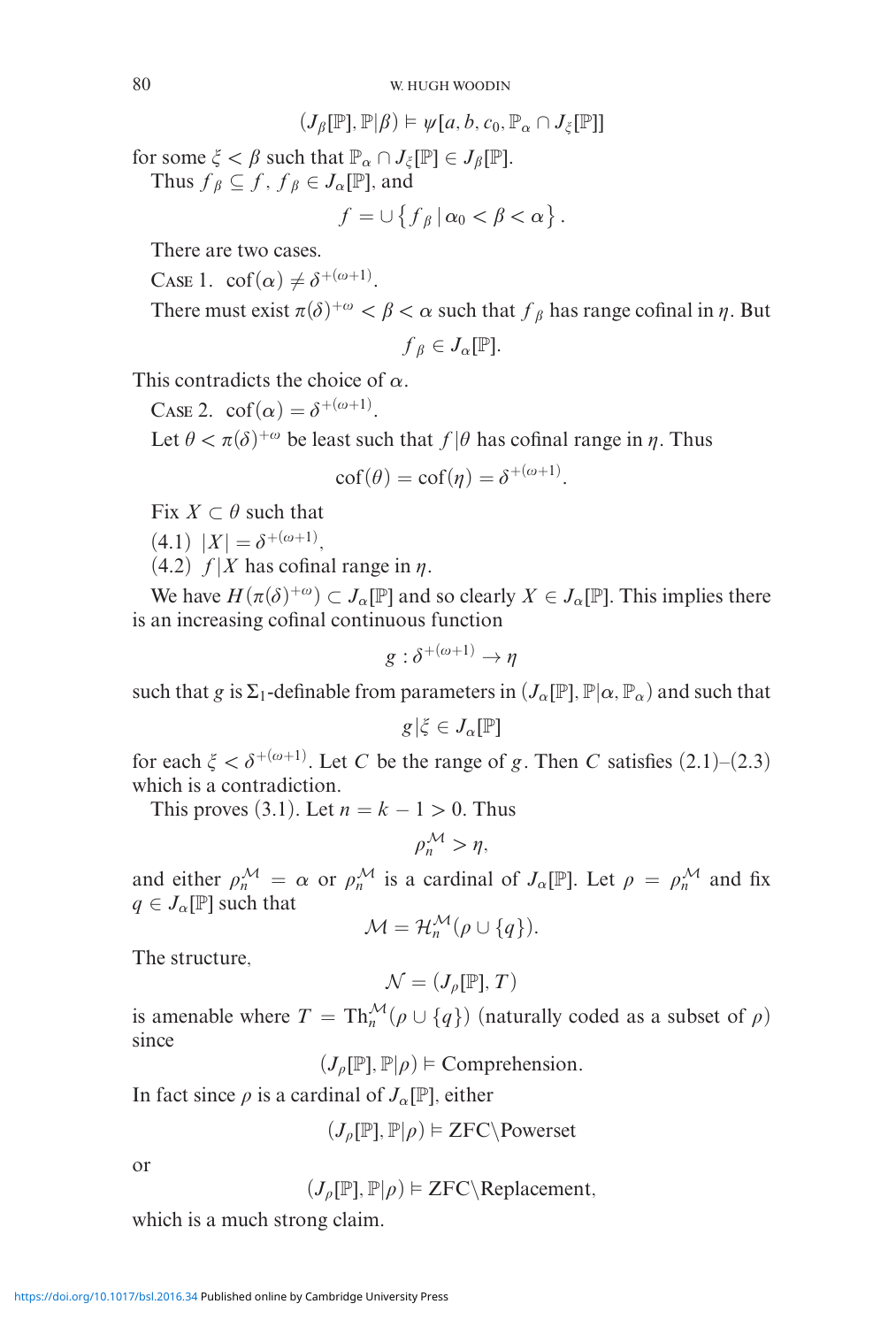The key point is that

$$
\rho_1^{\mathcal{N}}=\rho_{n+1}^{\mathcal{M}}
$$

and that for some  $p \in J_{\rho}[\mathbb{P}]$ 

$$
\mathcal{N} = \mathcal{H}_1^{\mathcal{N}}(\rho_1^{\mathcal{N}} \cup \{p\}).
$$

We can now just repeat the proof of  $(3.1)$ .

One can weaken the notion of amenability quite a bit and still prove Theorem 6.16. The point here is that the definition of soundness does not require amenability though we will alter the basic definitions slightly when generalizing to nonamenable structures.

As we have already indicated, these generalizations rule out many natural approaches to extending the constructions of [24] in an attempt to reach the infinite levels of supercompactness.

REMARK 6.17. Define  $\mathbb P$  to be *weakly amenable* if for all  $\alpha \in \text{dom}(\mathbb P)$ , there exists a limit ordinal  $\gamma < \alpha$  such that

(1) 
$$
\mathbb{P}_{\alpha} \subseteq J_{\gamma}[\mathbb{P}].
$$

(2) For all  $\beta < \gamma$ ,  $\mathbb{P}_{\alpha} \cap J_{\beta}[\mathbb{P}] \in J_{\alpha}[\mathbb{P}].$ 

Then the proof of Theorem 6.16 adapts to prove the corresponding theorem for weakly amenable P. This requires dealing with more cases since there are now two relevant cofinalities,  $\text{cof}(\alpha)$  and  $\text{cof}(\gamma)$ . Note though that if  $\gamma < \alpha$ and  $\mathbb{P}_{\alpha} \notin J_{\alpha}[\mathbb{P}]$  then necessarily

$$
\rho_1^{\mathcal{M}} \leq \gamma,
$$

where  $\mathcal{M} = (J_{\alpha}[\mathbb{P}], \mathbb{P}|\alpha, \mathbb{P}_{\alpha})$ . Thus the additional cases only arise in proving (3.1) in the proof of Theorem 6.16 and the rest of the proof is exactly the same. We leave the details to the reader since there is a more general theorem, Theorem 6.30, which we shall obtain as a corollary of Theorem 6.16 and Lemma 6.29.

In fact all these theorems are really equivalent since we shall prove in Lemma 6.29 that if  $J[\mathbb{P}]$  is  $\omega$ -weakly amenable and sound as defined below then there exists  $\mathbb{P}^*$  such that

$$
J[\mathbb{P}]=J[\mathbb{P}^*]
$$

and such that *J*[P∗] is amenable and sound.

Remark 6.18. The backgrounding scenario described in Remark 5.13 illustrates how one might naturally be led to consider weakly amenable structures which are not amenable. We continue that discussion and focus *just* on the case where M is weakly backgrounded and  $\mathbb{E}_M$  witnesses that  $\kappa_E$  is  $\lambda$ -supercompact in M. Notation now is as in Remark 5.13.

We have set

$$
\mathcal{N} = \mathcal{M}|\sup(j[(\iota_E^+)^{\mathcal{M}}]) = \mathcal{M}|\sup(j_E(\iota_E^+)^{\mathcal{M}}),
$$

and the coding obstruction of Section 4 has been interpreted to require that one must (in general) have that there exists a set  $\sigma \in \mathcal{N}$  such that  $|\sigma|^N < \kappa_E^*$ and such that  $E \cap \sigma \notin \mathcal{M}$ . Otherwise one cannot add *E* to the sequence to construct the next approximation to the final model.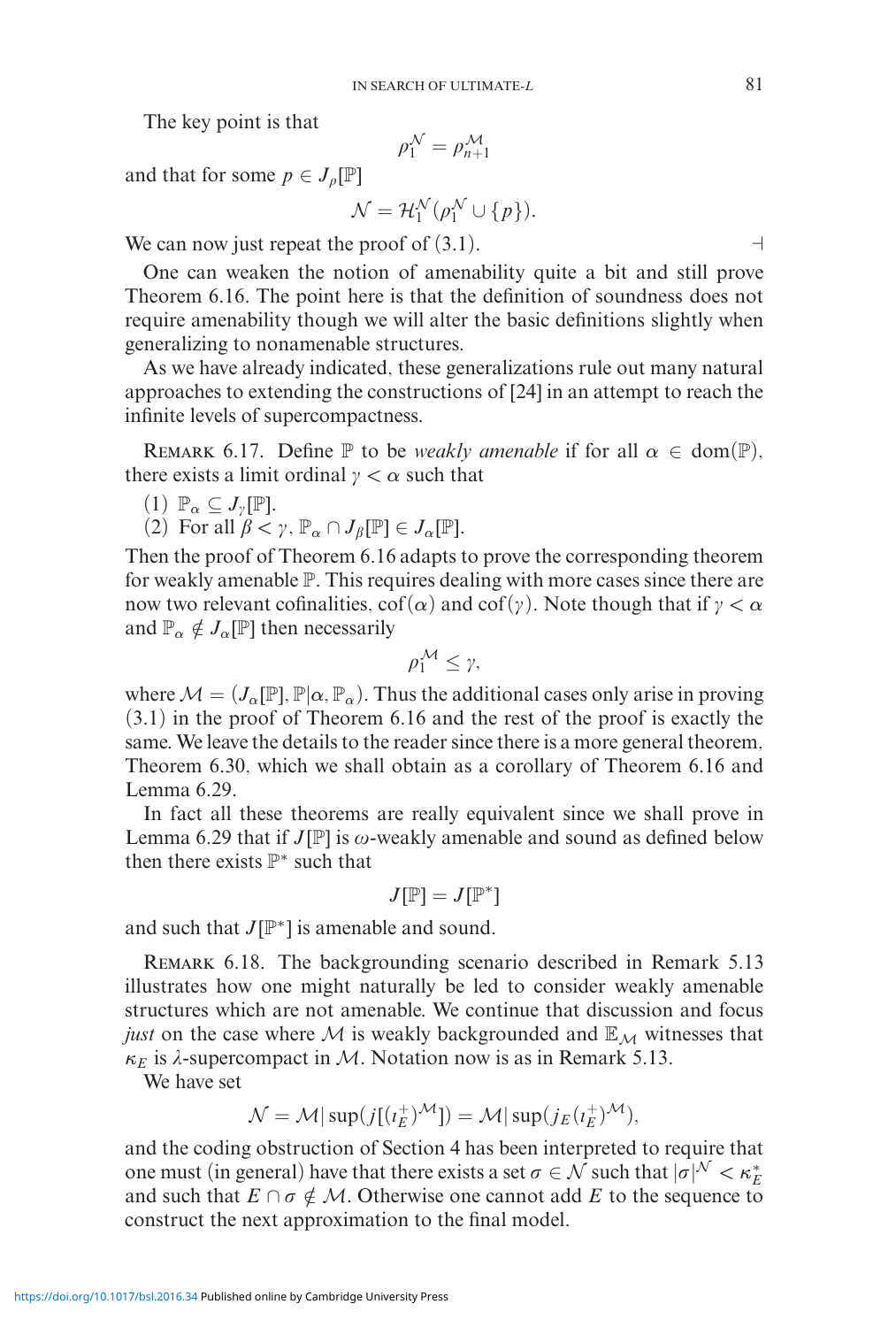If no such  $\sigma$  exists then we argued that  $\text{cof}(i_E) < \kappa_E$  which implies that

 $j(i_E) = \sup(j[i_E]).$ 

Now replace  $\mathcal N$  with

$$
\mathcal{N}^* = \mathcal{M} | \left( j \left( (i_E^+)^{\mathcal{M}} \right) \right).
$$

Thus since M is weakly backgrounded and since  $\mathbb{E}_M$  witnesses that  $\kappa_E$  is supercompact in M, there *does* exist

$$
\sigma\in\mathcal{N}^*
$$

such that  $|\sigma|^{N^*} < \kappa_E^*$  and such that  $E \cap \sigma \notin \mathcal{M}$ . The structure

 $(\mathcal{N}^*, E)$ 

is weakly amenable since  $\theta = j(\iota_E)$ .

This suggests altering the indexing scheme to allow in this situation that *E* be added with index Ord<sup> $\mathcal{N}^*$  so that</sup>

$$
(\mathcal{N}^*, \mathbb{E}_{\mathcal{N}^*}, E)
$$

is that next approximation to the final model, and so this suggests developing an alternative fine-structural hierarchy which allows such generalized indexing schemes.

But this cannot work to reach the infinite levels of supercompact.

One can further generalize by only requiring that for each  $\alpha \in \text{dom}(\mathbb{P})$ ,  $\mathbb{P}_{\alpha}$  specifies an  $\omega$ -sequence of predicates each of which is weakly amenable to  $J_{\alpha}[\mathbb{P}].$ 

DEFINITION 6.19. Suppose that  $\alpha \in \text{dom}(\mathbb{P})$  and  $\alpha$  is a limit ordinal. Then

$$
(J_\alpha[\mathbb{P}],\mathbb{P}|\alpha,\mathbb{P}_\alpha)
$$

is ω-weakly amenable if

$$
\mathbb{P}_\alpha\subset\omega\times J_\alpha[\mathbb{P}]
$$

and for each  $n < \omega$ , there exists a limit ordinal  $\gamma_n \leq \alpha$  such that

 $(1)$   $(\mathbb{P}_{\alpha})_n \subset J_{\gamma_n}[\mathbb{P}],$ 

 $(2)$   $(\mathbb{P}_{\alpha})_n \cap J_{\xi}[\mathbb{P}] \in J_{\alpha}[\mathbb{P}]$  for each  $\xi < \gamma_n$ .

DEFINITION 6.20. Suppose that  $\mathbb{P} \subset \text{Ord} \times V$ . Then  $\mathbb{P}$  is  $\omega$ -weakly *amenable* if for all  $\alpha \in \text{dom}(\mathbb{P})$ ,

- $(1)$   $(J_\alpha[\mathbb{P}], \mathbb{P}|\alpha) \models$  Comprehension,
- (2)  $(J_\alpha[\mathbb{P}], \mathbb{P}|\alpha, \mathbb{P}_\alpha)$  is  $\omega$ -weakly amenable.

The notion of soundness is exactly as defined for the case of amenable  $\mathbb P$ except that  $(\mathcal{L}_{(gen)})\Sigma_n$ -formulas are redefined as follows.

DEFINITION 6.21.  $\mathcal{L}^{-}_{(gen)}$  is  $\mathcal{L}_{(gen)}$  reduced by eliminating  $\dot{P}$ .

DEFINITION 6.22. Suppose  $\theta$  is a formula of  $\mathcal{L}_{(gen)}^+$ .

(1)  $\theta$  is ( $\mathcal{L}_{(gen)}$ ) $\Sigma_1$  if there is a  $\Sigma_1$ -formula  $\phi(x_0, x_1)$  of  $\mathcal{L}_{(gen)}^-$  such that

 $\theta = \exists x_0 \left( \begin{array}{c} x_0 \subset \dot{P} \end{array} \right) \wedge \begin{array}{c} x_0 \text{ is finite} \end{array} \wedge \phi \right).$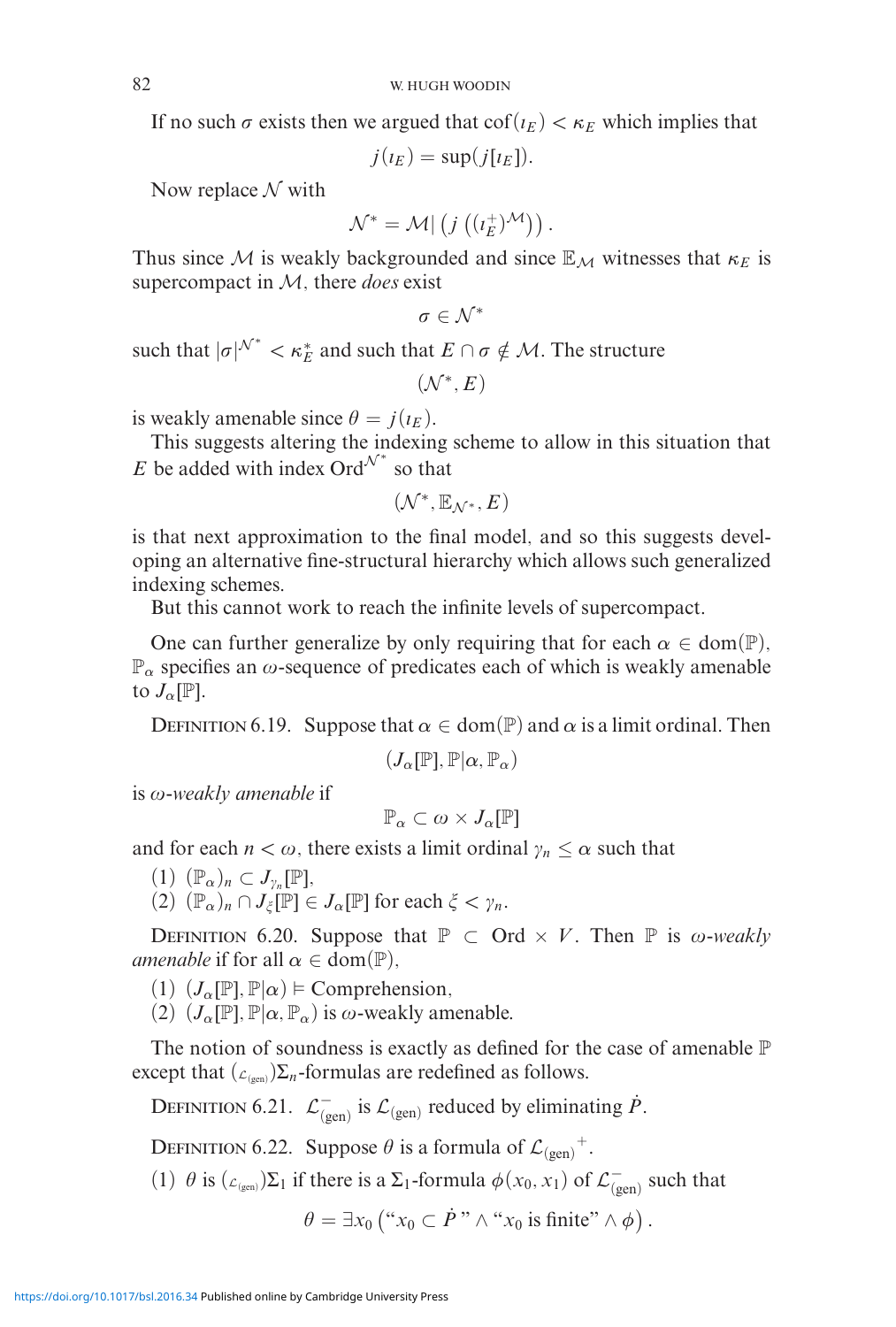(2)  $\theta$  is  $(\mathcal{L}_{(gen)})\sum_{n+1}$  if there is a  $\Sigma_1$ -formula  $\phi(x_0,\ldots,x_m,x_{m+1},x_{m+2})$  of  $\mathcal{L}^-_{\text{(gen)}}$  such that

$$
\theta = \exists x_m \exists x_{m+1} \exists x_{m+2} \left( \dot{T}_n(x_m, x_{m+1}, x_{m+2}) \wedge \phi \right).
$$

For the amenable  $\mathcal{L}_{(gen)}$ -structures, this change in the definition of  $(\mathcal{L}_{(gen)})\Sigma_n$ -formulas amounts to simply replacing P with P<sup>\*</sup> where

$$
dom(\mathbb{P}) = dom(\mathbb{P}^*),
$$

and for each  $\alpha \in \text{dom}(\mathbb{P}),$ 

$$
\mathbb{P}^*_{\alpha} = \{ \mathbb{P}_{\alpha} \cap J_{\xi}[\mathbb{P}] \, | \, \xi < \alpha \} \, .
$$

Therefore we could have simply made this part of our abstract definitions in Section 6.1 of  $\mathcal{L}_{(gen)}$ -structures and  $(\mathcal{L}_{(gen)})\Sigma_n$ -formulas.

With this change, we can naturally define when an  $\mathcal{L}_{(gen)}$ -structure M is  $\omega$ -sound without restricting to the case that M is an amenable  $\mathcal{L}_{(gen)}$ structures which we did in Definition 6.7. Thus we can define when *J*[P] is sound for an arbitrary class

$$
\mathbb{P} \subset \text{Ord} \times V,
$$

and this we do in the following definition.

DEFINITION 6.23. Suppose that  $\mathbb{P} \subset \text{Ord} \times V$ . Then  $J[\mathbb{P}]$  is *sound* if for each  $\alpha \in \text{Ord}$ , M is  $\omega$ -sound where  $\mathcal{M} = (J_{\alpha}[\mathbb{P}], \mathbb{P}|\alpha, \emptyset)$  if  $\alpha \notin \text{dom}(\mathbb{P})$ , and

$$
\mathcal{M} = (J_{\alpha}[\mathbb{P}], \mathbb{P}|\alpha, \mathbb{P}_{\alpha})
$$

otherwise.

LEMMA 6.24. *Suppose that*  $\mathbb{P} \subset \text{Ord} \times V$  *and J*[ $\mathbb{P}$ ] *is sound. Then* GCH *holds in*  $J[\mathbb{P}].$ 

**6.3. Weak amenability and the Approachability Property.** The analysis of  $J[\mathbb{P}]$  which are  $\omega$ -weakly amenable and sound involves the *Approachability Property*, A*P*.

DEFINITION 6.25 (Foreman–Magidor). Suppose that  $\kappa$  is an infinite cardinal. Then  $AP_{\kappa^+}$  holds if there is a sequence

$$
\langle\,C_\alpha:\alpha<\kappa^+\rangle
$$

such that for all limit  $\alpha < \kappa^+$ :

- (1)  $C_{\alpha}$  is a closed cofinal subset of  $\alpha$  and ordertype( $C_{\alpha}$ )  $\leq \kappa$ .
- (2) If  $\cot(\alpha) < \kappa$  then  $|C_{\alpha}| < \kappa$ .
- (3) For all  $\beta < \alpha$ ,  $C_{\alpha} \cap \beta = C_{\gamma}$  for some  $\gamma < \alpha$ .
- REMARK 6.26. (1)  $AP_{\kappa^+}$  holds for all regular cardinals  $\kappa$  assuming GCH and we are only really interested in the situation where GCH holds.
- (2) The usual definition of  $AP_{\kappa^+}$  is slightly different. The definition above highlights the principle  $AP_{\kappa^+}$  as a very weak version of  $\Box_{\kappa}$ .

Note that in clause (3) of the definition, if one required  $\gamma$  to be a limit ordinal whenever  $\beta$  is a limit point of  $C_{\alpha}$  then one has a  $\Box_{\kappa}$  sequence.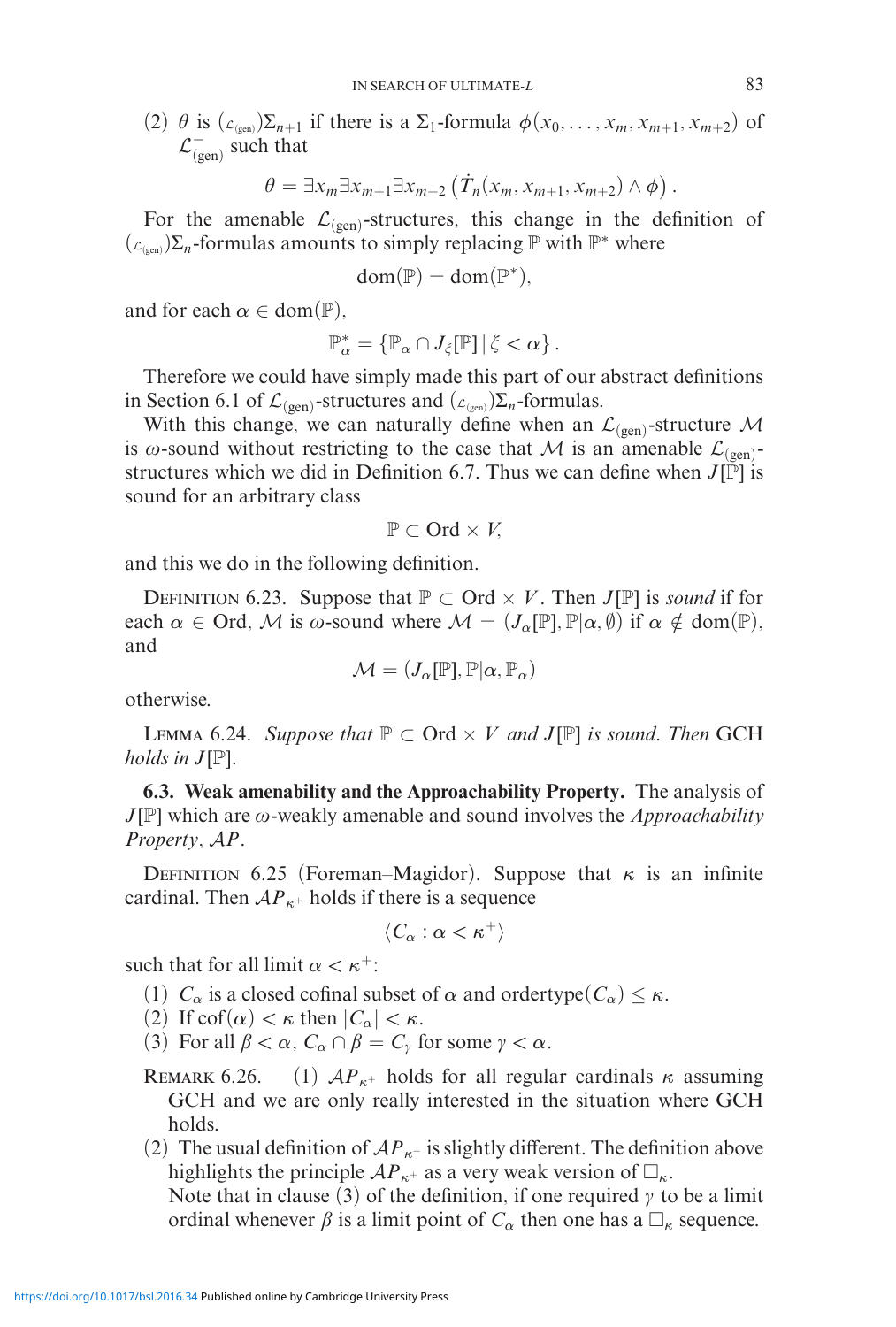(3) One advantage of formulating  $AP_{\kappa^+}$  as in Definition 6.25 is that it gives the notion of a witness for  $AP_{\kappa^+}$  and we shall use this freely.

The following lemma implicit in the introductory remarks of [2] gives the two equivalent formulations of  $AP_{\kappa^+}$ . We also refer the reader to [2] for an historical perspective noting that the A*P* family of principles have origin in prior work of Shelah [16].

Lemma 6.27 (Foreman–Magidor: [2]). *Suppose that κ is an infinite cardinal. Then the following are equivalent.*

(1)  $AP_{\kappa^+}$  *holds.* 

(2) *For all*

$$
X\prec H(\kappa^{++})
$$

 $if |X| = \kappa$  *and*  $\kappa \subset X$  *then there exists a closed cofinal subset*  $C \subset$  $X \cap \kappa^+$  *such that* 

- (a) ordertype $(C) \leq \kappa$ ,
- (b) *if*  $\text{cof}(X \cap \kappa^+) < \kappa$  *then*  $|C| < \kappa$ *,*
- (c)  $C \cap \xi \in X$  for all  $\xi < \sup(X \cap \kappa^+)$ .

**PROOF.** We first show that (1) implies (2). Assume that  $AP_{\kappa^+}$  and that

$$
X\prec H(\kappa^{++})
$$

is such that  $|X| = \kappa$  and that  $\kappa \subset X$ . Thus there exists a sequence

$$
\mathcal{C}=\langle C_\alpha:\alpha<\kappa^+\rangle
$$

such that C witnesses  $AP_{\kappa^+}$  and such that  $C \in X$ . The key point is that there is an enumeration

$$
\langle Z_{\theta} : \theta < \kappa^+ \rangle \in X
$$

of bounded subsets of  $\kappa^+$  and closed unbounded set  $D \subset \kappa^+$  such that

- $(1.1)$  *D*  $\in$  *X*,
- $(1.2)$  for all  $\xi \in D$ , for all  $\beta < \xi$ ,  $C_{\xi} \cap \beta \in \{Z_{\theta} | \theta < \xi\}.$

Let  $C = C_{\alpha_0}$  where  $\alpha_0 = X \cap \kappa^+$ . Then

- $(2.1)$  ordertype $(C) \leq \kappa$ ,
- (2.2) if  $\text{cof}(X \cap \kappa^+) < \kappa$  then  $|C| < \kappa$ ,
- $(2.3)$   $C \cap \xi \in X$  for all  $\xi < X \cap \kappa^+$ .

This proves (2). Now suppose (2) holds and let

$$
\mathcal{X}=\langle X_\eta:\eta<\kappa^+\rangle
$$

be a continuous elementary chain such that for all  $\eta < \kappa^+$ :

- $(3.1)$   $X_{\eta} \prec H(\kappa^{++})$  and  $X_{\eta} \in X_{\eta+1}$ .
- $(3.2) \kappa \subset X_n$  and  $|X_n| = \kappa$ .

For each  $\eta < \kappa^+$ , let  $\alpha_{\eta} = X_{\eta} \cap \kappa^+$  and let  $C_{\alpha_{\eta}}$  be a closed cofinal subset of  $\alpha$ <sub>n</sub> such that

- $(4.1)$  ordertype $(C_{\alpha_n}) \leq \kappa$ .
- $(4.2)$  If cof $(X_n \cap \kappa^+) < \kappa$  then  $|C_{\alpha_n}| < \kappa$ .
- $(4.3)$   $C_{\alpha_n} \cap \xi \in X_n$  for all  $\xi < X \cap \kappa^+$ .

These sets exist by (2). Since X is continuous, for each limit  $\eta < \kappa^+$ , and for each  $\xi < \eta$ ,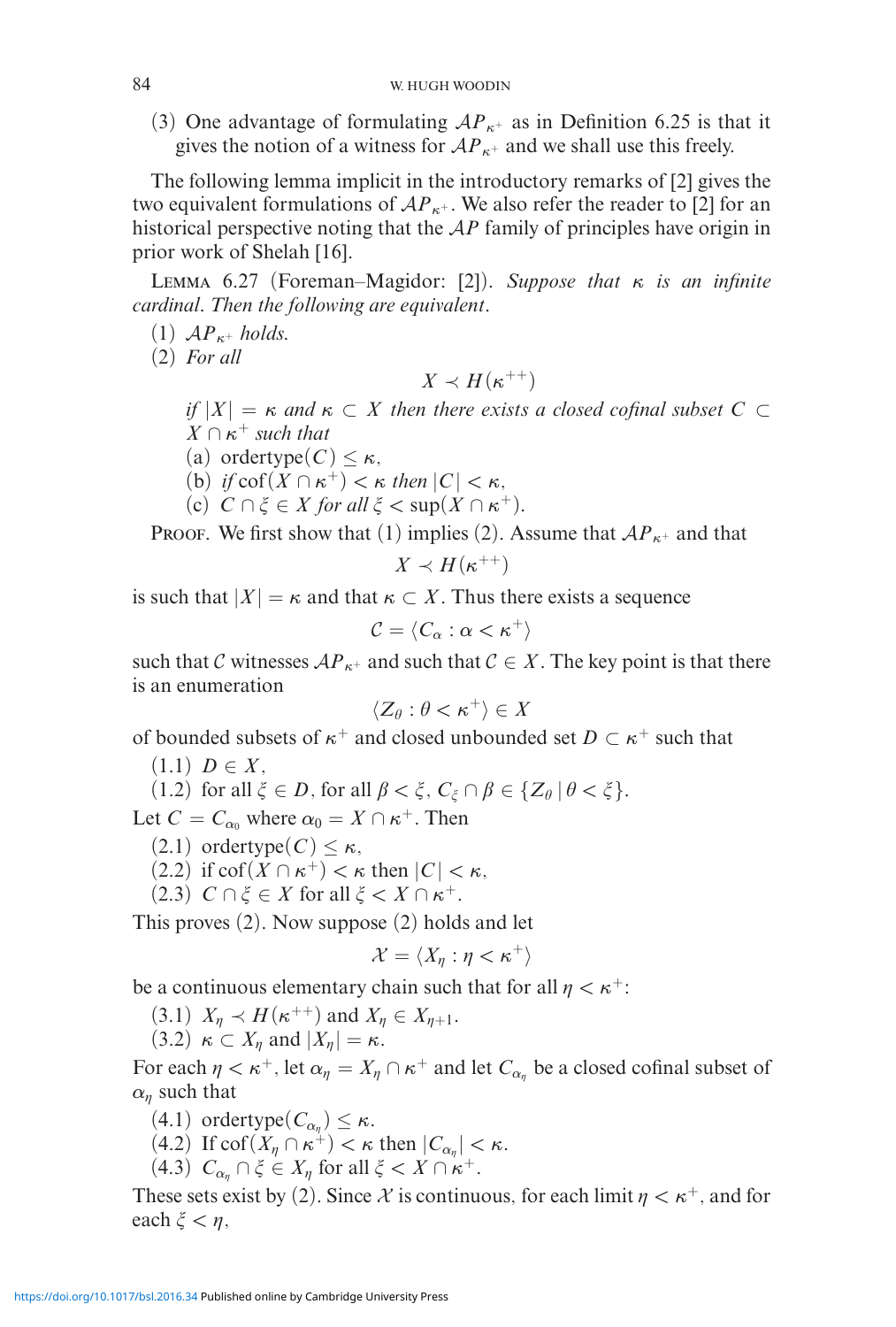$$
C_{\alpha_{\eta}} \cap \xi \in X_{\theta}
$$

for all sufficiently large  $\theta < \eta$ . Thus the sequence

$$
\langle\,C_{\alpha_\eta}:\eta<\kappa^+\rangle
$$

can easily be expanded to a sequence

 $\langle C_\alpha : \alpha < \kappa^+ \rangle,$ 

which witnesses  $AP_{\kappa^+}$ . The relevant point here is that for each  $\kappa < \eta_0 <$  $\eta_1 < \kappa^+$ , one can always choose a sequence

 $\langle D_{\xi} : \alpha_{\eta_0} < \xi < \alpha_{\eta_1} \rangle$ 

which witnesses  $AP_{\kappa^+}$  on the interval  $(\alpha_{\eta_0}, \alpha_{\eta_1})$ .

The following easy lemma shows that GCH is in some sense equivalent to soundness. Lemma 6.29, which we prove below, shows that GCH together with  $AP$  is in the same sense equivalent to soundness and amenability.

LEMMA 6.28. Suppose that  $\mathbb{P}$  ⊂ Ord  $\times$  *V*. Then the following are *equivalent.*

- $(1)$   $J[\mathbb{P}] \models GCH.$
- (2) *There exists*  $\mathbb{P}^*$  ⊂ Ord  $\times$  *V such that* 
	- (a) *J*[P∗] *is sound.*
	- (b)  $J[\mathbb{P}] = J[\mathbb{P}^*].$
	- (c)  $\mathbb{P}^*$  *is*  $\Sigma_2$ -definable in  $(J[\mathbb{P}], \mathbb{P})$ .

Lemma 6.29 also shows that Theorem 6.16 and its generalization to the case of  $\omega$ -weak amenable *J*[P] are equivalent and moreover just corollaries of the theorem of [16] that if the Approachability Property holds at  $\kappa^{+(\omega+1)}$ (this is  $AP_{\lambda}$  where  $\lambda = \kappa^{+(\omega+1)}$ ) then  $\kappa$  cannot be  $\kappa^{+\omega}$ -supercompact.

LEMMA 6.29. *Suppose that*  $\mathbb{P} \subset \text{Ord} \times V$  *and that*  $J[\mathbb{P}] \models GCH$ *. Then the following are equivalent.*

- (1) *For each uncountable cardinal*  $\kappa$  *of*  $J[\mathbb{P}]$ *,*  $AP_{\kappa^+}$  *holds in*  $J[\mathbb{P}]$ *.*
- (2) *There exists*  $\mathbb{P}^*$  ⊂ Ord  $\times$  *V such that* 
	- (a) *J*[P∗] *is amenable and sound.*
	- (b)  $J[\mathbb{P}] = J[\mathbb{P}^*].$

(c)  $\mathbb{P}^*$  *is*  $\Sigma_2$ -definable in  $(J[\mathbb{P}], \mathbb{P})$ .

(3) *There exists*  $\mathbb{P}^*$  ⊂ Ord  $\times$  *V such that* 

(a)  $J[\mathbb{P}^*]$  *is*  $\omega$ *-weakly amenable and sound.* 

- (b)  $J[\mathbb{P}] = J[\mathbb{P}^*].$
- (c)  $\mathbb{P}^*$  *is*  $\Sigma_2$ -definable in  $(J[\mathbb{P}], \mathbb{P})$ .

**PROOF.** We work in  $(J[\mathbb{P}], \mathbb{P})$ . It suffices to prove that (1) implies (2) and that  $(3)$  implies  $(1)$ .

We first assume (1) and prove (2). Suppose  $\kappa$  is an uncountable cardinal and let

$$
\mathcal{C} = \langle C_\alpha : \kappa < \alpha < \kappa^+ \rangle
$$

be the  $(J[\mathbb{P}], \mathbb{P})$ -least witness that  $AP_{\kappa^+}$  holds. Let

$$
D = \left\{ \kappa < \alpha < \kappa^+ \, \big| \, (J_\alpha[\mathbb{P}], \mathbb{P}|\alpha, C|\alpha) \prec (J_{\kappa^*}[\mathbb{P}], \mathbb{P}|\kappa^+, C) \right\}.
$$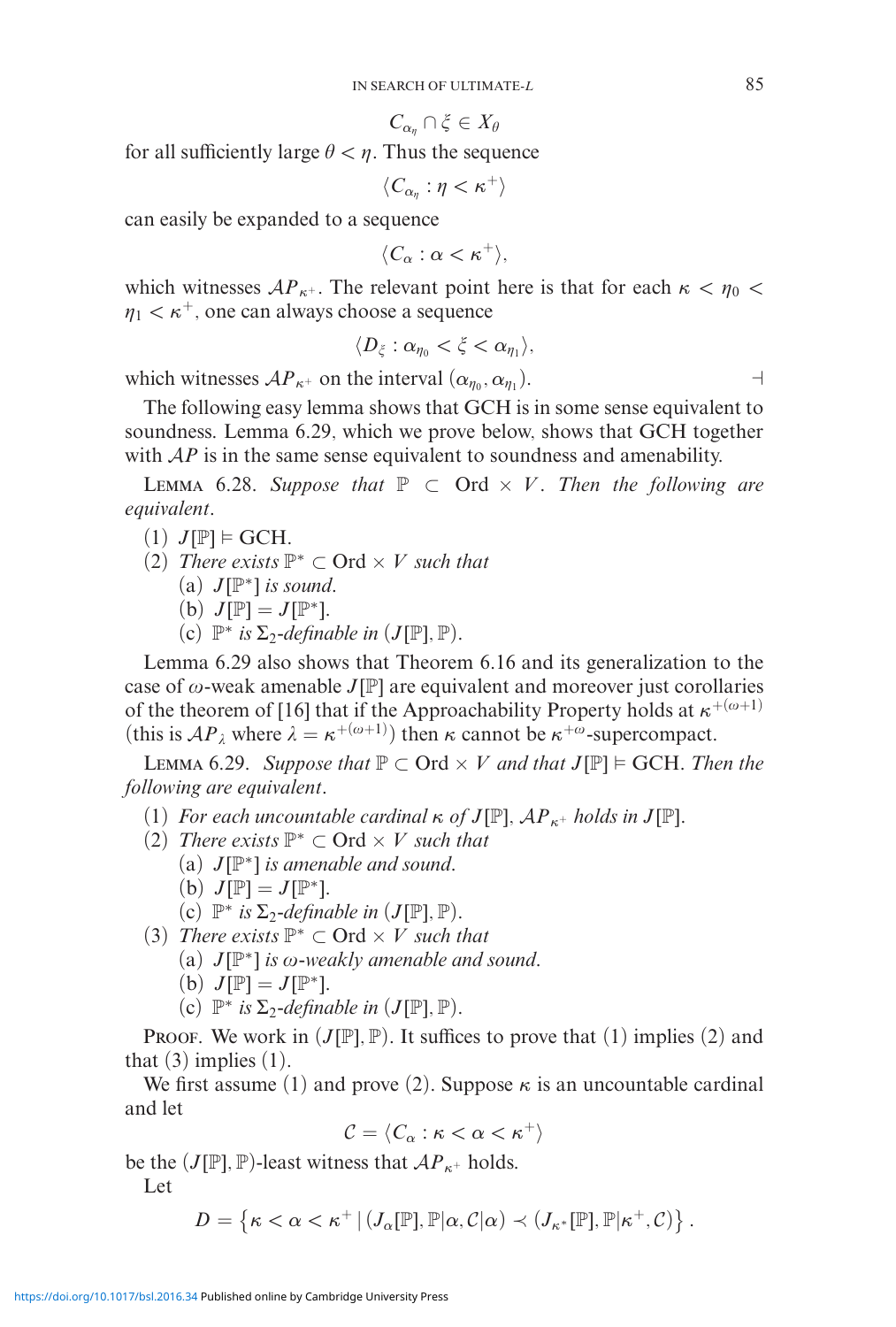Given P∗|*κ* such that

$$
J_{\kappa}[\mathbb{P}^*] = H(\kappa),
$$

define  $\mathbb{P}^*$  | $\kappa^+$  to be the  $(J[\mathbb{P}], \mathbb{P})$ -least set

$$
\mathbb{H}\subset \kappa^+\times J[\mathbb{P}]
$$

such that

 $(1.1)$   $\mathbb{H}|\kappa = \mathbb{P}^*|\kappa$ .

 $(1.2)$  If  $(J_{\eta}[\mathbb{H}], \mathbb{H}|\eta) \not\in \text{ZFC}\backslash \text{Powerset then } \mathbb{H}_{\eta} = \emptyset;$ 

and such that the following hold for all  $\kappa < \eta < \kappa^+$  such that

 $(J_{\eta}[\mathbb{H}], \mathbb{H} | \eta) \models \text{ZFC} \backslash \text{Powerset}.$ 

- $(2.1)$  *κ* is the largest cardinal of  $J_n[\mathbb{H}].$
- (2.2) Suppose  $\text{cof}(\eta) < \text{cof}(\kappa)$ . Then  $\mathbb{H}_n$  is a cofinal closed subset of  $\eta$ such that ordertype( $\mathbb{H}_n$ ) = cof( $\eta$ ) and such that  $\mathbb{H}_n \cap \xi \in J_n[\mathbb{H}]$  for all  $\xi < n$ .
- (2.3) Suppose  $\text{cof}(\eta) = \text{cof}(\kappa)$ . Let  $\eta^* \in D$  be the least element of *D* above  $\eta$ . Then there is a set  $E \subset \kappa$  which codes

$$
(J_{\eta^*}[\mathbb{P}], \mathbb{P}|\eta^*, C|\eta^*)
$$

and there are increasing continuous cofinal functions

$$
f : \operatorname{cof}(\kappa) \to \eta
$$

and

$$
g: \mathrm{cof}(\kappa) \to \kappa
$$

such that

$$
\mathbb{H}_{\eta} = \left\{ (f(\xi), g(\xi) \cap E) \, | \, \xi < \text{cof}(\kappa) \right\}.
$$

(2.4) Suppose that  $\text{cof}(\eta) > \text{cof}(\kappa)$ . Then  $\eta \in D$ ,

$$
J_\eta[\mathbb{P}] \subseteq J_\eta[\mathbb{H}]
$$

and  $\mathbb{H}_n = C_n$ .

Note that in (2.3), since GCH holds, since  $\kappa$  is the largest cardinal of  $J_n[\mathbb{H}]$ , and since  $\text{cof}(\eta) = \text{cof}(\kappa)$ , for each  $\xi < \eta$  and for each  $\gamma < \text{cof}(\kappa)$ ,

 $(J_{\zeta}[\mathbb{H}])^{\gamma} \in J_{\eta}[\mathbb{H}].$ 

Therefore the set  $\mathbb{H}_n$  is necessarily amenable to  $J_n[\mathbb{H}]$  where  $\mathbb{H}_n$  is as defined in (2.3) but for any choice of  $(f, g)$  and for any set  $E \subset \kappa$ .

Also note the following regarding (2.4). Suppose  $\kappa < \eta < \kappa^+$  and

 $(J_{\eta}[\mathbb{H}], \mathbb{H} | \eta) \models \text{ZFC} \backslash \text{Powerset}.$ 

Then either  $\text{cof}(\eta) = \omega$  or the set

$$
\{\xi < \eta \mid (J_{\xi}[\mathbb{H}], \mathbb{H} | \xi) \prec (J_{\eta}[\mathbb{H}], \mathbb{H} | \eta)\}
$$

is closed and cofinal in  $\eta$ .

With these two observations it follows that for any choice of  $\mathbb{P}^*$ |*κ* such that

$$
J_{\kappa}[\mathbb{P}^*] = H(\kappa);
$$

H exists satisfying (1.1), (1.2) and satisfying (2.1)–(2.4) for all  $\kappa < \eta < \kappa^+$ .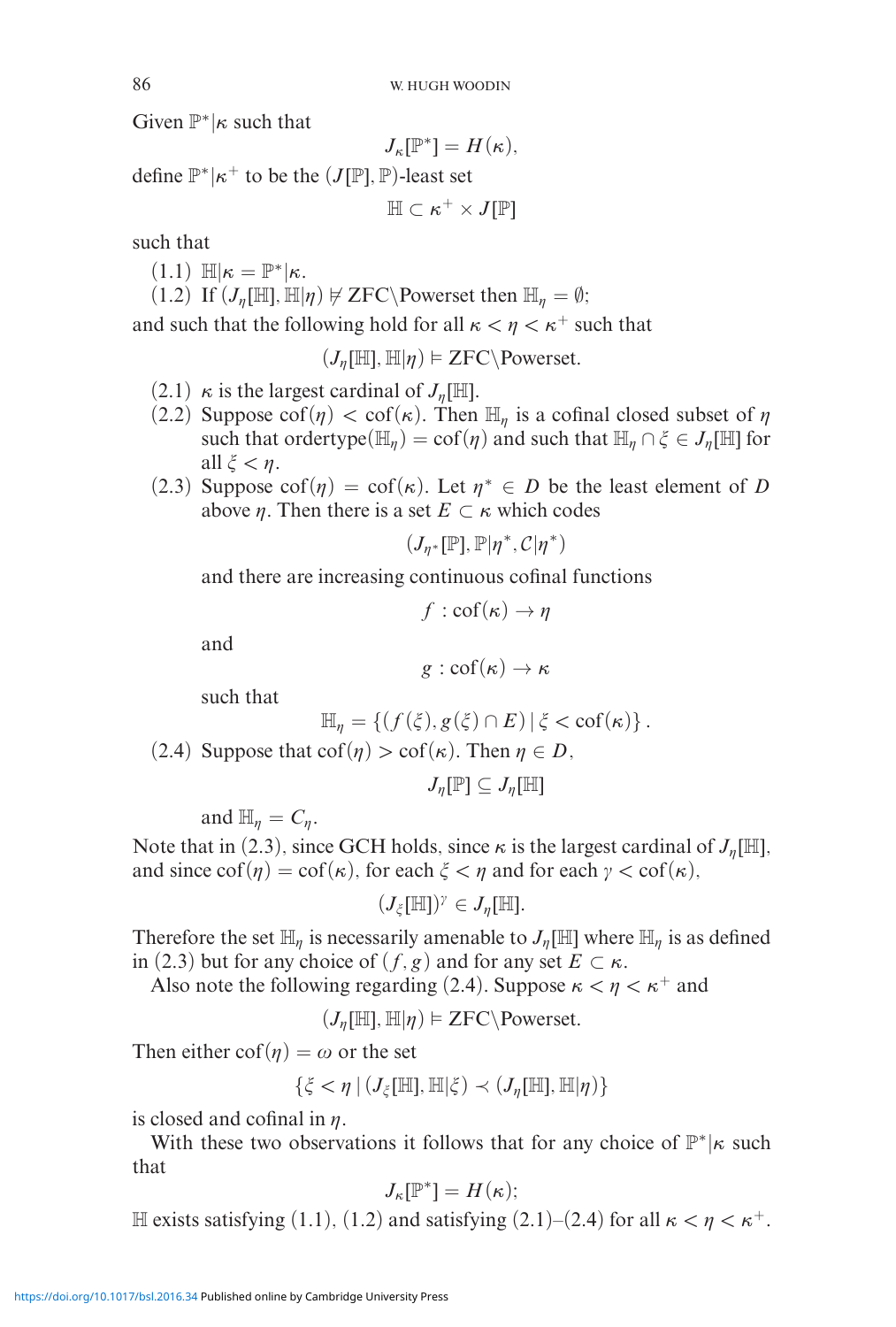It follows that *J*[ $\mathbb{P}^*$ ] is amenable and sound, and that *J*[ $\mathbb{P}$ ] = *J*[ $\mathbb{P}^*$ ]. Clearly  $\mathbb{P}^*$  is  $\Sigma_2$ -definable in (*J*[P]*,* P). This proves that (1) implies (2).

We now assume (3). Clearly we can just reduce to the case that  $\mathbb{P} = \mathbb{P}^*$ . Fix

$$
X\prec (J_{\kappa^{+}}[\mathbb{P}],\mathbb{P}|\kappa^{+})
$$

such that  $\kappa \subset X$  and  $|X| = \kappa$ . We prove that there exists  $C \subset X \cap \kappa^+$  such that

(3.1) *C* is closed cofinal in  $X \cap \kappa^+$ .

(3.2) ordertype $(C) < \kappa$  and if  $\text{cof}(X \cap \kappa^+) < \kappa$  then  $|C| < \kappa$ ,

 $(3.3)$   $C \cap \xi \in X$  for each  $\xi \leq X \cap \kappa^+$ .

By Lemma 6.27, this implies  $AP_{\kappa^+}$  holds.

Let  $\gamma = \text{cof}(\kappa)$ . We can reduce to the case that

$$
\mathrm{cof}(X \cap \kappa^+) > \gamma
$$

for otherwise the existence of *C* is immediate since for each  $\alpha \in X \cap \kappa^+$ ,

$$
\mathcal{P}_{\gamma}(\alpha)\subset X.
$$

Let  $X \cap \kappa^+ < \alpha < \kappa^+$  be least such that

$$
\rho_n^{\mathcal{M}} = \kappa
$$

for some  $n < \omega$  where  $\mathcal{M} = (J_{\alpha}[\mathbb{P}], \mathbb{P}|\alpha, \mathbb{P}_{\alpha})$  if  $\alpha \in \text{dom}(\mathbb{P})$  and  $\mathcal{M} = (J_{\alpha}[\mathbb{P}], \mathbb{P}|\alpha)$  if  $\alpha \notin \text{dom}(\mathbb{P}).$ 

We can further reduce to the case that  $\alpha \in \text{dom}(\mathbb{P})$  and  $n = 1$  since otherwise we can reduce to the case that  $M$  is an amenable structure in which case by the proof of Theorem 6.16,  $C$  exists satisfying  $(3.1)$ – $(3.3)$ .

The structure  $M$  is 1-sound and so

$$
\mathcal{M} = \mathcal{H}_1^{\mathcal{M}}(\kappa \cup \{p\})
$$

for some  $p \in M$ . Thus there is a partial surjection

$$
f:\kappa\to X\cap\kappa^+
$$

such that *f* is generalized  $(L_{(gen)})\Sigma_1$ -definable in *M* from *p*. Arguing as in the proof of Theorem 6.30, for some  $m < \omega$ , the partial function

$$
f_{(m)}:\kappa\to X\cap\kappa^+
$$

has cofinal range and is generalized  $(\mathcal{L}_{(gen)})\Sigma_1$ -definable in  $\mathcal{M}_{(m)}$  from p where

$$
\mathcal{M}_{(m)} = (J_{\alpha}[\mathbb{P}], \mathbb{P}|\alpha, \mathbb{P}_{\alpha}|m),
$$

where

$$
\mathbb{P}_{\alpha}|m=\mathbb{P}_{\alpha}\cap(m\times J_{\alpha}[\mathbb{P}]).
$$

Here  $f(m)$  is simply f as defined in  $\mathcal{M}(m)$ .

Since  $\operatorname{cof}(\kappa) < \operatorname{cof}(X \cap \kappa^+) < \kappa$ , there exists  $\xi < \kappa$  such that  $\text{range}(f_{(m)}|\xi)$  is cofinal in  $X \cap \kappa^+$ . Therefore letting  $\delta = \text{cof}(X \cap \kappa^+),$ there exist  $q \in M$  and a cofinal continuous function

$$
g:\delta\to X\cap\kappa^+
$$

such that *g* is generalized  $(L_{(gen)})\Sigma_1$ -definable in  $\mathcal{M}_{(m)}$ . We assume that *m* is as small as possible over all possible choices of  $H$  yielding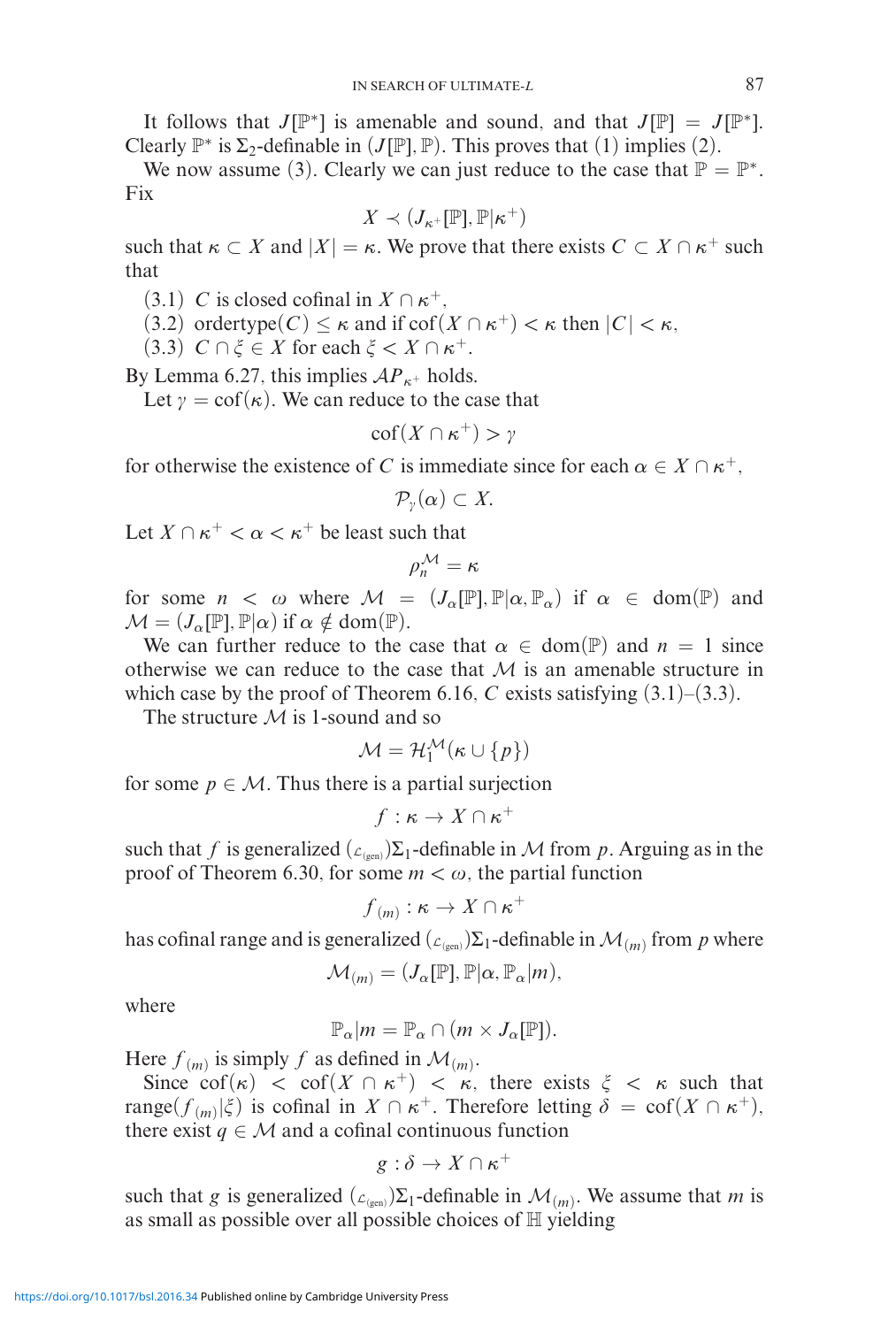$$
\mathcal{M}_{\mathbb{H}}=(J_{\alpha}[\mathbb{P}],\mathbb{P}|\alpha,\mathbb{H}),
$$

such that

$$
\mathbb{H} \subset m \times J_{\alpha}[\mathbb{P}]
$$

and such that for each  $k < m$  there exists  $\theta < \alpha$  such that

 $(4.1) \mathbb{H}_k \subset J_\theta[\mathbb{P}],$ 

 $(4.2)$   $\mathbb{H}_k \cap J_\beta[\mathbb{P}] \in J_\alpha[\mathbb{P}]$  for all  $\beta < \alpha$ ;

and relative to all possible generalized  $(\mathcal{L}_{(gen)})\Sigma_1$ -formulas with parameters. If  $m = 0$  then  $M_{\text{H}}$  is amenable, and by the proof of Theorem 6.16, *C* exists satisfying  $(3.1)$ – $(3.3)$ . Therefore we can reduce to the case that  $m > 0$ .

For each  $k < m$ , let  $\theta_k = \sup((\mathbb{P}_\alpha)_k)$  and let *I* be the set of all finite sequences  $\langle \beta_k : k < m \rangle$  such that  $\beta_k < \theta_k$  for each  $k < m$ . For each  $a \in I$ , let

$$
\mathcal{M}_a = (J_\alpha[\mathbb{P}], \mathbb{P}|\alpha, \mathbb{P}_a),
$$

where  $\mathbb{P}_a$  is the set of all  $(k, b)$  such that  $k < m$  and  $b \in (\mathbb{P}_a)_k | \beta_k$ , and  $a = \langle \beta_k : k < m \rangle$ . Let  $g_a$  be  $g$  as interpreted in the structure  $\mathcal{M}_a$ . Thus,

(5.1) The set *I* is directed under the order  $a < b$  if  $a_i < b_i$  for all  $i < m$ .

 $(5.2)$  For each  $\eta < \delta$ , there exists  $a \in I$  such  $g_b(\eta) = g(\eta)$  for all  $b > a$ .

We claim the following:

 $(6.1)$  For each  $k < m$ ,  $\text{cof}(\theta_k) = \delta$ .

Let

$$
s = \{ i < m \, | \, \text{cof}(\theta_k) < \delta \}
$$

and let

$$
t = \{i < m \mid \operatorname{cof}(\theta_k) > \delta\}.
$$

For each  $\eta < \delta$ , let  $a_{\eta} \in I$  be such that

$$
g(\eta)=g_a(\eta)
$$

for all  $a > a_n$ . There must exist a cofinal set  $A_0 \subset \delta$  and  $c \in I$  such that for all  $\eta \in A_0$  and for all  $i \in s$ ,

$$
(a_{\eta})_i < c_i.
$$

Therefore by the minimality of *m*, it follows that  $s = \emptyset$ . Similarly there must exist *d*  $\in$  *I* such that for all  $\eta < \delta$  and for all  $i \in t$ ,

$$
(a_{\eta})_i < d_i.
$$

This implies  $t = \emptyset$ , again by the minimality of *m*. This proves (6.1). Note that by  $(5.2)$  and  $(6.1)$ ,

 $(7.1)$  For each  $\eta < \delta$ , there exists  $a \in I$  such that  $g|\eta = g_a|\eta$ .

There are two cases.

CASE 1.  $\operatorname{cof}(\alpha) \ge \delta$ .

For each  $a \in I$  and for each  $\sup(a) < \beta < \alpha$ , let  $g_{(\beta,a)}$  be g as interpreted in the structure

$$
\mathcal{M}_{(\beta,a)} = (J_{\beta}[\mathbb{P}], \mathbb{P}|\beta, \mathbb{P}_a),
$$

where as above  $\mathbb{P}_a$  is the set of all  $(k, b)$  such that  $k < m$  and  $b \in (\mathbb{P}_a)_k | \beta_k$ and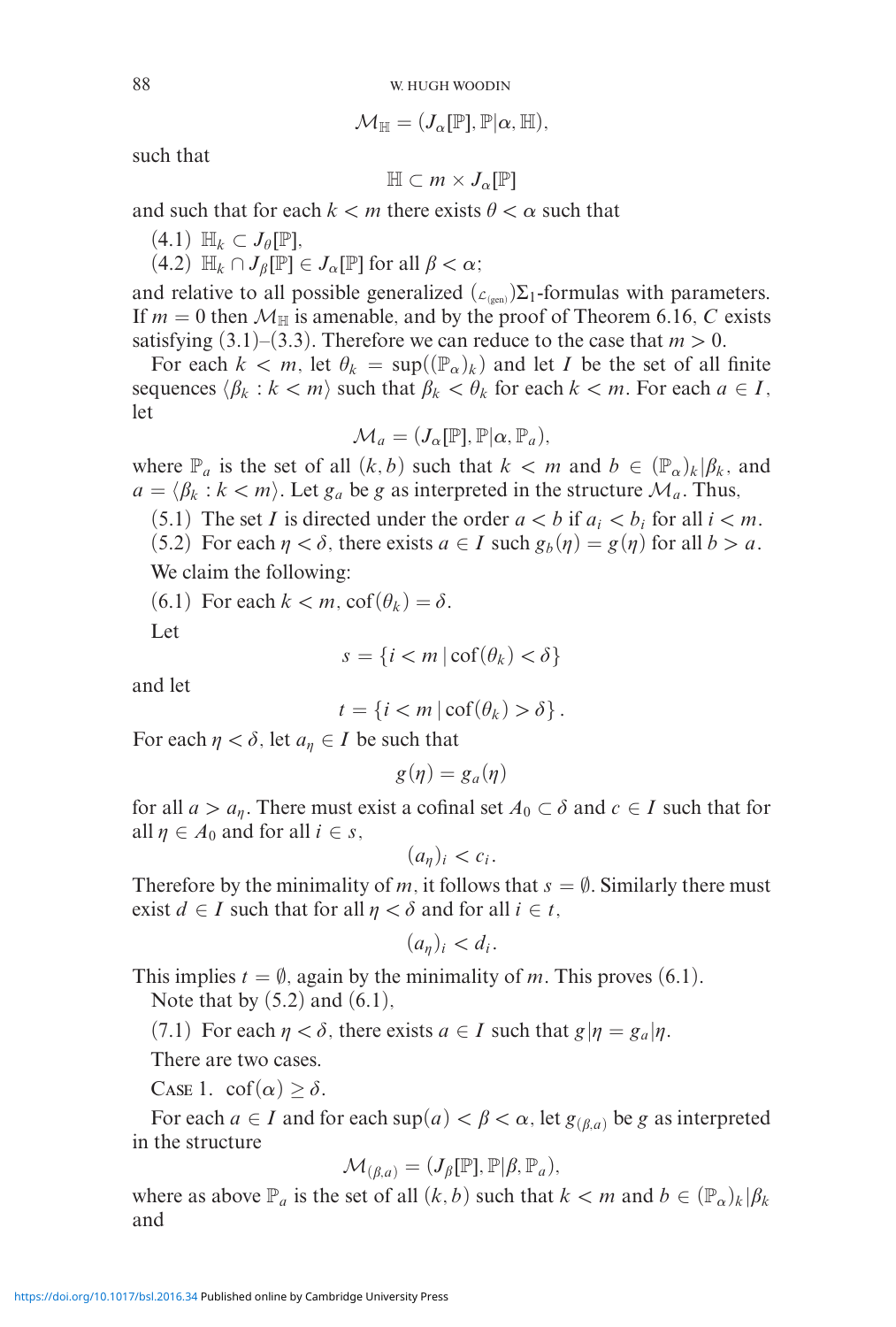$\langle \beta_k : k < m \rangle = a.$ 

This all makes perfect sense even though we cannot require that

 $(J_{\beta}[\mathbb{P}], \mathbb{P} | \beta) \models \text{Comprehension},$ 

which we have generally imposed at active stages.

Since  $\text{cof}(\alpha) \geq \delta$  it follows that for each  $\eta < \delta$  there exists  $a \in I$  and  $\beta < \alpha$  such that

$$
g|\eta = g_{(\beta,a)}|\eta.
$$

For each  $a \in I$ ,  $\mathcal{M}_{(\beta,a)} \in J_\alpha[\mathbb{P}]$ , and so for each  $\eta < \delta$ ,

$$
g[\eta]\in J_{\alpha}[\mathbb{P}].
$$

Therefore letting  $C = g[\delta]$ , *C* witnesses (3.1)–(3.3).

CASE 2.  $\text{cof}(\alpha) < \delta$ .

Since  $\cot(\alpha) < \delta$  there must exist  $\beta_0 < \alpha$  such that for all  $k < m$ ,

 $(8.1)$   $\theta_k < \beta_0$ ,

$$
(8.2) \, (\mathbb{P})_k \cap J_{\xi}[\mathbb{P}] \in J_{\beta_0}[\mathbb{P}] \text{ for all } \xi < \theta_k.
$$

Again since  $\cot(\alpha) < \delta$ , there must exist limit ordinal  $\beta$  such that,  $\beta_0 < \delta$  $\beta < \alpha$ , an elmement  $r \in J_{\beta}[\mathbb{P}]$ , and a cofinal increasing continuous function

$$
h:\delta\to X\cap\kappa^+
$$

such that *h* is generalized  $(L_{\text{gen}}) \Sigma_1$ -definable from *r* in the structure

$$
(J_{\beta}[\mathbb{P}], \mathbb{P} | \beta, \mathbb{P}_{\alpha} | m).
$$

For each  $a \in I$ , let  $h_a$  be h as interpreted in the structure

$$
\mathcal{M}_{(\beta,a)} = (J_{\beta}[\mathbb{P}], \mathbb{P} | \beta, \mathbb{P}_a),
$$

where  $\mathbb{P}_a$  is as defined above.

Thus exactly as for *g* and  $\mathcal{M}_{(m)}$ :

 $(9.1)$  For each  $\eta < \delta$ , there exists  $a \in I$  such  $h_b(\eta) = h(\eta)$  for all  $b > a$ . By  $(6.1)$  and  $(9.1)$ ,

 $(10.1)$  For each  $\eta < \delta$ , there exists  $a \in I$  such that  $h|\eta = h_a|\eta$ .

Finally exactly as in Case 1, for each  $a \in I$ ,  $\mathcal{M}_{(\beta,a)} \in J_{\alpha}[\mathbb{P}]$ , and so for each  $\eta < \delta$ ,

$$
h[\eta] \in J_{\alpha}[\mathbb{P}].
$$

Therefore letting  $C = h[\delta]$ , *C* witnesses (3.1)–(3.3).

As an immediate corollary, we obtain the following generalization of Theorem 6.16.

**THEOREM** 6.30. *Suppose that*  $\mathbb{P} \subset \text{Ord} \times V$  *and that*  $J[\mathbb{P}]$  *is*  $\omega$ *-weakly amenable and sound. Then*

*J*[ $\mathbb{P}$ ]  $\models$  "There are no cardinals κ which are  $\kappa^{+\omega}$ -supercompact."

PROOF. By Lemma 6.29 there exists  $\mathbb{P}^* \subset \text{Ord} \times V$  such that

 $(1.1)$  *J*[ $\mathbb{P}^*$ ] is amenable and sound.

- $(1.2)$  *J*[ $\mathbb{P}$ ] = *J*[ $\mathbb{P}^*$ ].
- (1.3)  $\mathbb{P}^*$  is  $\Sigma_2$ -definable in  $(J[\mathbb{P}], \mathbb{P})$ .

The theorem is an immediate corollary of this by Theorem 6.16.  $\Box$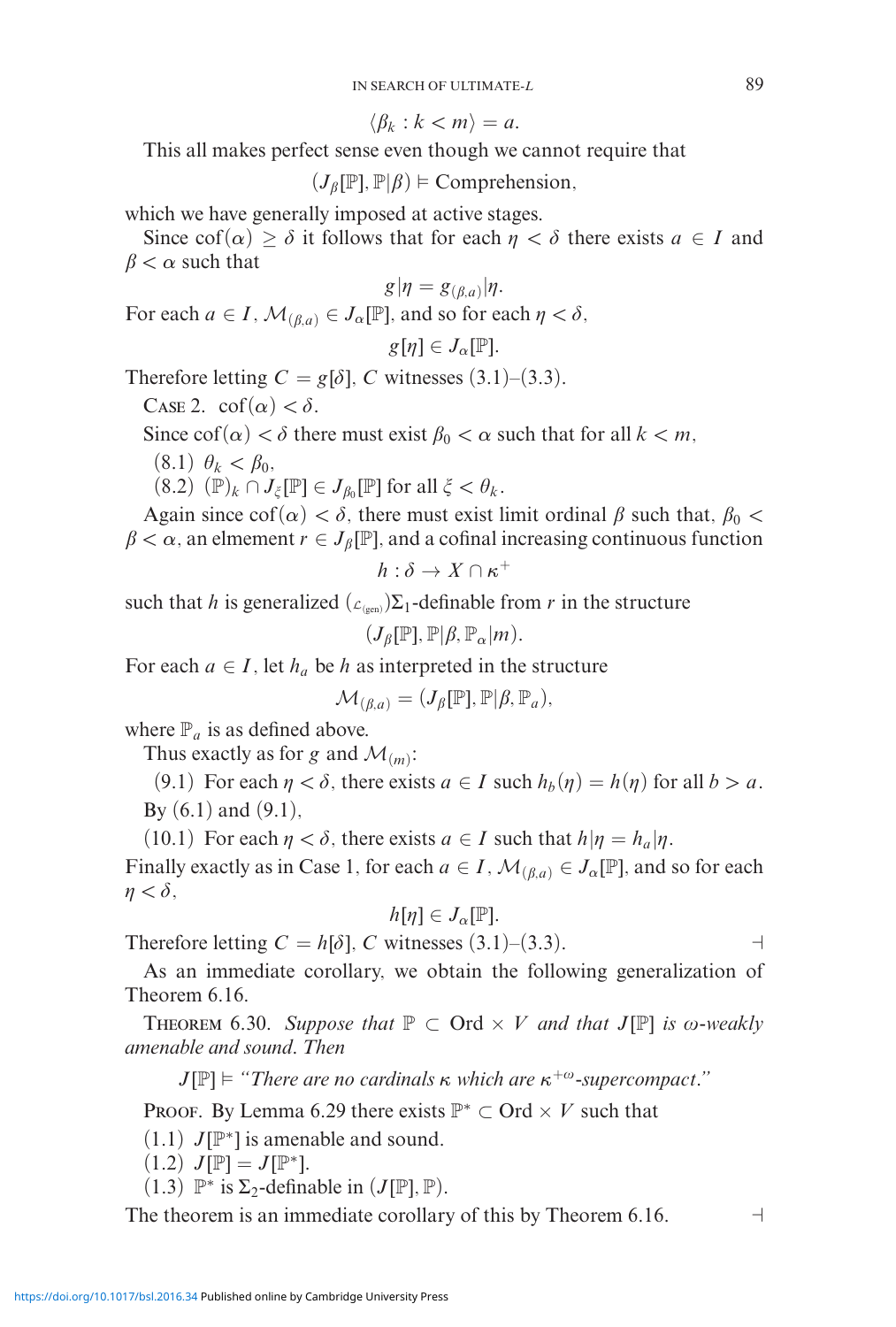## **6.4. Good partial extender sequences revisited.**

DEFINITION 6.31. Suppose that  $E$  is a good partial extender sequence and  $\alpha \in \text{dom}(\mathbb{E})$ . Let *E* be the *J<sub>α</sub>*[E]-extender given by E at  $\alpha$  and let

$$
j_E: J_\alpha[\mathbb{E}] \to \text{Ult}_0(J_\alpha[\mathbb{E}], E)
$$

be the ultrapower embedding. Then E satisfies the *weak initial segment condition* at *α* if

$$
E|j_E(\eta) \in J_\alpha[\mathbb{E}]
$$

for all  $\eta < \iota_E$ .

The weak initial segment condition at  $\alpha$  is equivalent to a level of supercompactness for the associated extender *E*.

Lemma 6.32. *Suppose that* E *is a good partial extender sequence and*  $\alpha \in \text{dom}(\mathbb{E})$ *. Let E be the*  $J_{\alpha}[\mathbb{E}]$ *-extender given by*  $\mathbb{E}$  *at*  $\alpha$  *and let* 

$$
j_E:J_{\alpha}[\mathbb{E}]\rightarrow \mathrm{Ult}_0(J_{\alpha}[\mathbb{E}],E)
$$

*be the ultrapower embedding. Then the following are equivalent.*

- (1) E *satisfies the weak initial segment condition at*  $\alpha$ .
- (2) *Suppose*  $\iota < \iota_E$  *is a cardinal of*  $J_\alpha[\mathbb{E}]$  *and*  $\gamma = (\iota^+)^{J_\alpha[\mathbb{E}]}$ *. Then*  $j_E[\gamma] \in$  $Ult_0(J_\alpha[\mathbb{E}],E).$

**PROOF.** We first assume (1) and prove (2). Let  $\eta = j_E(i)$ . Thus

$$
E|j_E(\eta) \in J_\alpha[\mathbb{E}]
$$

and

$$
J_{\alpha}[\mathbb{E}]=\mathrm{Ult}_0(J_{\alpha}[\mathbb{E}],E)|\alpha.
$$

By the elementarity of  $j_F$ ,

$$
\text{Ult}_0(J_\alpha[\mathbb{E}],E) \vDash \text{ZFC}\backslash \text{Powerset}
$$

and thus (2) holds.

Now assume (2) holds and fix  $\eta < \iota_E$ . Let  $\iota = |\eta|^{J_\alpha[\mathbb{E}]}$  and let  $\gamma = (\iota^+)^{J_\alpha[\mathbb{E}]}$ . Thus by  $(2)$ ,

 $j_E[\gamma] \in \text{Ult}_0(J_\alpha[\mathbb{E}],E).$ 

But this implies that

$$
j_E[J_\gamma[\mathbb{E}]] \in \text{Ult}_0(J_\alpha[\mathbb{E}],E),
$$

since

$$
\mathrm{Ult}_0(J_\alpha[\mathbb{E}],E)|\alpha=J_\alpha[\mathbb{E}].
$$

By the strong acceptability of  $J_{\alpha}[\mathbb{E}],$ 

 $\mathcal{P}(t) \cap J_{\alpha}[\mathbb{E}] \subset J_{\nu}[\mathbb{E}]$ 

and so it follows that

$$
E|_{JE}(\eta) \in \mathrm{Ult}_0(J_\alpha[\mathbb{E}],E).
$$

Finally by the strong acceptability of  $Ult_0(J_\alpha[{\mathbb{E}}],E)$  and since

$$
\alpha=j_E(\lambda),
$$

where  $\lambda = (i_E^+)^{J_\alpha[\mathbb{E}]}$ , this implies that  $E|j_E(\eta) \in J_\alpha[\mathbb{E}]$ .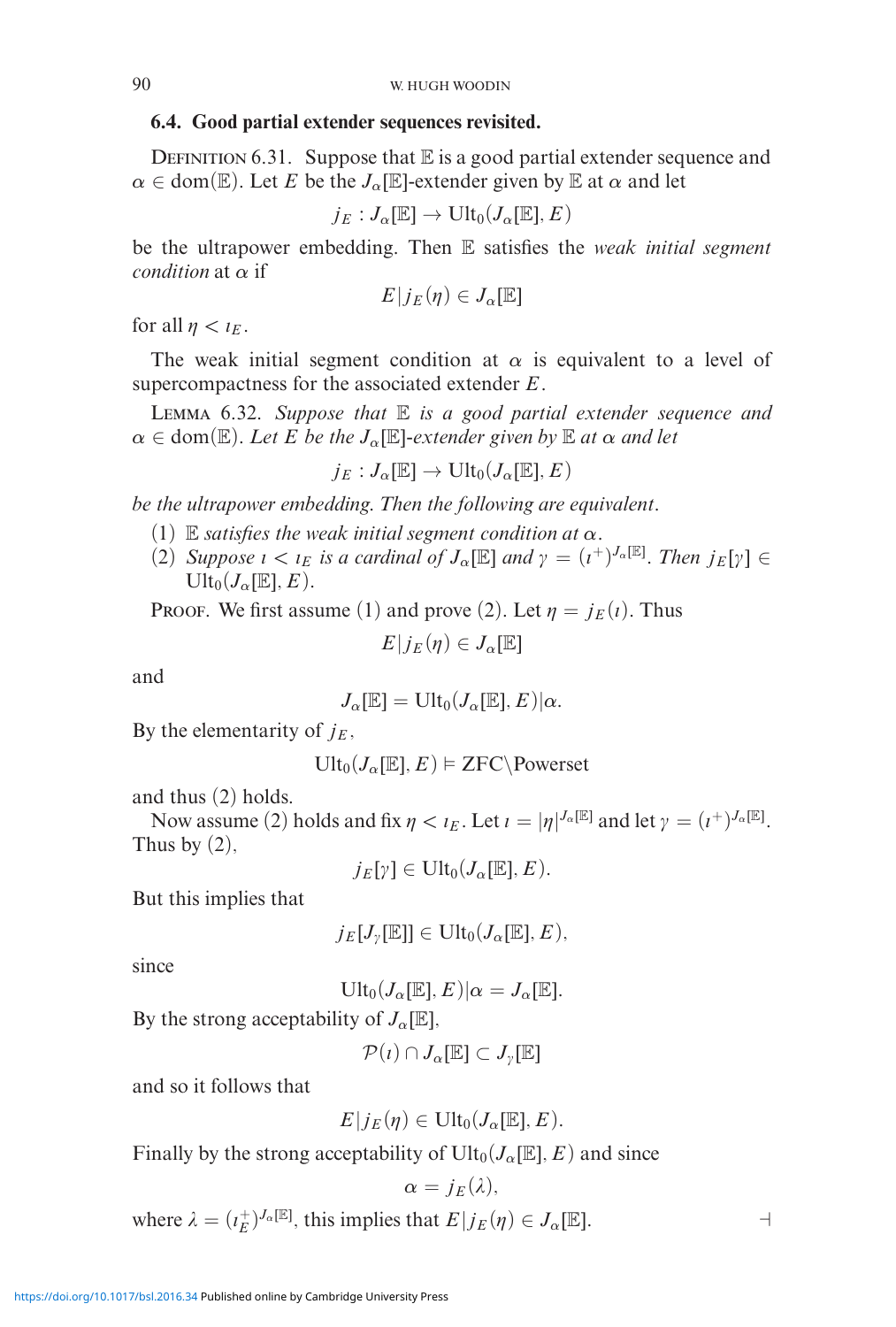Lemma 6.33. *Suppose that* E *is a good partial extender sequence which satisfies the weak initial segment condition at all*  $\alpha \in \text{dom}(\mathbb{E})$ *. Then for all*  $\alpha \in \text{dom}(\mathbb{E})$ ,  $\mathbb{E}_{\alpha}$  *can be coded by a set E such that for some*  $\beta \leq \alpha$ ,

- (1)  $Either(J_{\beta}[\mathbb{E}], \mathbb{E}|\beta) \models ZFC\backslash\text{Powerset or}(J_{\beta}[\mathbb{E}], \mathbb{E}|\beta) \models ZFC\backslash\text{Replacement.}$
- $(2)$   $E \subset J_{\beta}[\mathbb{E}]$  and  $E \cap J_{\xi}[\mathbb{E}] \in J_{\beta}[\mathbb{E}]$  for all  $\xi < \beta$ .
- (3)  $(J_\beta[\mathbb{E}], E)$  *and*  $(J_\alpha[\mathbb{E}], \mathbb{E}_\alpha)$  *are logically equivalent.*

The main theorems from [24] actually yield amenable structures at the finite levels of supercompactness because of satisfying the weak initial segment condition.

These can easily be extended to the levels of  $\omega$ -extendible cardinals where one obtains the close version of amenability indicated in the previous lemma. But since the focus of [24] is the finite levels of supercompact, we restrict the statement of Theorem 6.35 to such levels as well.

Remark 6.34. In some sense, Theorem 6.35 represents, modulo the iteration hypothesis, the strongest possible result for the extent of a fine-structural hierarchy of inner models where some version of amenability holds at all active stages.

Thus the finite levels of supercompactness emerges as a canonical and natural threshold within the large cardinal hierarchy beyond which a new approach is required for the construction of fine-structural inner models, [25].

The results of [24] combined with those of [25] yield the following theorem. Just as for Theorem 5.20, the only use here of the results of [25] is to reduce the iteration hypothesis to the Weak Unique Branch Iteration Hypothesis.

Theorem 6.35 (Weak Unique Branch Hypothesis). *Assume that for each*  $m < \omega$ , there is a proper class of m-extendible cardinals. Then there exists *a good partial extender sequence*  $\mathbb{E}$  =  $\langle \mathbb{E}_\alpha : \alpha \in \text{dom}(\mathbb{E}) \rangle$  *such that the following hold.*

- (1)  $J[\mathbb{E}]$  *is weakly backgrounded and*  $L[\mathbb{E}]$  *is weakly*  $\Sigma$ <sub>2</sub>-definable.
- (2) *J*[E] *satisfies comparison.*
- (3) *For each*  $\xi$  *and for each*  $m < \omega$ , *there exists*  $\alpha \in \text{dom}(\mathbb{E})$  *such that* (a)  $\alpha > \xi$ .
	- (b) E*<sup>α</sup> is a J*[E]*-extender which witnesses that κ is m-extendible in*  $J[\mathbb{E}]$  *where*  $\kappa = \kappa_{\mathbb{E}_\alpha}$ *.*
- (4) E *satisfies the weak initial segment condition at all*  $\alpha \in \text{dom}(\mathbb{E})$ .

**6.5. Weak extender models and comparison.** The definition of comparison, Definition 5.17, can naturally be generalized to arbitrary inner models. There are many possible versions and a natural rather weak version is as follows where the notion of close embedding is as given in Definition 5.29 but applied to all elementary embeddings,  $j : M \to N$ , where M and N are transitive models of ZFC.

DEFINITION 6.36. Suppose that *N* is a weak extender model, for  $\delta$  is supercompact and that

$$
N \vDash ``V = \text{HOD."}
$$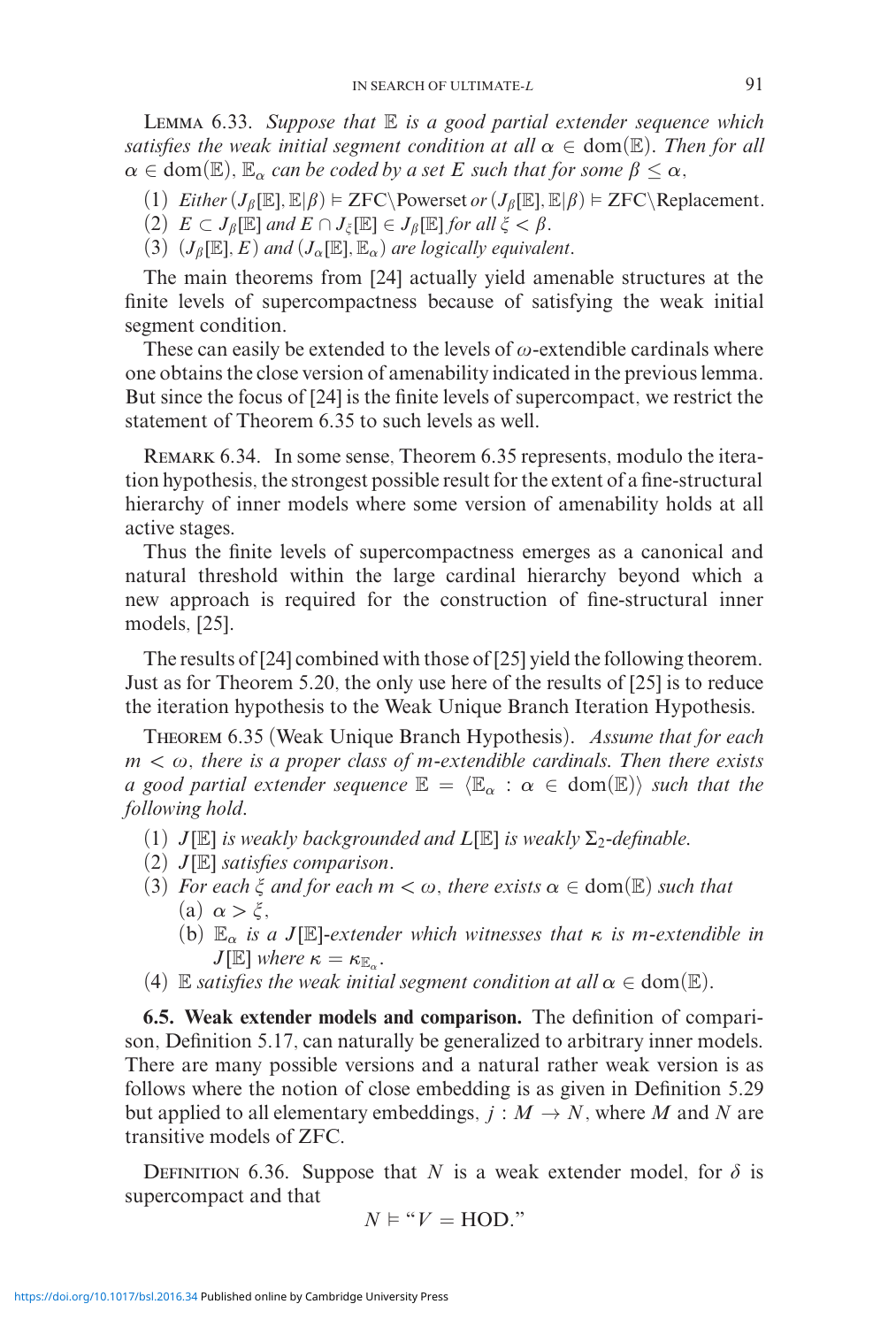Then *N* satisfies *weak comparison* if for all *X*,  $Y \prec_{\Sigma} N$  the following hold where  $N_X$  is the transitive collapse of  $X$  and  $N_Y$  is the transitive collapse of  $Y$ .

Suppose that  $N_X$  and  $N_Y$  are finitely generated models of ZFC,  $N_X \neq N_Y$ , and

$$
N_X \cap \mathbb{R} = N_Y \cap \mathbb{R}.
$$

Then there exist a transitive set  $N^*$  and elementary embeddings

$$
\pi_X: N_X \to N^*
$$

and

$$
\pi_Y: N_Y \to N^*
$$

such that  $\pi_X$  is close to  $N_X$  and  $\pi_Y$  is close to  $N_Y$ .

REMARK 6.37. The elementary embeddings witnessing weak comparison are not required to have any special form. Thus suppose there is an elementary embedding

$$
\pi:N_X\to N_Y
$$

such that  $\pi$  is close to  $N_X$  and that  $N^*$  is the ultrapower of  $N_Y$  by a countably complete nonprincipal ultrafilter of *N*. Then there trivially exist elementary embeddings

and

$$
\pi_Y: N_Y \to N^*
$$

 $\pi_X : N_X \to N^*$ 

such that  $\pi_X$  is close to  $N_X$  and  $\pi_Y$  is close to  $N_Y$ .

Thus one can require that the elementary embeddings witnessing weak comparison each be nontrivial.

The conclusion of weak comparison is downward absolute to *N* and moreover the definition of weak comparison can be applied with  $N = V$ provided there is a supercompact cardinal in *V* and that  $V = HOD$ .

Thus the following is a natural test question for the existence of a generalization of *L* at the level of supercompact cardinals based on anything like the current methodology for the construction of such inner models.

Question 6.38. *Suppose that there is a supercompact cardinal and that*  $V = HOD$ . *Can weak comparison hold*?

The results we have discussed arguably show that for the construction of fine structural extender models which are weakly backgrounded, going beyond the level of  $\omega$ -extendible cardinals requires the following:

- (1) Allowing the weak initial segment condition to fail.
- (2) Allowing levels which are not even  $\omega$ -weakly amenable.
- (3) Altering how comparison is proved if one can provably (from some large cardinal hypothesis) reach the level a weak extender model for supercompactness.

Therefore we cannot just use good partial extender sequences to generate these models with anything remotely like the current methodology. A natural alternative is to augment extender models with their iteration strategies. These are *strategic-extender* models.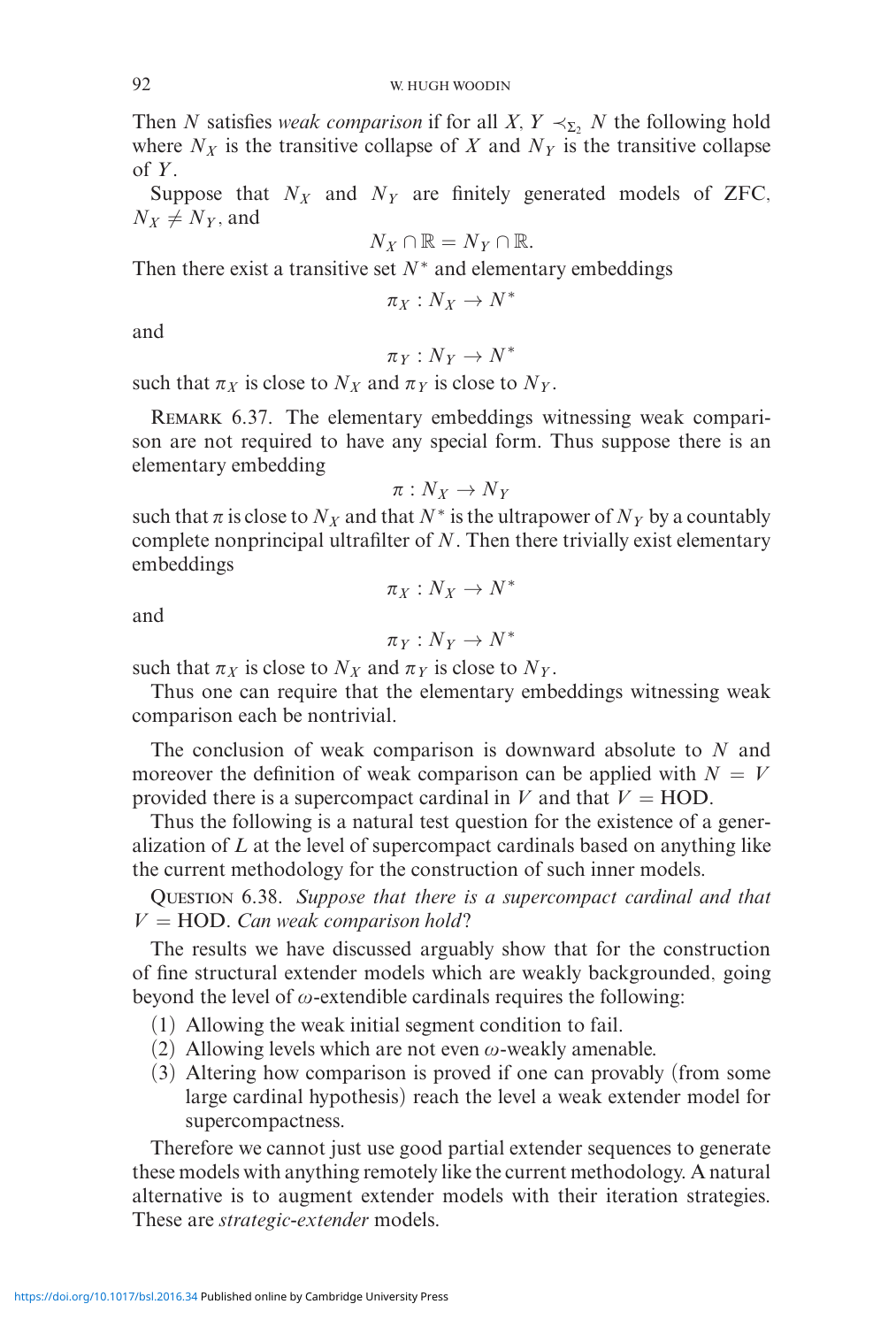*§***7. Epilogue.** The emerging picture based on the results we have surveyed in the previous sections is that in generalizing inner models to level of weak extender models for supercompactness, one must not only have failures of the weak initial segment condition but moreover that the hierarchy cannot consist of models constructed from *just* a sequence of partial extenders.

The only alternative at present is an inner model theory based on a *strategic* premice—this is a hierarchy of structures constructed from both a partial extender sequence and the iteration strategy for the initial segments of the structure—for backgrounded structures this would be the iteration strategy inherited from *V* assuming (some version of) the Weak Unique Branch Hypothesis.

Of course if one must pass to the strategic hierarchy then the strategicextender structures can no longer be *layered* and so a fundamentally new approach to the strategic-extender hierarchy is required compared to the current approach, [15]. This is all the subject of [25].

REMARK 7.1. From the broader perspective, here is the picture which is emerging.

- (1) At the lowest levels, reaching past measurable cardinals, the finestructure models can be simply defined (at reasonable closure points) and there is no distinction between the extender and strategic-extender hierarchies.
- (2) Ascending to levels below that of one Woodin cardinal there is still no distinction (again at reasonable closure points) between the extender and strategic-extender hierarchies.
- (3) Passing one Woodin cardinal and up to the finite levels of supercompactness, the extender and strategic-extender hierarchies strongly diverge but both exist.
- (4) Reaching the infinite levels of supercompactness requires a complete failure of amenability and moreover at some point past the finite levels of supercompact, the extender hierarchy fails and one is left with just the strategic-extender hierarchy.

The following summarizes, in more detail and within the context of the obstructions identified in the previous sections, the approach of [25] and the key issue is what happens with the iterability problem.

The coding obstruction is handled by ensuring that at all extender-active stages, the projectum is at most the image of the critical point. This strategy has already been used in unpublished work of Steel and Neeman-Steel. This is discussed at length in [24].

This approach also facilitates the comparison proof and so there are a number of reasons to take this path.

The amenability obstruction is handled because in meeting the coding obstruction one must allow the weak initial segment condition to fail, and so one is forced to allow structures which are not even  $\omega$ -weakly amenable at their extender-active stages. These structures arise naturally in the backgrounded construction and previous approaches would attempt to circumvent them.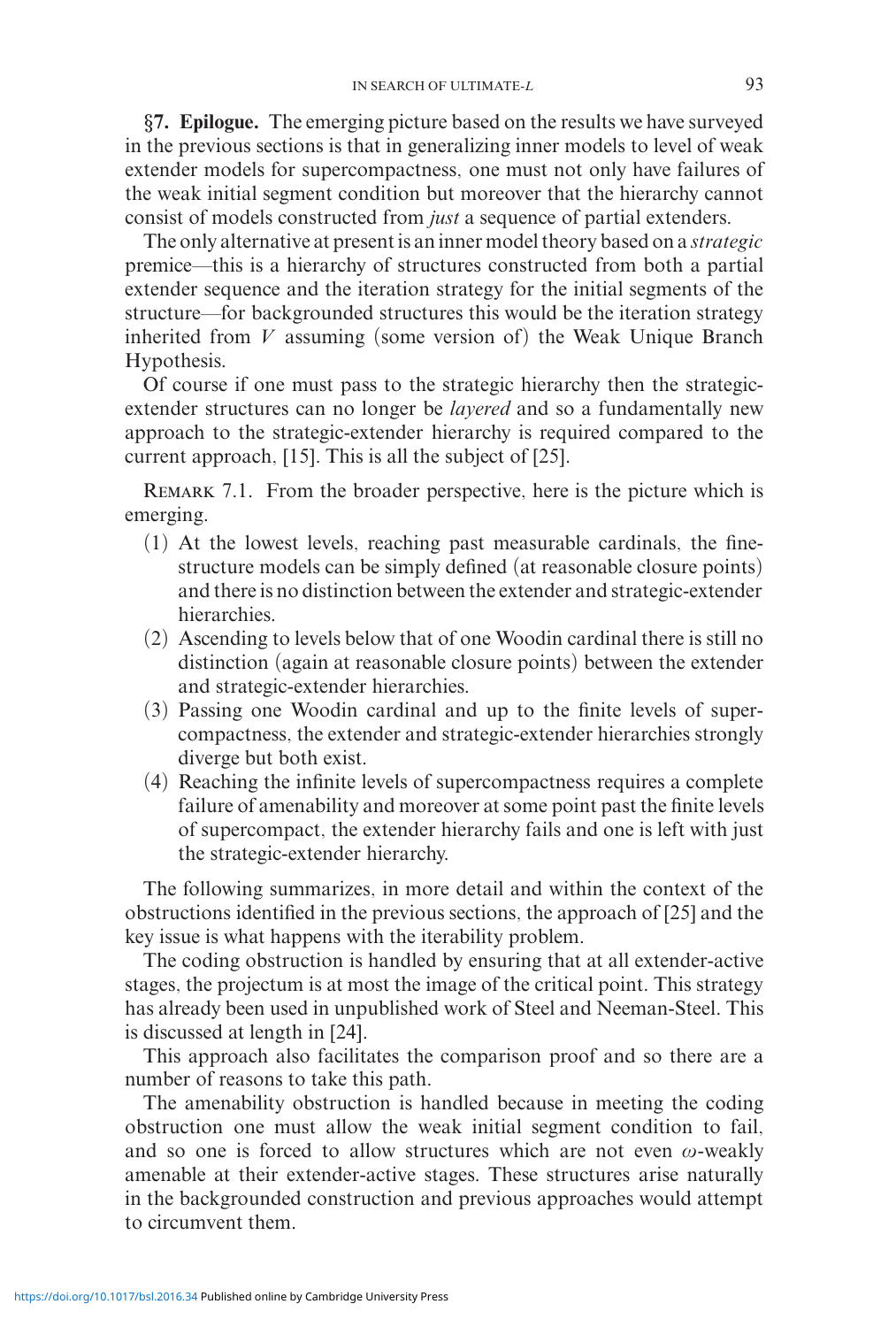## 94 W. HUGH WOODIN

The comparison obstruction is handled because one compares (in the general case), suitably iterable structures against backgrounded structures restricting to the situation where the background structure *does not move*. This is forced by passing into the hierarchy of strategic-extender structures. Steel has independently realized that this methodology is the key to extending the fine-structure theory of nonstrategic-extender models to the hierarchy of strategic-extender models, and he has developed the machinery for this.

Finally one is forced into the strategic-extender hierarchy in order to connect with  $AD^+$  for the proof of iterability (which is an induction). The proof of iterability is only possible by connecting with the general theory of AD+-models and that connection does not exist in the nonstrategic case. This connection is through the HOD's as computed within the  $AD^+$ -models. These models are already known (in many cases) to be strategic-extender models and known under fairly general conditions to *never* be nonstrategicextender (or pure extender) models.

The fundamental reason for the necessity of this methodology is the following. If one assumes iterability, for example the Weak Unique Branch Hypothesis, and that there is a huge cardinal then there is nothing which prevents the construction of the *much simpler* nonstrategic-extender models up to the level where one violates the comparison obstruction, Theorem 5.35.

Therefore the Weak Unique Branch Hypothesis *must be false* and the construction is vacuous. Further in this case, the only credible possibility which remains is that iterability is proved by induction and *not* on the basis of some general iteration hypothesis for *V* such as the Weak Unique Branch Hypothesis.

Verifying this is in fact what happens is the main task ahead [25]. In particular, it is necessary to verify that there are no further hidden obstructions and that can only be done by carefully working through all the details.

As conjectured in [20], one can formulate the axiom,  $V =$  Ultimate-*L*, based on the strategic-extender models, without referring to the detailed fine-structure theory of these models, or even using the definition of the structures yielding the levels of the models.

The main point here is that in the context of a proper class of Woodin cardinals, there are naturally defined approximations to Ultimate-*L* and the collection is rich enough to make a definiton of the axiom,  $V =$ Ultimate-*L*, possible without specifying the detailed level-by-level definition of Ultimate-*L*.

The approximations form a hierarchy and it has been verified that for an initial segment of the hierarchy, the approximations *are* strategic-extender models. The conjecture of course is that all the approximations are strategicextender models and there is quite a bit of evidence for this conjecture. However this is not the key issue.

The key issue is whether the axiom  $V =$  Ultimate-L formulated in terms of these approximations must necessarily hold in *some* weak extender model for supercompactness assuming that there is an extendible cardinal. Presumably any proof of this must yield as a corollary that these approximations are all strategic-extender models.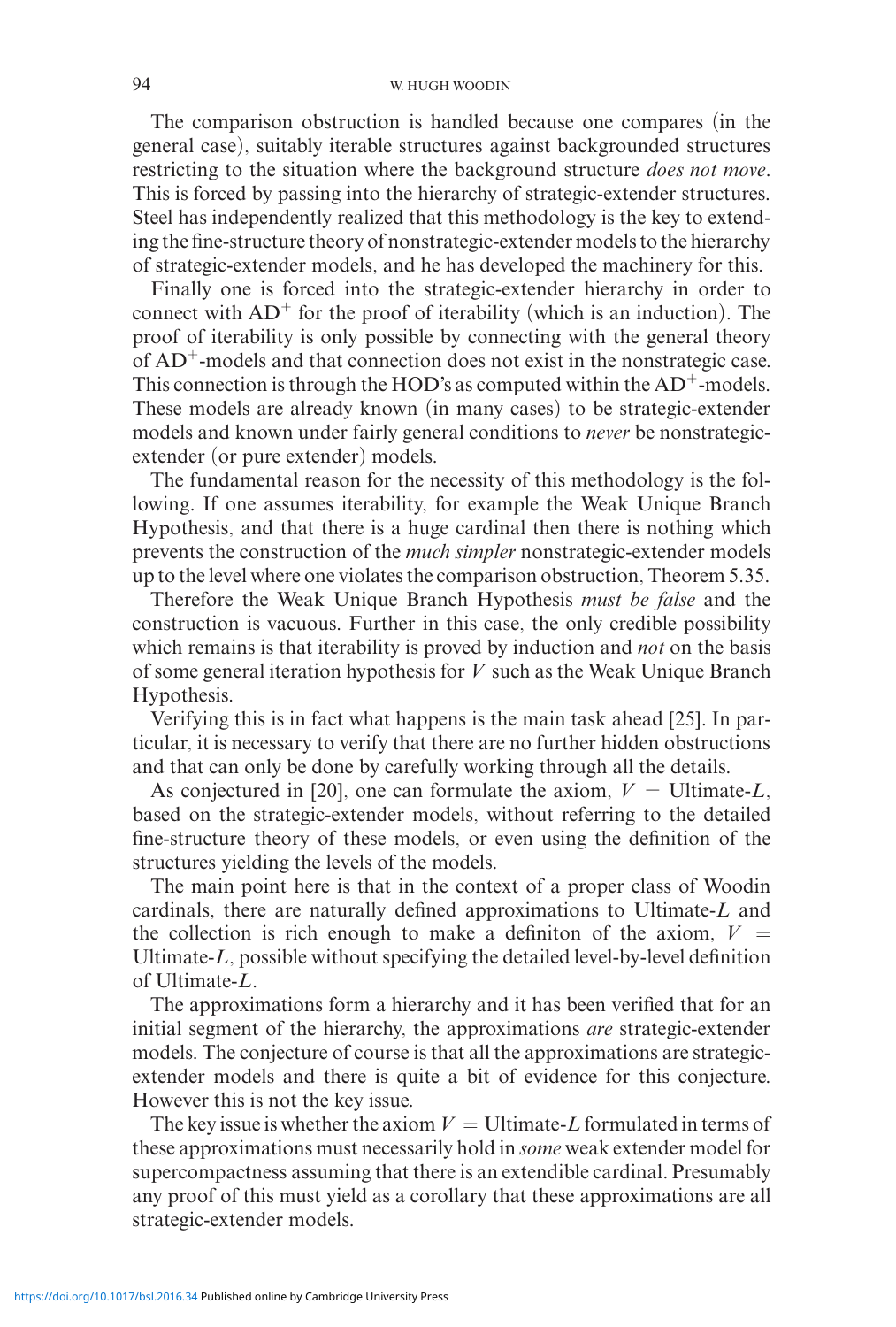Before giving the requisite preliminary definitions, we note that the situation is analogous to being able to formulate the axiom,  $V = L$ , without specifying the definition of *L*. This is easily done as illustrated by the following lemma.

Lemma 7.2. *The following are equivalent.*

- $(1)$   $V = L$ .
- $(2)$  *For each*  $\Sigma_2$ -sentence  $\phi$ , if  $V \models \phi$  then there exists a countable ordinal *α such that*

$$
N \vDash \phi,
$$

*where*  $N = \cap \{ M \mid M \vDash \text{ZFC} \}$  *Powerset and*  $\text{Ord}^M = \alpha \}.$ 

We recall the definition of the universally Baire sets, [1].

DEFINITION 7.3 (Feng–Magidor–Woodin). A set  $A \subseteq \mathbb{R}$  is *universally Baire* if for all topological spaces  $\Omega$  and for all continuous functions  $\pi$ :  $\Omega \to \mathbb{R}$ , the preimage of *A* by  $\pi$  has the property of Baire in the space  $\Omega$ .

If there is a proper class of Woodin cardinals then the collection of the universally Baire sets has very strong closure properties. Large cardinal hypotheses are necessary for this since for example, if  $V = L$  then every set  $A \subset \mathbb{R}$  is the image of a universally Baire set by a continuous function,  $f : \mathbb{R} \to \mathbb{R}$ .

Theorem 7.4. *Suppose that there is a proper class of Woodin cardinals and that*  $A \subseteq \mathbb{R}$  *is universally Baire. Then every set* 

$$
B\in \mathcal{P}(\mathbb{R})\cap L(A,\mathbb{R})
$$

*is universally Baire.*

Theorem 7.4 combined with the seminal Martin–Steel Theorem [10], which shows that if  $A \subset \mathbb{R}$  is universally Baire and there is a Woodin cardinal with a measurable cardinal above, then *A* is determined, one obtains the following theorem which is central to analyzing the structure of the universally Baire sets.

The axiom,  $AD^+$ , is a technical variation of the axiom,  $AD$ , which asserts that all sets  $A \subset \mathbb{R}$  are determined. While it remains an interesting open question whether  $AD^+$  and  $AD$  are equivalent (over  $ZF + DC_{\mathbb{R}}$ ), the AD-models of interest are all  $AD^+$ -models.

Theorem 7.5. *Suppose that there is a proper class of Woodin cardinals and that*  $A \subseteq \mathbb{R}$  *is universally Baire. Then* 

$$
L(A,\mathbb{R})\vDash AD^{+}.
$$

DEFINITION 7.6. Suppose that  $A \subseteq \mathbb{R}$  is universally Baire. Then  $\Theta^{L(A,\mathbb{R})}$  is the supremum of the ordinals  $\alpha$  such that there is a surjection,  $\pi : \mathbb{R} \to \alpha$ , such that  $\pi \in L(A, \mathbb{R})$ .

If  $A \subset \mathbb{R}$  is universally Baire and there is a proper class of Woodin cardinal then  $\Theta^{L(A,\mathbb{R})}$  is a measure of the complexity of *A*.

The connection with inner models for large cardinals begins with the following theorem.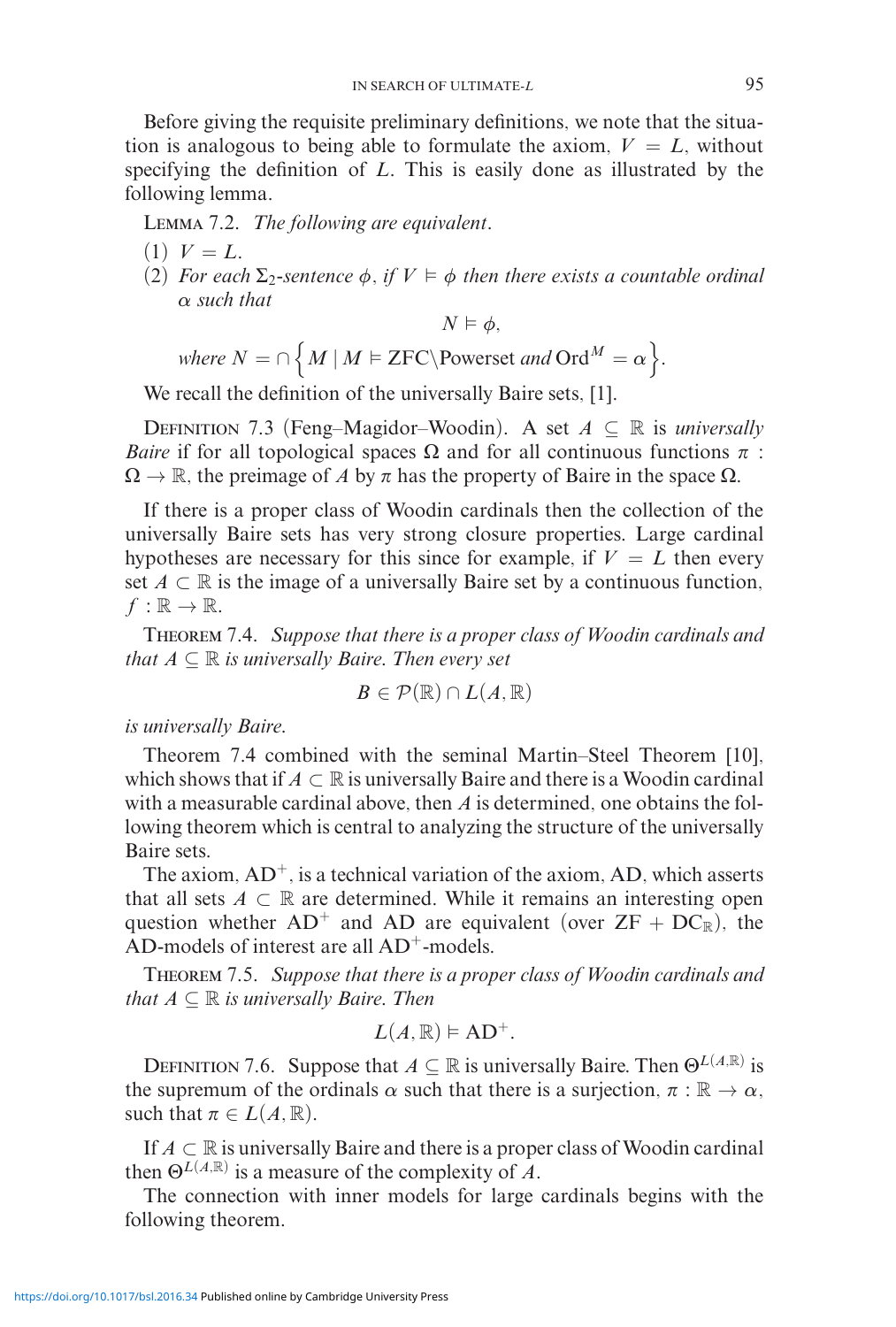Theorem 7.7. *Suppose that there is a proper class of Woodin cardinals and that A is universally Baire. Then*  $\Theta^{L(A,\mathbb{R})}$  *is a Woodin cardinal in*  $\text{HOD}^{L(A,\mathbb{R})}$ *.* 

For the formulation of  $V =$  Ultimate-*L* we give and the analysis we shall do, it is convenient to use the following notation from the theory of  $AD^+$ . The definition of the *Solovay Sequence* originates in [17].

DEFINITION 7.8  $(ZF + AD^+)$ . (1) Θ denotes the supremum of the set of  $\alpha \in \text{Ord}$  such that there is a surjection  $\pi : \mathbb{R} \to \alpha$ .

- (2) (Solovay Sequence)  $\langle \Theta_{\alpha} : \alpha \leq \Omega \rangle$  is the sequence defined by induction on *α* as follows.
	- a)  $\Theta_0$  is the supremum of the set of  $\xi \in$  Ord such that there is a surjection  $\pi : \mathbb{R} \to \xi$  such that  $\pi$  is OD.
	- b)  $\Theta_{\alpha+1}$  the supremum of the set of  $\xi \in$  Ord such that there is a surjection  $\pi$  :  $\mathcal{P}(\Theta_{\alpha}) \rightarrow \xi$  such that  $\pi$  is OD.
	- c)  $\Theta_{\alpha} = \sup \{ \Theta_{\beta} \mid \beta < \alpha \}$  if  $\alpha$  is a nonzero limit ordinal.
	- d)  $\Theta = \Theta_0$ .

REMARK 7.9. Assume  $AD^+$  and that  $V = L(\mathcal{P}(\mathbb{R}))$ . Let

$$
\langle \Theta_\alpha : \alpha \leq \Omega \rangle
$$

be the Solovay sequence. Suppose that  $\alpha < \Omega$  and that either  $\alpha = 0$  or  $\alpha$  is not a limit ordinal. Then the following hold.

- (1)  $\Theta_{\alpha}$  is a Woodin cardinal in HOD.
- (2) Let  $\delta$  be the largest Suslin cardinal such that  $\delta < \Theta_{\alpha}$ . Then  $\delta$  is a strong cardinal in HOD  $\cap V_{\Theta_{\alpha}}$ .

Thus if  $V = L(A, \mathbb{R})$  and the largest Suslin cardinal is on the Solovay sequence then it must be both a limit of Woodin cardinals and a strong cardinal in HOD<sup>*L*(*A,R*)</sup>  $\cap$   $V_{\Omega}$ .

We fix some notation to simplify various statements.

DEFINITION 7.10. Assume there is a proper class of Woodin cardinals.

- (1)  $\Gamma^{\infty}$  is the set of all universally Baire sets.
- (2)  $\Gamma \lhd \Gamma^{\infty}$  if the following hold.
	- a)  $\Gamma \subsetneq \Gamma^{\infty}$  and  $\Gamma = \mathcal{P}(\mathbb{R}) \cap L(\Gamma, \mathbb{R}),$

b) 
$$
L(\Gamma, \mathbb{R}) \models \neg AD_{\mathbb{R}}
$$
.

We note the following lemma from the basic theory of  $AD^+$ . With notation as in this lemma,  $\Theta^{L(\Gamma,\overline{\mathbb{R}})}$  is a Woodin cardinal in  $\mathrm{HOD}^{L(\Gamma,\mathbb{R})}$  and  $\delta$  is a strong cardinal in

$$
\mathrm{HOD}^{L(\Gamma,\mathbb{R})}|\Theta^{L(\Gamma,\mathbb{R})},
$$

where  $\delta$  is the largest Suslin cardinal of  $L(\Gamma, \mathbb{R})$ .

Lemma 7.11. *Suppose there is a proper class of Woodin cardinals and that*  $\Gamma \lhd \Gamma^{\infty}$ *. Then there is a largest Suslin cardinal in*  $L(\Gamma, \mathbb{R})$ *.* 

The following theorems are from [23]. These theorems connect aspects of the large cardinal structure of the HOD of an  $AD^+$  which satisfies  $V =$  $L(P(\mathbb{R}))$ , with the structure of the Suslin cardinals in that determinacy model.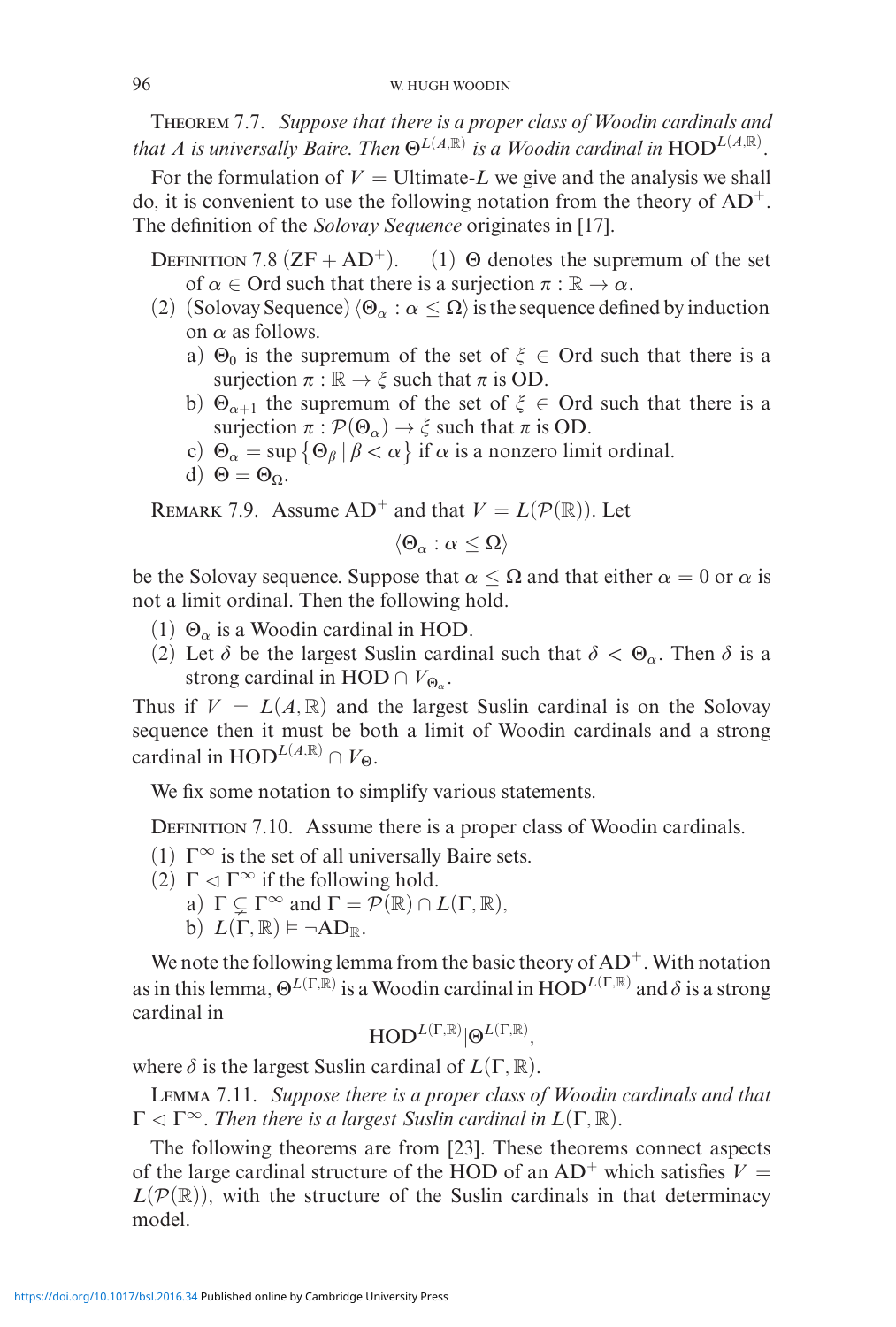Theorem 7.12. *Suppose there is a proper class of Woodin cardinals,*  $\Gamma \subsetneq \Gamma^{\infty}$ , and that

$$
\Gamma = \mathcal{P}(\mathbb{R}) \cap L(\Gamma, \mathbb{R}).
$$

*Then*  $\Gamma \lhd \Gamma^{\infty}$  *if and only if*  $\Theta^{L(\Gamma,\mathbb{R})}$  *is a Woodin cardinal in*  $\text{HOD}^{L(\Gamma,\mathbb{R})}$ *.* 

Theorem 7.13. *Suppose there is a proper class of Woodin cardinals and that*  $Γ ⊲ Γ<sup>∞</sup>$ *. Let*  $δ$  *be the largest Suslin cardinal of L*(Γ, ℝ)*. Then the following are equivalent.*

- (1)  $\delta$  *is a limit of Woodin cardinals in*  $HOD^{L(\Gamma,\mathbb{R})}$ .
- $(2)$   $\delta < \Omega^{L(\Gamma,\mathbb{R})}$  *and*  $\delta = (\Theta_{\delta})^{L(\Gamma,\mathbb{R})}$ .

Assume there are infinitely many Woodin cardinals with a measurable cardinal above them all (for example assume there is a proper class of Woodin cardinals). Then for many universally Baire sets  $A \subset \mathbb{R}$ , the inner model,

 $\mathbf{HOD}^{L(A,\mathbb{R})},$ 

has been verified to be a strategic-extender model. The natural conjecture is that (assuming there are infinitely many Woodin cardinals with a measurable cardinal above) this must be true for *all* universally Baire sets.

This suggests how to formulate the axiom  $V =$  Ultimate-*L* and the following is the formulation of the axiom  $V =$  Ultimate-*L* implicitly defined in [20], except that the large cardinal hypothesis is altered.

DEFINITION 7.14 ( $V =$  Ultimate-*L*). (1) There is a proper class of Woodin cardinals.

(2) For each  $\Sigma_2$ -sentence  $\phi$ , if  $\phi$  holds in V then there exists a universally Baire set  $A \subseteq \mathbb{R}$  such that

$$
\mathrm{HOD}^{L(A,\mathbb{R})} \models \phi.
$$

The following version of the axiom is given in [22].

Axiom 1. (1) There is a proper class of Woodin cardinals.

- (2) There is a proper class of strong cardinals.
- (3) For each  $\Sigma_4$ -sentence  $\phi$ , if  $\phi$  holds in V then there exists  $\Gamma \lhd \Gamma^{\infty}$  such that

 $\text{HOD}^{L(\Gamma,\mathbb{R})} \cap V_{\Theta} \models \phi,$ 

where  $\Theta = \Theta^{L(\Gamma,\mathbb{R})}$ .

This version of the axiom implies the following intermediate version which therefore became an elegant candidate for the formulation of  $V =$  Ultimate-*L*.

Axiom 2. (1) There is a strong cardinal which is a limit of Woodin cardinals.

(2) For each  $\Sigma_3$ -sentence  $\phi$ , if  $\phi$  holds in V then there exists a universally Baire set  $A \subseteq \mathbb{R}$  such that

$$
\textnormal{HOD}^{L(A,\mathbb{R})} \cap V_\Theta \vDash \phi,
$$

where  $\Theta = \Theta^{L(A,\mathbb{R})}$ .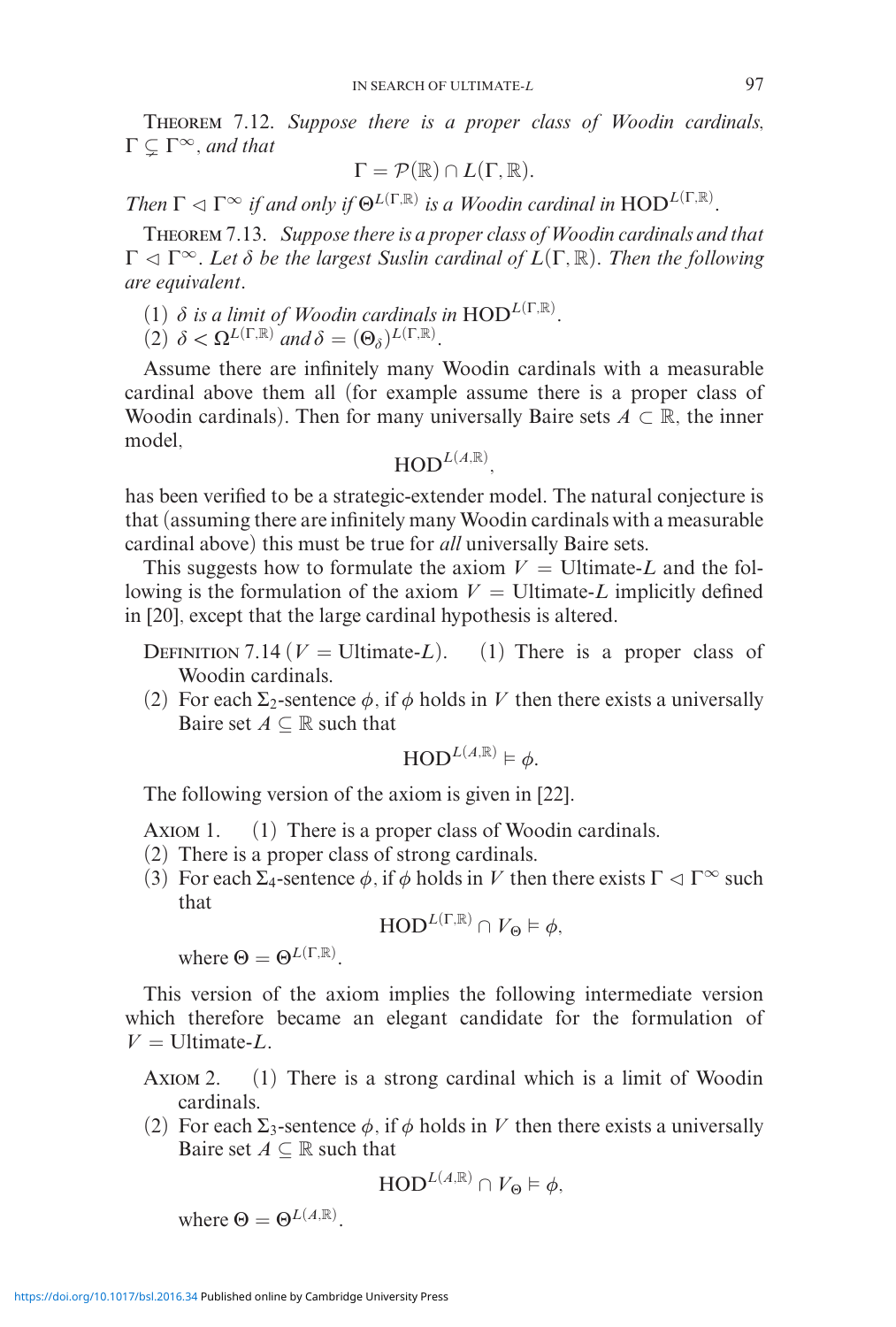The main motivation behind these variations was the intuition that if  $V =$  Ultimate-*L* then the models.

$$
\textnormal{HOD}^{L(\Gamma,\mathbb{R})}\cap V_{\Theta},
$$

where  $\Theta = \Theta^{L(\Gamma,\mathbb{R})}$  and  $\Gamma \vartriangleleft \Gamma^{\infty}$ , should resemble *V* if  $\Gamma$  is sufficiently closed. We shall see below however that this is very likely impossible.

A more pragmatic motivation for considering these kinds of variations is simply that with more reflection and a stronger large cardinal hypothesis, the consequences, such as those indicated in Theorem 7.26 below, are easier to obtain.

On the other hand, one clearly wants a version which can hold in a weak extender model for supercompactness.

For  $\Sigma_2$ -sentences there is no difference in formulating  $V =$  Ultimate-*L* in terms of reflecting to  $HOD^{L(A,R)}$  versus reflecting to

$$
\text{HOD}^{L(A,\mathbb{R})}\cap V_{\Theta},
$$

where  $\Theta = \Theta^{L(A,\mathbb{R})}$ .

Lemma 7.15. *Suppose that there is a proper class of Woodin cardinals. Then the following are equivalent.*

(1) *For each*  $\Sigma_2$ -sentence  $\phi$ , if  $\phi$  *holds in V* then there exists a universally *Baire set*  $A \subseteq \mathbb{R}$  *such that* 

$$
\mathrm{HOD}^{L(A,\mathbb{R})}\vDash\phi.
$$

(2) *For each*  $\Sigma_2$ -sentence  $\phi$ , if  $\phi$  holds in V then there exists a universally *Baire set*  $A \subseteq \mathbb{R}$  *such that* 

$$
\text{HOD}^{L(A,\mathbb{R})} \cap V_{\Theta} \models \phi,
$$

 $where \Theta = \Theta^{L(A,\mathbb{R})}.$ 

Proof. Let  $\delta_A$  be the largest Suslin cardinal of  $L(A, \mathbb{R})$ . By the general theory of AD<sup>+</sup>, there exists a set  $T \subset \delta_A$  such that in  $L(A, \mathbb{R})$  every set is OD with parameters from  $\{T\} \cup \mathbb{R}$ .

This implies by Vopenka's Theorem adapted to  $L(A, \mathbb{R})$ , that there exists a set  $X \subset \Theta^{L(A,\mathbb{R})}$  such that

$$
\text{HOD}^{L(A,\mathbb{R})} = L[X].
$$

Let  $T_0$  be the theory, ZFC\Replacement together with  $\Sigma_1$ -Replacement and the sentence which asserts that for all  $Z \subset \text{Ord}$ ,  $Z^{\#}$  exists. Then for all  $\alpha \in \text{Ord}$ , if

$$
\text{HOD}^{L(A,\mathbb{R})} \cap V_{\alpha} \vDash T_0,
$$

necessarily  $\alpha \leq \Theta^{L(A,\mathbb{R})}$ . The lemma follows easily from this.

Lemma 7.15 is false for  $\Pi_2$ -sentences and this claim follows easily from the proof of Lemma 7.15 since that proof shows that if for every set  $Y \subset \text{Ord}$ ,  $Y^{\#}$ exists, then there is a  $\Pi_2$ -sentence which holds in *V* and in  $HOD^{L(A,\mathbb{R})} \cap V_{\Theta}$ where  $\Theta = \Theta^{L(A,\mathbb{R})}$ , but which cannot hold in  $HOD^{L(A,\mathbb{R})}$ .

This suggests the kinds of variations in the formulation of  $V =$  Ultimate-L indicated above and the following lemma motivates the second formulation, given above as Axiom 2, since it shows that Axiom 1 (even weakened to just  $\Sigma_3$ -sentences) implies Axiom 2.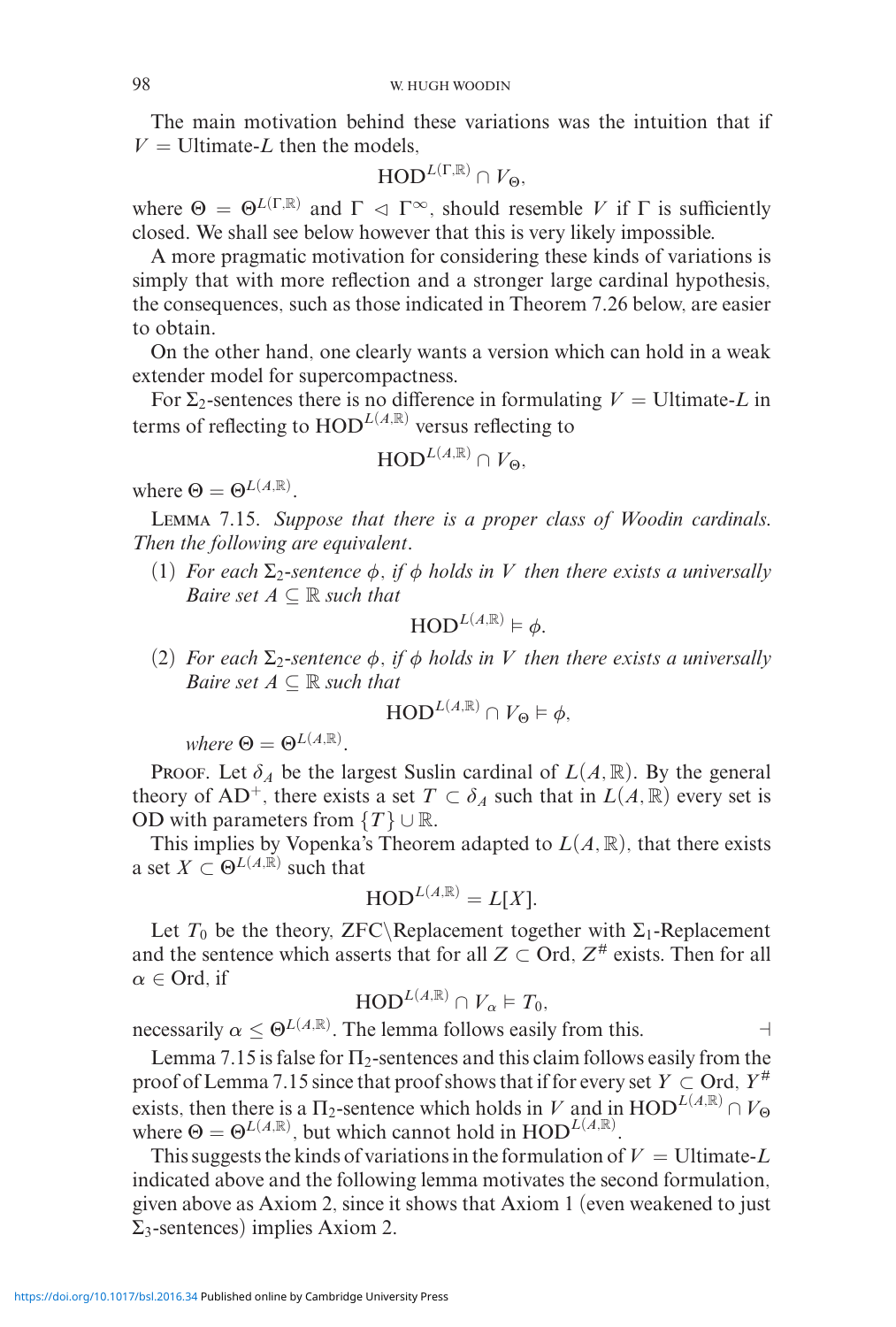**LEMMA 7.16.** *Suppose there is a proper class of Woodin cardinals*,  $\Gamma \lhd \Gamma^{\infty}$ , *and that for all*  $A \in \Gamma$ ,  $(A, \mathbb{R})^{\#} \in L(\Gamma, \mathbb{R})$ *. Then there exists*  $A \in \Gamma$  *such that for all*  $\Sigma$ <sup>3</sup>-sentences  $\phi$ *, if* 

$$
\textnormal{HOD}^{L(\Gamma,\mathbb{R})}\cap V_{\Theta_\Gamma} \vDash \phi
$$

*then*

$$
\textnormal{HOD}^{L(A,\mathbb{R})}\cap V_{\Theta_A}\vDash \phi,
$$

 $where \ \Theta_A = \Theta^{L(A,\mathbb{R})}$  *and*  $\Theta_{\Gamma} = \Theta^{L(\Gamma,\mathbb{R})}$ *.* 

**Proof.** Let  $\delta$  be the largest Suslin cardinal of  $L(\Gamma, \mathbb{R})$  and fix  $\delta < \eta_0 < \Theta_\Gamma$ such that

$$
\text{HOD}^{L(\Gamma,\mathbb{R})}\cap V_{\eta_0}\prec \text{HOD}^{L(\Gamma,\mathbb{R})}\cap V_{\Theta_{\Gamma}}.
$$

Note that  $\eta_0$  exists since  $\Theta_{\Gamma}$  is strongly inaccessible in  $\mathrm{HOD}^{L(\Gamma,\mathbb{R})}$ . Let  $A \in \Gamma$ be such that

$$
\max(\delta, \eta_0) < \Theta_A,
$$

where  $\Theta_A = \Theta^{L(A,\mathbb{R})}$ . By the Moschovakis Coding Lemma, [13],  $\delta$  is the largest Suslin cardinal of  $L(A, \mathbb{R})$  and so by the general theory of AD<sup>+</sup> (and in particular by the proof that  $\delta$  is a strong cardinal in  $HOD^{L(\Gamma,\mathbb{R})} \cap V_{\Theta_{\Gamma}}$ ), it follows that

$$
\mathrm{HOD}^{L(A,\mathbb{R})}\cap V_{\Theta_A}=\mathrm{HOD}^{L(\Gamma,\mathbb{R})}\cap V_{\Theta_A}.
$$

This implies that for all  $\Sigma_3$ -sentences  $\phi$ , if

$$
\textnormal{HOD}^{L(\Gamma,\mathbb{R})}\cap V_{\Theta_{\Gamma}}\vDash\phi
$$

then

$$
\textnormal{HOD}^{L(A,\mathbb{R})}\cap V_{\Theta_A}\vDash\phi
$$

and so *A* witnesses the lemma.

The following lemma also holds for the variation of  $V =$  Ultimate-L given above as Axiom 2, and the proof is the same.

**LEMMA 7.17.** *Suppose there is a proper class of Woodin cardinals*,  $\Gamma \vartriangleleft \Gamma^{\infty}$ *, and that for all*  $A \in \Gamma$ ,  $(A, \mathbb{R})^{\#} \in L(\Gamma, \mathbb{R})$ *. Suppose that* 

 $HOD^{L(\Gamma,\mathbb{R})} \cap V_{\Theta_{\Gamma}} \models$  "There is a proper class of Woodin cardinals."

*Then*

$$
\text{HOD}^{L(\Gamma,\mathbb{R})} \cap V_{\Theta_{\Gamma}} \models ``V = \text{Ultimate-}L"
$$

 $where \Theta_{\Gamma} = \Theta^{L(\Gamma,\mathbb{R})}.$ 

PROOF. Fix a  $\Sigma_2$ -sentence  $\phi$  such that

$$
\text{HOD}^{L(\Gamma,\mathbb{R})}\cap V_{\Theta_{\Gamma}}\vDash\phi.
$$

By Lemma 7.16, there exists  $A \in \Gamma$  such that

$$
\text{HOD}^{L(A,\mathbb{R})} \cap V_{\Theta_A} \vDash \phi.
$$

Thus by the  $\Delta_1^2$ -Basis Theorem, there exists in  $L(\Gamma, \mathbb{R})$  a  $\Delta_1^2$ -set *Z* which codes  $(X, \mathbb{R})^{\#}$  where  $X \subseteq \mathbb{R}$  is such that

$$
\mathrm{HOD}^{L(X,\mathbb{R})}\cap\mathit{V}_{\Theta_X}\vDash\phi
$$

and  $\Theta_X = \Theta^{L(X,\mathbb{R})}$ . Since  $\Sigma_1^2$  has the scale property in  $L(\Gamma, \mathbb{R})$ ,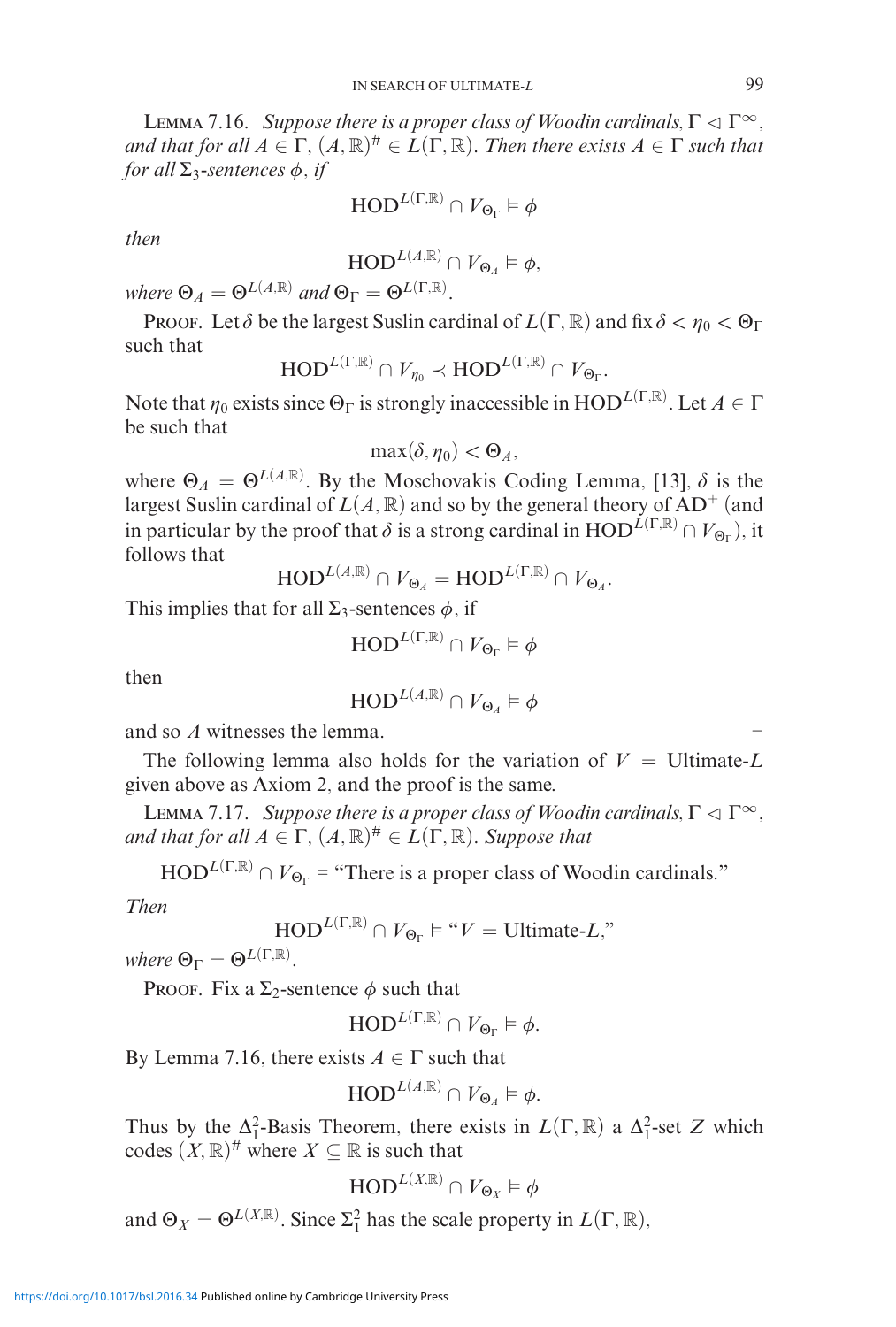$$
(V_{\omega+1}\cap \text{HOD}^{L(\Gamma,\mathbb{R})}, Z\cap \text{HOD}^{L(\Gamma,\mathbb{R})}) \prec (V_{\omega+1}, Z)
$$

and again by the scale property for  $\Sigma_1^2$ ,  $Z \cap \mathrm{HOD}^{L(\Gamma,\mathbb{R})}$  is universally Baire in

$$
\mathrm{HOD}^{L(\Gamma,\mathbb{R})}\cap\mathit{V}_{\Theta_{\Gamma}}.
$$

Therefore  $X \cap \text{HOD}^{L(\Gamma,\mathbb{R})}$  witnesses the necessary instance of reflection.  $\vdash$ 

REMARK 7.18. Suppose there is a proper class of Woodin cardinals which are limits of Woodin cardinals. Then by the results of Sargsyan, there exists  $\Gamma \lhd \Gamma^{\infty}$ , such that for all  $A \in \Gamma$ ,  $(A, \mathbb{R})^{\#} \in L(\Gamma, \mathbb{R})$  and such that

$$
\delta_\Gamma = (\Theta_{\delta_\Gamma})^{L(\Gamma,\mathbb{R})},
$$

where  $\delta_{\Gamma}$  is the largest Suslin cardinal of  $L(\Gamma, \mathbb{R})$ .

The reason for not simply declaring Axiom 2 as the axiom  $V =$ Ultimate-*L* is a recent result which shows (assuming what seem to be extremely plausible assumptions) that if  $L(A, \mathbb{R}) \models AD^{\perp}$  then

 $HOD^{L(A,\mathbb{R})} \cap V_{\Theta} \models$  "There are no supercompact cardinals,"

where  $\Theta = \Theta^{L(A,R)}$ . In fact one obtains that no cardinal  $\kappa < \Theta^{L(A,R)}$  of HOD<sup>*L*(*A*,R)</sup> is λ-supercompact where  $\lambda$  is the least  $L(A, R)$ -cardinal above κ.

The "plausible assumptions" concern the representation of the rank initial segments of HOD<sup>L(*A*,R)</sup> below the largest Suslin cardinal of  $L(A, \mathbb{R})$  as the direct limit of structures in an appropriate hierarchy of strategic-extender structures.

The restriction to rank initial segments of  $HOD^{L(A,R)}$  below the largest Suslin cardinal of  $L(A, \mathbb{R})$  suffices here since

- (1) If  $U \in \text{HOD}^{L(A,\mathbb{R})}$  is a countably complete uniform ultrafilter in HOD<sup>*L*(*A*,R)</sup> on some ordinal  $\gamma$ , then necessarily  $\gamma < \Theta$ <sup>*L*(*A*,R)</sup>.
- (2) If  $\Theta = \Theta^{L(A,\mathbb{R})}$  then

$$
\big(L_{\delta}(A,\mathbb{R}),\text{HOD}^{L(A,\mathbb{R})}\cap L_{\delta}(\mathbb{R})\big)\prec_{\Sigma_{1}}\big(L_{\Theta}(A,\mathbb{R}),\text{HOD}^{L(A,\mathbb{R})}\cap L_{\Theta}(\mathbb{R})\big),
$$

where  $\delta$  is the largest Suslin cardinal of  $L(A, \mathbb{R})$ . This is a corollary of the proof that  $\delta$  is a strong cardinal in  $HOD^{L(A,\mathbb{R})}$   $|\Theta$ .

Such a representation would yield the following conjecture which is all one needs. Define that a set  $X \subset \mathcal{P}(Y)$  *generates a countably complete filter* if  $\cap \sigma \neq \emptyset$  for each countable set  $\sigma \subset X$ .

DEFINITION 7.19 (HOD-Ultrafilter Conjecture). Suppose that  $A \subset \mathbb{R}$ ,  $L(A, \mathbb{R}) \models \text{AD}^+, U \in \text{HOD}^{L(A, \mathbb{R})}$ , and

 $HOD^{L(A,\mathbb{R})} \models "U$  is a countably complete ultrafilter."

Then *U* generates a countably complete filter.

The HOD-Ultrafilter Conjecture implies that  $\omega_1$  must be the least measurable cardinal in  $\text{HOD}^{L(A,\mathbb{R})}$ . This is already known, and that analysis yields the following theorem.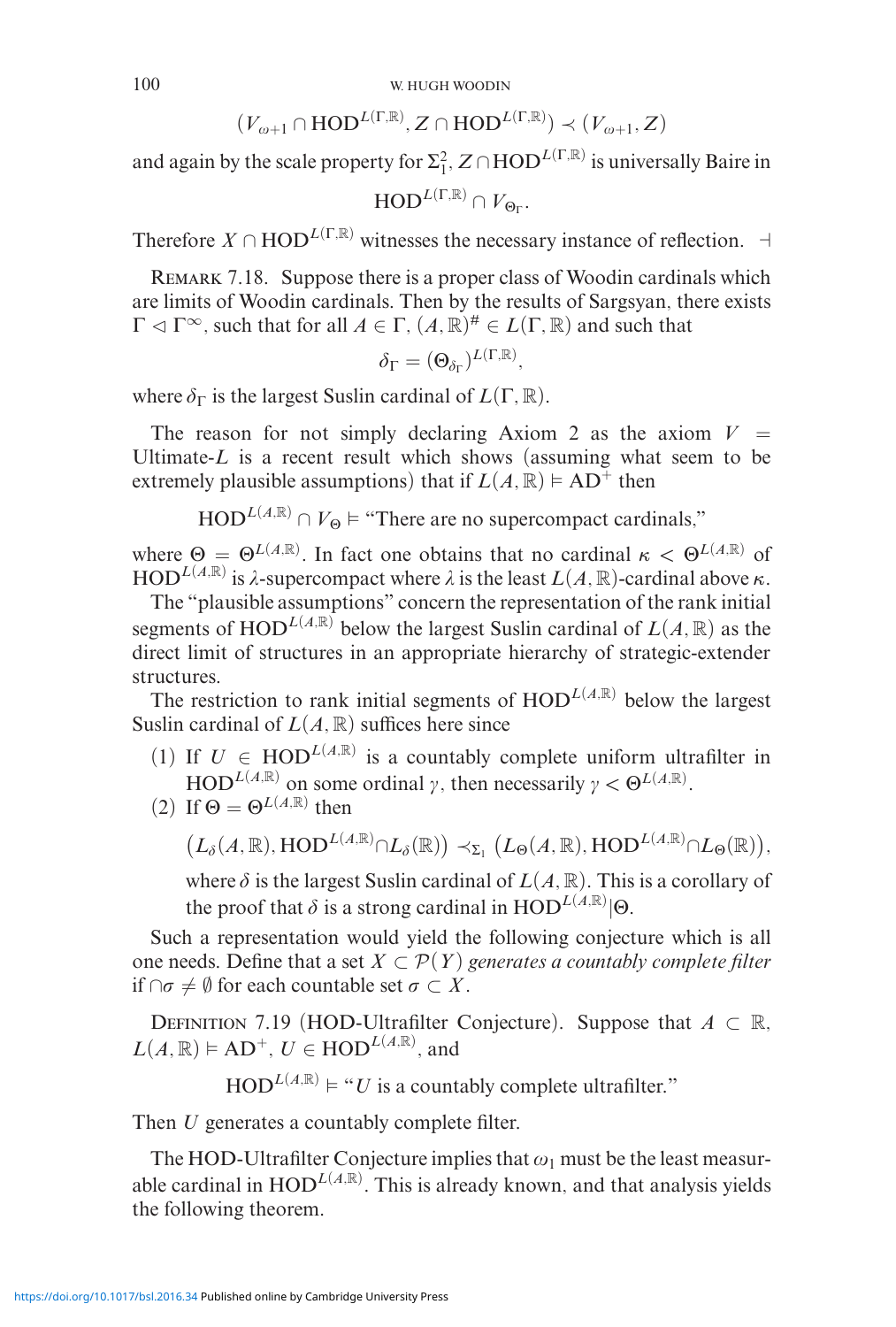**THEOREM** 7.20. *Suppose that*  $A \subset \mathbb{R}$  *and*  $L(A, \mathbb{R}) \models AD^+$ *. Then*  $\omega_1^V$  *is the least measurable cardinal in*  $\text{HOD}^{L(A,\mathbb{R})}$  *and every ultrafilter*  $U \in \text{HOD}^{L(A,\mathbb{R})}$ *on*  $\omega_1^V$  which is countably complete in  $\text{HOD}^{\hat{L}(A,\mathbb{R})}$  generates a countably *complete filter.*

The proof of Theorem 7.20 highlights a subtle aspect of the HOD-Ultrafilter Conjecture, even if one restricts to just ultrafilters on  $\omega_1^V$ . There are countable sets

$$
\sigma \subset \mathcal{P}(\omega_1) \cap \mathrm{HOD}^{L(A,\mathbb{R})},
$$

which *cannot* be covered by countable sets  $\tau \in \text{HOD}$ . This is because the cardinal successor of  $\omega_1^V$  in  $\text{HOD}^{L(A,\mathbb{R})}$  has countable cofinality.

The following theorem from [23] provides some evidence for the HOD-Ultrafilter Conjecture. The strength of this evidence is arguable since *B* can be chosen so that  $\Theta^{L(A,\mathbb{R})}$  is the *only* Woodin cardinal of  $\text{HOD}_{B}^{L(A,\mathbb{R})}$ .

**THEOREM** 7.21. Suppose that  $A \subset \mathbb{R}$  and  $L(A, \mathbb{R}) \models AD^+$ . Then there *exists*  $B \subset \mathbb{R}$  *such that*  $B \in L(A, \mathbb{R})$  *and such that for all*  $U \in \text{HOD}_{B}^{L(A, \mathbb{R})}$ *for which*

$$
\mathrm{HOD}^{L(A,\mathbb{R})}_{B} \models "U \text{ is a countably complete ultrafilter,"}
$$

*the filter generated by U is countably complete.*

Assuming  $V \models AD$ , if *N* is an inner model of ZFC then  $\Theta$  is always a limit of strongly inaccessible cardinals of  $N$  which have cofinality  $\omega$  in  $V$ . This shows that if

$$
V \vDash \mathrm{AD}^+ + ``V = L(\mathcal{P}(\mathbb{R}))"
$$

and if the HOD-Ultrafilter Conjecture holds in *V* then there can be no supercompact cardinals in HOD  $\cap$   $V_{\Theta}$ . The basic argument is given in the proof of Theorem 7.24.

A much tighter connection between the HOD-Ultrafilter Conjecture and the degree to which supercompactness can occur in the model,

$$
\text{HOD}^{L(A,\mathbb{R})}\cap V_{\Theta},
$$

where  $\Theta = \Theta^{L(A,\mathbb{R})}$ , follows from the following theorem from [23].

**THEOREM** 7.22. *Suppose that*  $L(A, \mathbb{R}) \models AD^+, \kappa < \Theta^{L(A, \mathbb{R})}$  *is a cardinal of*  $HOD^{L(A,\mathbb{R})}$ *, and* 

$$
\lambda = (|\kappa|^+)^{L(A,\mathbb{R})}.
$$

*Then there is a countable set*  $\sigma \subset \lambda$  *such that*  $\sigma \not\subset \tau$  *for any set*  $\tau \in {\rm HOD}^{L(A,\mathbb{R})}$ *such that* ordertype $(\tau) < \kappa$ *.* 

REMARK 7.23. The proof of Theorem 7.22 actually shows that if  $N \subset$  $L(A, \mathbb{R})$  is an inner model of ZFC (containing the ordinals) and if  $\omega < \lambda <$  $\Theta$ <sup>*L*(*A,*R)</sub> is a cardinal of *L*(*A,* R), then  $\lambda$  is a limit of strongly inaccessible</sup> cardinals of N which have *countable* cofinality in  $L(A, \mathbb{R})$  (and hence have countable cofinality in *V* ).

Theorem 7.22 combined with the HOD-Ultrafilter Conjecture yields the following theorem. For this theorem, the distinction between  $HOD^{L(A,R)}$ and  $\text{HOD}^{L(A,\mathbb{R})} \cap V_{\Theta}$ , where  $\Theta = \Theta^{L(A,\mathbb{R})}$ , is not relevant.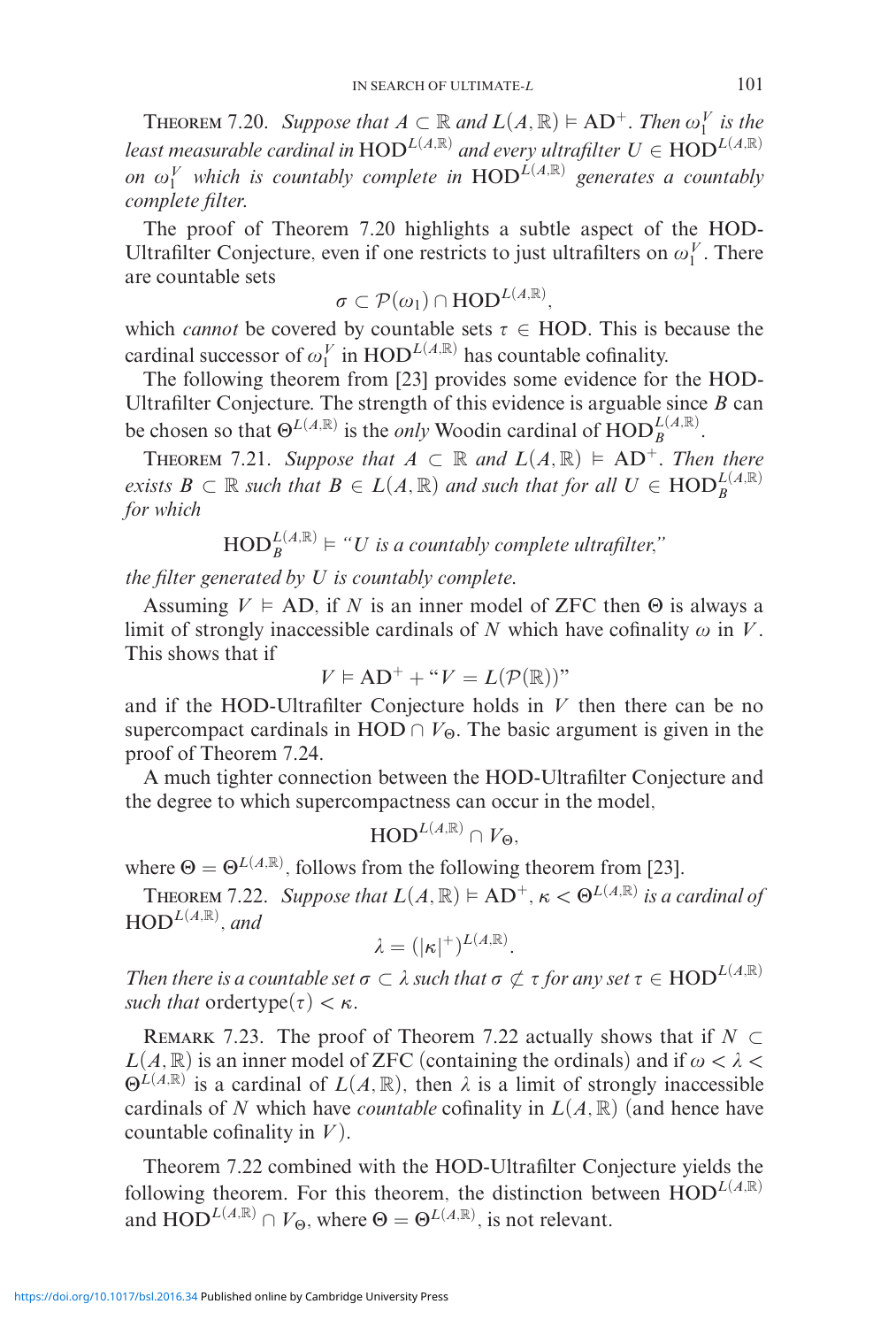An immediate corollary of Theorem 7.24 is that assuming the HOD-Ultrafilter Conjecture holds for  $L(A, \mathbb{R})$  then

 $HOD^{L(A,\mathbb{R})} \cap V_{\Theta} \models$  "There are no supercompact cardinals,"

where  $\Theta = \Theta^{L(A,\mathbb{R})}$ .

THEOREM 7.24. Suppose  $A \subset \mathbb{R}$ ,  $L(A, \mathbb{R}) \models AD^+$ , and that the HOD-*Ultrafilter Conjecture holds for L*(*A,* R)*. Suppose κ is a cardinal of* HOD*<sup>L</sup>*(*A,*R) *and*  $\lambda = (|\kappa|^{+})^{L(A,\mathbb{R})}$ . *Then* 

 $HOD^{L(A,\mathbb{R})} \models ``\kappa$ is not \lambda-supercompact."$ 

PROOF. Assume not and let  $U \in \text{HOD}^{L(A,\mathbb{R})}$  be such that

 $HOD^{L(A,\mathbb{R})} \cap V_{\Theta} \models "U$  is a *κ*-complete fine ultrafilter on  $\mathcal{P}_{\kappa}(\lambda)$ ."

Since the HOD-Ultrafilter Conjecture holds for  $L(A, \mathbb{R})$ , *U* generates a countably complete filter. Therefore for all countable  $\sigma \subset \lambda$  there must exist

 $\tau \in \text{HOD}^{L(A,\mathbb{R})}$ 

such that  $\sigma \subset \tau$  and such that ordertype( $\tau$ ) <  $\kappa$ . This contradicts Theorem 7.22.  $\Box$ 

Thus the models,

$$
\textnormal{HOD}^{L(\Gamma,\mathbb{R})}\cap V_{\Theta_{\Gamma}},
$$

where  $\Theta_{\Gamma} = \Theta^{L(\Gamma,\mathbb{R})}$  and  $\Gamma \triangleleft \Gamma^{\infty}$ , very likely *cannot* resemble *V* in context of large cardinals no matter how  $\Gamma$  is chosen. Any resemblance is limited to the level of  $\Sigma_2$ -sentences.

By Theorem 7.12, allowing Wadge initial segments  $\Gamma \subset \Gamma^\infty$  for which

$$
L(\Gamma,\mathbb{R})\vDash AD_{\mathbb{R}}
$$

(equivalently, which do not satisfy  $\Gamma \vartriangleleft \Gamma^{\infty}$ ) cannot help which was the original point for focusing on  $\Gamma \vartriangleleft \Gamma^\infty$ . Here again, plausible assumptions give a much stronger result, specifically that there can be no strong cardinal  $\overline{\text{in } \text{HOD}^{L(\Gamma,\mathbb{R})}|\Theta_{\Gamma}}$ .

The next theorem is from [23] and highlights a very useful consequence of the axiom  $V =$  Ultimate-*L*. This a typical consequence of the axiom  $V =$  Ultimate-*L* which is easier to obtain if one assumes a version with stronger large cardinal assumptions and with more reflection as in [22].

**THEOREM** 7.25 ( $V =$  Ultimate-*L*). *For each cardinal*  $\kappa$ *, if*  $V[G]$  *is a setgeneric extension of V then there exists an elementary embedding*

$$
\pi : (H(\kappa^+))^V \to N
$$

*such that*  $(\pi, N) \in V$  *and such that*  $N \in \text{HOD}^{V[G]}$ .

The following theorem from [23] summarizes some of the key consequences of the axiom  $V =$  Ultimate-*L* where the Generic-Multiverse is the generic-multiverse generated by *V* , [21].

These are proved in [22], assuming Theorems 7.32 and 7.25, but only for the somewhat stronger formulation of  $V =$  Ultimate-*L* which is given there.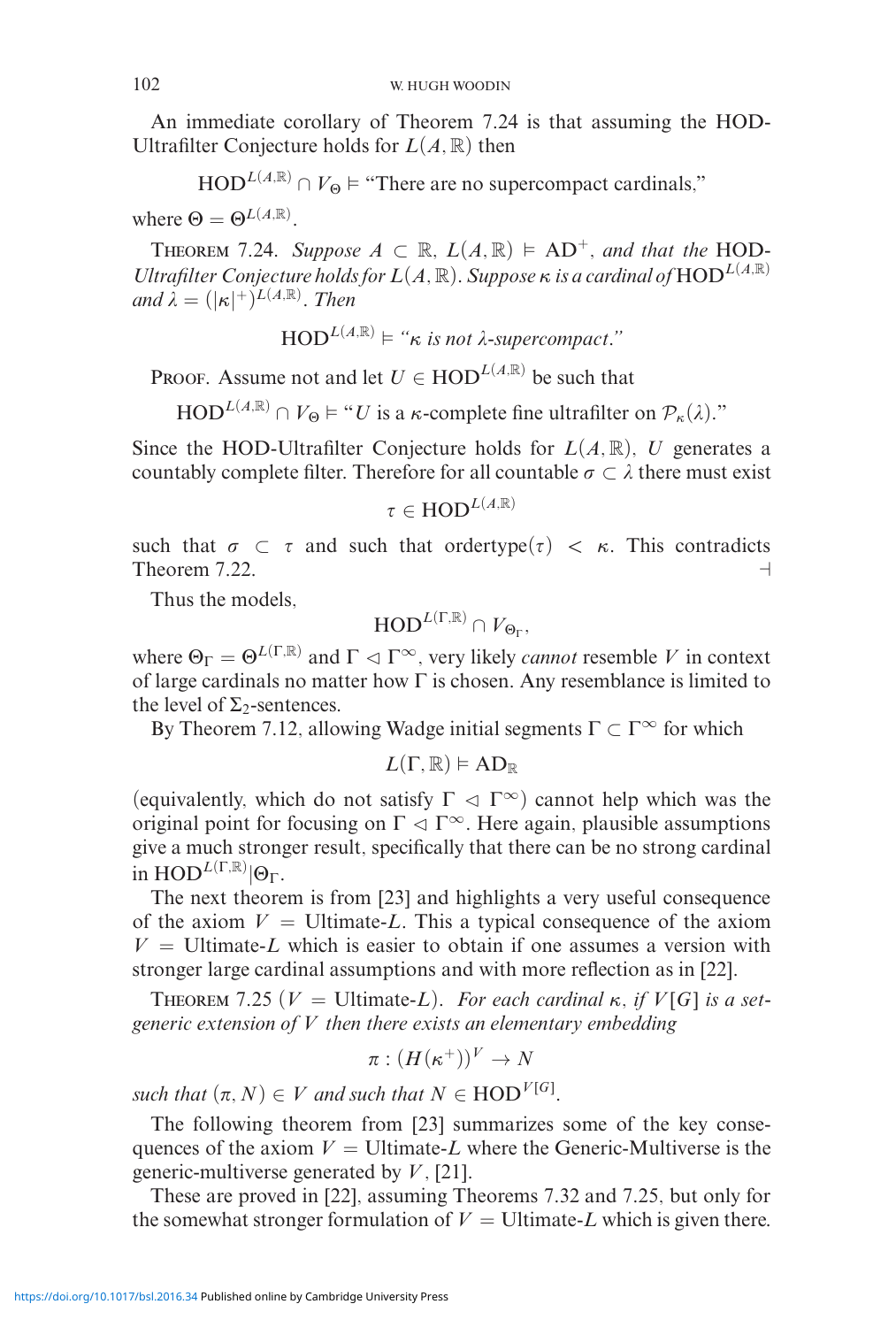In light of the necessity of the revision of the formulation of  $V =$ Ultimate-*L*, those theorems of [22] are not really relevant now.

THEOREM 7.26 ( $V =$  Ultimate-*L*). (1) CH *holds.* 

 $(2)$   $V = \text{HOD}.$ 

(3) *V is the minimum universe of the Generic-Multiverse.*

The conclusions  $(2)$ – $(3)$  of Theorem 7.26 actually follow from Theorem 7.25 by fairly general arguments and we briefly sketch how. These arguments are from [22].

We first prove the following corollary of Theorem 7.25 which is a very strong version Theorem 7.26(2). We then use Theorem 7.27 to prove Theorem 7.26(3), which we isolate as Theorem 7.28 below.

THEOREM 7.27 ( $V =$  Ultimate-*L*). *Suppose*  $V[G]$  *is a set generic extension of V . Then*

$$
V \subseteq (HOD)^{V[G]}.
$$

PROOF. Fix a partial order  $\mathbb{P} \in V$  such that *G* is *V*-generic for  $\mathbb{P}$  and let  $\delta = [\mathbb{P}]^V$ . We prove that for all regular cardinals  $\kappa > \delta$ ,  $(\mathcal{P}(\kappa))^V \subset$  $(HOD)^{V[G]}$  and this will show that  $V \subseteq (HOD)^{V[G]}$ .

Fix a regular cardinal  $\kappa > \delta$  and let  $\langle S_\alpha : \alpha < \kappa \rangle \in V$  be a partition of the set

$$
S = \left\{ \alpha < \kappa \, | \, (\text{cof}(\alpha))^V = \omega \right\}
$$

into stationary sets such that there is a closed unbounded set  $C_0 \subset \kappa$  such that  $C_0 \in V$  and such that for each  $\eta \in C_0 \cap S$ ,

$$
\eta\in\cup\left\{S_{\xi}\,\middle|\,\xi<\eta\right\}.
$$

Note that if  $C \subseteq \kappa$  is a closed cofinal set with  $C \in V[G]$  then there must exist a closed cofinal set  $D \subseteq C$  such that  $D \in V$ . Therefore each  $S_{\alpha}$  is a stationary set in  $V[G]$ .

By Theorem 7.25 there exists an elementary embedding

$$
\pi:\left(H(\kappa^{+})\right)^{V}\rightarrow N
$$

such that  $N \in (HOD)^{V[G]}$  and such that  $(\pi, N) \in V$ . Let

$$
\langle T_{\beta} : \beta < \pi(\kappa) \rangle = \pi(\langle S_{\alpha} : \alpha < \kappa \rangle).
$$

Working in  $V[G]$ , define

$$
Z = \{ \beta < \pi(\kappa) \mid T_{\beta} \cap C \neq \emptyset \text{ for all closed cofinal sets } C \subset \text{sup}(\pi[\kappa]) \}.
$$

Thus  $Z \in (HOD)^{V[G]}$  since  $\langle T_\beta : \beta < \pi(\kappa) \rangle \in (HOD)^{V[G]}$ . Note that for all  $\xi \in S$ ,  $\pi(\xi) = \sup(\pi[\xi])$ . Therefore since each set  $S_\alpha$  is a stationary subset of  $\kappa$  in  $V[G]$ ,

 $\pi[\kappa] \subseteq Z$ 

and so since for each  $\eta \in C_0 \cap S$ ,

$$
\eta\in\cup\left\{S_{\xi}\,\middle|\,\xi<\eta\right\},\
$$

necessarily,

$$
Z=\pi[\kappa].
$$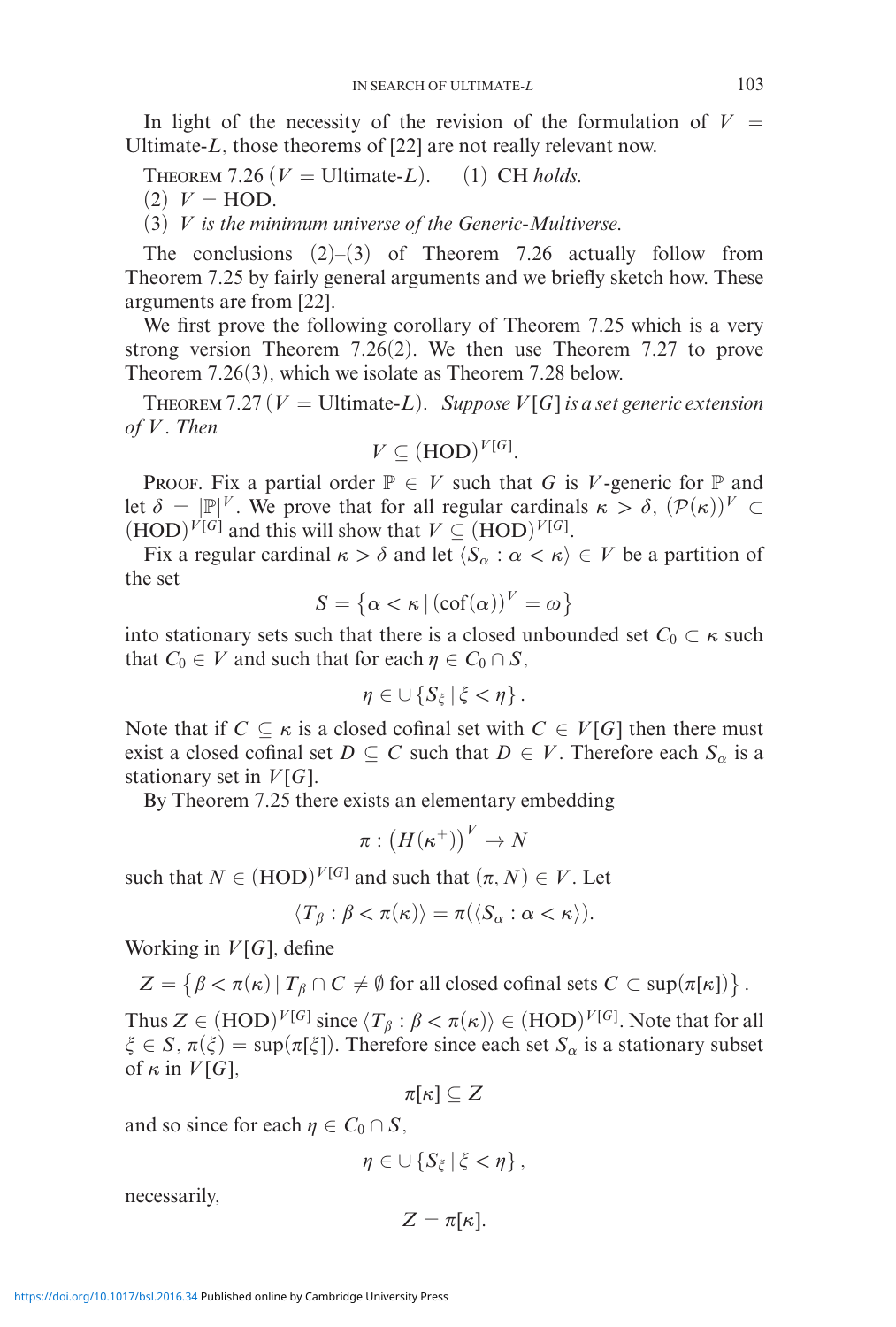For each  $X \in N$ , let  $X^* = {\alpha < \kappa | \pi(\alpha) \in X}$ . Since  $N \in (HOD)^{V[G]}$  and since  $\pi[\kappa] \in (HOD)^{V[G]},$ 

$$
\{X^* \mid X \in N\} \subset (\text{HOD})^{V[G]}.
$$

Finally  $(\mathcal{P}(\kappa))^V \subset \text{dom}(\pi)$  and so

$$
(\mathcal{P}(\kappa))^V = \{X^* \mid X \in N\},\
$$

which implies that  $(\mathcal{P}(\kappa))^V \subset (\text{HOD})^{V[G]}$ . . Народни производство на селото на селото на селото на селото на селото на селото на селото на селото на сел<br>Селото на селото на селото на селото на селото на селото на селото на селото на селото на селото на селото на

THEOREM 7.28 ( $V =$  Ultimate-*L*). *V is the minimum universe of the Generic-Multiverse.*

PROOF. Suppose that  $V[G] = V_0[G_0]$ ,  $G \subset \mathbb{P}$  is *V*-generic for some partial order  $\mathbb{P} \in V$ , and  $G_0 \subset \mathbb{P}_0$  is  $V_0$ -generic for some partial order  $\mathbb{P}_0 \in V_0$ . We must prove that  $V \subseteq V_0$ .

Fix a cardinal  $\delta \in V$  such that  $|\mathbb{P}|^V < \delta$  and such that  $|\mathbb{P}_0|^{V_0} < \delta$ . The key points are that in *V* ,

$$
RO(\mathbb{P} \times Coll(\omega, \delta)) \cong RO(Coll(\omega, \delta)),
$$

and that in  $V_0$ ,

$$
RO(\mathbb{P}_0 \times Coll(\omega, \delta)) \cong RO(Coll(\omega, \delta)).
$$

Suppose  $g \text{ }\subset \text{Coll}(\omega,\delta)$  is  $V[G]$ -generic. Therefore by the homogeneity of  $\text{Coll}(\omega,\delta),$ 

 $(V(\text{HOD})^{V[g]} = (HOD)^{V[G][g]} = (HOD)^{V_0[G_0][g]} = (HOD)^{V_0[g]} \subseteq V_0.$ 

By Theorem 7.27,  $V \subset (\text{HOD})^{V[g]}$  and so  $V \subset (\text{HOD})^{V_0[g]} \subset V_0$ .

REMARK 7.29. Usuba [19] has proved a remarkable theorem. If sufficient large cardinals exist in *V* then the Generic-Multiverse has a unique minimum element.

Thus arguably any candidate for the axiom  $V =$  Ultimate-*L* must imply that *V* is the minimum universe of the Generic-Multiverse.

The problem of whether  $V =$  Ultimate-*L* implies that the  $\Omega$  Conjecture is more subtle and this is because of the restriction to  $\Sigma_2$ -sentences in the formulation of the axiom. The stronger versions given as Axioms 1 and 2 each imply the  $\Omega$  Conjecture.

What one seems to need in order to prove the  $\Omega$  Conjecture from  $V =$ Ultimate-*L* is the following conjecture which also follows from the previously discussed "plausible assumptions."

DEFINITION 7.30 ( $\Theta_0$  Conjecture). Suppose  $L(A, \mathbb{R}) \models AD^+$ . Then  $(\Theta_0)^{L(A,\mathbb{R})}$  is the least Woodin cardinal of  $HOD^{L(A,\mathbb{R})}$ .

The following theorem from [23] provides strong evidence for the  $\Theta_0$ Conjecture. Note that  $\Theta_0$  is same allowing *x* has a parameter for any  $x \in \mathbb{R}$ ; more precisely, if  $\pi : \mathbb{R} \to \alpha$  is a surjection which is  $OD_x$  for some  $x \in \mathbb{R}$ , then  $\alpha < \Theta_0$ .

**THEOREM** 7.31. *Suppose that*  $A \subset \mathbb{R}$  *and that*  $L(A, \mathbb{R}) \models AD^+$ *. Then for a Turing cone of*  $x$ *,*  $(\Theta_0)^{L(A,\mathbb{R})}$  *is the least Woodin cardinal of*  $\text{HOD}_x^{L(A,\mathbb{R})}$ *.*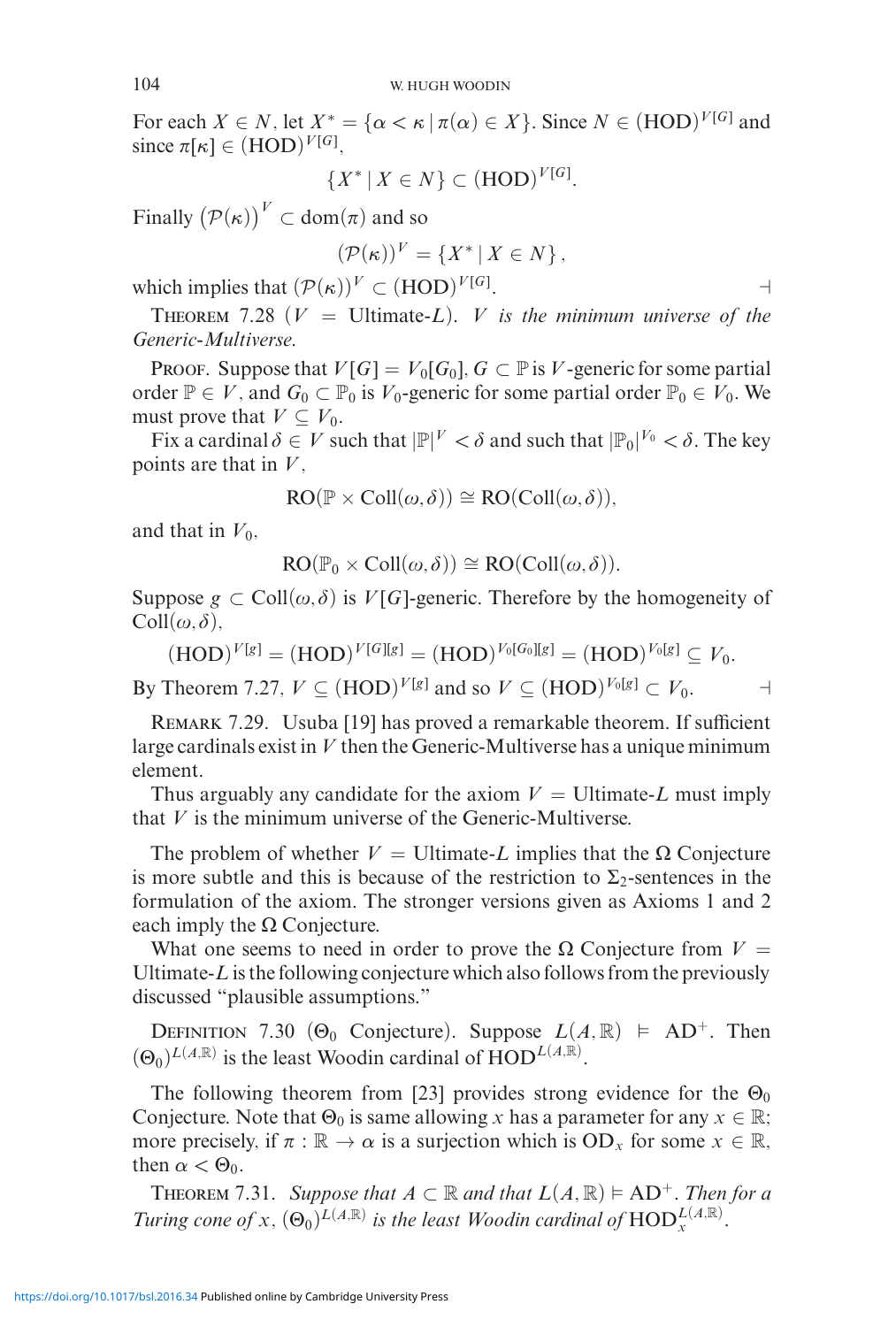THEOREM 7.32 ( $V =$  Ultimate-*L*). *Assume the*  $\Theta_0$  *Conjecture and let*  $\lambda$  *be the least Woodin cardinal. Then there is a partial order*  $\mathbb{P} \in V_{\lambda+1}$  *such that if*  $G \subset \mathbb{P}$  *is V*-generic then in  $V[G]$  every  $\Delta_1^2$  subset of  $\mathbb{R}$  *is universally Baire.* 

PROOF. We just sketch the proof which requires basic elements of the theory of  $AD^+$ .

It suffices to prove that if  $\kappa > \lambda$  and  $|V_{\kappa}| = \kappa$  then there is a partial order  $\mathbb{P} \in V_{\lambda+1}$  such that if  $G \subset \mathbb{P}$  is *V*-generic then in  $V[G]$  every  $\Delta_1^2$  subset of  $\mathbb{R}$ is (*<κ*)-universally Baire.

This is expressible by a  $\Pi_2$ -sentence,  $\psi$ . Assume toward a contradiction that  $(\neg \psi)$  holds. Then since  $V =$  Ultimate-*L* holds, there exists a universally Baire set  $A \subset \mathbb{R}$  such that the following hold where  $\Theta_A = \Theta^{L(A,\mathbb{R})}$ .

 $(1.1) HOD^{L(A,\mathbb{R})} \cap V_{\Theta_A} \models (\neg \psi).$ 

(1.2) The  $\Theta_0$  Conjecture holds for  $L(A, \mathbb{R})$ .

Since  $\Sigma_1^2$  has the scale property in  $L(A, \mathbb{R})$ , every set  $Z \subset \mathbb{R}$  which is  $\Sigma_1^2$ definable in  $L(A, \mathbb{R})$ , is the projection of a tree *T* such that  $T \in \text{HOD}^{L(A, \mathbb{R})}$ .

Let  $\delta_A$  be the largest Suslin cardinal of  $L(A, \mathbb{R})$ . Thus  $\delta_A$  is  $(<\Theta_A)$ -strong in HOD<sup>L(*A*,R)</sup> and therefore  $(\Theta_0)^{L(A,R)} < \delta_A$  since  $(\Theta_0)^{L(A,R)}$  is the least Woodin cardinal in  $HOD^{L(A,\mathbb{R})}$ .

Let  $G \subset Coll(\omega_1, \mathbb{R})$  be  $L(A, \mathbb{R})$ -generic. A key point is that by Vopenka's Theorem and the definition of  $(\Theta_0)^{L(A,\mathbb{R})}$ ,  $HOD^{L(A,\mathbb{R})}[G]$  is a generic extension of HOD<sup>L(*A,R*)</sup> for a partial order of size at most  $(\Theta_0)^{L(A,R)}$  in  $\mathrm{HOD}^{L(A,\mathbb{R})}.$ 

For each  $\lambda < \delta_A$  there is a unique normal fine countably complete ultrafilter,  $U_\lambda$ , in  $L(A, \mathbb{R})$  on  $\mathcal{P}_{\omega_1}(\lambda)$ . Thus every set of reals, which is  $\Delta_1^2$ -definable in  $L(A, \mathbb{R})$  is  $( $\delta_A$ )$ -universally Baire in HOD<sup>L(*A*,R)</sup>[*G*], appealing to the closure of

$$
\textnormal{HOD}^{L(A,\mathbb{R})} \cap \mathcal{P}(\textnormal{Ord})
$$

under the ultrapowers maps  $\pi_\lambda$  as computed in  $L(A,\mathbb{R})$  using the ultrafilters  $U_{\lambda}$ . We view  $\pi_{\lambda}$  as acting on all sets of ordinals where the ultrapowers are computed using all functions in  $L(A, \mathbb{R})$ .

We have that  $\delta_A$  is  $( $\Theta_A$ )-strong in HOD<sup>L(A,R)</sup> and this implies that  $\delta_A$  is$  $(<\Theta_A$ )-strong in  $\text{HOD}^{L(A,\mathbb{R})}[G]$ . Thus every set  $Z \subset \mathbb{R}$  which is  $\Delta_1^2$ -definable in  $L(A, \mathbb{R})$ , is universally Baire in

$$
\mathrm{HOD}^{L(A,\mathbb{R})}[G]\cap V_{\Theta_A}.
$$

But this includes all the sets  $Z \subset \mathbb{R}$  which are  $\Delta_1^2$ -definable in

$$
\textnormal{HOD}^{L(A,\mathbb{R})}\cap V_{\Theta_A}
$$

and this proves that

$$
\text{HOD}^{L(A,\mathbb{R})} \cap V_{\Theta_A} \models \psi,
$$

which is a contradiction.

The proof of Theorem 7.32 adapts to prove the following more striking version of that theorem (assuming there is a strong cardinal). This requires the following variation of the  $\Theta_0$  Conjecture which is really a strong version of Theorem 7.13.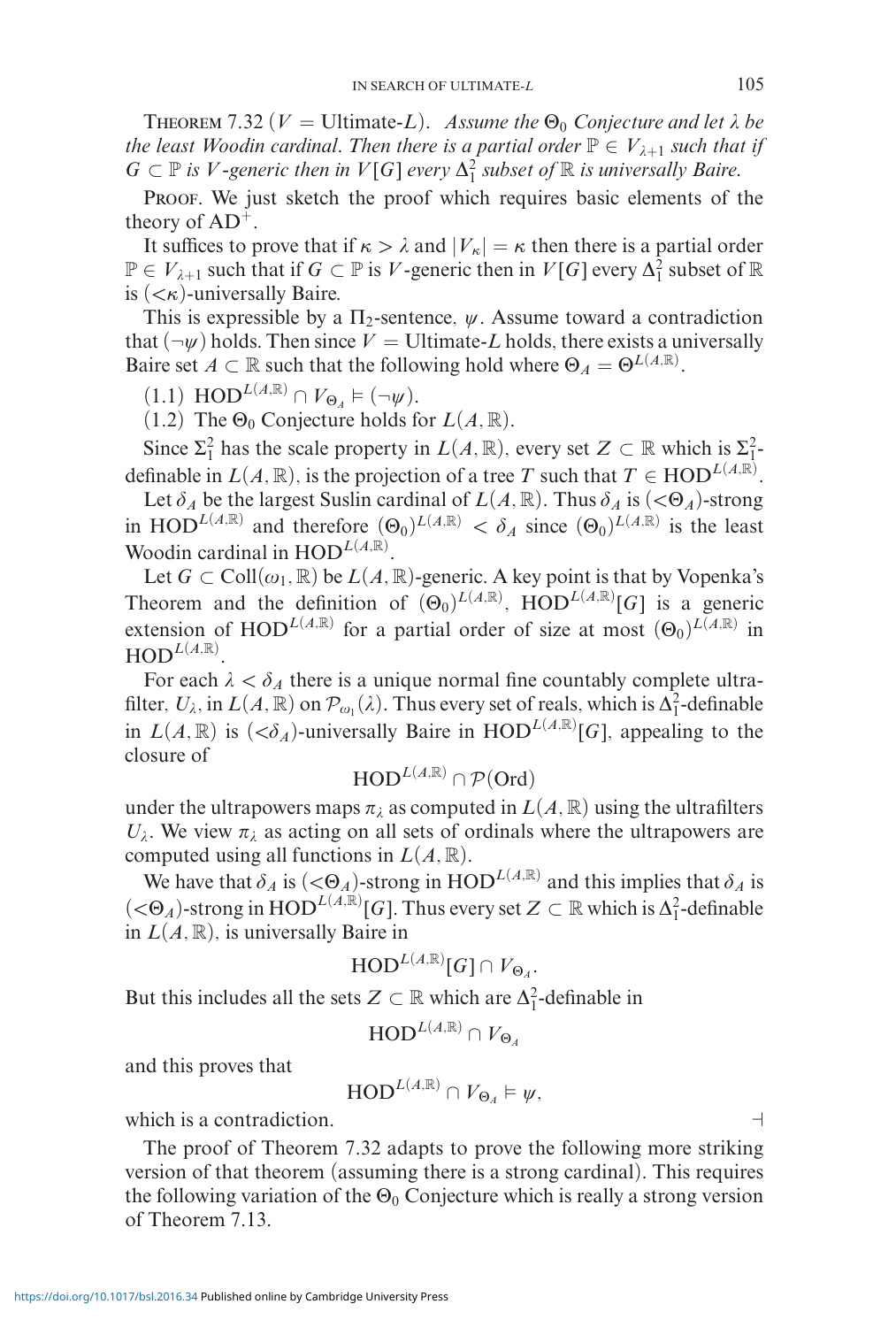DEFINITION 7.33 ( $\Theta_{\alpha}$  Conjecture). Suppose that  $A \subset \mathbb{R}$ ,

$$
L(A,\mathbb{R})\vDash AD^{+},
$$

and  $\gamma < \Theta^{L(A,\mathbb{R})}$ . Then the following are equivalent.

- (1)  $\gamma$  is a limit of Woodin cardinals in HOD<sup>L(*A*,R)</sup> and no cardinal  $\kappa$  is  $(<\gamma$ )-strong in HOD<sup>L(A,R)</sup>.
- (2)  $\gamma = (\Theta_{\alpha})^{L(\overline{A},\mathbb{R})}$  for some limit ordinal  $\alpha > 0$ .
- REMARK 7.34. (1) The  $\Theta_0$  Conjecture characterizes  $\Theta_0$  in HOD, whereas the  $\Theta_{\alpha}$  Conjecture characterizes in HOD, all the  $\Theta_{\alpha}$  where  $\alpha > 0$  and  $\alpha$  is a limit ordinal.
- (2) By [23], assuming  $AD^+$  and that  $V = L(\mathcal{P}(\mathbb{R}))$ , if  $\alpha > 0$  is a limit ordinal then Θ*<sup>α</sup>* cannot be a limit of HOD-cardinals which are (*<*Θ*α*) strong in HOD. Thus  $\Theta_{\alpha}$  is a Woodin cardinal in HOD if and only if  $\alpha = 0$  or  $\alpha$  is not a limit ordinal. This implies Theorem 7.12.

We note the following theorem, [23].

Theorem 7.35 (Ω Conjecture). *Suppose there is a proper class of Woodin cardinals. Then there is a partial order*  $\mathbb P$  *such that if*  $G \subset \mathbb P$  *is V*-generic then *in*  $V[G]$ *,* 

$$
V(\mathbb{R}^{V[G]}) \models \mathrm{AD}^+.
$$

The conclusion of Theorem 7.36 (augmented with the  $\Theta_0$  Conjecture) is simply a much stronger version of the conclusion of Theorem 7.35, showing that one can require  $\mathbb P$  to be homogeneous and in addition both that  $\lambda_0$  is  $\Theta = \Theta_0$  in  $V(\mathbb{R}^{V[G]})$  and that  $V_{\lambda_0}$  is *exactly* HOD| $\Theta_0$  as computed in the  $L(\mathcal{P}(\mathbb{R}))$  of  $V(\mathbb{R}^{V[G]})$ , where  $\lambda_0$  is the least Woodin cardinal of *V*.

THEOREM 7.36 ( $V =$  Ultimate-*L*). *Assume the*  $\Theta_{\alpha}$  *Conjecture and suppose that there is a strong cardinal. Let be the least strong cardinal. Then there is a* homogeneous partial order  $\mathbb{P} \in V_{\lambda+1}$  such that if  $G \subset \mathbb{P}$  is V-generic then *in V* [*G*] *the following hold where*

$$
\Gamma_G = (\Gamma^\infty)^{V[G]}
$$

*and where*  $\mathbb{R}_G = \mathbb{R}^{V[G]}$ *.* 

 $(V(\Gamma_G, \mathbb{R}_G) \models AD_{\mathbb{R}} + \text{``}\Theta \text{ is regular'' and } \Gamma_G = \mathcal{P}(\mathbb{R}_G) \cap V(\Gamma_G, \mathbb{R}_G).$  $(2)$   $\lambda = \Theta^{L(\Gamma_G, \mathbb{R}_G)}$  and  $V_{\lambda} = \text{HOD}^{L(\Gamma_G, \mathbb{R}_G)} \cap V[G]_{\lambda}$ .

The conclusion of Theorem 7.36 is actually equivalent to  $V =$  Ultimate-L assuming that there is a strong cardinal and that the  $\Theta_{\alpha}$  Conjecture holds.

To obtain the  $\Omega$  Conjecture from  $V =$  Ultimate-*L* and the  $\Theta_0$  Conjecture, we use the following lemma which is a special case of Lemma 217 on page 315 in [20].

Lemma 7.37. *Suppose that there is a proper class of Woodin cardinals and that for every set*  $Z \subset \mathbb{R}$ , *if*  $Z$  *is*  $\Delta_1^2$ -definable then  $Z$  *is universally Baire. Then* 

 $HOD \vDash$  "The  $\Omega$  Conjecture."

THEOREM 7.38 ( $V =$  Ultimate-*L*). *Assume the*  $\Theta_0$  *Conjecture. Then the* Ω *Conjecture holds.*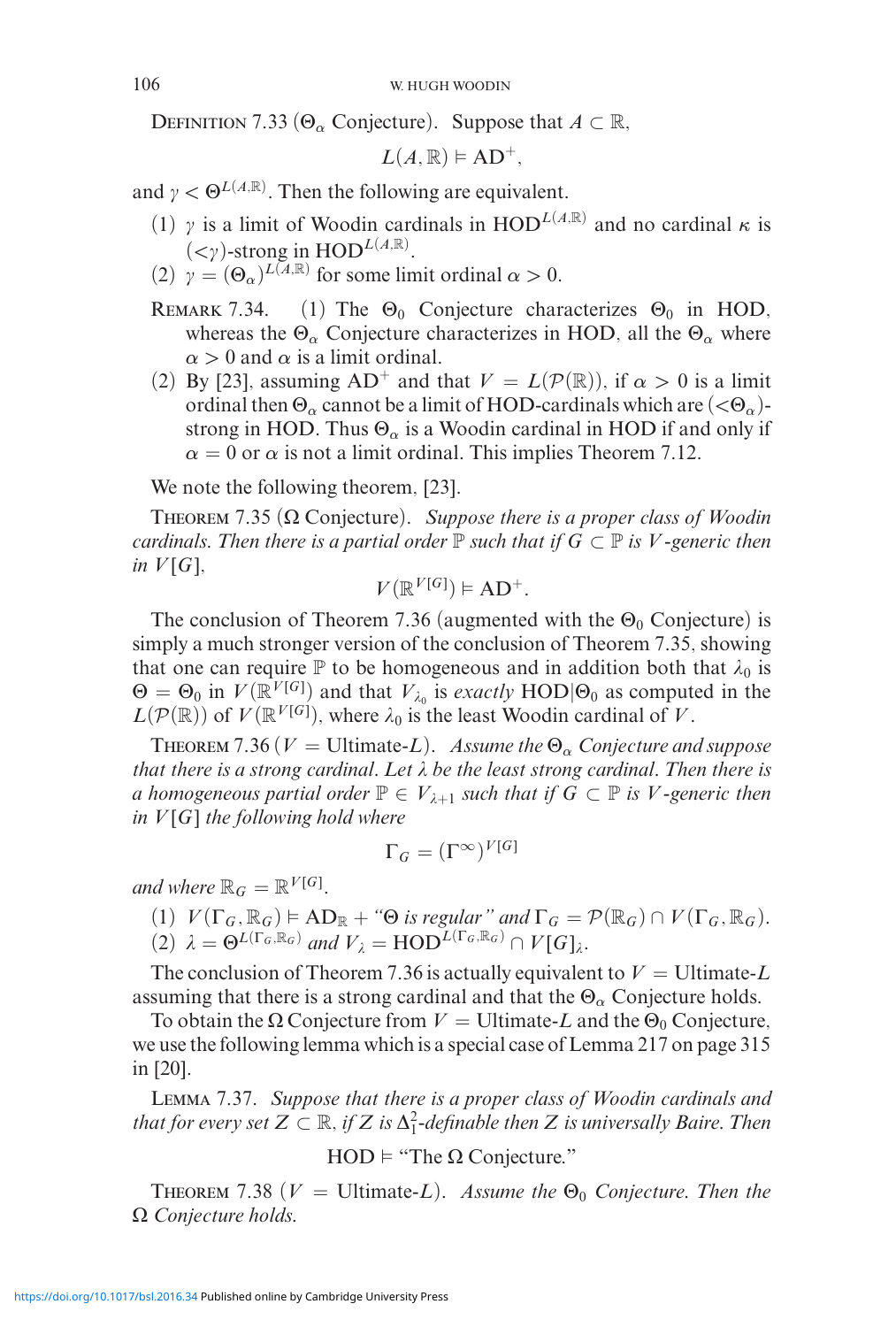**PROOF.** By Theorem 7.32, there is a partial order  $\mathbb{P}$  such that if  $G \subset \mathbb{P}$ is *V*-generic then in  $V[G]$  every  $\Delta_1^2$  subset of R is universally Baire. By Lemma 7.37,

$$
(HOD)V[G] \models "The Ω Conjecture"
$$

and by Theorem 7.27,

$$
V \subseteq (HOD)^{V[G]}.
$$

Therefore  $(HOD)^{V[G]}$  must be a generic extension of *V*. Finally the  $\Omega$  Conjecture is absolute between set-generic extensions and so the  $\Omega$  Conjecture holds in  $V$  .  $\Box$ 

Finally, a very natural open question is the following where weak comparison is as defined in Definition 6.36. This question makes sense by Theorem 7.26(2).

Question 7.39. *Does V* = Ultimate-*L imply weak comparison?*

We now very briefly consider the Ultimate-*L* Conjecture and we begin by noting the following lemma. This lemma explains why in the formulation of the Ultimate-*L* Conjecture it is reasonable to require *N* be a weak extender model for the supercompactness of  $\delta$ , versus just requiring that N be a weak extender model for the supercompactness of *some* cardinal.

Lemma 7.40. *Suppose that N is a weak extender model for the supercom* $p$ *actness of*  $\kappa$ ,  $N$  *is weakly*  $\Sigma_2$ -definable, and that  $\delta > \kappa$  is an extendible *cardinal. Then*  $N$  *is a weak extender model for the supercompactness of*  $\delta$ *.* 

Proof. Let  $\lambda > \delta$  be such that  $V_{\lambda} \prec_{\Sigma_4} V$  and let

$$
j:V_{\lambda+1}\to V_{j(\lambda)+1}
$$

be an elementary embedding such that  $CRT(j) = \delta$  and  $j(\delta) > \lambda$ . Thus,

$$
(1.1) N \cap V_{\lambda} = (N)^{V_{\lambda}}.
$$

 $(1.2)$   $V_{\lambda} \models$  "*N* is a weak extender model for  $\kappa$  is supercompact."

(1.3)  $V_{j(\lambda)} \models "N$  is a weak extender model for  $\kappa$  is supercompact."

(1.4)  $(N)^{V_{j(\lambda)}} \cap V_{\lambda} = N \cap V_{\lambda}$  where  $(N)^{V_{j(\lambda)}}$  is N as computed in  $V_{j(\lambda)}$ . This well-defined by the elementarity of *j*.

Therefore by (the proof of) the Universality Theorem, Theorem 3.26, for  $\text{each } \delta < \gamma < \lambda,$ 

$$
j|(V_{\gamma}\cap N)\in (N)^{V_{j(\lambda)}}
$$

and so for each  $\delta < \gamma < \lambda$ , there exists a  $\delta$ -complete normal fine ultrafilter *U* on  $P_{\delta}(\gamma)$  such that

- $(2.1)$  *N*  $\cap$   $\mathcal{P}_{\delta}(\gamma) \in U$ ,
- $(2.2) U \cap N \in N$ .

This implies that *N* is a weak extender model, for  $\delta$  is supercompact.  $\Box$ 

We end with the following conjecture which is the minor variation of the version of the Ultimate-*L* Conjecture given in [24] obtained by dropping one clause.<sup>4</sup> Proving either conjecture would show in a decisive fashion the transcendence of the strategic-extender hierarchy.

<sup>&</sup>lt;sup>4</sup>Which asserts that there is an extender sequence  $\tilde{E}$  of length  $\delta$  in *V* whose restriction to *N* both belongs to *N* and witnesses in *N* that  $\delta$  is a Woodin cardinal.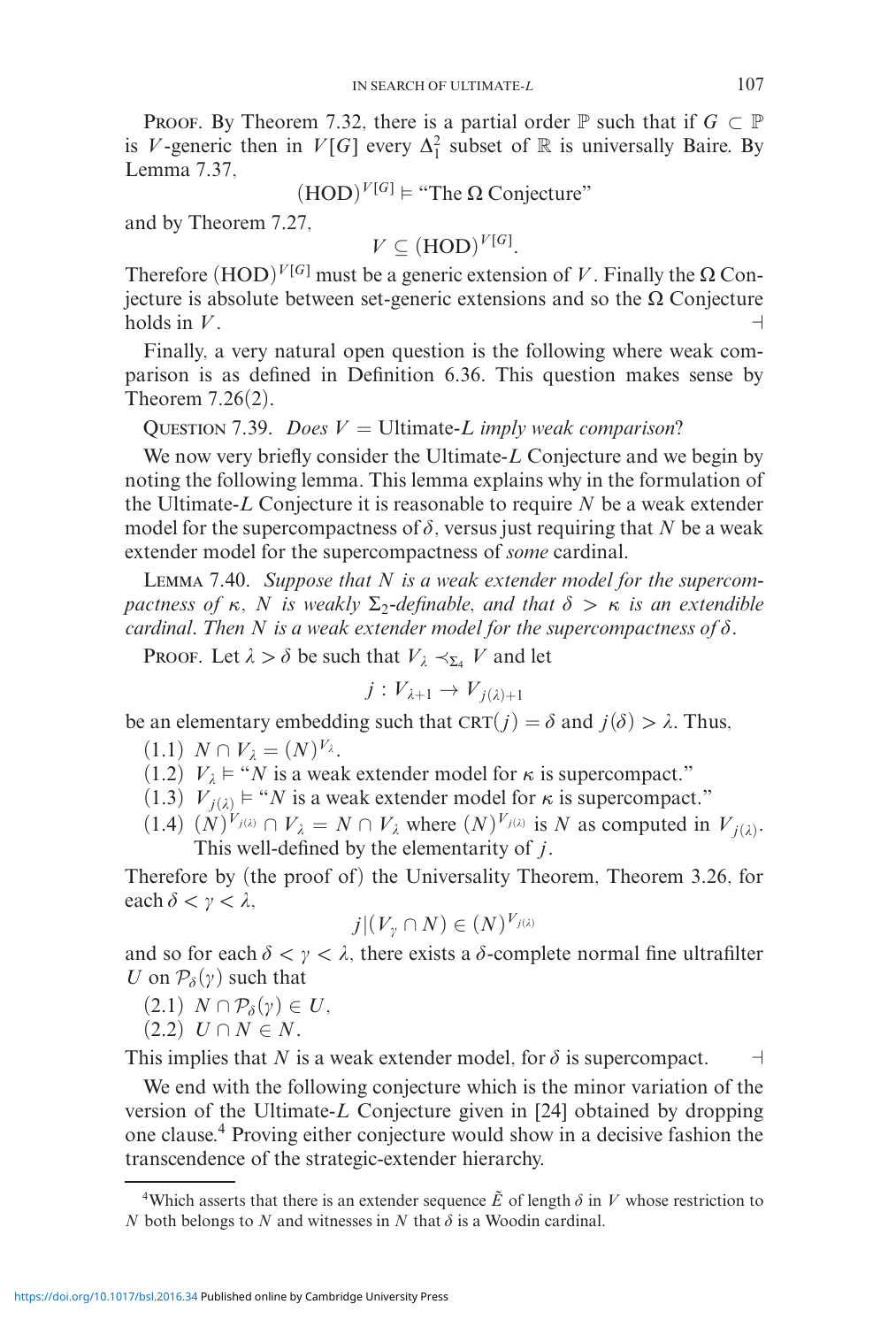The same applies to the weaker conjecture where one drops the requirement that  $N \subseteq \text{HOD}$  or the requirement that *N* be weakly  $\Sigma_2$ -definable. Here, for example, one could simply conjecture that if  $\kappa$  is strongly inaccessible and  $\delta$  is an extendible cardinal in  $V_{\kappa}$  then there exists  $N \in V_{\kappa+1}$  such that

$$
N \vDash "V = \text{Ultimate-}L"
$$

and such that relative to  $V_{\kappa}$ , *N* is a weak extender model for the supercompactness of  $\delta$ .

CONJECTURE 7.41. Suppose that  $\delta$  is an extendible cardinal. Then there  $e$ xists a weak extender model  $N$  for the supercompactness of  $\delta$  such that

(1) *N* is weakly  $\Sigma_2$ -definable and  $N \subset \text{HOD}$ ,

 $(2)$   $N \models "V = \text{Ultimate-}L."$ 

*§***8. Acknowledgements.** I would like to acknowledge the Simons Foundation<sup>5</sup> for their support of my research during the Fall 2015 Semester. Without that support and Harvard's willingness for me to accept that support after I had only have been in residence for a year, it would have been difficult for me to attend the Midrasha Mathematicæ, develop this material in suitable form for a tutorial, and so ultimately write this paper which at least for me has greatly clarified the situation.

Finally, I would also like to acknowledge support from the Newton Institute for Mathematical Sciences,<sup>6</sup> the Institute for Mathematical Sciences (Singapore), and the National Science Foundation (US).<sup>7</sup>*,*<sup>8</sup>

#### REFERENCES

[1] Q. Feng, M. Magidor, and W. Hugh Woodin, *Universally Baire sets of reals*, *Set Theory of the Continuum* (H. Judah, W. Just, and H. Woodin, editors), Mathematical Sciences Research Institute Publications, vol. 26, Springer–Verlag, Heidelberg, 1992, pp. 203–242.

[2] M. FOREMAN and M. MAGIDOR, *A very weak square principle*. *Journal of Symbolic Logic*, vol. 62 (1997), pp. 175–198.

[3] J. D. Hamkins, *Extensions with the approximation and cover properties have no new large cardinals*. *Fundamenta Mathematicae*, vol. 180 (2003), no. 3, pp. 257–277.

[4] R. Jensen, *The fine structure of the constructible hierarchy*. *Annals of Mathematical Logic*, vol. 4 (1972), pp. 229–308.

[5] , *A new fine structure for higher core models*, handwritten notes, 1990.

[6] A. KANAMORI, *The Higher Infinite: Large Cardinals in Set Theory from Their Beginnings*, second ed., Springer Monographs in Mathematics, Springer-Verlag, Berlin, 2003.

### 5 Award 336204:WHW.

<sup>6</sup>This research was partially done whilst the author was a visiting fellow at the Isaac Newton Institute for Mathematical Sciences in the programme 'Mathematical, Foundational and Computational Aspects of the Higher Infinite' (HIF) funded by EPSRC grant EP/K032208/1.

7 Award Number DMS-1460238.

<sup>8</sup> Any opinions, findings, and conclusions or recommendations expressed in this material are those of the author(s) and do not necessarily reflect the views of the National Science Foundation.